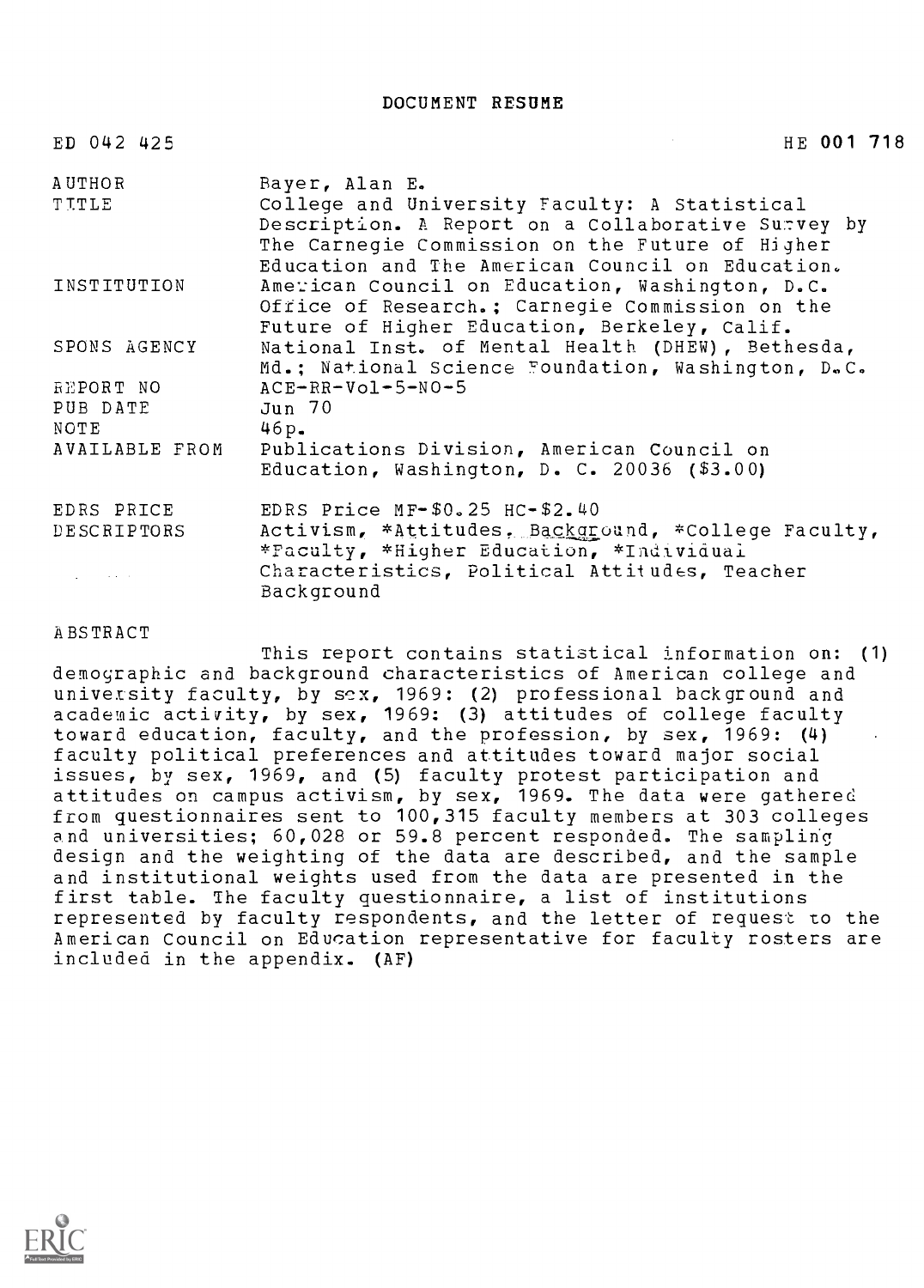## AMERICAN COUNCIL ON EDUCATION

LOGAN WILSON, PRESIDENT

THE AMERICAN COUNCIL ON EDUCATION, FOUNDED IN 1919, IS A COUNCIL OF EDUCATIONAL ORGANIZATIONS AND INSTITUTIONS. ITS PURPOSE IS TO ADVANCE EDUCATION AND EDUCATIONAL METHODS THROUGH COMPREHEN-SIVE VOLUNTARY AND COOPERATIVE ACTION ON THE PART OF AMERICAN EDUCATIONAL ASSOCIATIONS, ORGANIZATIONS, AND INSTITUTIONS,

THE COUNCIL'S OFFICE OF RESEARCH WAS ESTABLISHED IN 1965 TO ASSUME RESPONSIBILITY FOR CONDUCTING RESEARCH ON QUESTIONS OF GENERAL CONCERN TO HIGHER EDUCATION. ACE RESEARCH REPORTS ARE DESIGNED TO EXPEDITE COMMUNICATION CF THE OFFICE'S RESEARCH FINDINGS TO A LIMITED NUMBER OF EDUCATIONAL RESEARCHERS AND OTHER INTERESTED PERSONS.

## OFFICE OF RESEARCH

ALEXANDER W. ASTIN DIRECTOR

## RESEARCH ASSOCIATES SECRETARIES

ALAN E. BAYER ROBERT F. BDRUCH JOHN A. CREAGER DAVID E. DREW

## DATA PROCESSING STAFF

JEFFREY DUTTON PENNY EDGERT HELEN FRAZIER EUGENE HANKINSON JANICE PETERSON GERALD RICHARDSDN CHARLES SELL

BARBARA BLA NDFORD MARGO KING JEANNIE ROYER MELVENA WIMBS

## RESEARCH ASSISTANTS

يفعالما الحاج

CHRISTINE ASHLEY SUSAN SHARP JOAN TREXLER

## EDITORIAL STAFF

LAURA KENT

## ACE RESEARCH ADVISORY COMMITTEE

NICFOLAS HOBBS. CHAIRMAN DIRECTOR, KENNEDY CENTER, PIABODY COLLEGE PROVOST, VANDERBILT UNIVERSITY

ALLAN M. CAHTTEF CHANCELLOR NEW YORK UNIVERSITY

JOHN G. DARLEY CHAIRMAN. DEPARTMENT OF PSYCHOLOGY UNIVERSITY DF MINNESOTA

N. L. GAGE PROFESSOR OF EDUCATION AND PSYCHOLOGY STANFORD UNIVERSITY

RICHARD C. GILMAN PRESIDENT OCCIDENTAL COLLEGE

RALPH W. TYLER DIRECTOR EMERITUS CENTER FOR ADVANCED STUDY IN THE BEHAVIORAL SCIENCES

DAEL WOLFLE EXECUTIVE OFFICER AMERICAN ASSOCIATION FOR THE ADVANCEMENT OF SCIENCE

ADDITIONAL COPIES DF THIS RESEARCH REPORT (VOL. 5, NO, 5, 1970) MAY BE OBTAINED FROM THE PUBLICATIONS. DIVISION, AMERICAN COUNCIL ON EDUCATION, ONE DUPONT CIRCLE, WASHINGTON. D.C. 20036. PLEASE REMIT 53.00 PER COPY WITH YOUR ORDER.

U.S. DEPARTMENT OF HEALTH. EDUCATION<br>THIS DOUNER TO FEDUCATION<br>THIS DOUNER THE PRODUCED<br>THIS DOUNER THE REPRODUCED<br>DRAMP Y: DOUNER THE REPRODUCED<br>ORGANIZY: DOU GRIGINATING IT NOT NECES<br>SAIDY OR DRIES DRAMP SECTION OF REPLA

 $\cdot$ 

くんしょう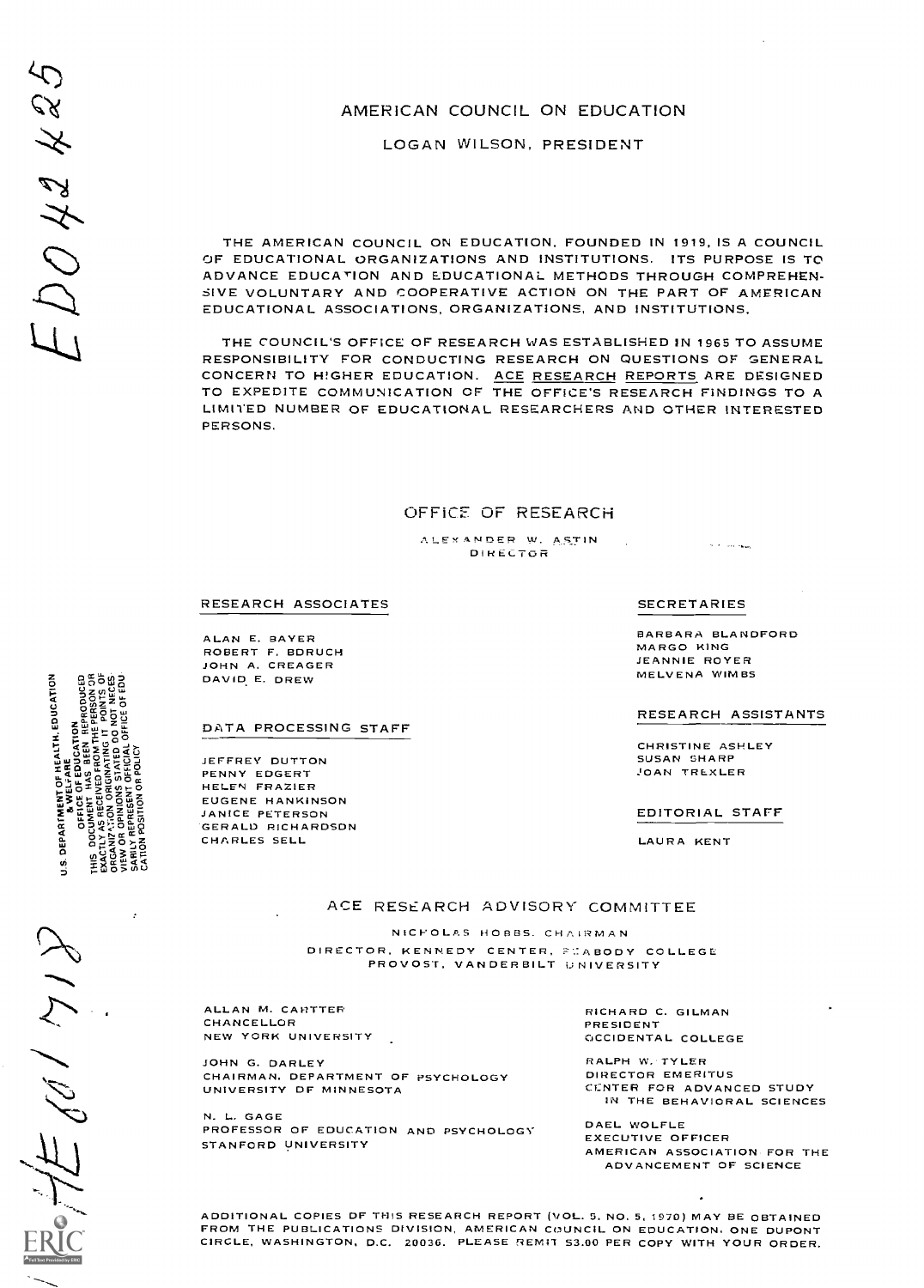## COLLEGE AND UNIVERSITY FACULTY: A STATISTICAL DESCRIPTION

A Report on a Collaborative Survey

by

The Carnegie Commission on the Future of Higher Education and

The American Council on Education

 $\hat{\boldsymbol{\beta}}$ 

 $\mathcal{F}^{\mathcal{L}}$  and  $\mathcal{F}^{\mathcal{L}}$  are the set of the set of  $\mathcal{L}$ 

Alan E. Bayer

 $\sim 1000$ 

 $\mathcal{L}_{\text{max}}$  and  $\mathcal{L}_{\text{max}}$ 

**Contractor** 

ACE RESEARCH REPORTS

Vol. 5, No. 5

June, 1970

American Council on Education - Cffice of Rosearch

 $\mathcal{A}(\mathbf{z})$  and  $\mathcal{A}(\mathbf{z})$  are  $\mathcal{A}(\mathbf{z})$  . The contribution of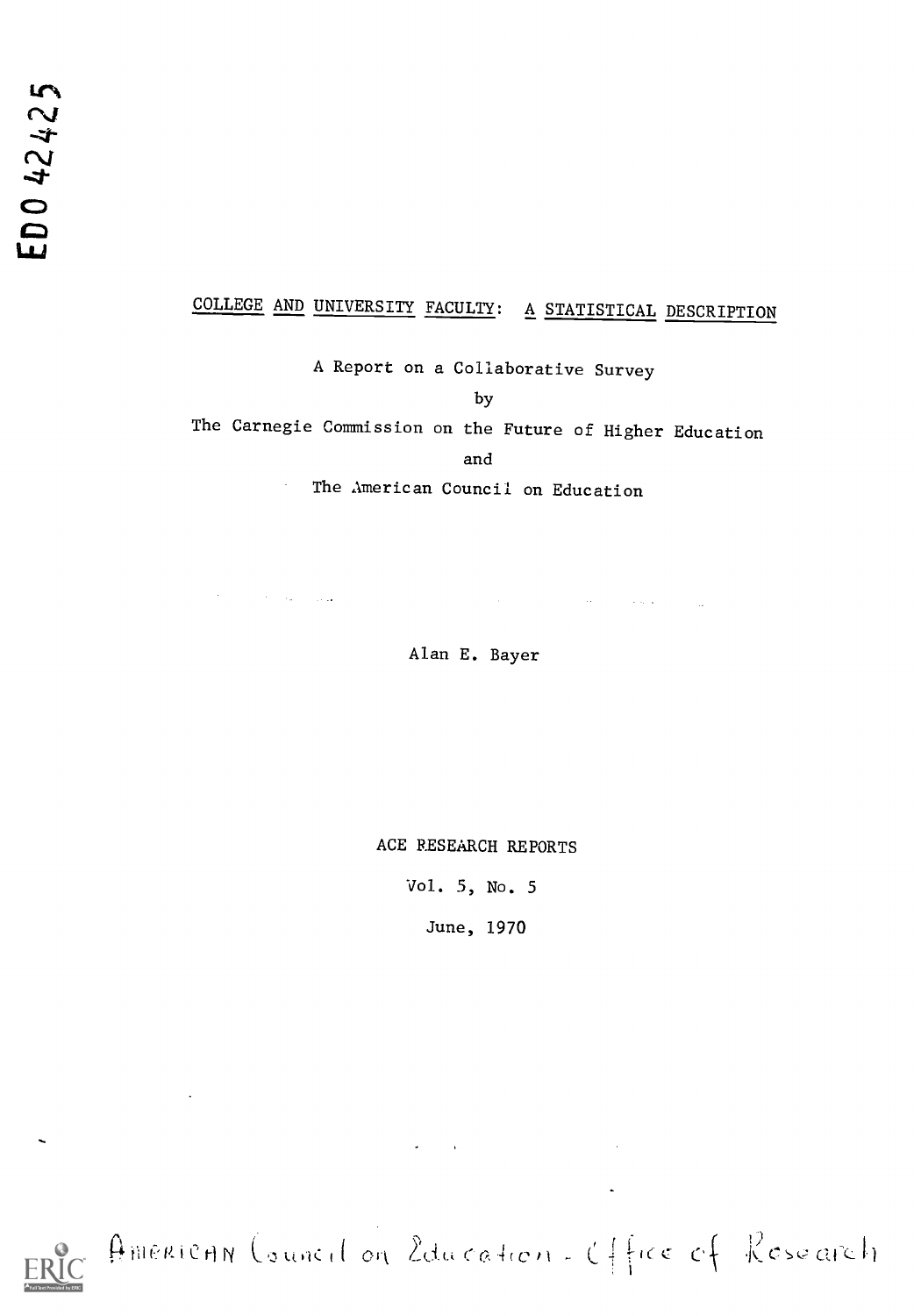## Table of Contents

Page.

 $\mathcal{L}_{\mathcal{A}}$ 

| I.      |               |                                                                                              | 1  |
|---------|---------------|----------------------------------------------------------------------------------------------|----|
| II.     |               |                                                                                              | 3  |
| III.    |               |                                                                                              | 4  |
|         | A.            | Between-College Weight                                                                       | 4  |
|         | в.            | Within-College Weight                                                                        | 5  |
|         | $C_{\bullet}$ |                                                                                              | 6  |
| IV.     |               | National Estimates of Percentage Distributions of<br>American College and University Faculty | 6  |
| $V_{-}$ |               |                                                                                              | 8  |
| VI.     |               |                                                                                              | 9  |
| VII.    |               | Appendix A: Faculty Questionnaire                                                            | 23 |
| VIII.   |               | Appendix B: List of Institutions Represented by<br>Faculty Respondents                       | 37 |
| IX.     |               | Appendix C: Letter of Request to ACE Representative<br>for Faculty Rosters                   | 45 |

 $\ddot{\phantom{a}}$ 

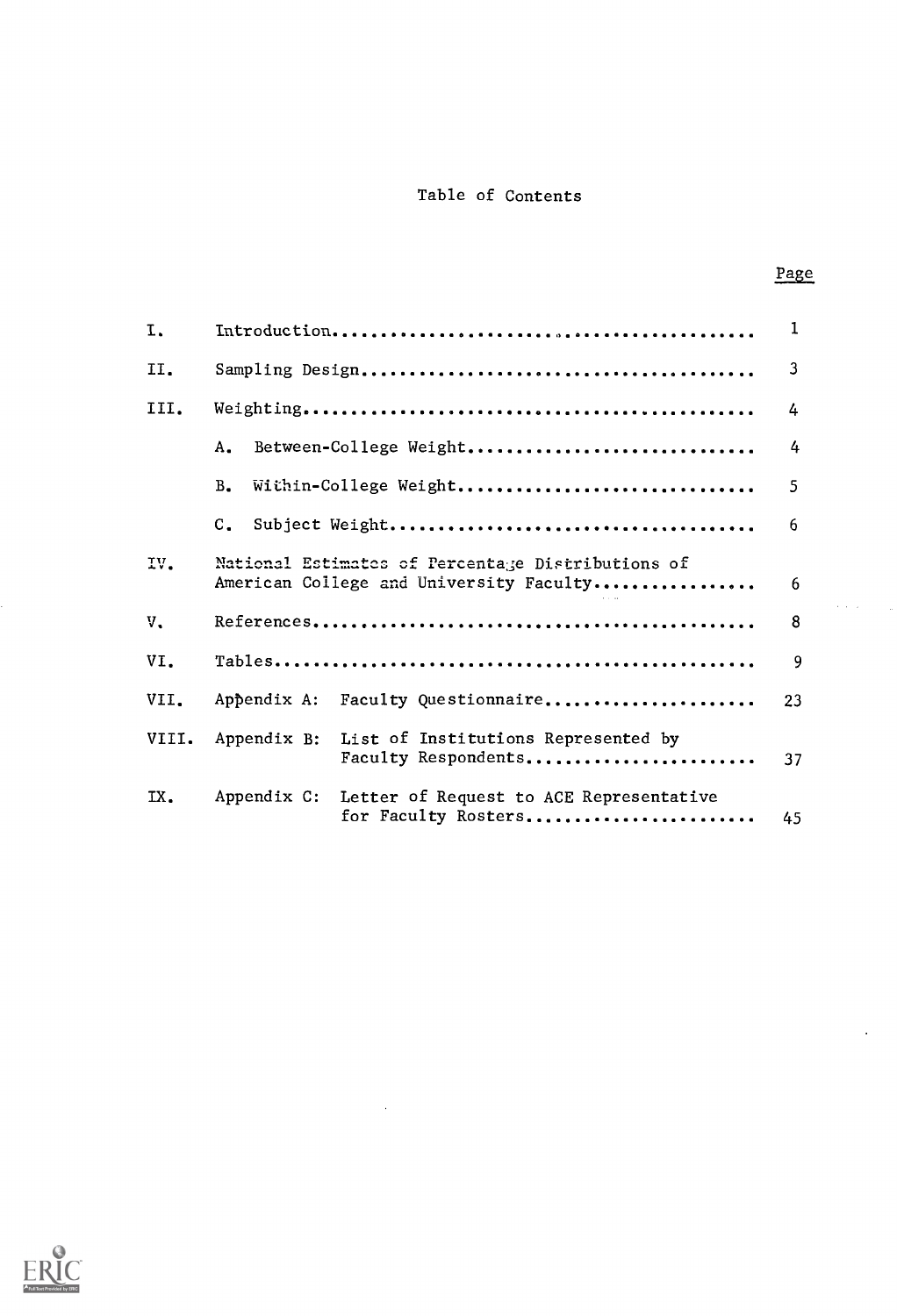## List of Tables

 $\mathcal{N}_{\mathrm{c}}$ 

| Table    | <u>Page</u> |
|----------|-------------|
| ________ |             |

÷.

| 1. | Sample and Institutional Weights Used for Faculty                                                   |     |
|----|-----------------------------------------------------------------------------------------------------|-----|
| 2. | Demographic and Background Characteristics of<br>American College Faculty, by Sex: 1969 12          |     |
| 3. | Professional Background and Academic Activity<br>of American College Faculty, by Sex: 1969 13       |     |
| 4. | Attitudes of American College Faculty Toward<br>Education, Faculty, and the Profession, by          |     |
| 5. | Political Preferences and Attitudes of American<br>College Factlty Toward Major Social Issues, by   | -20 |
| 6. | Protest Participation and Attitudes on Campus<br>Activism of American College Faculty, by Sex: 1969 | 21  |

 $\sim 400$ 

 $\sim$ 

 $\lambda$ 

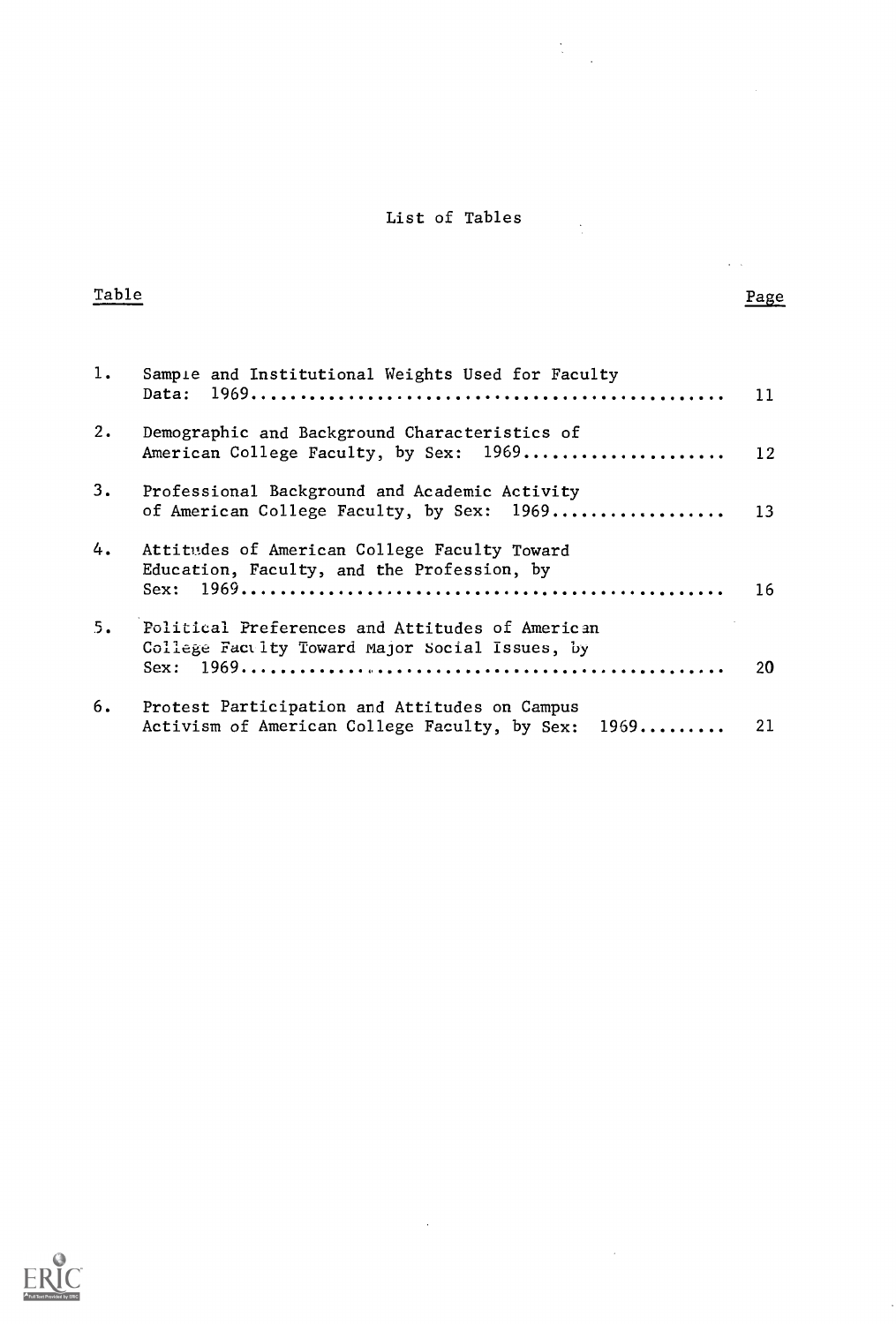## College and University Faculty: A Statistical Description<sup>1</sup>

In 1969, the Carnegie Commission on the Future of Higher Education initiated and financed a series of large-scale national surveys of students, faculty, and administrators in the nation's colleges and universities. These projects were carried out by the Survey Research Center at the University of California, Berkeley, in conjunction with the Office of Research of the American Council on Education. The omnibus questionnaires employed in these surveys were designed to meet the need for a variety of information which could be used for research purposes and which, in addition, could provide national normative data based on representative samples from the higher education population. This report deals with the first of the series of projects to be completed, the survey of teaching staff, and provides normative tabulations for the entire group of college and university faculty.

Descriptive studies of college and university faculty are neither new nor uncommon. But typically, the comprehensiveness and diversity of the information collected and reported is inversely related to the sample size. Lazarsfeld and Thielens (1958), for example, interviewed only about 2,500

<sup>&</sup>lt;sup>1</sup>This report is published by the American Council on Education as part of a cooperative research project with the Carnegie Commission on Higher Education, supported in part by funds from the United States Office of Education, Department of Health, Education and Welfare. Support for the analysis of data and preparation of this report was provided by grants to the American Council on Education from the National Science Foundation (Grant GR-57) and the National Institute of Mental H.alth (Grant 1 R12 MH17) <sup>207</sup>Coordination and this entire project was handled by Clark Kerr, Chairman of the Commission; Martin Trow and Seymour M. Lipset, Co-Directors of the project; and Alexander Astin, Director of ACE's Office of Research. Martin Trow supervised the effort, and coordinated the work of his associates at the University of California, Berkeley, and the research associates at the American Council on Education. Oliver Fulton, Glenn Edwards, and Barbara Blandford provided valuable assistance in implementation of the survey design and in instrument development. Jeffrey Dutton provided extensive programming assistance in developing the weights and statistical tabu.ations for this report; Jeannie Royer was responsible for the final preparation of the entire manuscript. However, the information contained herein does not necessarily reflect the position or policy of the funding agencies or affiliated organizations; and no official endorsement by these agencies or organizations should be inferred.

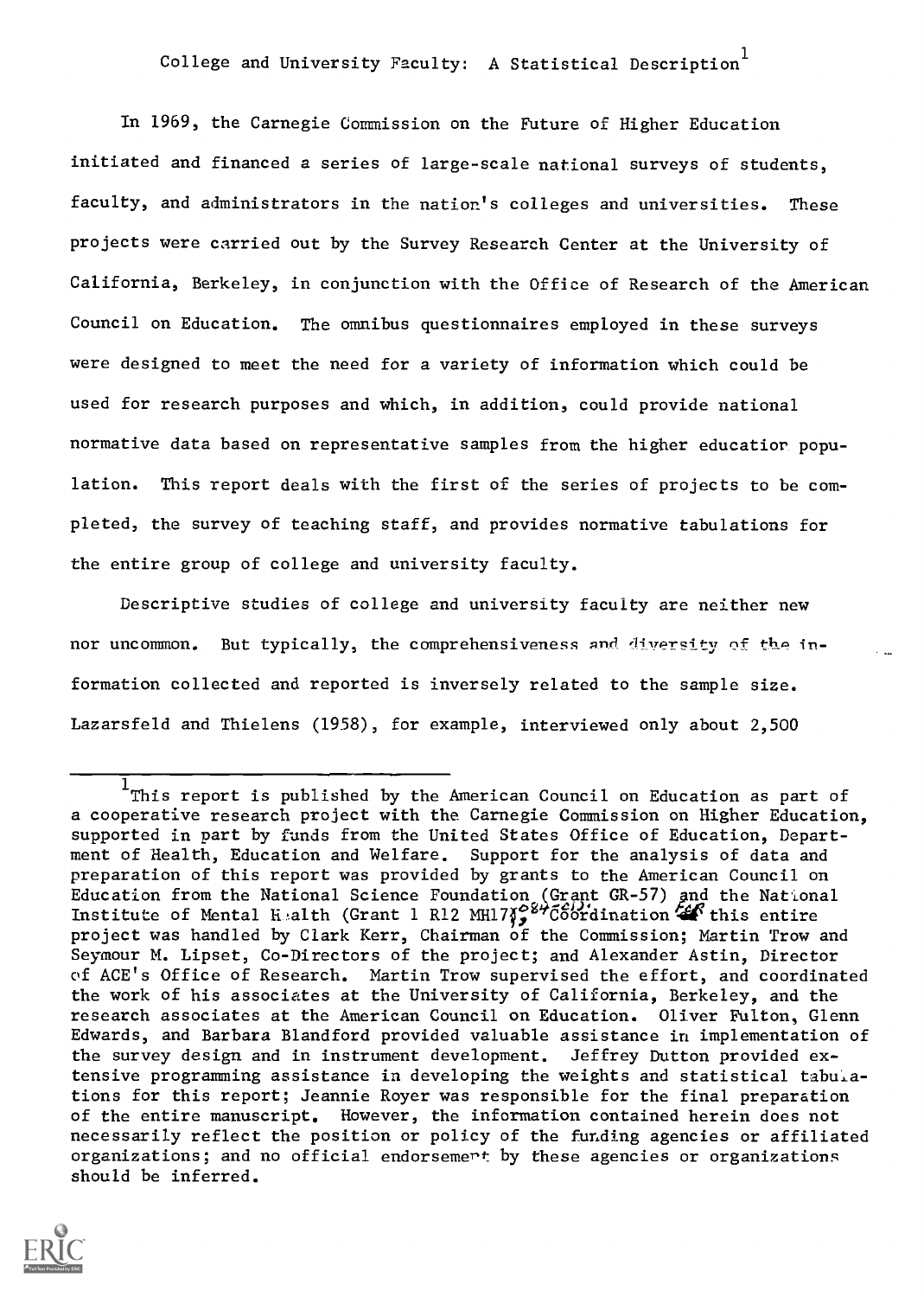faculty members for their classic study; Parsons and Platt (1968) administered a more extensive questionnaire and interview schedule but to a sample of less than 1,000; Brown and Tontz (1966) used a much larger sample (about 8,000) but employed a smaller number of more narrowly focused items. Extremely large surveys usually involve rather short questionnaires and often are restricted to particular subpopulations of faculty. For instance, each year the National Academy of Sciences-National Research Council administers a two-page questionnaire to more than 25,000 persons, but these include only new doctorate recipients who are about to enter professional career positions, about half of which are in academic settings (National Academy of Sciences, 1967, 1970). The biennial survey of the National Science Foundation (also a two-page questionnaire) covers several hundred thousand professionals -- more than a third of whom are in educational institutions -- but is limited to the science disciplines (National Science Foundation, 1968). The 1963 College Faculty Survey (COLFACS) employed a six-page instrument administered to a 10 percent sample of the 138,000 faculty members in universities and four-year colleges, but excluded staff in junior colleges (Dunham, Wright, and Chandler, 1966).

On the other hand, the descriptive information in this report, the first of several to result from the national surveys sponsored by the Carnegie Commission on the Future of Higher Education, is intended to be both comprehensive in substance and generalizable to all current American junior college, four-year college, and university faculty. $^{2}$  . The data on which this normative report is  $\,$ based will also be used for a series of analytical studies.

<sup>2&</sup>lt;br>Tabulations for selected items of data from the faculty survey have been published previously (Ladd, 1970), but the raw data were not edited nor were tabulations adjusted statistically to compensate for sampling and response bias. Consequently, as Trow (1970) has noted, Ladd's findings cannot be generalized to the total population of college and university teaching faculty.



 $-2-$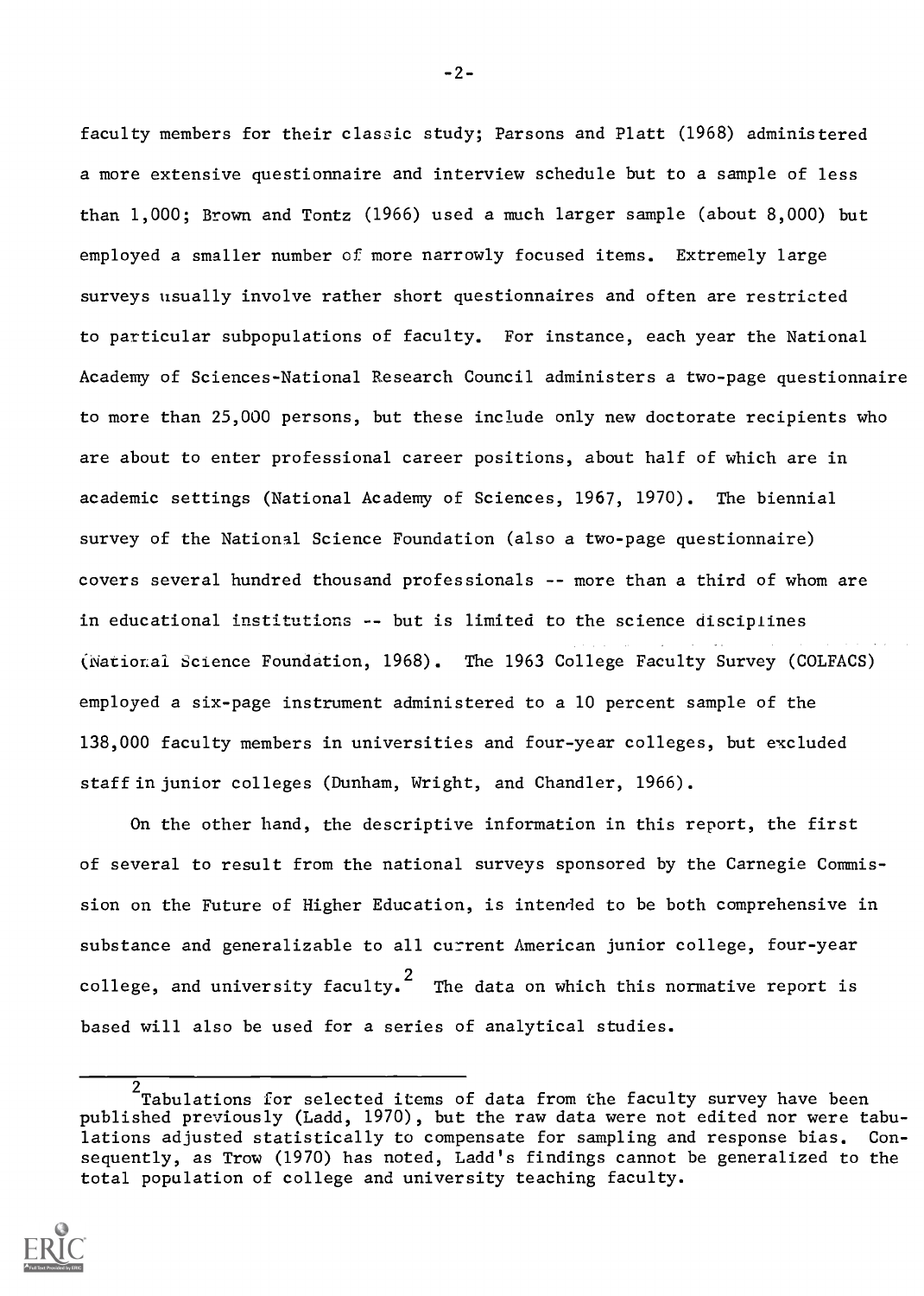The data were collected by means of a twelve-page questionnaire mailed to a national sample of faculty teaching in a variety of American institutions of higher education. This survey instrument (see Appendix A) was designed to elicit a wide range of information on biographic and demographic characteristics career development, professional performance, behaviors, and attitudes. The returns were differentially weighted so that tabulations would be reaso.ably representative of the entire population of teaching faculty, and so that the related summary data would be applicable to the entire population of institutions of higher education.

## Sampling Design

In March of 1969 the survey questionnaire was mailed to a sample of regular faculty at 303 U.S. colleges and universities, primarily those institutions which participated in the 1966 Cooperative Institutional Research Program of the American Council on Education (Astin, Panos, and Creager, 1967). A disproportionate random sampling design was used in selecting these institutions in order to obtain adequate numbers of institutions of various types and characteristics (Creager, 1968). The 303 institutions, which are listed alphabetically in Appendix B, include 57 junior colleges, 168 four-year colleges, and 78 universities. They range in size from a faculty of fewer than  $20$  to a faculty of more than  $4,000$ .

The 303 institutional representatives for the ACE Cooperative Institutional Research Program were scat letters (see Appendix C) which requested that they provide rosters showing the names and addresses of all regular teaching faculty at their institutions. A six in seven random sample of faculty was selected from these rosters for the survey; included were 100,315 regular faculty - from both academic departments and professional schools -- who were responsible



-3-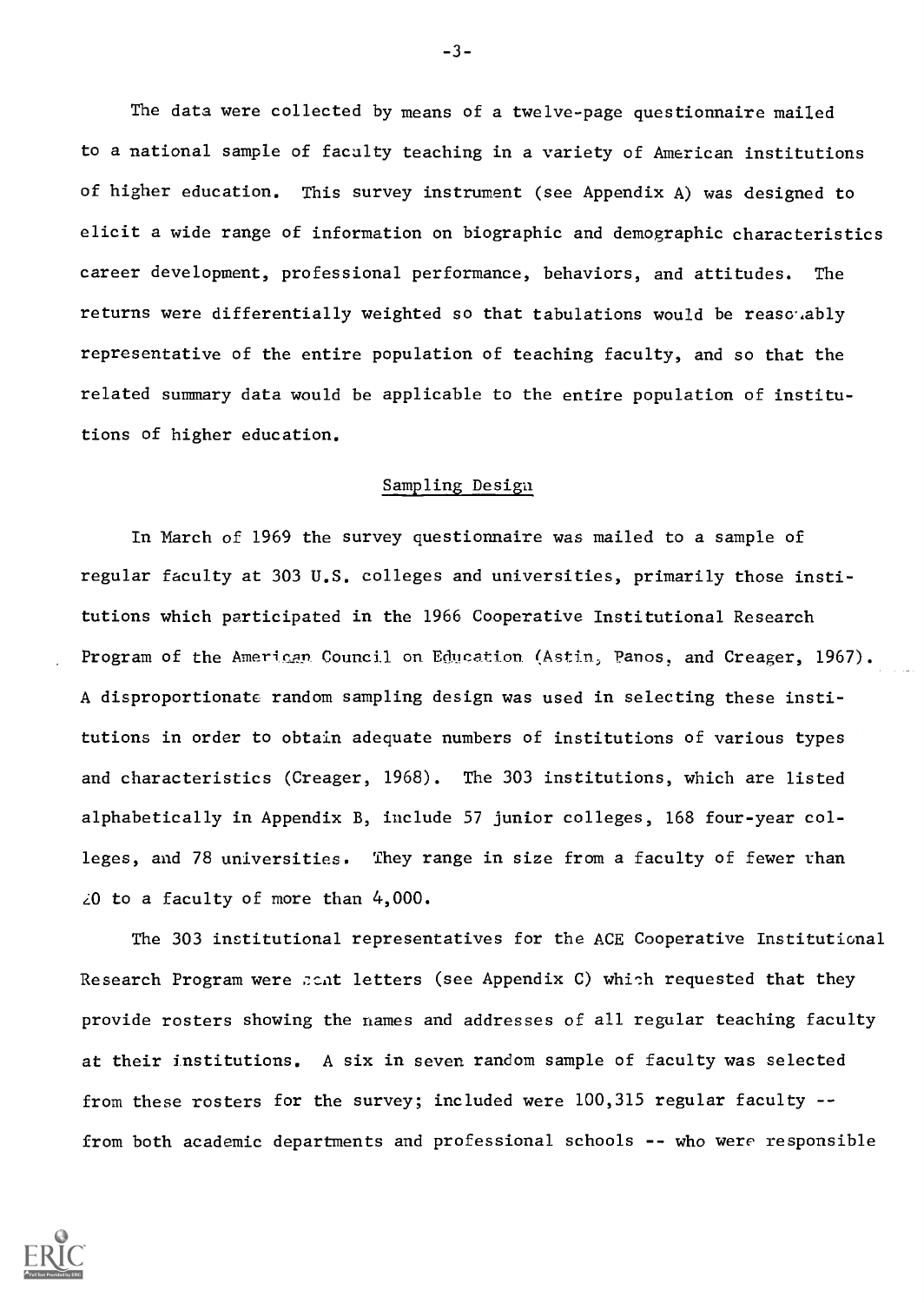for the teaching of any degree-credit course during the 1968-1969 academic year. Approximately two weeks after the initial questionnaire mailing, a follow-up reminder postcard was sent to the entire sample. Those who still failed to respond were sent another reminder and a second questionnaire. Usable returns were finally received from 60,028 respondents (59.8 percent),

## Weighting

Three sets of weights were developed. The first is a between-college weight which adjusts the data for the disproportionate sampling of institutions from the population. The second is a within-college weight which adjusts for the six in seven sampling of faculty and for the differential response rates of faculty (by degree level) at the various institutions. The third, the subject weight, is the product of the first two and was applied in the subsequent processing of subject data records on file. Between-college weight.

Inasmuch as the faculty survey was executed in 1969, and the institutional population had grown rapidly since the selection of the 1966 core sample of colleges and universities which was used for the faculty survey, it was determined to base the weighting procedure on the stratification design employed in the 1969 ACE Cooperative Institutional Research Program. This restratification has been shown to be superior to the 1966 design because it provides better control of sampling error, particularly through introducing more detailed breakouts of the four-year institutions (including separate stratification cells for predominantly black institutions) and by stratification cell assignment on more relevant criteria (Creager, 1968).

The total population of 2,433 institutions was arrayed into the 35 stratification cells used in the 1969 ACE Cooperative Institutional Research Program.



-4-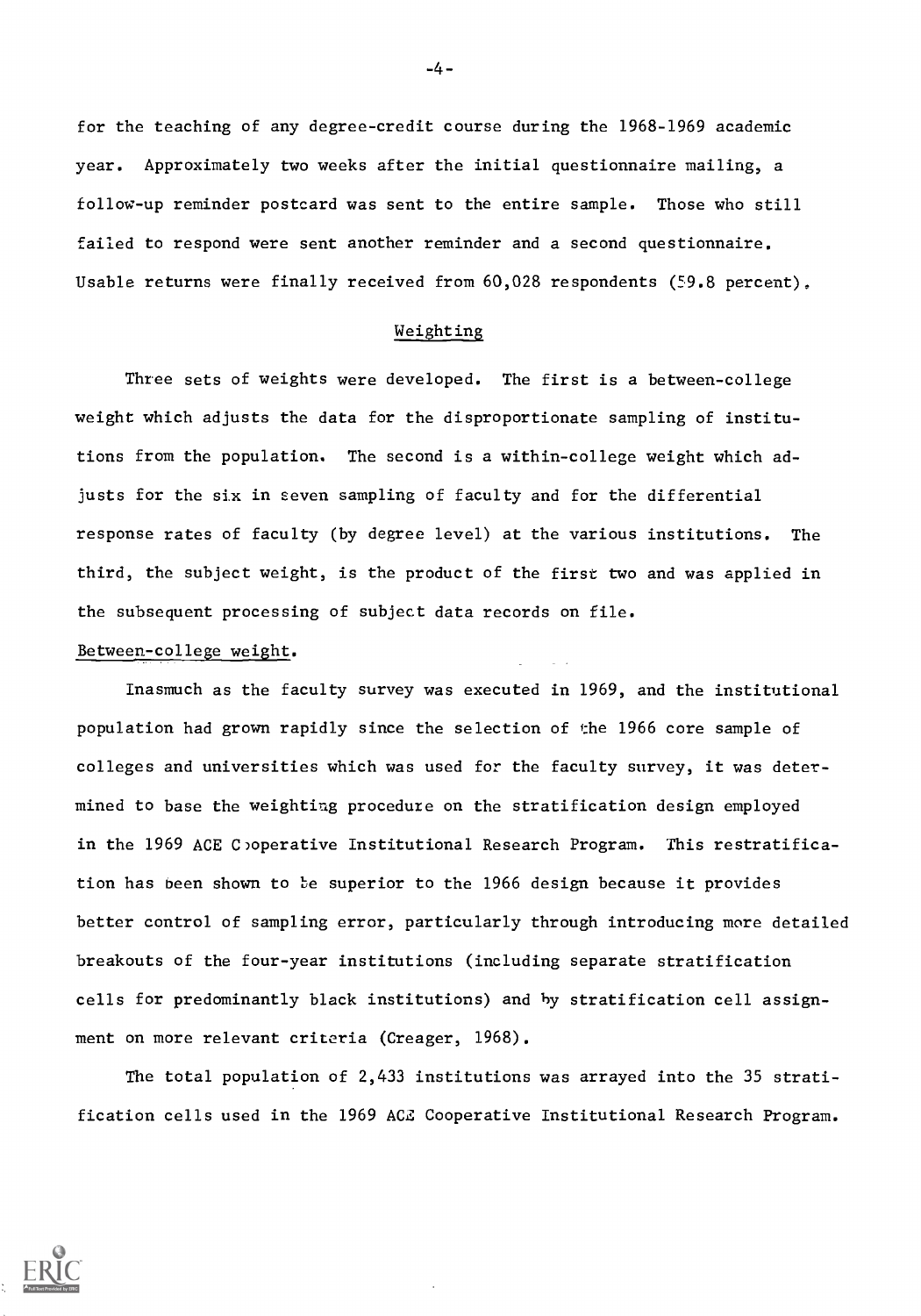This stratification design takes into account institutional type, control, level of :electivity, and institutional affluence (Creager, Astin, Boruch, Bayer, and Drew, 1969). Similarly, each of the 303 sample institutions was assigned to the appropriate stratification cell, and some adjacent cells were combined so that there would be an adequate number of sample institutions in each grouping. The ratio of population to sample counts was then calculated; these weights ranged from 1.8 to 32.8 (Table 1, column 3). Within-college weight.

A preliminary check of the response from the faculty indicated that there was a bias in the returns. Those who held a doctoral degree were substantially more likely to respond than were those who held a degree below this level. Consequently, for each institution in the sample, faculty counts by degree level (doctorate versus not doctorate) were obtained. These data were derived primarily from the ACE Master Institutional File (Creager and Sell, 1969). All faculty counts were verified and corrected when necessary through cross-reference with either college catalogues; the ACE cuadrennial reports on the nation's institutions, American Universities and Colleges (Singletary, 1968) and American Junior Colleges (Gleazer, 1967); or The College Blue Book (CCM Information Corporation, 1969). In those few cases where only total staff counts were available, the mean percentage of doctorate-holding faculty members at the remaining sample institutions in the same stratification cell was used to estimate the number by degree level for the institution having missing data.

For each institution, the ratio of total staff to total respondents, by degree level, was then calculated. Because the total staff counts by degree level were based chiefly on institutional figures for the years immediately prior to the 1968-1969 academic year, in some of the institutions which have



-5-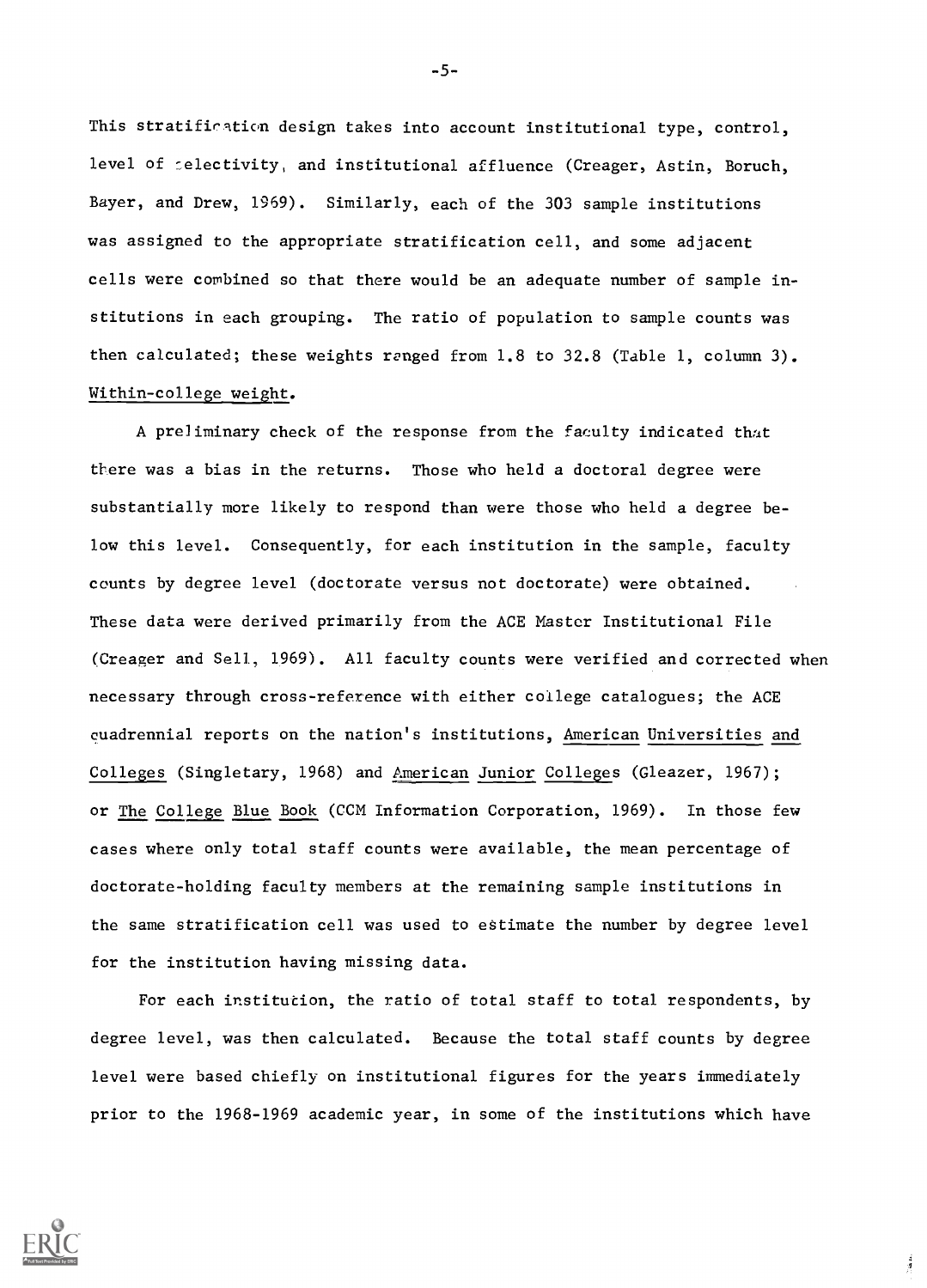experienced substantial and rapid staff increases the number of respondents approaches, and in a few cases slightly exceeds, the total staff figures within a degree-level category. In the latter case, weights were set equal to one. Typically, the weights were less than 2.0, but ranged as high as 6.0 for faculty holding a doctorate and 9.8 for faculty without a doctorate (Table 1, columns 5 and 8).

## Subject weight.

The third weight read onto the subject data record is derived by multiplication of the first two. This subject weight was rounded to the nearest whole number and was used for the analyses in this report, where the object is to estimate population parameters for American college faculty.

## National Estimates

The weighted national estimates of percentage distributions of college faculty on selected items from the questionnaire are shown in Tables 2 through 6, which cover the following categories:

- Demographic and Background Characteristics (Table 2)
- Professional Background and Academic Activity (Table 3)
- Attitudes Toward Education, Faculty, and the Profession (Table 4)
- Political Preferences and Attitudes Toward Social Issues (Table 5)
- Protest Participation and Attitudes on Campus Activism (Table 6)

In each of these tables, the first set of columns lists the weighted percentage distribution for faculty in all institutions. The other sets of columns show similar tabulations for faculty in each of the major types of institutions: two-year colleges, four-year colleges, and universities. Each set of columns presents tabulations for men, women, and total, both sexes. Among the total number of respondents, 2.0 percent did not report their sex;



F

-6-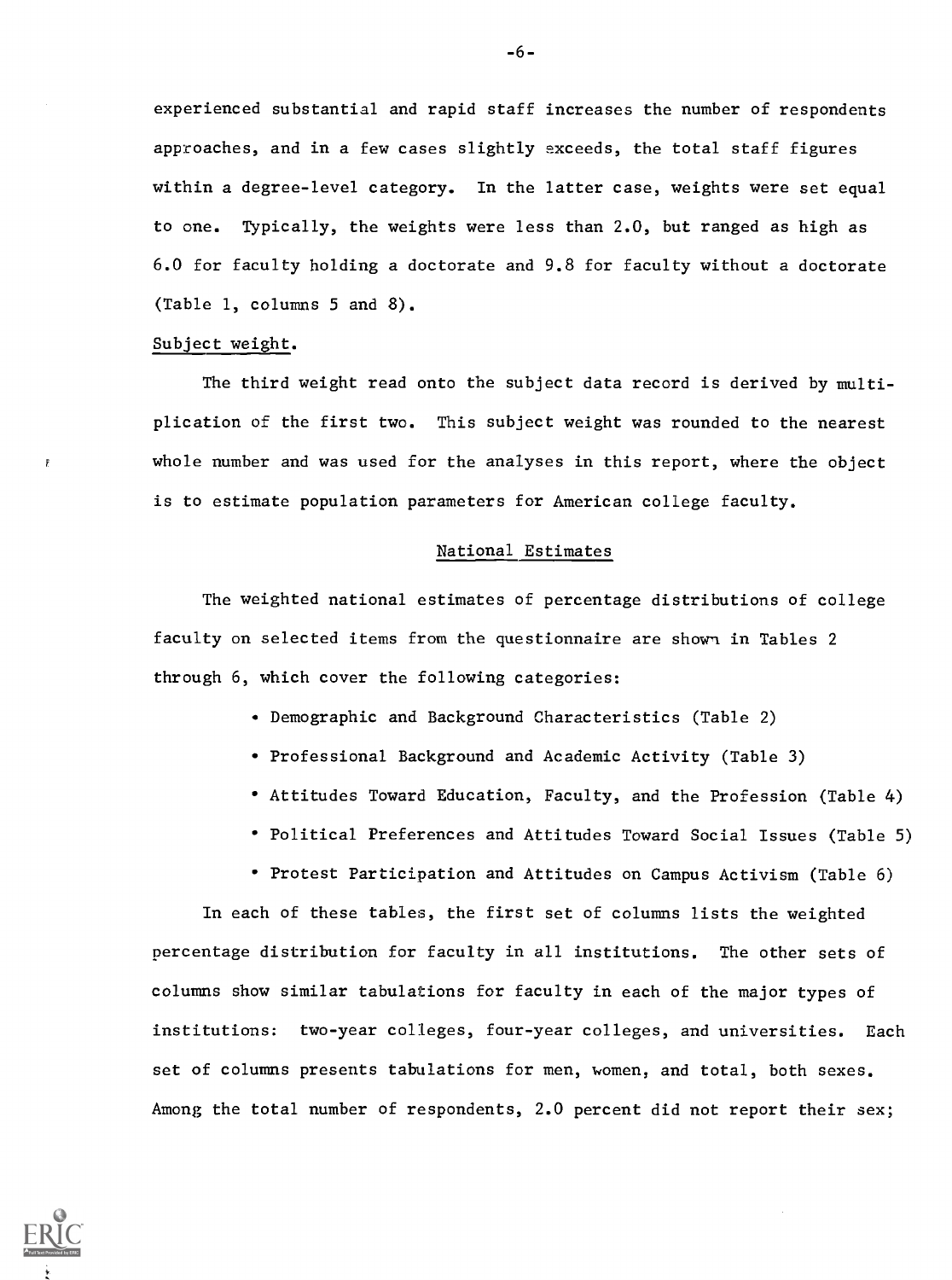these subjects were added to the tabulations for men. Among all institutions, the weighted proportion of faculty who are women is 19.1 percent; in two-year colleges, 25.6 percent; in four-year colleges, 22.7 percent; and in universities, 14.8 percent.

For each item a small number of respondents skipped the question or gave an unreadable response. Except where noted, these blank (no answer) responses were omitted and the computations of the percentage distributions are based on only those responding to the item.

Since the items of normative data are ordered differently than the items on the original questionnaire (Appendix A), the questionnaire item number is shown in parentheses after each tabulated variable. For a number of the questionnaire items, the tabulations are shown in the same response category breakout as was provided on the original questionnaire form; in some cases, the original categories were collapsed into a smaller number. The complete wording of each item, and the response options, can be determined by referring to the original questionnaire.



-7-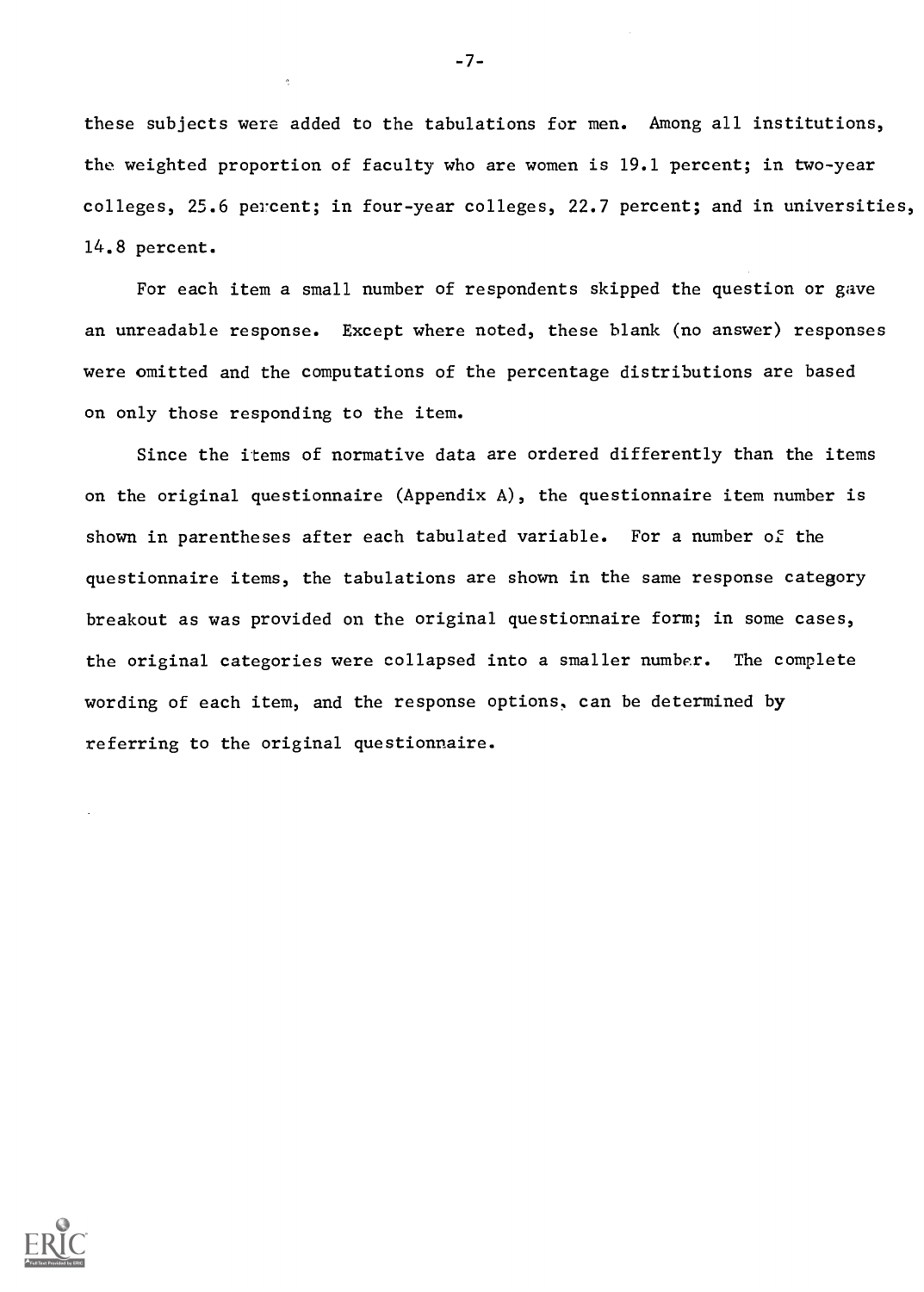## References

- Astin, A.W., Panos, R.J., and Creager, J.A. "National Norms for Entering College Freshmen--Fall 1966," ACE Research Reports, Vol. 2, No. 1. Washington: American Council on Education, 1967.
- Brown, D.G., and Tontz, J.L. The Mobility of Academic Scientists, Report to the National Science Foundation, April, 1966.
- CCM Information Corporation. The College Blue Book 1969/70, Volume 2, U.S. Colleges: Tabular Data. (New York: Crowell, Collier and Macmillan, 1969).
- Creager, J.A. "General Purpose Sampling in the Domain of Higher Education," ACE Research Reports, Vol. 3, No. 2. Washington: American Council on Education, 1968.
- , and Sell, C.L. "The Institutional Domain of Higher Education: A Characteristics File for Research," ACE Research Reports, Vol. 4, No. 6. Washington: American Council on Education, 1969.
- kstin, A.W., Boruch, R.F., Bayer, and Drew, D.E. "National Norms for Entering College Freshmen--Fall 1969," ACE Research Reports, Vol. 4, No. 7. Washington: American Council on Education, 1969.
- Dunham, F.E., Wright, P.S., and Chandler, M.O. Teaching Faculty in Universities and Four-Year Colleges, Spring, 1963, Publication No. 0E-53022-63 (Washington: U.S. Government Printing Office, 1966).
- Gleazer, E.J., Jr. (ed.). American Junior Colleges, 7th Edition. (Washington: American Council on Education, 1967).
- Ladd, E.C. "Faculty Members, Liberal on Politics, Found Conservative on Academic Issues," special release of tabulations to The Chronicle of Higher Education, Vol. 4, No. 26. (April 6, 1970).
- Lazarsfeld, P.F., and Thielens, W., Jr. The Academic Mind. (Glencoe, Ill.: Free Press, 1958).
- National Academy of Sciences. Doctorate Recipients From United States Universities: 1958-1966, Publication No. 1489. (Washington: National Academy of Sciences, 1967).
	- . Summary Report 1969: Doctorate Recipients From United States Universities, Publication No. OSP-MS-3. (Washington: National Academy of Sciences, 1970).
- National Science Foundation. American Science Manpower, 1966, Publication No. NSF 68-7. (Washington: National Science Foundation, 1968).
- Parsons, T. and Platt, G.M. The American Academic Profession, Report to the National Science Foundation, March, 1968.
- Singletary, O.A. (ed.). American Universities and Colleges, 10th Edition. (Washington: American Council on Education, 1968).
- Trow, M.A. "Publication of Raw Data Criticized and Defended," Letter to the editor of The Chronicle of Higher Education, Vol. 4, No. 28.  $(Apri1 20, 1970)$ .

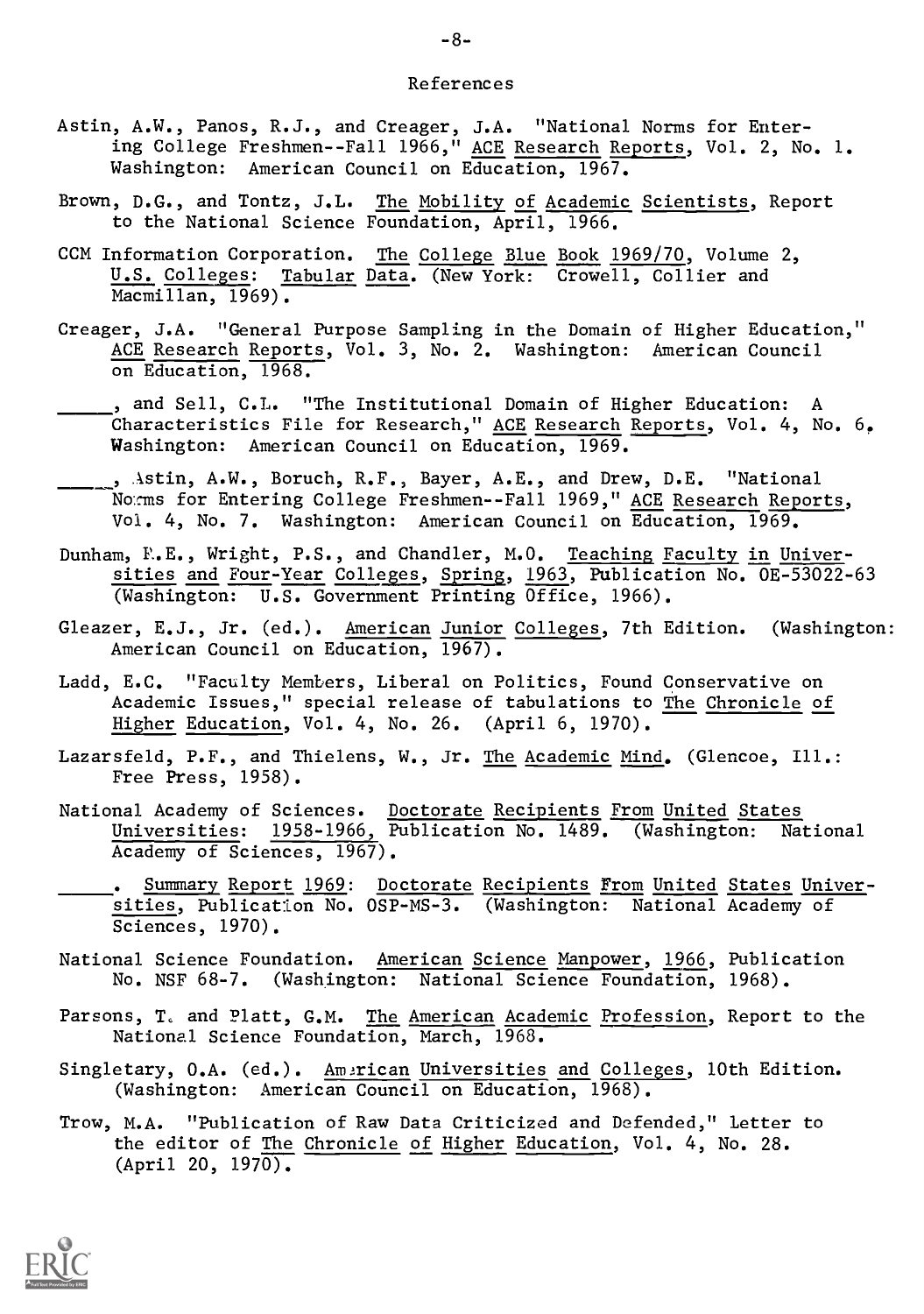

| Stratification Cell                                                                                                                                        |                               | Number of Institutions<br>Popula- Used in | Institutional<br>Weight            | ď<br>Faculty<br>Number        |                                                                                                                 |                                                         |                                                 | (Within College Weight)<br>Staff Weight   |                 |                  |
|------------------------------------------------------------------------------------------------------------------------------------------------------------|-------------------------------|-------------------------------------------|------------------------------------|-------------------------------|-----------------------------------------------------------------------------------------------------------------|---------------------------------------------------------|-------------------------------------------------|-------------------------------------------|-----------------|------------------|
| for Sampling                                                                                                                                               | tion <sup>a</sup>             | sample                                    | (Between College Weight)           | In Sample                     |                                                                                                                 | Faculty Holding Doc.<br>Highest Lowest Median           |                                                 | Faculty Not Holding Doc.                  |                 |                  |
| Sclectivity: <sup>b</sup><br>1,5. IRSS THAN 500 AND UNKNOWN<br>600 OR MORE<br>500-549<br>550-599<br>University<br>$\ddot{2}$ .<br>$\ddot{ }$<br>$\ddot{ }$ | 45<br>39<br>$161$             | 1228                                      | 12.138                             | 5775<br>9865<br>9838<br>17610 | $\frac{1}{2}$ $\frac{1}{2}$ $\frac{1}{2}$ $\frac{1}{2}$ $\frac{1}{2}$ $\frac{1}{2}$ $\frac{1}{2}$ $\frac{1}{2}$ | 21200                                                   | 7.440                                           |                                           | 2222            | 1.71             |
| LESS THAN 450 AND UNKNOWN<br>4-Year Public College<br>500 OR MORE<br>Selectivity: b<br>450-499<br>6,9.<br>$\mathbf{r}$<br>$\ddot{\circ}$                   | $162$<br>$67$<br>$\mathbb{Z}$ | 272                                       | $16.2$<br>$6.1$                    | 1099<br>1599<br>2474          | 1.38                                                                                                            | $\frac{1}{2}$ $\frac{1}{2}$ $\frac{1}{2}$               | $\begin{array}{c}\n 2.7 \\  -1.7\n \end{array}$ | 7.14                                      | 221             | 1.37             |
| 4-Year Private Nonsectarian                                                                                                                                |                               |                                           |                                    |                               |                                                                                                                 |                                                         |                                                 |                                           |                 |                  |
| Selectivity: b<br>10,14,1ESS THAN 500 AND UNKNOWN<br>11. 500-574<br>650 OR MORE<br>575-649<br>$\frac{1}{2}$ .                                              | 216<br>43<br>548              | 0.92<br>20                                | $10.3$<br>$7.3$<br>$2.1$           | 1325<br>1306<br>2128          | cooo<br>Nond                                                                                                    | 27.30                                                   | 00000                                           | doon<br>doon                              | 2222            | 3.500            |
| 4-Year Roman Catholic<br>Selectivity: b                                                                                                                    |                               |                                           |                                    |                               |                                                                                                                 |                                                         |                                                 |                                           |                 |                  |
| 15,18.18SS THAN 500 AND UNKNOWN<br>575 OR MORE<br>$500 - 574$<br>16.<br>IJ.                                                                                | $\frac{106}{73}$              | 111                                       | 662                                | 52%                           | $\frac{0}{9}$ in $\frac{0}{4}$                                                                                  | $\frac{0}{1}$ $\frac{2}{1}$                             | $\frac{1}{2}$ $\frac{8}{2}$                     | $\frac{1}{2}$ $\frac{8}{3}$ $\frac{5}{2}$ | 1.37            | 1.3.2            |
| 4-Year Protestant                                                                                                                                          |                               |                                           |                                    |                               |                                                                                                                 |                                                         |                                                 |                                           |                 |                  |
| Selectivity: "<br>19,23.LESS THAN 450 AND UNKNOWN<br>20. 450-499<br>575 OR MORE<br>م<br>$500 - 574$<br>21.<br>22.                                          | 588<br>$\frac{5}{2}$          | $\circ$ n $\circ$ n                       | $15.6$<br>$10.6$<br>$7.3$<br>$3.7$ | 253<br>238<br>1012            | $2.768$<br>$2.768$                                                                                              | $\frac{1}{1}$ $\frac{1}{1}$ $\frac{1}{1}$ $\frac{1}{1}$ | 2.564                                           | $3.14$<br>$3.14$                          | 3227            | 7.77.8           |
| 2-Year College                                                                                                                                             |                               |                                           |                                    |                               |                                                                                                                 |                                                         |                                                 |                                           |                 |                  |
| $24, 25, 26$ , SELECTIVITY $_{\rm p}^{\rm b}$ LESS THAN 500<br>27. SELECTIVITY 500 OR MORE<br>28, 29, 32,<br>27.                                           | 150<br>57                     | $\overline{1}$ $\overline{1}$             | $\frac{11.5}{8.5}$                 | 850<br>471                    | 3.5                                                                                                             | $\begin{array}{c} . & 0 \\ . & 0 \end{array}$           | 2.1                                             | 3.1                                       | $\frac{0}{1}$ . | 2.3              |
| \$1000 AND EXPENDITURES<br>AND SELECTIVITY UNKNOWN<br>EXPENDITURES <sup>C</sup> \$1000 OR MORE<br>EXPENDITURES <sup>C</sup> LESS THAN<br>30,31.<br>్లే     | 558<br>91                     | $\frac{5}{6}$                             | $32.8$<br>$15.2$                   | 450<br>355                    | 3.8                                                                                                             | 1.3                                                     | $\frac{11}{11}$                                 | 3.8                                       | $\frac{2}{1.0}$ | 2.3              |
| Predominantly Negro College                                                                                                                                |                               |                                           |                                    |                               |                                                                                                                 |                                                         |                                                 |                                           |                 |                  |
| 34,35. PUBLIC AND PRIVATE                                                                                                                                  | ž                             | 4                                         | 5.7                                | 936                           | 5.0                                                                                                             | 1.0                                                     | 1.8                                             | 3.0                                       | 1.2             | $\overline{2}$ . |

 $\sqrt{3}$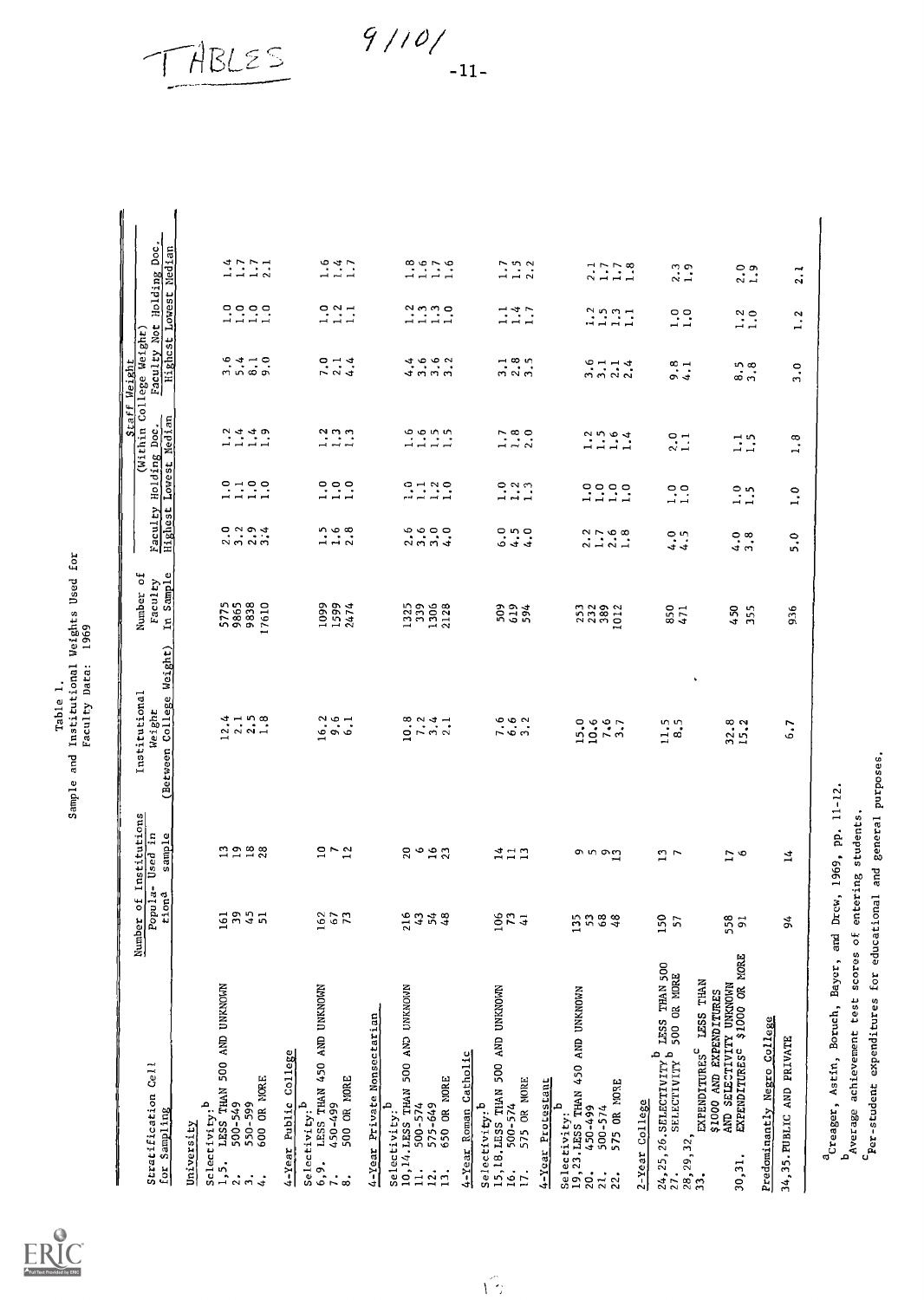

## Table 2. Demographic and Background Characteristics<br>of American College Faculty, by Sex: 1969<br>(Percentage Distribution)

 $\ddot{\phantom{0}}$ 

| Item Description and                                    |                                                   | $1$ Institutions                                                                                                              |                                                                          |                        |                                                                                                                                                                                                                                                                                                                     |                                                                                                                                                                                                                                                                                                                     |                                                                                                                                                           |                                                                                                                                                                                                                                                                                                                     |                                                                                         |                                                                         |                                                                                                    |                               |      |
|---------------------------------------------------------|---------------------------------------------------|-------------------------------------------------------------------------------------------------------------------------------|--------------------------------------------------------------------------|------------------------|---------------------------------------------------------------------------------------------------------------------------------------------------------------------------------------------------------------------------------------------------------------------------------------------------------------------|---------------------------------------------------------------------------------------------------------------------------------------------------------------------------------------------------------------------------------------------------------------------------------------------------------------------|-----------------------------------------------------------------------------------------------------------------------------------------------------------|---------------------------------------------------------------------------------------------------------------------------------------------------------------------------------------------------------------------------------------------------------------------------------------------------------------------|-----------------------------------------------------------------------------------------|-------------------------------------------------------------------------|----------------------------------------------------------------------------------------------------|-------------------------------|------|
| Outsiden Number                                         | $\frac{1}{\pi}$                                   | <b>Nomen</b>                                                                                                                  | Total                                                                    |                        | In Two-Year Colleges<br>Men Women Total                                                                                                                                                                                                                                                                             |                                                                                                                                                                                                                                                                                                                     |                                                                                                                                                           | In Four-Year Colleges<br>Men Women Total                                                                                                                                                                                                                                                                            |                                                                                         | ' ยู                                                                    | In Universities<br>- Women Total                                                                   |                               |      |
| $\triangle$ ge (87)                                     |                                                   |                                                                                                                               |                                                                          |                        |                                                                                                                                                                                                                                                                                                                     |                                                                                                                                                                                                                                                                                                                     |                                                                                                                                                           |                                                                                                                                                                                                                                                                                                                     |                                                                                         |                                                                         |                                                                                                    |                               |      |
| Over 60 (born before 1909)                              |                                                   |                                                                                                                               |                                                                          |                        |                                                                                                                                                                                                                                                                                                                     |                                                                                                                                                                                                                                                                                                                     |                                                                                                                                                           |                                                                                                                                                                                                                                                                                                                     |                                                                                         |                                                                         |                                                                                                    |                               |      |
| 51-60 (born 1909-1918)                                  | $\frac{7.3}{15.1}$                                |                                                                                                                               |                                                                          |                        |                                                                                                                                                                                                                                                                                                                     |                                                                                                                                                                                                                                                                                                                     |                                                                                                                                                           |                                                                                                                                                                                                                                                                                                                     |                                                                                         |                                                                         |                                                                                                    |                               |      |
| 41-50 (born 1919-1928)                                  | 26.7                                              |                                                                                                                               | 712.540<br>712.541                                                       |                        | $\frac{1}{8}$ $\frac{1}{2}$ $\frac{1}{2}$ $\frac{1}{2}$ $\frac{1}{2}$ $\frac{1}{2}$ $\frac{1}{2}$ $\frac{1}{2}$ $\frac{1}{2}$ $\frac{1}{2}$ $\frac{1}{2}$ $\frac{1}{2}$ $\frac{1}{2}$ $\frac{1}{2}$ $\frac{1}{2}$ $\frac{1}{2}$ $\frac{1}{2}$ $\frac{1}{2}$ $\frac{1}{2}$ $\frac{1}{2}$ $\frac{1}{2}$ $\frac{1}{2}$ |                                                                                                                                                                                                                                                                                                                     |                                                                                                                                                           |                                                                                                                                                                                                                                                                                                                     |                                                                                         |                                                                         |                                                                                                    |                               |      |
| 36-40 (born 1929-1933)                                  | 17.3                                              |                                                                                                                               |                                                                          |                        |                                                                                                                                                                                                                                                                                                                     |                                                                                                                                                                                                                                                                                                                     |                                                                                                                                                           |                                                                                                                                                                                                                                                                                                                     |                                                                                         |                                                                         |                                                                                                    |                               |      |
| $(lorrn 1934-1938)$<br>$31 - 35$                        | $18.5$<br>15.0                                    |                                                                                                                               |                                                                          |                        |                                                                                                                                                                                                                                                                                                                     |                                                                                                                                                                                                                                                                                                                     |                                                                                                                                                           |                                                                                                                                                                                                                                                                                                                     |                                                                                         |                                                                         |                                                                                                    |                               |      |
| 30 or less (born after 1938)                            |                                                   |                                                                                                                               |                                                                          |                        |                                                                                                                                                                                                                                                                                                                     |                                                                                                                                                                                                                                                                                                                     | $7.5.644$<br>$7.5.644$<br>$7.5.7$                                                                                                                         | $2.54.38.1$<br>$2.54.38.1$                                                                                                                                                                                                                                                                                          | $\frac{36}{25}$<br>$\frac{1}{25}$<br>$\frac{1}{25}$<br>$\frac{1}{25}$<br>$\frac{1}{25}$ |                                                                         | ederni<br>Britis                                                                                   | 1.13214<br>1.12114<br>1.12114 |      |
| Race (89)<br>White                                      |                                                   |                                                                                                                               |                                                                          |                        |                                                                                                                                                                                                                                                                                                                     |                                                                                                                                                                                                                                                                                                                     |                                                                                                                                                           |                                                                                                                                                                                                                                                                                                                     |                                                                                         |                                                                         |                                                                                                    |                               |      |
|                                                         | 96.6                                              |                                                                                                                               |                                                                          |                        |                                                                                                                                                                                                                                                                                                                     |                                                                                                                                                                                                                                                                                                                     |                                                                                                                                                           |                                                                                                                                                                                                                                                                                                                     |                                                                                         |                                                                         |                                                                                                    |                               |      |
| Oriental<br>Black                                       | 1.8                                               |                                                                                                                               |                                                                          |                        |                                                                                                                                                                                                                                                                                                                     |                                                                                                                                                                                                                                                                                                                     |                                                                                                                                                           |                                                                                                                                                                                                                                                                                                                     |                                                                                         |                                                                         |                                                                                                    |                               |      |
| Other                                                   | $\begin{array}{c} 1.3 \\ 0.3 \end{array}$         | $3.313$<br>$3.13$                                                                                                             | $\begin{array}{c}\n 1 & 1 & 1 \\  2 & 1 & 1 \\  3 & 1 & 1\n \end{array}$ | $3.33$<br>$3.33$       | 96.144                                                                                                                                                                                                                                                                                                              | 8000                                                                                                                                                                                                                                                                                                                | $4.34$<br>$4.34$                                                                                                                                          | $\frac{3}{1} \cdot \frac{4}{9}$ .:                                                                                                                                                                                                                                                                                  | 3.0.74                                                                                  | $\frac{73.5}{50.1}$                                                     | $97:300$<br>$-1:00$<br>$-0.2$                                                                      | 5.363                         |      |
|                                                         |                                                   |                                                                                                                               |                                                                          |                        |                                                                                                                                                                                                                                                                                                                     |                                                                                                                                                                                                                                                                                                                     |                                                                                                                                                           |                                                                                                                                                                                                                                                                                                                     |                                                                                         |                                                                         |                                                                                                    |                               |      |
| $\frac{C1-tzenship}{Not}$ (65 a, b)<br>Not U.S. citizen |                                                   |                                                                                                                               |                                                                          |                        |                                                                                                                                                                                                                                                                                                                     |                                                                                                                                                                                                                                                                                                                     |                                                                                                                                                           |                                                                                                                                                                                                                                                                                                                     |                                                                                         |                                                                         |                                                                                                    |                               |      |
| U.S. citizen, naturalized                               | 3.500                                             |                                                                                                                               |                                                                          |                        |                                                                                                                                                                                                                                                                                                                     |                                                                                                                                                                                                                                                                                                                     |                                                                                                                                                           |                                                                                                                                                                                                                                                                                                                     |                                                                                         |                                                                         |                                                                                                    |                               |      |
| U.S. citizen, native                                    |                                                   | 2.30000                                                                                                                       | ana<br>ning                                                              | 3.38                   | 1.390                                                                                                                                                                                                                                                                                                               | ິດສິກ<br>ວິຕິທ໌                                                                                                                                                                                                                                                                                                     | $\frac{36}{100}$                                                                                                                                          | 3.39                                                                                                                                                                                                                                                                                                                | $3.3$<br>91.1                                                                           | $\frac{1}{9}$ $\frac{6}{9}$ $\frac{3}{8}$                               | $\frac{1}{2}$ $\frac{1}{2}$ $\frac{1}{2}$                                                          | 3.58                          |      |
| (79b)<br>Father's Educational Attainment                |                                                   |                                                                                                                               |                                                                          |                        |                                                                                                                                                                                                                                                                                                                     |                                                                                                                                                                                                                                                                                                                     |                                                                                                                                                           |                                                                                                                                                                                                                                                                                                                     |                                                                                         |                                                                         |                                                                                                    |                               |      |
| Eighth grade or less                                    | 30.0                                              |                                                                                                                               |                                                                          |                        |                                                                                                                                                                                                                                                                                                                     |                                                                                                                                                                                                                                                                                                                     |                                                                                                                                                           |                                                                                                                                                                                                                                                                                                                     |                                                                                         |                                                                         |                                                                                                    |                               |      |
| Some high school                                        |                                                   |                                                                                                                               |                                                                          |                        |                                                                                                                                                                                                                                                                                                                     |                                                                                                                                                                                                                                                                                                                     |                                                                                                                                                           |                                                                                                                                                                                                                                                                                                                     |                                                                                         |                                                                         |                                                                                                    |                               |      |
| Completed high school                                   |                                                   |                                                                                                                               |                                                                          |                        |                                                                                                                                                                                                                                                                                                                     |                                                                                                                                                                                                                                                                                                                     |                                                                                                                                                           |                                                                                                                                                                                                                                                                                                                     |                                                                                         |                                                                         |                                                                                                    |                               |      |
| Some college                                            |                                                   |                                                                                                                               |                                                                          |                        |                                                                                                                                                                                                                                                                                                                     |                                                                                                                                                                                                                                                                                                                     |                                                                                                                                                           |                                                                                                                                                                                                                                                                                                                     |                                                                                         |                                                                         |                                                                                                    |                               |      |
| College graduate                                        |                                                   | 2111914<br>22221                                                                                                              | 1.3.9.9.44<br>8.4529.9.4                                                 | 2, 2, 3, 5,            |                                                                                                                                                                                                                                                                                                                     |                                                                                                                                                                                                                                                                                                                     |                                                                                                                                                           |                                                                                                                                                                                                                                                                                                                     |                                                                                         |                                                                         |                                                                                                    |                               | -12- |
| Some graduate school                                    |                                                   |                                                                                                                               |                                                                          |                        |                                                                                                                                                                                                                                                                                                                     |                                                                                                                                                                                                                                                                                                                     |                                                                                                                                                           |                                                                                                                                                                                                                                                                                                                     |                                                                                         |                                                                         |                                                                                                    |                               |      |
| Advanced degree                                         |                                                   |                                                                                                                               |                                                                          |                        | $3.525$ $-4.8$                                                                                                                                                                                                                                                                                                      | $\frac{1}{2}$ $\frac{1}{2}$ $\frac{3}{2}$ $\frac{1}{2}$ $\frac{5}{2}$ $\frac{3}{2}$ $\frac{5}{2}$ $\frac{3}{2}$ $\frac{3}{2}$ $\frac{3}{2}$ $\frac{3}{2}$ $\frac{3}{2}$ $\frac{3}{2}$ $\frac{3}{2}$ $\frac{3}{2}$ $\frac{3}{2}$ $\frac{3}{2}$ $\frac{3}{2}$ $\frac{3}{2}$ $\frac{3}{2}$ $\frac{3}{2}$ $\frac{3}{2}$ | $\frac{1}{2}$ $\frac{1}{2}$ $\frac{1}{2}$ $\frac{1}{2}$ $\frac{1}{2}$ $\frac{1}{2}$ $\frac{1}{2}$ $\frac{1}{2}$ $\frac{1}{2}$ $\frac{1}{2}$ $\frac{1}{2}$ | 3.907183                                                                                                                                                                                                                                                                                                            | 3.2129927                                                                               |                                                                         | antarna<br>Subadha                                                                                 | $39.719$ $39.71$              |      |
| (78a)<br>Religious Background                           |                                                   |                                                                                                                               |                                                                          |                        |                                                                                                                                                                                                                                                                                                                     |                                                                                                                                                                                                                                                                                                                     |                                                                                                                                                           |                                                                                                                                                                                                                                                                                                                     |                                                                                         |                                                                         |                                                                                                    |                               |      |
| Protestant                                              | 63.9                                              |                                                                                                                               |                                                                          |                        |                                                                                                                                                                                                                                                                                                                     |                                                                                                                                                                                                                                                                                                                     |                                                                                                                                                           |                                                                                                                                                                                                                                                                                                                     |                                                                                         |                                                                         |                                                                                                    |                               |      |
| Catholic                                                |                                                   |                                                                                                                               |                                                                          |                        |                                                                                                                                                                                                                                                                                                                     |                                                                                                                                                                                                                                                                                                                     |                                                                                                                                                           |                                                                                                                                                                                                                                                                                                                     |                                                                                         |                                                                         |                                                                                                    |                               |      |
| Jewish                                                  |                                                   |                                                                                                                               |                                                                          |                        |                                                                                                                                                                                                                                                                                                                     |                                                                                                                                                                                                                                                                                                                     |                                                                                                                                                           |                                                                                                                                                                                                                                                                                                                     |                                                                                         |                                                                         |                                                                                                    |                               |      |
| Other                                                   | $\frac{1}{2}$ and $\frac{1}{2}$ and $\frac{1}{2}$ |                                                                                                                               | $\begin{array}{c}\n1.9 \\ 3.9 \\ 4.9 \\ 5.9 \\ 6.9 \\ 7.\n\end{array}$   | $40.940$<br>$4.79.940$ | 38,38,40,11                                                                                                                                                                                                                                                                                                         | adungud<br>ungung                                                                                                                                                                                                                                                                                                   | $\begin{array}{c} 0.0000000000 \\ 0.000000000 \\ 0.0000000 \end{array}$                                                                                   | $\frac{1}{2}$ $\frac{3}{2}$ $\frac{3}{2}$ $\frac{3}{2}$ $\frac{3}{2}$ $\frac{3}{2}$ $\frac{3}{2}$ $\frac{3}{2}$ $\frac{3}{2}$ $\frac{3}{2}$ $\frac{3}{2}$ $\frac{3}{2}$ $\frac{3}{2}$ $\frac{3}{2}$ $\frac{3}{2}$ $\frac{3}{2}$ $\frac{3}{2}$ $\frac{3}{2}$ $\frac{3}{2}$ $\frac{3}{2}$ $\frac{3}{2}$ $\frac{3}{2}$ | $3914$ $\ldots$                                                                         | $rac{3}{6}$ $rac{1}{2}$ $rac{1}{2}$ $rac{1}{2}$ $rac{1}{2}$ $rac{1}{2}$ | $\begin{array}{ccc}\n 1 & 0 & 0 & 0 & 0 \\  0 & 0 & 0 & 0 & 0 \\  0 & 0 & 0 & 0 & 0\n \end{array}$ | 519.77.7                      |      |
| No answer<br>None                                       |                                                   |                                                                                                                               |                                                                          |                        |                                                                                                                                                                                                                                                                                                                     |                                                                                                                                                                                                                                                                                                                     |                                                                                                                                                           |                                                                                                                                                                                                                                                                                                                     |                                                                                         |                                                                         |                                                                                                    |                               |      |
|                                                         |                                                   |                                                                                                                               |                                                                          |                        |                                                                                                                                                                                                                                                                                                                     |                                                                                                                                                                                                                                                                                                                     |                                                                                                                                                           |                                                                                                                                                                                                                                                                                                                     |                                                                                         |                                                                         |                                                                                                    |                               |      |
| Current Religion (78b)                                  |                                                   |                                                                                                                               |                                                                          |                        |                                                                                                                                                                                                                                                                                                                     |                                                                                                                                                                                                                                                                                                                     |                                                                                                                                                           |                                                                                                                                                                                                                                                                                                                     |                                                                                         |                                                                         |                                                                                                    |                               |      |
| Protestant                                              | 47.1                                              |                                                                                                                               |                                                                          |                        |                                                                                                                                                                                                                                                                                                                     |                                                                                                                                                                                                                                                                                                                     |                                                                                                                                                           |                                                                                                                                                                                                                                                                                                                     |                                                                                         |                                                                         |                                                                                                    |                               |      |
| Catholic<br>Jewish                                      |                                                   |                                                                                                                               |                                                                          |                        |                                                                                                                                                                                                                                                                                                                     |                                                                                                                                                                                                                                                                                                                     |                                                                                                                                                           |                                                                                                                                                                                                                                                                                                                     |                                                                                         |                                                                         |                                                                                                    |                               |      |
| Other                                                   |                                                   |                                                                                                                               |                                                                          |                        |                                                                                                                                                                                                                                                                                                                     |                                                                                                                                                                                                                                                                                                                     |                                                                                                                                                           |                                                                                                                                                                                                                                                                                                                     |                                                                                         |                                                                         |                                                                                                    |                               |      |
| None                                                    |                                                   |                                                                                                                               |                                                                          |                        |                                                                                                                                                                                                                                                                                                                     |                                                                                                                                                                                                                                                                                                                     |                                                                                                                                                           |                                                                                                                                                                                                                                                                                                                     |                                                                                         |                                                                         |                                                                                                    |                               |      |
| No answer                                               | $2, 3, 1, 9, 4$<br>$2, 3, 1, 9, 4$                | $\frac{1}{2}$ $\frac{1}{2}$ $\frac{1}{2}$ $\frac{1}{2}$ $\frac{1}{2}$ $\frac{1}{2}$ $\frac{1}{2}$ $\frac{1}{2}$ $\frac{1}{2}$ | ancaria<br>Cinco                                                         |                        | $38 - 5 - 1$                                                                                                                                                                                                                                                                                                        | 25.14880                                                                                                                                                                                                                                                                                                            | 419.738                                                                                                                                                   |                                                                                                                                                                                                                                                                                                                     | 37.66000                                                                                | 79.79.79                                                                | $5.19 - 0.4$                                                                                       | 3.5.5.7.7                     |      |
| Marital Status (85)                                     |                                                   |                                                                                                                               |                                                                          |                        |                                                                                                                                                                                                                                                                                                                     |                                                                                                                                                                                                                                                                                                                     |                                                                                                                                                           |                                                                                                                                                                                                                                                                                                                     |                                                                                         |                                                                         |                                                                                                    |                               |      |
| Currently married                                       |                                                   |                                                                                                                               |                                                                          |                        |                                                                                                                                                                                                                                                                                                                     |                                                                                                                                                                                                                                                                                                                     |                                                                                                                                                           |                                                                                                                                                                                                                                                                                                                     |                                                                                         |                                                                         |                                                                                                    |                               |      |
| Divorced, separated, widowed                            |                                                   | $2, 4$<br>$2, 4$<br>$2, 4$                                                                                                    | $79.3$<br>$9.3$<br>$15.9$                                                | $86.0$<br>$11.2$       | $\frac{3}{2}$ $\frac{3}{2}$ $\frac{3}{2}$ $\frac{3}{2}$ $\frac{3}{2}$                                                                                                                                                                                                                                               | $7.3$<br>$-3.1$                                                                                                                                                                                                                                                                                                     | $\frac{1}{2}$ , $\frac{1}{2}$ , $\frac{3}{2}$                                                                                                             | $45.3$<br>$41.3$                                                                                                                                                                                                                                                                                                    | $7.3$<br>$7.3$<br>$7.4$                                                                 | $2.3$<br>$7.3$<br>$7.9$                                                 | $48.1$<br>$12.3$<br>$39.8$                                                                         | $3.3$<br>$4.1$<br>$12.7$      |      |
| Never married                                           |                                                   |                                                                                                                               |                                                                          |                        |                                                                                                                                                                                                                                                                                                                     |                                                                                                                                                                                                                                                                                                                     |                                                                                                                                                           |                                                                                                                                                                                                                                                                                                                     |                                                                                         |                                                                         |                                                                                                    |                               |      |
| (36)<br>Children<br>Number of                           |                                                   |                                                                                                                               |                                                                          |                        |                                                                                                                                                                                                                                                                                                                     |                                                                                                                                                                                                                                                                                                                     |                                                                                                                                                           |                                                                                                                                                                                                                                                                                                                     |                                                                                         |                                                                         |                                                                                                    |                               |      |
| None                                                    | $29.3$<br>16.7                                    | $\frac{1}{2}$<br>$\frac{1}{2}$<br>$\frac{1}{2}$<br>$\frac{1}{2}$<br>$\frac{1}{2}$                                             | $3.75$<br>$3.75$<br>$3.73$                                               |                        |                                                                                                                                                                                                                                                                                                                     | $3.5.1$<br>$3.4.7.1$                                                                                                                                                                                                                                                                                                | 33451                                                                                                                                                     |                                                                                                                                                                                                                                                                                                                     |                                                                                         |                                                                         |                                                                                                    |                               |      |
| <b>One</b>                                              |                                                   |                                                                                                                               |                                                                          |                        |                                                                                                                                                                                                                                                                                                                     |                                                                                                                                                                                                                                                                                                                     |                                                                                                                                                           |                                                                                                                                                                                                                                                                                                                     |                                                                                         |                                                                         |                                                                                                    |                               |      |
| Three or more<br>Гwо                                    | 26.3                                              |                                                                                                                               |                                                                          | ಾಂ.<br>ನಿಶಸಿಸಿ         | $3.53$<br>$-1.23$<br>$-1.23$                                                                                                                                                                                                                                                                                        |                                                                                                                                                                                                                                                                                                                     |                                                                                                                                                           | $a$ a a a a c<br>$a$ a a a c                                                                                                                                                                                                                                                                                        | $3.504$<br>$3.71$                                                                       | 29.75<br>29.75<br>29.78                                                 | 5.30007                                                                                            | $3.746$<br>$3.546$            |      |
|                                                         | 27.7                                              |                                                                                                                               |                                                                          |                        |                                                                                                                                                                                                                                                                                                                     |                                                                                                                                                                                                                                                                                                                     |                                                                                                                                                           |                                                                                                                                                                                                                                                                                                                     |                                                                                         |                                                                         |                                                                                                    |                               |      |
|                                                         |                                                   |                                                                                                                               |                                                                          |                        |                                                                                                                                                                                                                                                                                                                     |                                                                                                                                                                                                                                                                                                                     |                                                                                                                                                           |                                                                                                                                                                                                                                                                                                                     |                                                                                         |                                                                         |                                                                                                    |                               |      |
|                                                         |                                                   |                                                                                                                               |                                                                          |                        |                                                                                                                                                                                                                                                                                                                     |                                                                                                                                                                                                                                                                                                                     |                                                                                                                                                           |                                                                                                                                                                                                                                                                                                                     |                                                                                         |                                                                         |                                                                                                    |                               |      |
|                                                         |                                                   |                                                                                                                               |                                                                          |                        |                                                                                                                                                                                                                                                                                                                     |                                                                                                                                                                                                                                                                                                                     |                                                                                                                                                           |                                                                                                                                                                                                                                                                                                                     |                                                                                         |                                                                         |                                                                                                    |                               |      |
|                                                         |                                                   |                                                                                                                               |                                                                          |                        |                                                                                                                                                                                                                                                                                                                     |                                                                                                                                                                                                                                                                                                                     |                                                                                                                                                           |                                                                                                                                                                                                                                                                                                                     |                                                                                         |                                                                         |                                                                                                    |                               |      |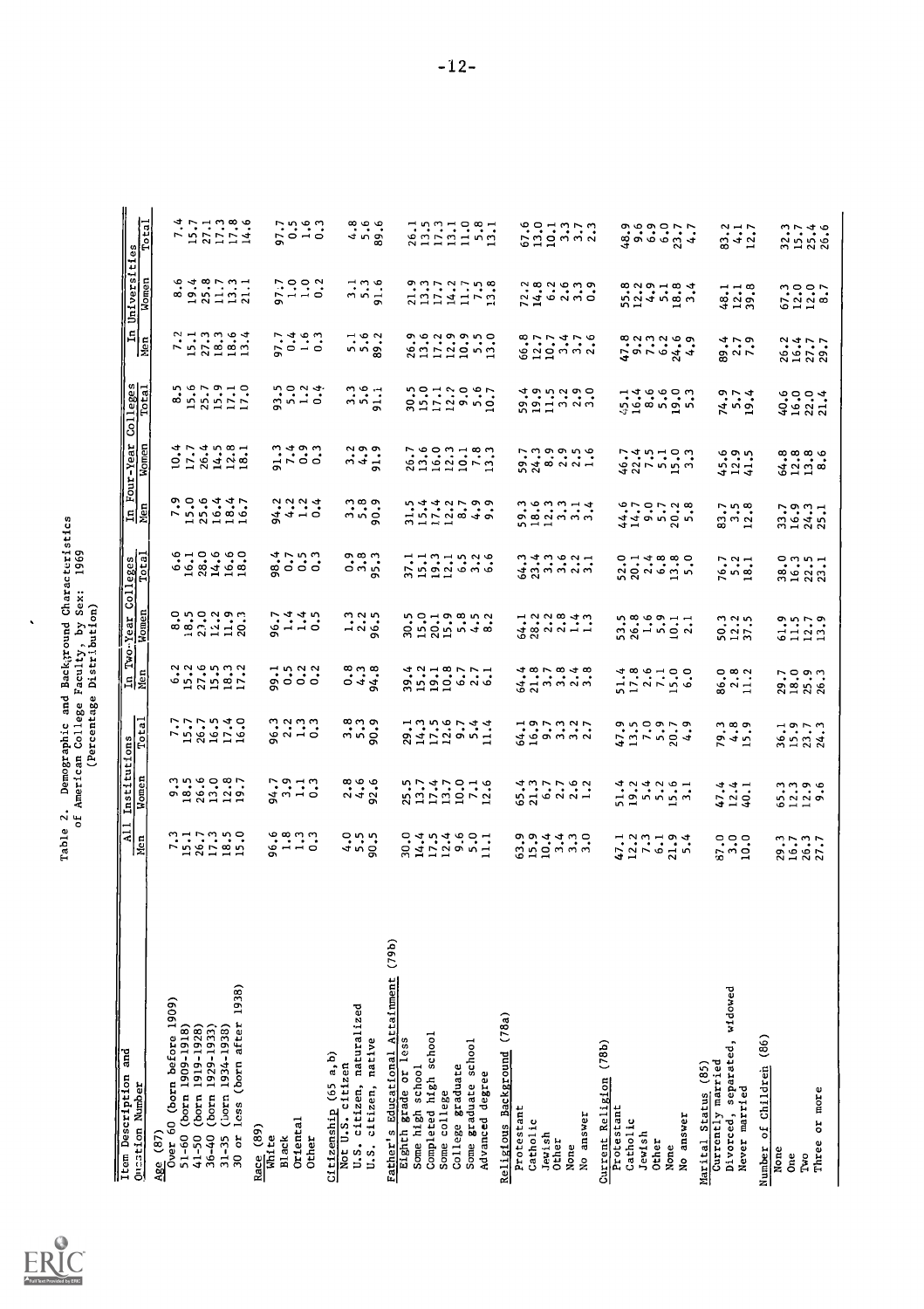

## Table 3. Professional Background and Academic Activity of American College Faculty, by Sex: 1969 (Percentage Distribution)

| $\ddot{a}$ $\ddot{a}$ $\ddot{a}$ $\ddot{a}$ $\ddot{a}$ $\ddot{a}$ $\ddot{a}$ $\ddot{a}$ $\ddot{a}$ $\ddot{a}$<br>$\begin{array}{c}\n 2.3 \\  -3.3 \\  -3.3 \\  -3.5\n \end{array}$<br>$3.36$<br>$-1.36$<br>14.9<br>$\frac{1}{4}$ $\frac{1}{4}$ $\frac{1}{4}$ $\frac{1}{4}$ $\frac{1}{4}$ $\frac{1}{4}$ $\frac{1}{4}$ $\frac{1}{4}$ $\frac{1}{4}$ $\frac{1}{4}$ $\frac{1}{4}$ $\frac{1}{4}$ $\frac{1}{4}$ $\frac{1}{4}$ $\frac{1}{4}$ $\frac{1}{4}$<br>6.9<br>8.6<br>$\frac{3}{2}$ $\frac{1}{2}$ $\frac{1}{2}$ $\frac{1}{2}$ $\frac{1}{2}$ $\frac{1}{2}$ $\frac{1}{2}$ $\frac{1}{2}$ $\frac{1}{2}$ $\frac{1}{2}$ $\frac{1}{2}$ $\frac{1}{2}$ $\frac{1}{2}$ $\frac{1}{2}$ $\frac{1}{2}$ $\frac{1}{2}$ $\frac{1}{2}$ $\frac{1}{2}$ $\frac{1}{2}$ $\frac{1}{2}$ $\frac{1}{2}$ $\frac{1}{2}$<br>$-2.38$<br>$-2.38$<br>$\frac{1}{1}$ $\frac{1}{2}$ $\frac{3}{2}$ $\frac{4}{2}$ $\frac{1}{2}$ $\frac{3}{2}$ $\frac{4}{2}$ $\frac{1}{2}$ $\frac{3}{2}$ $\frac{4}{2}$ $\frac{1}{2}$ $\frac{3}{2}$ $\frac{4}{2}$ $\frac{1}{2}$ $\frac{3}{2}$ $\frac{4}{2}$ $\frac{1}{2}$ $\frac{3}{2}$ $\frac{4}{2}$ $\frac{1}{2}$ $\frac{3}{2}$ $\frac{4}{2}$<br>49.0000<br>3484<br>3484<br>3.3<br>0.9<br>12.1<br>n4.9<br>n4.9<br>n4.0 n1.7<br>$2.348$<br>$2.348$<br>6428<br>41.42.79.88.1<br>2.8<br>16.4<br>$\frac{1}{2}$ $\frac{1}{2}$ $\frac{1}{2}$ $\frac{1}{2}$ $\frac{1}{2}$ $\frac{1}{2}$ $\frac{1}{2}$ $\frac{1}{2}$ $\frac{1}{2}$ $\frac{1}{2}$<br>1.4<br>$2.74980$<br>$1111230$<br>39.3<br>38.15<br>38.18<br>$5.22.2$<br>$1.22.2$<br>$61.2$<br>7.79337<br>$19.4 - 2.7 - 7.7$<br>3.5<br>21.3<br>$\frac{1}{11}$ $\frac{1}{11}$ $\frac{1}{11}$ $\frac{1}{11}$ $\frac{1}{11}$ $\frac{1}{11}$ $\frac{1}{11}$ $\frac{1}{11}$ $\frac{1}{11}$ $\frac{1}{11}$ $\frac{1}{11}$ $\frac{1}{11}$ $\frac{1}{11}$ $\frac{1}{11}$ $\frac{1}{11}$ $\frac{1}{11}$ $\frac{1}{11}$ $\frac{1}{11}$ $\frac{1}{11}$ $\frac{1}{11}$ $\frac{1}{11}$ $\frac{1}{11}$<br>2.4<br>$3.333$<br>$3.423$<br>$7.50$<br>$7.70$<br>$62.0$<br>$\begin{array}{c}\n 0.000000 \\  0.0000000 \\  0.000000\n \end{array}$<br>n:11977<br>n:11977<br>$\frac{1}{2}$ $\frac{1}{2}$ $\frac{1}{2}$ $\frac{1}{2}$ $\frac{1}{2}$ $\frac{1}{2}$ $\frac{1}{2}$ $\frac{1}{2}$ $\frac{1}{2}$ $\frac{1}{2}$ $\frac{1}{2}$ $\frac{1}{2}$ $\frac{1}{2}$ $\frac{1}{2}$ $\frac{1}{2}$ $\frac{1}{2}$ $\frac{1}{2}$ $\frac{1}{2}$ $\frac{1}{2}$ $\frac{1}{2}$ $\frac{1}{2}$ $\frac{1}{2}$<br>15.0<br>$\frac{2}{3}$ $\frac{3}{3}$ $\frac{3}{2}$ $\frac{3}{4}$ $\frac{3}{4}$ $\frac{3}{4}$ $\frac{3}{4}$ $\frac{3}{4}$ $\frac{3}{4}$ $\frac{3}{4}$ $\frac{3}{4}$ $\frac{3}{4}$ $\frac{3}{4}$ $\frac{3}{4}$ $\frac{3}{4}$ $\frac{3}{4}$ $\frac{3}{4}$ $\frac{3}{4}$ $\frac{3}{4}$ $\frac{3}{4}$ $\frac{3}{4}$ $\frac{3}{4}$<br>2.6<br>$\mathbf{1}$<br>$\frac{1}{2}$<br>$\frac{1}{2}$<br>$\frac{1}{2}$<br>$\frac{1}{2}$<br>$\frac{1}{2}$<br>$\frac{1}{2}$<br>$\frac{1}{2}$<br>$\frac{1}{2}$<br>$\frac{1}{2}$<br>$\frac{1}{2}$<br>$\frac{1}{2}$<br>$\frac{1}{2}$<br>$8.323$<br>$3.32$<br>$13.381.6$<br>$13.181.6$<br>$\begin{array}{c} 1.36 \\ 0.786 \end{array}$<br>1.9<br>1.6<br>27.8<br>$\begin{array}{c}\n 0.9 \\  0.9 \\  0.9 \\  0.9\n \end{array}$<br>$16.79$<br>$16.130$<br>$16.130$<br>$23.39 - 1.1$<br>$23.39 - 1.1$<br>$4084$<br>$4084$<br>29.9<br>1.7<br>1.3<br>$\frac{3}{2}$ $\frac{3}{2}$ $\frac{3}{2}$ $\frac{3}{2}$ $\frac{3}{2}$ $\frac{3}{2}$ $\frac{3}{2}$ $\frac{3}{2}$ $\frac{3}{2}$ $\frac{3}{2}$ $\frac{3}{2}$ $\frac{3}{2}$ $\frac{3}{2}$ $\frac{3}{2}$ $\frac{3}{2}$ $\frac{3}{2}$ $\frac{3}{2}$ $\frac{3}{2}$ $\frac{3}{2}$ $\frac{3}{2}$ $\frac{3}{2}$ $\frac{3}{2}$<br>$22.35810$<br>$22.353121$<br>2341<br>2252<br>$5.44$<br>$5.35$<br>$7.4$<br>$7.5$<br>2.0<br>$7.1$ $\frac{1}{2}$ $\frac{1}{2}$ $\frac{1}{2}$ $\frac{3}{2}$ $\frac{3}{2}$ $\frac{3}{2}$ $\frac{3}{2}$ $\frac{3}{2}$ $\frac{3}{2}$ $\frac{3}{2}$ $\frac{3}{2}$ $\frac{3}{2}$ $\frac{3}{2}$ $\frac{3}{2}$ $\frac{3}{2}$ $\frac{3}{2}$ $\frac{3}{2}$ $\frac{3}{2}$ $\frac{3}{2}$ $\frac{3}{2}$ $\frac{3}{2}$ $\frac{3$<br>1.7<br>27.1<br>0235538<br>$\begin{smallmatrix} 5 & 0 & 0 & 0 \\ 0 & 0 & 0 & 0 \\ 0 & 0 & 0 & 0 \end{smallmatrix}$<br>16.0<br>5.739945<br>$3.3$ $\frac{3}{2}$ $\frac{1}{2}$ $\frac{1}{2}$ $\frac{3}{2}$ $\frac{3}{2}$ $\frac{3}{2}$ $\frac{3}{2}$ $\frac{3}{2}$ $\frac{3}{2}$ $\frac{3}{2}$ $\frac{3}{2}$ $\frac{3}{2}$ $\frac{3}{2}$ $\frac{3}{2}$ $\frac{3}{2}$ $\frac{3}{2}$ $\frac{3}{2}$ $\frac{3}{2}$ $\frac{3}{2}$ $\frac{3}{2}$ $\frac{3}{2}$ $\frac{3$<br>3.2<br>1.7<br>$41.3$<br>$41.3$<br>$27.7$<br>$\frac{1}{2}$ $\frac{1}{4}$ $\frac{1}{2}$ $\frac{1}{2}$ $\frac{1}{2}$ $\frac{1}{2}$ $\frac{1}{2}$ $\frac{1}{2}$ $\frac{1}{2}$ $\frac{1}{2}$ $\frac{1}{2}$ $\frac{1}{2}$ $\frac{1}{2}$ $\frac{1}{2}$ $\frac{1}{2}$ $\frac{1}{2}$ $\frac{1}{2}$ $\frac{1}{2}$ $\frac{1}{2}$ $\frac{1}{2}$ $\frac{1}{2}$ $\frac{1}{2}$<br>20.3<br>$\begin{array}{c}\n 4 \\  - \\  0 \\  \end{array}$<br>4.5<br>4.6<br>$\frac{4}{2}$ $\frac{6}{2}$ $\frac{1}{2}$ $\frac{1}{2}$ $\frac{3}{2}$ $\frac{3}{2}$ $\frac{1}{2}$ $\frac{3}{2}$ $\frac{3}{2}$ $\frac{3}{2}$ $\frac{3}{2}$ $\frac{3}{2}$ $\frac{3}{2}$ $\frac{3}{2}$ $\frac{3}{2}$ $\frac{3}{2}$ $\frac{3}{2}$ $\frac{3}{2}$ $\frac{3}{2}$ $\frac{3}{2}$ $\frac{3}{2}$ $\frac{3}{2}$<br>$-22.5$<br>33351<br>5838<br>$4.989677794$<br>$4.98977794$<br>2.9<br>15.0<br>$6.949$<br>$0.949$<br>na a manda<br>Adaganna<br>$\frac{1}{2}$<br>geog.)<br>Biological sciences (incl. agriculture)<br>thematics)<br>Other professions (incl. social work,<br>library science)<br>as awarded tellowship over \$1,000<br>Had faculty "sponsor" for job<br>answer<br>and<br>Engineering (incl. architecture)<br>e.<br>$\widehat{5}$<br><b>x</b> external control (32b)<br>Highest Degree Held (32b)<br>Bachelor's correct professional)<br>Master's (except professional)<br>흽<br>law, journalism, library s<br>All other fields (incl. home<br>Physical sciences (incl. mat<br>Social sciences (incl. psych<br>None, no postgraduate degree<br>Education (incl. phys. ed.)<br>Was a research assistant<br>Was a teaching assistant<br>Associate professor<br>Assistant professor<br>No ranks designated<br>(inc1, no answer)<br>industrial arts)<br>11 or more years<br>Ph.D. or Ed.D.<br>Other doctorate<br>Medical degree<br>Health fields<br>1959 or since<br>$3 - 4$ years<br>$5 - 7$ years<br>$8 - 10$ years<br>2 years<br>Humanities<br>Instructor<br>Professor<br>Fine Arts<br>1939-1948<br>1949-1958<br>Lecturer<br>Other<br>$\ddot{\phantom{0}}$ | Item Description and<br>Question Number | er]<br>اعرا | All Institutions<br>a Women Total |  | In Two-Year Colleges<br>Men Women Total |  | <u>In Four-Year Colleges</u><br>Nen Women Total<br><b>Women</b> |  | <b>In Universities</b><br>Men Women Total |                |
|--------------------------------------------------------------------------------------------------------------------------------------------------------------------------------------------------------------------------------------------------------------------------------------------------------------------------------------------------------------------------------------------------------------------------------------------------------------------------------------------------------------------------------------------------------------------------------------------------------------------------------------------------------------------------------------------------------------------------------------------------------------------------------------------------------------------------------------------------------------------------------------------------------------------------------------------------------------------------------------------------------------------------------------------------------------------------------------------------------------------------------------------------------------------------------------------------------------------------------------------------------------------------------------------------------------------------------------------------------------------------------------------------------------------------------------------------------------------------------------------------------------------------------------------------------------------------------------------------------------------------------------------------------------------------------------------------------------------------------------------------------------------------------------------------------------------------------------------------------------------------------------------------------------------------------------------------------------------------------------------------------------------------------------------------------------------------------------------------------------------------------------------------------------------------------------------------------------------------------------------------------------------------------------------------------------------------------------------------------------------------------------------------------------------------------------------------------------------------------------------------------------------------------------------------------------------------------------------------------------------------------------------------------------------------------------------------------------------------------------------------------------------------------------------------------------------------------------------------------------------------------------------------------------------------------------------------------------------------------------------------------------------------------------------------------------------------------------------------------------------------------------------------------------------------------------------------------------------------------------------------------------------------------------------------------------------------------------------------------------------------------------------------------------------------------------------------------------------------------------------------------------------------------------------------------------------------------------------------------------------------------------------------------------------------------------------------------------------------------------------------------------------------------------------------------------------------------------------------------------------------------------------------------------------------------------------------------------------------------------------------------------------------------------------------------------------------------------------------------------------------------------------------------------------------------------------------------------------------------------------------------------------------------------------------------------------------------------------------------------------------------------------------------------------------------------------------------------------------------------------------------------------------------------------------------------------------------------------------------------------------------------------------------------------------------------------------------------------------------------------------------------------------------------------------------------------------------------------------------------------------------------------------------------------------------------------------------------------------------------------------------------------------------------------------------------------------------------------------------------------------------------------------------------------------------------------------------------------------------------------------------------------------------------------------------------------------------------------------------------------------------------------------------------------------------------------------------------------------------------------------------------------------------------------------------------------------------------------------------------------------------------------------------------------------------------------------------------------------------------------------------------------------------------------------------------------------------------------------------------------------------------------------------------------------------------------------------------------------------------------------------------------------------------------------------------------------------------------------------------------------------------------------------------------------------------------------------------------------------------------------------------------------------------------------------------------------------------------------------------------------------------------------------------------------------------------------------------------------------------------------------------------------------|-----------------------------------------|-------------|-----------------------------------|--|-----------------------------------------|--|-----------------------------------------------------------------|--|-------------------------------------------|----------------|
| Major Field of Postgraduate Degree (33b)<br>Business, commerce, and management<br>Percentage Checking that During<br><u>Highest Degree</u> (31)<br>No higher degree held or no<br>Year Highest Degree Received<br>Before 1939<br>Years Elapsed Between B.A.<br>Graduate School (68):<br>Present Rank (1)                                                                                                                                                                                                                                                                                                                                                                                                                                                                                                                                                                                                                                                                                                                                                                                                                                                                                                                                                                                                                                                                                                                                                                                                                                                                                                                                                                                                                                                                                                                                                                                                                                                                                                                                                                                                                                                                                                                                                                                                                                                                                                                                                                                                                                                                                                                                                                                                                                                                                                                                                                                                                                                                                                                                                                                                                                                                                                                                                                                                                                                                                                                                                                                                                                                                                                                                                                                                                                                                                                                                                                                                                                                                                                                                                                                                                                                                                                                                                                                                                                                                                                                                                                                                                                                                                                                                                                                                                                                                                                                                                                                                                                                                                                                                                                                                                                                                                                                                                                                                                                                                                                                                                                                                                                                                                                                                                                                                                                                                                                                                                                                                                                                                                                                                                                                                                                                                                                                                                                                                                                                                                                                                                                                                                       |                                         |             |                                   |  |                                         |  |                                                                 |  |                                           |                |
|                                                                                                                                                                                                                                                                                                                                                                                                                                                                                                                                                                                                                                                                                                                                                                                                                                                                                                                                                                                                                                                                                                                                                                                                                                                                                                                                                                                                                                                                                                                                                                                                                                                                                                                                                                                                                                                                                                                                                                                                                                                                                                                                                                                                                                                                                                                                                                                                                                                                                                                                                                                                                                                                                                                                                                                                                                                                                                                                                                                                                                                                                                                                                                                                                                                                                                                                                                                                                                                                                                                                                                                                                                                                                                                                                                                                                                                                                                                                                                                                                                                                                                                                                                                                                                                                                                                                                                                                                                                                                                                                                                                                                                                                                                                                                                                                                                                                                                                                                                                                                                                                                                                                                                                                                                                                                                                                                                                                                                                                                                                                                                                                                                                                                                                                                                                                                                                                                                                                                                                                                                                                                                                                                                                                                                                                                                                                                                                                                                                                                                                                |                                         |             |                                   |  |                                         |  |                                                                 |  |                                           |                |
|                                                                                                                                                                                                                                                                                                                                                                                                                                                                                                                                                                                                                                                                                                                                                                                                                                                                                                                                                                                                                                                                                                                                                                                                                                                                                                                                                                                                                                                                                                                                                                                                                                                                                                                                                                                                                                                                                                                                                                                                                                                                                                                                                                                                                                                                                                                                                                                                                                                                                                                                                                                                                                                                                                                                                                                                                                                                                                                                                                                                                                                                                                                                                                                                                                                                                                                                                                                                                                                                                                                                                                                                                                                                                                                                                                                                                                                                                                                                                                                                                                                                                                                                                                                                                                                                                                                                                                                                                                                                                                                                                                                                                                                                                                                                                                                                                                                                                                                                                                                                                                                                                                                                                                                                                                                                                                                                                                                                                                                                                                                                                                                                                                                                                                                                                                                                                                                                                                                                                                                                                                                                                                                                                                                                                                                                                                                                                                                                                                                                                                                                |                                         |             |                                   |  |                                         |  |                                                                 |  |                                           | $4.81$ $-8.81$ |
|                                                                                                                                                                                                                                                                                                                                                                                                                                                                                                                                                                                                                                                                                                                                                                                                                                                                                                                                                                                                                                                                                                                                                                                                                                                                                                                                                                                                                                                                                                                                                                                                                                                                                                                                                                                                                                                                                                                                                                                                                                                                                                                                                                                                                                                                                                                                                                                                                                                                                                                                                                                                                                                                                                                                                                                                                                                                                                                                                                                                                                                                                                                                                                                                                                                                                                                                                                                                                                                                                                                                                                                                                                                                                                                                                                                                                                                                                                                                                                                                                                                                                                                                                                                                                                                                                                                                                                                                                                                                                                                                                                                                                                                                                                                                                                                                                                                                                                                                                                                                                                                                                                                                                                                                                                                                                                                                                                                                                                                                                                                                                                                                                                                                                                                                                                                                                                                                                                                                                                                                                                                                                                                                                                                                                                                                                                                                                                                                                                                                                                                                |                                         |             |                                   |  |                                         |  |                                                                 |  |                                           |                |
|                                                                                                                                                                                                                                                                                                                                                                                                                                                                                                                                                                                                                                                                                                                                                                                                                                                                                                                                                                                                                                                                                                                                                                                                                                                                                                                                                                                                                                                                                                                                                                                                                                                                                                                                                                                                                                                                                                                                                                                                                                                                                                                                                                                                                                                                                                                                                                                                                                                                                                                                                                                                                                                                                                                                                                                                                                                                                                                                                                                                                                                                                                                                                                                                                                                                                                                                                                                                                                                                                                                                                                                                                                                                                                                                                                                                                                                                                                                                                                                                                                                                                                                                                                                                                                                                                                                                                                                                                                                                                                                                                                                                                                                                                                                                                                                                                                                                                                                                                                                                                                                                                                                                                                                                                                                                                                                                                                                                                                                                                                                                                                                                                                                                                                                                                                                                                                                                                                                                                                                                                                                                                                                                                                                                                                                                                                                                                                                                                                                                                                                                |                                         |             |                                   |  |                                         |  |                                                                 |  |                                           |                |
|                                                                                                                                                                                                                                                                                                                                                                                                                                                                                                                                                                                                                                                                                                                                                                                                                                                                                                                                                                                                                                                                                                                                                                                                                                                                                                                                                                                                                                                                                                                                                                                                                                                                                                                                                                                                                                                                                                                                                                                                                                                                                                                                                                                                                                                                                                                                                                                                                                                                                                                                                                                                                                                                                                                                                                                                                                                                                                                                                                                                                                                                                                                                                                                                                                                                                                                                                                                                                                                                                                                                                                                                                                                                                                                                                                                                                                                                                                                                                                                                                                                                                                                                                                                                                                                                                                                                                                                                                                                                                                                                                                                                                                                                                                                                                                                                                                                                                                                                                                                                                                                                                                                                                                                                                                                                                                                                                                                                                                                                                                                                                                                                                                                                                                                                                                                                                                                                                                                                                                                                                                                                                                                                                                                                                                                                                                                                                                                                                                                                                                                                |                                         |             |                                   |  |                                         |  |                                                                 |  |                                           |                |
|                                                                                                                                                                                                                                                                                                                                                                                                                                                                                                                                                                                                                                                                                                                                                                                                                                                                                                                                                                                                                                                                                                                                                                                                                                                                                                                                                                                                                                                                                                                                                                                                                                                                                                                                                                                                                                                                                                                                                                                                                                                                                                                                                                                                                                                                                                                                                                                                                                                                                                                                                                                                                                                                                                                                                                                                                                                                                                                                                                                                                                                                                                                                                                                                                                                                                                                                                                                                                                                                                                                                                                                                                                                                                                                                                                                                                                                                                                                                                                                                                                                                                                                                                                                                                                                                                                                                                                                                                                                                                                                                                                                                                                                                                                                                                                                                                                                                                                                                                                                                                                                                                                                                                                                                                                                                                                                                                                                                                                                                                                                                                                                                                                                                                                                                                                                                                                                                                                                                                                                                                                                                                                                                                                                                                                                                                                                                                                                                                                                                                                                                |                                         |             |                                   |  |                                         |  |                                                                 |  |                                           |                |
|                                                                                                                                                                                                                                                                                                                                                                                                                                                                                                                                                                                                                                                                                                                                                                                                                                                                                                                                                                                                                                                                                                                                                                                                                                                                                                                                                                                                                                                                                                                                                                                                                                                                                                                                                                                                                                                                                                                                                                                                                                                                                                                                                                                                                                                                                                                                                                                                                                                                                                                                                                                                                                                                                                                                                                                                                                                                                                                                                                                                                                                                                                                                                                                                                                                                                                                                                                                                                                                                                                                                                                                                                                                                                                                                                                                                                                                                                                                                                                                                                                                                                                                                                                                                                                                                                                                                                                                                                                                                                                                                                                                                                                                                                                                                                                                                                                                                                                                                                                                                                                                                                                                                                                                                                                                                                                                                                                                                                                                                                                                                                                                                                                                                                                                                                                                                                                                                                                                                                                                                                                                                                                                                                                                                                                                                                                                                                                                                                                                                                                                                |                                         |             |                                   |  |                                         |  |                                                                 |  |                                           |                |
|                                                                                                                                                                                                                                                                                                                                                                                                                                                                                                                                                                                                                                                                                                                                                                                                                                                                                                                                                                                                                                                                                                                                                                                                                                                                                                                                                                                                                                                                                                                                                                                                                                                                                                                                                                                                                                                                                                                                                                                                                                                                                                                                                                                                                                                                                                                                                                                                                                                                                                                                                                                                                                                                                                                                                                                                                                                                                                                                                                                                                                                                                                                                                                                                                                                                                                                                                                                                                                                                                                                                                                                                                                                                                                                                                                                                                                                                                                                                                                                                                                                                                                                                                                                                                                                                                                                                                                                                                                                                                                                                                                                                                                                                                                                                                                                                                                                                                                                                                                                                                                                                                                                                                                                                                                                                                                                                                                                                                                                                                                                                                                                                                                                                                                                                                                                                                                                                                                                                                                                                                                                                                                                                                                                                                                                                                                                                                                                                                                                                                                                                |                                         |             |                                   |  |                                         |  |                                                                 |  |                                           |                |
|                                                                                                                                                                                                                                                                                                                                                                                                                                                                                                                                                                                                                                                                                                                                                                                                                                                                                                                                                                                                                                                                                                                                                                                                                                                                                                                                                                                                                                                                                                                                                                                                                                                                                                                                                                                                                                                                                                                                                                                                                                                                                                                                                                                                                                                                                                                                                                                                                                                                                                                                                                                                                                                                                                                                                                                                                                                                                                                                                                                                                                                                                                                                                                                                                                                                                                                                                                                                                                                                                                                                                                                                                                                                                                                                                                                                                                                                                                                                                                                                                                                                                                                                                                                                                                                                                                                                                                                                                                                                                                                                                                                                                                                                                                                                                                                                                                                                                                                                                                                                                                                                                                                                                                                                                                                                                                                                                                                                                                                                                                                                                                                                                                                                                                                                                                                                                                                                                                                                                                                                                                                                                                                                                                                                                                                                                                                                                                                                                                                                                                                                |                                         |             |                                   |  |                                         |  |                                                                 |  |                                           |                |
|                                                                                                                                                                                                                                                                                                                                                                                                                                                                                                                                                                                                                                                                                                                                                                                                                                                                                                                                                                                                                                                                                                                                                                                                                                                                                                                                                                                                                                                                                                                                                                                                                                                                                                                                                                                                                                                                                                                                                                                                                                                                                                                                                                                                                                                                                                                                                                                                                                                                                                                                                                                                                                                                                                                                                                                                                                                                                                                                                                                                                                                                                                                                                                                                                                                                                                                                                                                                                                                                                                                                                                                                                                                                                                                                                                                                                                                                                                                                                                                                                                                                                                                                                                                                                                                                                                                                                                                                                                                                                                                                                                                                                                                                                                                                                                                                                                                                                                                                                                                                                                                                                                                                                                                                                                                                                                                                                                                                                                                                                                                                                                                                                                                                                                                                                                                                                                                                                                                                                                                                                                                                                                                                                                                                                                                                                                                                                                                                                                                                                                                                |                                         |             |                                   |  |                                         |  |                                                                 |  |                                           | 3931           |
|                                                                                                                                                                                                                                                                                                                                                                                                                                                                                                                                                                                                                                                                                                                                                                                                                                                                                                                                                                                                                                                                                                                                                                                                                                                                                                                                                                                                                                                                                                                                                                                                                                                                                                                                                                                                                                                                                                                                                                                                                                                                                                                                                                                                                                                                                                                                                                                                                                                                                                                                                                                                                                                                                                                                                                                                                                                                                                                                                                                                                                                                                                                                                                                                                                                                                                                                                                                                                                                                                                                                                                                                                                                                                                                                                                                                                                                                                                                                                                                                                                                                                                                                                                                                                                                                                                                                                                                                                                                                                                                                                                                                                                                                                                                                                                                                                                                                                                                                                                                                                                                                                                                                                                                                                                                                                                                                                                                                                                                                                                                                                                                                                                                                                                                                                                                                                                                                                                                                                                                                                                                                                                                                                                                                                                                                                                                                                                                                                                                                                                                                |                                         |             |                                   |  |                                         |  |                                                                 |  |                                           |                |
|                                                                                                                                                                                                                                                                                                                                                                                                                                                                                                                                                                                                                                                                                                                                                                                                                                                                                                                                                                                                                                                                                                                                                                                                                                                                                                                                                                                                                                                                                                                                                                                                                                                                                                                                                                                                                                                                                                                                                                                                                                                                                                                                                                                                                                                                                                                                                                                                                                                                                                                                                                                                                                                                                                                                                                                                                                                                                                                                                                                                                                                                                                                                                                                                                                                                                                                                                                                                                                                                                                                                                                                                                                                                                                                                                                                                                                                                                                                                                                                                                                                                                                                                                                                                                                                                                                                                                                                                                                                                                                                                                                                                                                                                                                                                                                                                                                                                                                                                                                                                                                                                                                                                                                                                                                                                                                                                                                                                                                                                                                                                                                                                                                                                                                                                                                                                                                                                                                                                                                                                                                                                                                                                                                                                                                                                                                                                                                                                                                                                                                                                |                                         |             |                                   |  |                                         |  |                                                                 |  |                                           |                |
|                                                                                                                                                                                                                                                                                                                                                                                                                                                                                                                                                                                                                                                                                                                                                                                                                                                                                                                                                                                                                                                                                                                                                                                                                                                                                                                                                                                                                                                                                                                                                                                                                                                                                                                                                                                                                                                                                                                                                                                                                                                                                                                                                                                                                                                                                                                                                                                                                                                                                                                                                                                                                                                                                                                                                                                                                                                                                                                                                                                                                                                                                                                                                                                                                                                                                                                                                                                                                                                                                                                                                                                                                                                                                                                                                                                                                                                                                                                                                                                                                                                                                                                                                                                                                                                                                                                                                                                                                                                                                                                                                                                                                                                                                                                                                                                                                                                                                                                                                                                                                                                                                                                                                                                                                                                                                                                                                                                                                                                                                                                                                                                                                                                                                                                                                                                                                                                                                                                                                                                                                                                                                                                                                                                                                                                                                                                                                                                                                                                                                                                                |                                         |             |                                   |  |                                         |  |                                                                 |  |                                           | 0.300          |
|                                                                                                                                                                                                                                                                                                                                                                                                                                                                                                                                                                                                                                                                                                                                                                                                                                                                                                                                                                                                                                                                                                                                                                                                                                                                                                                                                                                                                                                                                                                                                                                                                                                                                                                                                                                                                                                                                                                                                                                                                                                                                                                                                                                                                                                                                                                                                                                                                                                                                                                                                                                                                                                                                                                                                                                                                                                                                                                                                                                                                                                                                                                                                                                                                                                                                                                                                                                                                                                                                                                                                                                                                                                                                                                                                                                                                                                                                                                                                                                                                                                                                                                                                                                                                                                                                                                                                                                                                                                                                                                                                                                                                                                                                                                                                                                                                                                                                                                                                                                                                                                                                                                                                                                                                                                                                                                                                                                                                                                                                                                                                                                                                                                                                                                                                                                                                                                                                                                                                                                                                                                                                                                                                                                                                                                                                                                                                                                                                                                                                                                                |                                         |             |                                   |  |                                         |  |                                                                 |  |                                           |                |
|                                                                                                                                                                                                                                                                                                                                                                                                                                                                                                                                                                                                                                                                                                                                                                                                                                                                                                                                                                                                                                                                                                                                                                                                                                                                                                                                                                                                                                                                                                                                                                                                                                                                                                                                                                                                                                                                                                                                                                                                                                                                                                                                                                                                                                                                                                                                                                                                                                                                                                                                                                                                                                                                                                                                                                                                                                                                                                                                                                                                                                                                                                                                                                                                                                                                                                                                                                                                                                                                                                                                                                                                                                                                                                                                                                                                                                                                                                                                                                                                                                                                                                                                                                                                                                                                                                                                                                                                                                                                                                                                                                                                                                                                                                                                                                                                                                                                                                                                                                                                                                                                                                                                                                                                                                                                                                                                                                                                                                                                                                                                                                                                                                                                                                                                                                                                                                                                                                                                                                                                                                                                                                                                                                                                                                                                                                                                                                                                                                                                                                                                |                                         |             |                                   |  |                                         |  |                                                                 |  |                                           |                |
|                                                                                                                                                                                                                                                                                                                                                                                                                                                                                                                                                                                                                                                                                                                                                                                                                                                                                                                                                                                                                                                                                                                                                                                                                                                                                                                                                                                                                                                                                                                                                                                                                                                                                                                                                                                                                                                                                                                                                                                                                                                                                                                                                                                                                                                                                                                                                                                                                                                                                                                                                                                                                                                                                                                                                                                                                                                                                                                                                                                                                                                                                                                                                                                                                                                                                                                                                                                                                                                                                                                                                                                                                                                                                                                                                                                                                                                                                                                                                                                                                                                                                                                                                                                                                                                                                                                                                                                                                                                                                                                                                                                                                                                                                                                                                                                                                                                                                                                                                                                                                                                                                                                                                                                                                                                                                                                                                                                                                                                                                                                                                                                                                                                                                                                                                                                                                                                                                                                                                                                                                                                                                                                                                                                                                                                                                                                                                                                                                                                                                                                                |                                         |             |                                   |  |                                         |  |                                                                 |  |                                           |                |
|                                                                                                                                                                                                                                                                                                                                                                                                                                                                                                                                                                                                                                                                                                                                                                                                                                                                                                                                                                                                                                                                                                                                                                                                                                                                                                                                                                                                                                                                                                                                                                                                                                                                                                                                                                                                                                                                                                                                                                                                                                                                                                                                                                                                                                                                                                                                                                                                                                                                                                                                                                                                                                                                                                                                                                                                                                                                                                                                                                                                                                                                                                                                                                                                                                                                                                                                                                                                                                                                                                                                                                                                                                                                                                                                                                                                                                                                                                                                                                                                                                                                                                                                                                                                                                                                                                                                                                                                                                                                                                                                                                                                                                                                                                                                                                                                                                                                                                                                                                                                                                                                                                                                                                                                                                                                                                                                                                                                                                                                                                                                                                                                                                                                                                                                                                                                                                                                                                                                                                                                                                                                                                                                                                                                                                                                                                                                                                                                                                                                                                                                |                                         |             |                                   |  |                                         |  |                                                                 |  |                                           |                |
|                                                                                                                                                                                                                                                                                                                                                                                                                                                                                                                                                                                                                                                                                                                                                                                                                                                                                                                                                                                                                                                                                                                                                                                                                                                                                                                                                                                                                                                                                                                                                                                                                                                                                                                                                                                                                                                                                                                                                                                                                                                                                                                                                                                                                                                                                                                                                                                                                                                                                                                                                                                                                                                                                                                                                                                                                                                                                                                                                                                                                                                                                                                                                                                                                                                                                                                                                                                                                                                                                                                                                                                                                                                                                                                                                                                                                                                                                                                                                                                                                                                                                                                                                                                                                                                                                                                                                                                                                                                                                                                                                                                                                                                                                                                                                                                                                                                                                                                                                                                                                                                                                                                                                                                                                                                                                                                                                                                                                                                                                                                                                                                                                                                                                                                                                                                                                                                                                                                                                                                                                                                                                                                                                                                                                                                                                                                                                                                                                                                                                                                                |                                         |             |                                   |  |                                         |  |                                                                 |  |                                           |                |
|                                                                                                                                                                                                                                                                                                                                                                                                                                                                                                                                                                                                                                                                                                                                                                                                                                                                                                                                                                                                                                                                                                                                                                                                                                                                                                                                                                                                                                                                                                                                                                                                                                                                                                                                                                                                                                                                                                                                                                                                                                                                                                                                                                                                                                                                                                                                                                                                                                                                                                                                                                                                                                                                                                                                                                                                                                                                                                                                                                                                                                                                                                                                                                                                                                                                                                                                                                                                                                                                                                                                                                                                                                                                                                                                                                                                                                                                                                                                                                                                                                                                                                                                                                                                                                                                                                                                                                                                                                                                                                                                                                                                                                                                                                                                                                                                                                                                                                                                                                                                                                                                                                                                                                                                                                                                                                                                                                                                                                                                                                                                                                                                                                                                                                                                                                                                                                                                                                                                                                                                                                                                                                                                                                                                                                                                                                                                                                                                                                                                                                                                |                                         |             |                                   |  |                                         |  |                                                                 |  |                                           |                |
|                                                                                                                                                                                                                                                                                                                                                                                                                                                                                                                                                                                                                                                                                                                                                                                                                                                                                                                                                                                                                                                                                                                                                                                                                                                                                                                                                                                                                                                                                                                                                                                                                                                                                                                                                                                                                                                                                                                                                                                                                                                                                                                                                                                                                                                                                                                                                                                                                                                                                                                                                                                                                                                                                                                                                                                                                                                                                                                                                                                                                                                                                                                                                                                                                                                                                                                                                                                                                                                                                                                                                                                                                                                                                                                                                                                                                                                                                                                                                                                                                                                                                                                                                                                                                                                                                                                                                                                                                                                                                                                                                                                                                                                                                                                                                                                                                                                                                                                                                                                                                                                                                                                                                                                                                                                                                                                                                                                                                                                                                                                                                                                                                                                                                                                                                                                                                                                                                                                                                                                                                                                                                                                                                                                                                                                                                                                                                                                                                                                                                                                                |                                         |             |                                   |  |                                         |  |                                                                 |  |                                           |                |
|                                                                                                                                                                                                                                                                                                                                                                                                                                                                                                                                                                                                                                                                                                                                                                                                                                                                                                                                                                                                                                                                                                                                                                                                                                                                                                                                                                                                                                                                                                                                                                                                                                                                                                                                                                                                                                                                                                                                                                                                                                                                                                                                                                                                                                                                                                                                                                                                                                                                                                                                                                                                                                                                                                                                                                                                                                                                                                                                                                                                                                                                                                                                                                                                                                                                                                                                                                                                                                                                                                                                                                                                                                                                                                                                                                                                                                                                                                                                                                                                                                                                                                                                                                                                                                                                                                                                                                                                                                                                                                                                                                                                                                                                                                                                                                                                                                                                                                                                                                                                                                                                                                                                                                                                                                                                                                                                                                                                                                                                                                                                                                                                                                                                                                                                                                                                                                                                                                                                                                                                                                                                                                                                                                                                                                                                                                                                                                                                                                                                                                                                |                                         |             |                                   |  |                                         |  |                                                                 |  |                                           | 3.8            |
|                                                                                                                                                                                                                                                                                                                                                                                                                                                                                                                                                                                                                                                                                                                                                                                                                                                                                                                                                                                                                                                                                                                                                                                                                                                                                                                                                                                                                                                                                                                                                                                                                                                                                                                                                                                                                                                                                                                                                                                                                                                                                                                                                                                                                                                                                                                                                                                                                                                                                                                                                                                                                                                                                                                                                                                                                                                                                                                                                                                                                                                                                                                                                                                                                                                                                                                                                                                                                                                                                                                                                                                                                                                                                                                                                                                                                                                                                                                                                                                                                                                                                                                                                                                                                                                                                                                                                                                                                                                                                                                                                                                                                                                                                                                                                                                                                                                                                                                                                                                                                                                                                                                                                                                                                                                                                                                                                                                                                                                                                                                                                                                                                                                                                                                                                                                                                                                                                                                                                                                                                                                                                                                                                                                                                                                                                                                                                                                                                                                                                                                                |                                         |             |                                   |  |                                         |  |                                                                 |  |                                           | $\frac{1}{2}$  |
|                                                                                                                                                                                                                                                                                                                                                                                                                                                                                                                                                                                                                                                                                                                                                                                                                                                                                                                                                                                                                                                                                                                                                                                                                                                                                                                                                                                                                                                                                                                                                                                                                                                                                                                                                                                                                                                                                                                                                                                                                                                                                                                                                                                                                                                                                                                                                                                                                                                                                                                                                                                                                                                                                                                                                                                                                                                                                                                                                                                                                                                                                                                                                                                                                                                                                                                                                                                                                                                                                                                                                                                                                                                                                                                                                                                                                                                                                                                                                                                                                                                                                                                                                                                                                                                                                                                                                                                                                                                                                                                                                                                                                                                                                                                                                                                                                                                                                                                                                                                                                                                                                                                                                                                                                                                                                                                                                                                                                                                                                                                                                                                                                                                                                                                                                                                                                                                                                                                                                                                                                                                                                                                                                                                                                                                                                                                                                                                                                                                                                                                                |                                         |             |                                   |  |                                         |  |                                                                 |  |                                           | 12.6           |
|                                                                                                                                                                                                                                                                                                                                                                                                                                                                                                                                                                                                                                                                                                                                                                                                                                                                                                                                                                                                                                                                                                                                                                                                                                                                                                                                                                                                                                                                                                                                                                                                                                                                                                                                                                                                                                                                                                                                                                                                                                                                                                                                                                                                                                                                                                                                                                                                                                                                                                                                                                                                                                                                                                                                                                                                                                                                                                                                                                                                                                                                                                                                                                                                                                                                                                                                                                                                                                                                                                                                                                                                                                                                                                                                                                                                                                                                                                                                                                                                                                                                                                                                                                                                                                                                                                                                                                                                                                                                                                                                                                                                                                                                                                                                                                                                                                                                                                                                                                                                                                                                                                                                                                                                                                                                                                                                                                                                                                                                                                                                                                                                                                                                                                                                                                                                                                                                                                                                                                                                                                                                                                                                                                                                                                                                                                                                                                                                                                                                                                                                |                                         |             |                                   |  |                                         |  |                                                                 |  |                                           |                |
|                                                                                                                                                                                                                                                                                                                                                                                                                                                                                                                                                                                                                                                                                                                                                                                                                                                                                                                                                                                                                                                                                                                                                                                                                                                                                                                                                                                                                                                                                                                                                                                                                                                                                                                                                                                                                                                                                                                                                                                                                                                                                                                                                                                                                                                                                                                                                                                                                                                                                                                                                                                                                                                                                                                                                                                                                                                                                                                                                                                                                                                                                                                                                                                                                                                                                                                                                                                                                                                                                                                                                                                                                                                                                                                                                                                                                                                                                                                                                                                                                                                                                                                                                                                                                                                                                                                                                                                                                                                                                                                                                                                                                                                                                                                                                                                                                                                                                                                                                                                                                                                                                                                                                                                                                                                                                                                                                                                                                                                                                                                                                                                                                                                                                                                                                                                                                                                                                                                                                                                                                                                                                                                                                                                                                                                                                                                                                                                                                                                                                                                                |                                         |             |                                   |  |                                         |  |                                                                 |  |                                           |                |
|                                                                                                                                                                                                                                                                                                                                                                                                                                                                                                                                                                                                                                                                                                                                                                                                                                                                                                                                                                                                                                                                                                                                                                                                                                                                                                                                                                                                                                                                                                                                                                                                                                                                                                                                                                                                                                                                                                                                                                                                                                                                                                                                                                                                                                                                                                                                                                                                                                                                                                                                                                                                                                                                                                                                                                                                                                                                                                                                                                                                                                                                                                                                                                                                                                                                                                                                                                                                                                                                                                                                                                                                                                                                                                                                                                                                                                                                                                                                                                                                                                                                                                                                                                                                                                                                                                                                                                                                                                                                                                                                                                                                                                                                                                                                                                                                                                                                                                                                                                                                                                                                                                                                                                                                                                                                                                                                                                                                                                                                                                                                                                                                                                                                                                                                                                                                                                                                                                                                                                                                                                                                                                                                                                                                                                                                                                                                                                                                                                                                                                                                |                                         |             |                                   |  |                                         |  |                                                                 |  |                                           |                |
|                                                                                                                                                                                                                                                                                                                                                                                                                                                                                                                                                                                                                                                                                                                                                                                                                                                                                                                                                                                                                                                                                                                                                                                                                                                                                                                                                                                                                                                                                                                                                                                                                                                                                                                                                                                                                                                                                                                                                                                                                                                                                                                                                                                                                                                                                                                                                                                                                                                                                                                                                                                                                                                                                                                                                                                                                                                                                                                                                                                                                                                                                                                                                                                                                                                                                                                                                                                                                                                                                                                                                                                                                                                                                                                                                                                                                                                                                                                                                                                                                                                                                                                                                                                                                                                                                                                                                                                                                                                                                                                                                                                                                                                                                                                                                                                                                                                                                                                                                                                                                                                                                                                                                                                                                                                                                                                                                                                                                                                                                                                                                                                                                                                                                                                                                                                                                                                                                                                                                                                                                                                                                                                                                                                                                                                                                                                                                                                                                                                                                                                                |                                         |             |                                   |  |                                         |  |                                                                 |  |                                           |                |
|                                                                                                                                                                                                                                                                                                                                                                                                                                                                                                                                                                                                                                                                                                                                                                                                                                                                                                                                                                                                                                                                                                                                                                                                                                                                                                                                                                                                                                                                                                                                                                                                                                                                                                                                                                                                                                                                                                                                                                                                                                                                                                                                                                                                                                                                                                                                                                                                                                                                                                                                                                                                                                                                                                                                                                                                                                                                                                                                                                                                                                                                                                                                                                                                                                                                                                                                                                                                                                                                                                                                                                                                                                                                                                                                                                                                                                                                                                                                                                                                                                                                                                                                                                                                                                                                                                                                                                                                                                                                                                                                                                                                                                                                                                                                                                                                                                                                                                                                                                                                                                                                                                                                                                                                                                                                                                                                                                                                                                                                                                                                                                                                                                                                                                                                                                                                                                                                                                                                                                                                                                                                                                                                                                                                                                                                                                                                                                                                                                                                                                                                |                                         |             |                                   |  |                                         |  |                                                                 |  |                                           |                |
|                                                                                                                                                                                                                                                                                                                                                                                                                                                                                                                                                                                                                                                                                                                                                                                                                                                                                                                                                                                                                                                                                                                                                                                                                                                                                                                                                                                                                                                                                                                                                                                                                                                                                                                                                                                                                                                                                                                                                                                                                                                                                                                                                                                                                                                                                                                                                                                                                                                                                                                                                                                                                                                                                                                                                                                                                                                                                                                                                                                                                                                                                                                                                                                                                                                                                                                                                                                                                                                                                                                                                                                                                                                                                                                                                                                                                                                                                                                                                                                                                                                                                                                                                                                                                                                                                                                                                                                                                                                                                                                                                                                                                                                                                                                                                                                                                                                                                                                                                                                                                                                                                                                                                                                                                                                                                                                                                                                                                                                                                                                                                                                                                                                                                                                                                                                                                                                                                                                                                                                                                                                                                                                                                                                                                                                                                                                                                                                                                                                                                                                                |                                         |             |                                   |  |                                         |  |                                                                 |  |                                           |                |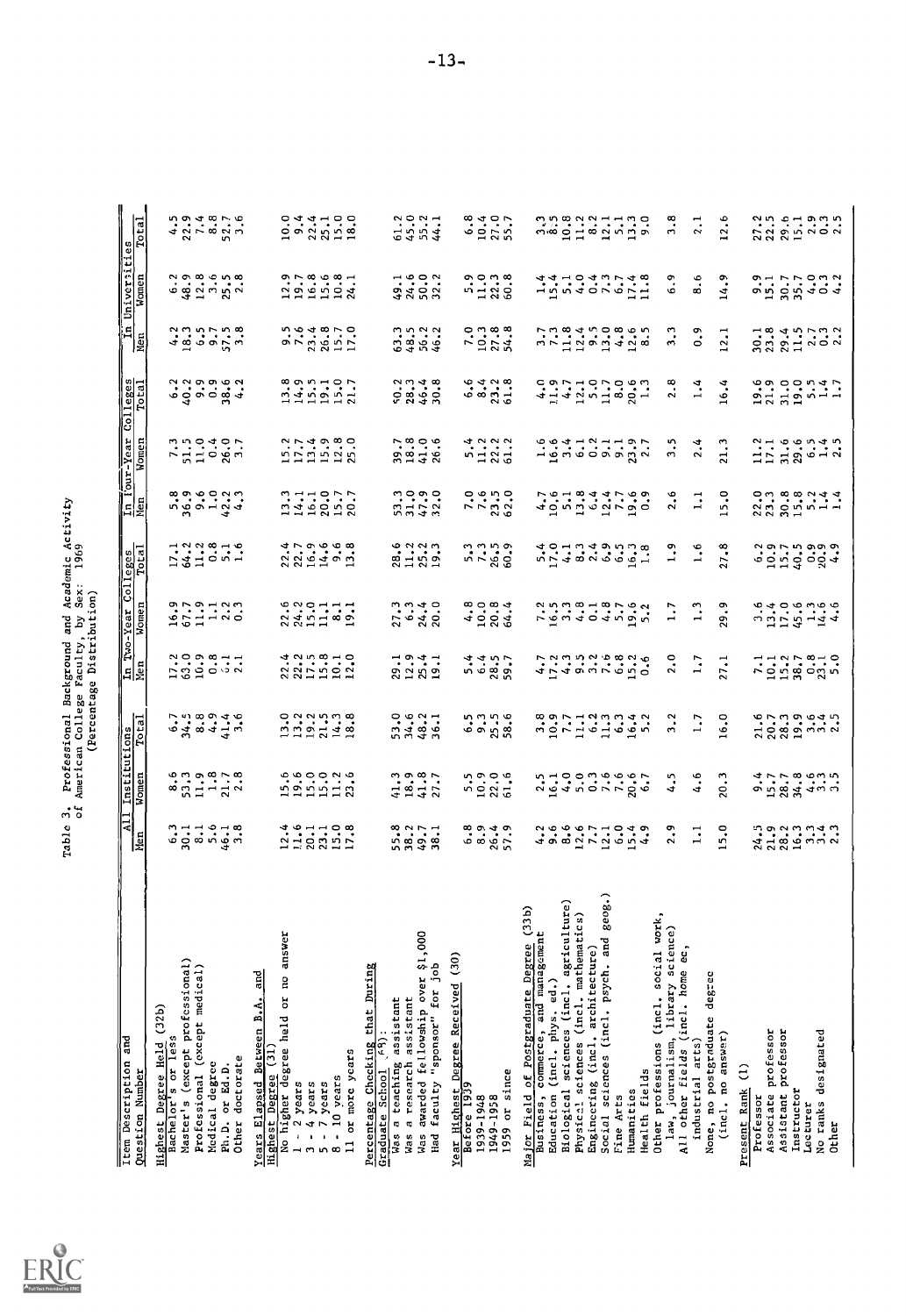

## Table 3. (Con't.) Professional Background and Academic Activity of American College Faculty, by Sex: 1969 (Percentage Distribution)

| Colleges<br>Total<br>3.72.7<br>$\frac{1}{2}$ $\frac{1}{2}$ $\frac{1}{2}$ $\frac{1}{2}$ $\frac{1}{2}$ $\frac{1}{2}$ $\frac{1}{2}$ $\frac{1}{2}$ $\frac{1}{2}$ $\frac{1}{2}$ $\frac{1}{2}$ $\frac{1}{2}$ $\frac{1}{2}$<br>$70.8$<br>$29.2$<br>$3,3,4,0$<br>$3,4,5$<br>$3824$ $\frac{3}{2}$<br>$\frac{3}{1}$ $\frac{3}{8}$ $\frac{3}{8}$<br>In Four-Year<br>Men Women<br>$3.5 - 4$<br>$3.5 - 4$<br>$70.4$<br>$29.6$<br>raque<br>Daque<br>$30.898$<br>$-1.5898$<br>$\begin{array}{c}\n\circ \\ \circ \\ \circ \\ \circ \\ \circ \\ \circ\n\end{array}$<br>45, 25<br>$\begin{array}{c}\n0 \\ 0 \\ 0 \\ 0 \\ 0 \\ 1\n\end{array}$<br>$70.9$<br>$29.1$<br>$67.3$<br>$25.18$<br>$2.7$<br>$6.71.5.2$<br>$6.71.5.2$<br>1.8<br>45.300<br>79.1<br>5000<br>$9.3172$<br>$9.3172$<br>3.46<br>$9.7489 - 1.7$<br>$78.2$<br>21.8<br>$3.37 - 1.7$<br>$3.34$<br>$-3.4$<br>$43.11$<br>$49.11$<br>$\frac{3}{2}$<br>$\frac{7}{2}$<br>$\frac{3}{2}$<br>$\frac{3}{2}$<br>$\frac{3}{2}$<br>$\frac{5}{2}$<br>$\frac{1}{2}$<br>$\frac{3}{2}$<br>$\frac{1}{2}$<br>$\frac{3}{2}$<br>$\frac{1}{2}$<br>$\frac{1}{2}$<br>$\frac{1}{2}$<br>$\frac{1}{2}$<br>$\frac{1}{2}$<br>$79.4$<br>$20.6$<br>3.33<br>$7.58 - 5.5$<br>$7.58 - 5.5$<br>$2.3$<br>91.3<br>$4.5.314$<br>$4.3.14$<br>$\begin{array}{c}\n\bullet \circ \circ \circ \circ \cdot \circ \cdot \circ \circ \\ \bullet \circ \circ \circ \circ \cdot \circ \cdot \circ \circ \circ \\ \bullet \circ \circ \circ \circ \circ \cdot \circ \cdot \circ \circ \circ\n\end{array}$<br>$65.8$<br>$34.2$<br>$52.1$<br>$32.1$<br>$4.3$<br>$\begin{array}{c}\n 1.5 \\  0.5 \\  0.8\n \end{array}$<br>$3.7773$<br>$3.7773$<br>Women<br>$37.800$<br>$57.800$<br>$68.7$<br>31.2<br>$8.689$<br>$8.994$<br>$331 - 2$<br>$3.38$<br>$10.8$<br>$5.7$<br>48.3<br>46.7<br>1.9<br>$6.781$<br>$0.781$<br>$0.799$<br>$0.799$<br>$0.799$<br>34.9<br>$4.314$<br>$4.134$<br>$4.44$<br>6.8<br>14.0<br>$51.5$<br>$58.7$<br>$22.2$<br>2.3<br>3.1<br>ä<br>Some undergraduate, some graduate<br>Basic Salary for Academic Year (81)<br>Below \$7,000<br>Percentage Using Teaching Methods<br><u>Discouragement of Student Visits</u><br>Outside Office Hours (8)<br>$\widehat{\circ}$<br>€<br>Number Class Hours Per Week<br>Closed-circuit television<br>Machine-aided instruction<br>Teaching Responsibilities<br>Regular without tenure<br>Entirely undergraduate<br>Not teaching this year<br>$\widehat{c}$<br>Yes, with exceptions<br>Most/Some Courses (6):<br>Regular with tenure<br>Teaching assistants<br>Yes, almost always<br>Type of Appointment<br>$$10,000 - $11,999$<br>\$13,999<br>$$14,000 - $16,999$<br>$$17,000 - $19,999$<br>$$20,000 - $24,999$<br>$$25,000 and over$<br>Entirely graduate<br>Frequent quizzes<br>$$7,000 - $9,999$<br>Salary Basis (82)<br>9/10 months<br>11/12 months<br>Term papers<br>$$12,000 -$<br>Visiting<br>Acting<br>None<br>ş | <b>Women</b><br>$3.593$<br>$3.593$<br>$62.5$<br>$37.5$<br>$48.39$<br>$37.39$<br>5.3281<br>ning<br>Sinis<br>Sinis<br>$58.0$<br>42.0<br>n e e e e<br>A g a n<br>$47.8$<br>$47.8$<br>$47.7$<br>$10.7$<br>Men                                                                                                           | Total<br>enne<br>Sig-in<br>$7.2$ $3.1$ $3.3$ $3.4$<br>$7.1$ $3.1$ $3.3$ $4$<br>$58.7$<br>41.3<br>$\frac{3}{2}$<br>$\frac{3}{2}$<br>$\frac{3}{2}$<br>$\frac{3}{2}$<br>$\frac{3}{2}$ |
|-----------------------------------------------------------------------------------------------------------------------------------------------------------------------------------------------------------------------------------------------------------------------------------------------------------------------------------------------------------------------------------------------------------------------------------------------------------------------------------------------------------------------------------------------------------------------------------------------------------------------------------------------------------------------------------------------------------------------------------------------------------------------------------------------------------------------------------------------------------------------------------------------------------------------------------------------------------------------------------------------------------------------------------------------------------------------------------------------------------------------------------------------------------------------------------------------------------------------------------------------------------------------------------------------------------------------------------------------------------------------------------------------------------------------------------------------------------------------------------------------------------------------------------------------------------------------------------------------------------------------------------------------------------------------------------------------------------------------------------------------------------------------------------------------------------------------------------------------------------------------------------------------------------------------------------------------------------------------------------------------------------------------------------------------------------------------------------------------------------------------------------------------------------------------------------------------------------------------------------------------------------------------------------------------------------------------------------------------------------------------------------------------------------------------------------------------------------------------------------------------------------------------------------------------------------------------------------------------------------------------------------------------------------------------------------------------------------------------------------------------------------------------------------------------------------------------------------------------------------------------|---------------------------------------------------------------------------------------------------------------------------------------------------------------------------------------------------------------------------------------------------------------------------------------------------------------------|------------------------------------------------------------------------------------------------------------------------------------------------------------------------------------|
|                                                                                                                                                                                                                                                                                                                                                                                                                                                                                                                                                                                                                                                                                                                                                                                                                                                                                                                                                                                                                                                                                                                                                                                                                                                                                                                                                                                                                                                                                                                                                                                                                                                                                                                                                                                                                                                                                                                                                                                                                                                                                                                                                                                                                                                                                                                                                                                                                                                                                                                                                                                                                                                                                                                                                                                                                                                                       |                                                                                                                                                                                                                                                                                                                     |                                                                                                                                                                                    |
|                                                                                                                                                                                                                                                                                                                                                                                                                                                                                                                                                                                                                                                                                                                                                                                                                                                                                                                                                                                                                                                                                                                                                                                                                                                                                                                                                                                                                                                                                                                                                                                                                                                                                                                                                                                                                                                                                                                                                                                                                                                                                                                                                                                                                                                                                                                                                                                                                                                                                                                                                                                                                                                                                                                                                                                                                                                                       |                                                                                                                                                                                                                                                                                                                     |                                                                                                                                                                                    |
|                                                                                                                                                                                                                                                                                                                                                                                                                                                                                                                                                                                                                                                                                                                                                                                                                                                                                                                                                                                                                                                                                                                                                                                                                                                                                                                                                                                                                                                                                                                                                                                                                                                                                                                                                                                                                                                                                                                                                                                                                                                                                                                                                                                                                                                                                                                                                                                                                                                                                                                                                                                                                                                                                                                                                                                                                                                                       |                                                                                                                                                                                                                                                                                                                     |                                                                                                                                                                                    |
|                                                                                                                                                                                                                                                                                                                                                                                                                                                                                                                                                                                                                                                                                                                                                                                                                                                                                                                                                                                                                                                                                                                                                                                                                                                                                                                                                                                                                                                                                                                                                                                                                                                                                                                                                                                                                                                                                                                                                                                                                                                                                                                                                                                                                                                                                                                                                                                                                                                                                                                                                                                                                                                                                                                                                                                                                                                                       |                                                                                                                                                                                                                                                                                                                     |                                                                                                                                                                                    |
|                                                                                                                                                                                                                                                                                                                                                                                                                                                                                                                                                                                                                                                                                                                                                                                                                                                                                                                                                                                                                                                                                                                                                                                                                                                                                                                                                                                                                                                                                                                                                                                                                                                                                                                                                                                                                                                                                                                                                                                                                                                                                                                                                                                                                                                                                                                                                                                                                                                                                                                                                                                                                                                                                                                                                                                                                                                                       |                                                                                                                                                                                                                                                                                                                     |                                                                                                                                                                                    |
|                                                                                                                                                                                                                                                                                                                                                                                                                                                                                                                                                                                                                                                                                                                                                                                                                                                                                                                                                                                                                                                                                                                                                                                                                                                                                                                                                                                                                                                                                                                                                                                                                                                                                                                                                                                                                                                                                                                                                                                                                                                                                                                                                                                                                                                                                                                                                                                                                                                                                                                                                                                                                                                                                                                                                                                                                                                                       |                                                                                                                                                                                                                                                                                                                     |                                                                                                                                                                                    |
|                                                                                                                                                                                                                                                                                                                                                                                                                                                                                                                                                                                                                                                                                                                                                                                                                                                                                                                                                                                                                                                                                                                                                                                                                                                                                                                                                                                                                                                                                                                                                                                                                                                                                                                                                                                                                                                                                                                                                                                                                                                                                                                                                                                                                                                                                                                                                                                                                                                                                                                                                                                                                                                                                                                                                                                                                                                                       |                                                                                                                                                                                                                                                                                                                     |                                                                                                                                                                                    |
|                                                                                                                                                                                                                                                                                                                                                                                                                                                                                                                                                                                                                                                                                                                                                                                                                                                                                                                                                                                                                                                                                                                                                                                                                                                                                                                                                                                                                                                                                                                                                                                                                                                                                                                                                                                                                                                                                                                                                                                                                                                                                                                                                                                                                                                                                                                                                                                                                                                                                                                                                                                                                                                                                                                                                                                                                                                                       |                                                                                                                                                                                                                                                                                                                     |                                                                                                                                                                                    |
|                                                                                                                                                                                                                                                                                                                                                                                                                                                                                                                                                                                                                                                                                                                                                                                                                                                                                                                                                                                                                                                                                                                                                                                                                                                                                                                                                                                                                                                                                                                                                                                                                                                                                                                                                                                                                                                                                                                                                                                                                                                                                                                                                                                                                                                                                                                                                                                                                                                                                                                                                                                                                                                                                                                                                                                                                                                                       |                                                                                                                                                                                                                                                                                                                     |                                                                                                                                                                                    |
|                                                                                                                                                                                                                                                                                                                                                                                                                                                                                                                                                                                                                                                                                                                                                                                                                                                                                                                                                                                                                                                                                                                                                                                                                                                                                                                                                                                                                                                                                                                                                                                                                                                                                                                                                                                                                                                                                                                                                                                                                                                                                                                                                                                                                                                                                                                                                                                                                                                                                                                                                                                                                                                                                                                                                                                                                                                                       |                                                                                                                                                                                                                                                                                                                     |                                                                                                                                                                                    |
|                                                                                                                                                                                                                                                                                                                                                                                                                                                                                                                                                                                                                                                                                                                                                                                                                                                                                                                                                                                                                                                                                                                                                                                                                                                                                                                                                                                                                                                                                                                                                                                                                                                                                                                                                                                                                                                                                                                                                                                                                                                                                                                                                                                                                                                                                                                                                                                                                                                                                                                                                                                                                                                                                                                                                                                                                                                                       |                                                                                                                                                                                                                                                                                                                     |                                                                                                                                                                                    |
|                                                                                                                                                                                                                                                                                                                                                                                                                                                                                                                                                                                                                                                                                                                                                                                                                                                                                                                                                                                                                                                                                                                                                                                                                                                                                                                                                                                                                                                                                                                                                                                                                                                                                                                                                                                                                                                                                                                                                                                                                                                                                                                                                                                                                                                                                                                                                                                                                                                                                                                                                                                                                                                                                                                                                                                                                                                                       |                                                                                                                                                                                                                                                                                                                     |                                                                                                                                                                                    |
|                                                                                                                                                                                                                                                                                                                                                                                                                                                                                                                                                                                                                                                                                                                                                                                                                                                                                                                                                                                                                                                                                                                                                                                                                                                                                                                                                                                                                                                                                                                                                                                                                                                                                                                                                                                                                                                                                                                                                                                                                                                                                                                                                                                                                                                                                                                                                                                                                                                                                                                                                                                                                                                                                                                                                                                                                                                                       |                                                                                                                                                                                                                                                                                                                     |                                                                                                                                                                                    |
|                                                                                                                                                                                                                                                                                                                                                                                                                                                                                                                                                                                                                                                                                                                                                                                                                                                                                                                                                                                                                                                                                                                                                                                                                                                                                                                                                                                                                                                                                                                                                                                                                                                                                                                                                                                                                                                                                                                                                                                                                                                                                                                                                                                                                                                                                                                                                                                                                                                                                                                                                                                                                                                                                                                                                                                                                                                                       |                                                                                                                                                                                                                                                                                                                     |                                                                                                                                                                                    |
|                                                                                                                                                                                                                                                                                                                                                                                                                                                                                                                                                                                                                                                                                                                                                                                                                                                                                                                                                                                                                                                                                                                                                                                                                                                                                                                                                                                                                                                                                                                                                                                                                                                                                                                                                                                                                                                                                                                                                                                                                                                                                                                                                                                                                                                                                                                                                                                                                                                                                                                                                                                                                                                                                                                                                                                                                                                                       |                                                                                                                                                                                                                                                                                                                     |                                                                                                                                                                                    |
|                                                                                                                                                                                                                                                                                                                                                                                                                                                                                                                                                                                                                                                                                                                                                                                                                                                                                                                                                                                                                                                                                                                                                                                                                                                                                                                                                                                                                                                                                                                                                                                                                                                                                                                                                                                                                                                                                                                                                                                                                                                                                                                                                                                                                                                                                                                                                                                                                                                                                                                                                                                                                                                                                                                                                                                                                                                                       |                                                                                                                                                                                                                                                                                                                     |                                                                                                                                                                                    |
|                                                                                                                                                                                                                                                                                                                                                                                                                                                                                                                                                                                                                                                                                                                                                                                                                                                                                                                                                                                                                                                                                                                                                                                                                                                                                                                                                                                                                                                                                                                                                                                                                                                                                                                                                                                                                                                                                                                                                                                                                                                                                                                                                                                                                                                                                                                                                                                                                                                                                                                                                                                                                                                                                                                                                                                                                                                                       |                                                                                                                                                                                                                                                                                                                     |                                                                                                                                                                                    |
|                                                                                                                                                                                                                                                                                                                                                                                                                                                                                                                                                                                                                                                                                                                                                                                                                                                                                                                                                                                                                                                                                                                                                                                                                                                                                                                                                                                                                                                                                                                                                                                                                                                                                                                                                                                                                                                                                                                                                                                                                                                                                                                                                                                                                                                                                                                                                                                                                                                                                                                                                                                                                                                                                                                                                                                                                                                                       |                                                                                                                                                                                                                                                                                                                     |                                                                                                                                                                                    |
|                                                                                                                                                                                                                                                                                                                                                                                                                                                                                                                                                                                                                                                                                                                                                                                                                                                                                                                                                                                                                                                                                                                                                                                                                                                                                                                                                                                                                                                                                                                                                                                                                                                                                                                                                                                                                                                                                                                                                                                                                                                                                                                                                                                                                                                                                                                                                                                                                                                                                                                                                                                                                                                                                                                                                                                                                                                                       | $4.3$<br>$12.6$<br>$12.6$<br>$2.5$<br>$3.3$<br>$5.7$                                                                                                                                                                                                                                                                | $2.8$<br>$10.2$<br>$57.0$                                                                                                                                                          |
|                                                                                                                                                                                                                                                                                                                                                                                                                                                                                                                                                                                                                                                                                                                                                                                                                                                                                                                                                                                                                                                                                                                                                                                                                                                                                                                                                                                                                                                                                                                                                                                                                                                                                                                                                                                                                                                                                                                                                                                                                                                                                                                                                                                                                                                                                                                                                                                                                                                                                                                                                                                                                                                                                                                                                                                                                                                                       |                                                                                                                                                                                                                                                                                                                     |                                                                                                                                                                                    |
| $7.9$<br>16.2<br>4<br>$\overline{1}$                                                                                                                                                                                                                                                                                                                                                                                                                                                                                                                                                                                                                                                                                                                                                                                                                                                                                                                                                                                                                                                                                                                                                                                                                                                                                                                                                                                                                                                                                                                                                                                                                                                                                                                                                                                                                                                                                                                                                                                                                                                                                                                                                                                                                                                                                                                                                                                                                                                                                                                                                                                                                                                                                                                                                                                                                                  |                                                                                                                                                                                                                                                                                                                     |                                                                                                                                                                                    |
| $489.72$<br>$49.842$<br>$5.8944$<br>$-1.2844$<br>$3.310$<br>$3.310$<br>$3.310$<br>7.38867<br>$10.25$<br>$7.35$<br>$7.38$<br>$3.3 - 8$<br>$7.3 - 24$<br>$64.4$<br>$-3.4$ $-3.5$<br>$-1.5$ $-3.5$<br>$-2.5$<br>$7.333$<br>$-1.733$<br>$9 - 12$<br>$\infty$<br>$\frac{1}{2}$                                                                                                                                                                                                                                                                                                                                                                                                                                                                                                                                                                                                                                                                                                                                                                                                                                                                                                                                                                                                                                                                                                                                                                                                                                                                                                                                                                                                                                                                                                                                                                                                                                                                                                                                                                                                                                                                                                                                                                                                                                                                                                                                                                                                                                                                                                                                                                                                                                                                                                                                                                                             | $112222$<br>$12222$<br>123311                                                                                                                                                                                                                                                                                       | $1.3, 8, 8, 1$<br>$1.3, 8, 8, 1$                                                                                                                                                   |
| $25.3$<br>$28.7$<br>13 or more                                                                                                                                                                                                                                                                                                                                                                                                                                                                                                                                                                                                                                                                                                                                                                                                                                                                                                                                                                                                                                                                                                                                                                                                                                                                                                                                                                                                                                                                                                                                                                                                                                                                                                                                                                                                                                                                                                                                                                                                                                                                                                                                                                                                                                                                                                                                                                                                                                                                                                                                                                                                                                                                                                                                                                                                                                        |                                                                                                                                                                                                                                                                                                                     |                                                                                                                                                                                    |
| $\widehat{c}$<br>Total Students in Classes                                                                                                                                                                                                                                                                                                                                                                                                                                                                                                                                                                                                                                                                                                                                                                                                                                                                                                                                                                                                                                                                                                                                                                                                                                                                                                                                                                                                                                                                                                                                                                                                                                                                                                                                                                                                                                                                                                                                                                                                                                                                                                                                                                                                                                                                                                                                                                                                                                                                                                                                                                                                                                                                                                                                                                                                                            |                                                                                                                                                                                                                                                                                                                     |                                                                                                                                                                                    |
| $4.873334$<br>$\frac{1}{3}$ $\frac{1}{3}$ $\frac{1}{3}$ $\frac{1}{3}$ $\frac{1}{3}$ $\frac{1}{3}$ $\frac{1}{3}$ $\frac{1}{3}$<br>$\frac{1}{3}$ $\frac{1}{2}$ $\frac{1}{2}$ $\frac{1}{2}$ $\frac{1}{2}$ $\frac{1}{2}$ $\frac{1}{2}$ $\frac{1}{2}$ $\frac{1}{2}$ $\frac{1}{2}$ $\frac{1}{2}$ $\frac{1}{2}$ $\frac{1}{2}$ $\frac{1}{2}$ $\frac{1}{2}$<br>$\begin{array}{c} 1.000000 \\ 0.0000000 \\ 0.0000000 \\ \end{array}$<br>$\begin{array}{c}\n 0.7 \\  0.7 \\  0.7 \\  0.8 \\  0.8 \\  0.7\n \end{array}$<br>3.5381<br>en an an<br>an diagon<br>None (incl. no answer)<br>Under 25                                                                                                                                                                                                                                                                                                                                                                                                                                                                                                                                                                                                                                                                                                                                                                                                                                                                                                                                                                                                                                                                                                                                                                                                                                                                                                                                                                                                                                                                                                                                                                                                                                                                                                                                                                                                                                                                                                                                                                                                                                                                                                                                                                                                                                                                                 | 8,9442.9                                                                                                                                                                                                                                                                                                            |                                                                                                                                                                                    |
| $25 - 49$                                                                                                                                                                                                                                                                                                                                                                                                                                                                                                                                                                                                                                                                                                                                                                                                                                                                                                                                                                                                                                                                                                                                                                                                                                                                                                                                                                                                                                                                                                                                                                                                                                                                                                                                                                                                                                                                                                                                                                                                                                                                                                                                                                                                                                                                                                                                                                                                                                                                                                                                                                                                                                                                                                                                                                                                                                                             |                                                                                                                                                                                                                                                                                                                     |                                                                                                                                                                                    |
| $100 - 249$<br>$50 - 99$                                                                                                                                                                                                                                                                                                                                                                                                                                                                                                                                                                                                                                                                                                                                                                                                                                                                                                                                                                                                                                                                                                                                                                                                                                                                                                                                                                                                                                                                                                                                                                                                                                                                                                                                                                                                                                                                                                                                                                                                                                                                                                                                                                                                                                                                                                                                                                                                                                                                                                                                                                                                                                                                                                                                                                                                                                              |                                                                                                                                                                                                                                                                                                                     |                                                                                                                                                                                    |
| aaddada<br>Saadda<br>or more<br>250                                                                                                                                                                                                                                                                                                                                                                                                                                                                                                                                                                                                                                                                                                                                                                                                                                                                                                                                                                                                                                                                                                                                                                                                                                                                                                                                                                                                                                                                                                                                                                                                                                                                                                                                                                                                                                                                                                                                                                                                                                                                                                                                                                                                                                                                                                                                                                                                                                                                                                                                                                                                                                                                                                                                                                                                                                   | $\frac{1}{8}$ $\frac{1}{8}$ $\frac{1}{8}$ $\frac{1}{8}$ $\frac{3}{8}$ $\frac{6}{8}$ $\frac{3}{8}$ $\frac{3}{8}$ $\frac{3}{8}$ $\frac{3}{8}$ $\frac{3}{8}$ $\frac{3}{8}$ $\frac{3}{8}$ $\frac{3}{8}$ $\frac{3}{8}$ $\frac{3}{8}$ $\frac{3}{8}$ $\frac{3}{8}$ $\frac{3}{8}$ $\frac{3}{8}$ $\frac{3}{8}$ $\frac{3}{8}$ | a o n o n n<br>a d d d n n                                                                                                                                                         |
|                                                                                                                                                                                                                                                                                                                                                                                                                                                                                                                                                                                                                                                                                                                                                                                                                                                                                                                                                                                                                                                                                                                                                                                                                                                                                                                                                                                                                                                                                                                                                                                                                                                                                                                                                                                                                                                                                                                                                                                                                                                                                                                                                                                                                                                                                                                                                                                                                                                                                                                                                                                                                                                                                                                                                                                                                                                                       |                                                                                                                                                                                                                                                                                                                     |                                                                                                                                                                                    |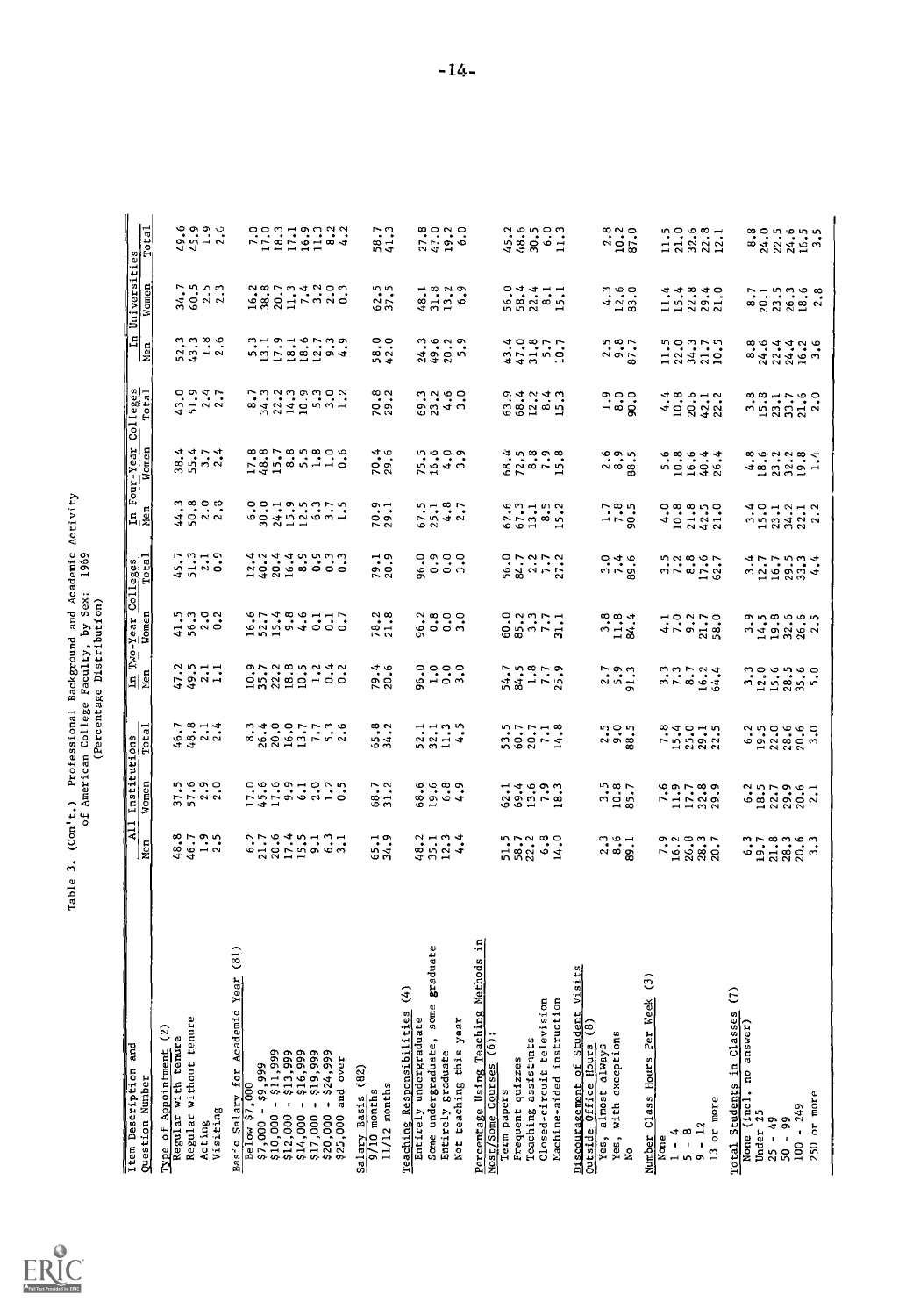| ) Professional Background and Academic Activity<br>ile 3. (Con't.) | of American College Faculty, by Sex: 1969 | (Percentage Distribution) |
|--------------------------------------------------------------------|-------------------------------------------|---------------------------|
|                                                                    |                                           |                           |

| $36.9$<br>$35.9$<br>Total<br>$\frac{1}{2}$<br>n<br>22121<br>42.3<br>Women<br>3.13.5<br>$\begin{array}{c}\n\mathbf{a} \\ \mathbf{b} \\ \mathbf{c} \\ \mathbf{d} \\ \mathbf{d} \\ \mathbf{e} \\ \mathbf{e} \\ \mathbf{e} \\ \mathbf{e} \\ \mathbf{e} \\ \mathbf{e} \\ \mathbf{e} \\ \mathbf{e} \\ \mathbf{e} \\ \mathbf{e} \\ \mathbf{e} \\ \mathbf{e} \\ \mathbf{e} \\ \mathbf{e} \\ \mathbf{e} \\ \mathbf{e} \\ \mathbf{e} \\ \mathbf{e} \\ \mathbf{e} \\ \mathbf{e} \\ \mathbf{e} \\ \mathbf{e} \\ \mathbf{e} \\ \mathbf{e} \\ \mathbf{e} \\ \math$<br>$\frac{44}{25}$ .<br>$3, 3, 5$<br>$-7, 8, 7$<br>57.4<br>$8.30$<br>$8.30$<br>In Four-Year Colleges<br>Men Women Total<br>$61.1$<br>$18.7$<br>$\frac{1}{2}$ $\frac{3}{2}$ $\frac{5}{2}$ $\frac{5}{2}$ $\frac{3}{2}$ $\frac{5}{2}$ $\frac{1}{2}$<br>$\frac{1}{2}$ $\frac{1}{2}$ $\frac{3}{2}$<br>Women<br>$\frac{54.0}{13.8}$<br>1.3, 5.1<br>$\begin{array}{c}\n5.7 \\ \hline\n1.7 \\ \hline\n0.7\n\end{array}$<br>$389 - 1$<br>$63.2$<br>$20.2$<br>$2.5$<br>$14.5.5$<br>$45.5$<br>$27, 40, 4$<br>$7, 7, 9, 0, 4$<br>2.17<br>$68.0$<br>24.1<br>$0.77$<br>$0.79$<br>$0.28$<br>$\begin{array}{c} 4.3 \\ 2.3 \\ 0.3 \end{array}$<br>284000<br>In Two-Year Colleges<br>Men Women Total<br>64.3<br>8.331<br>an<br>Ru<br>$3.0$<br>$26.0$<br>$\frac{3}{2}$ $\frac{3}{2}$ $\frac{3}{2}$ $\frac{3}{2}$<br>$24.2$<br>70.3<br>7.73300<br>$59.0$<br>15.6<br>$49.48$<br>$49.48$<br>389.87<br>$\begin{array}{c} 4.73 \\ 4.25 \end{array}$<br>Total<br>$\frac{3}{11}$ .6<br>$\frac{8}{1}$ $\frac{6}{1}$ $\frac{6}{1}$ $\frac{6}{1}$ $\frac{6}{1}$<br>248.1<br>Women<br>$24.7$<br>$5.7$<br>$60.8$<br>16.6<br>$4.392$<br>$4.397$<br>$7.397$<br>9.7981<br>$\frac{4}{3}$ $\frac{6}{9}$ $\frac{5}{9}$<br>(47)<br>Percentage Reporting Influence Opportunities<br>(Great Deal or Quite a Bit) On (17 a,b):<br>Published<br>$a, b)$ :<br>Teaching-Research Interests (50)<br>Heavily in research<br>Number of Professional Articles<br>Fairly or very unsuccessful<br>Both, lean toward teaching<br>Heavily in teaching<br>Both, lean toward research<br>Personal Career Rating (37)<br>Institutional policies<br>Departmental policies<br>None (incl. no answer)<br>1 - 4<br>11 - 20<br>21 or more<br>Very successful<br>Fairly successful | Item Description and | $\ddot{a}$ | Institutions |  |              |       |  |      | In Universities |  |
|----------------------------------------------------------------------------------------------------------------------------------------------------------------------------------------------------------------------------------------------------------------------------------------------------------------------------------------------------------------------------------------------------------------------------------------------------------------------------------------------------------------------------------------------------------------------------------------------------------------------------------------------------------------------------------------------------------------------------------------------------------------------------------------------------------------------------------------------------------------------------------------------------------------------------------------------------------------------------------------------------------------------------------------------------------------------------------------------------------------------------------------------------------------------------------------------------------------------------------------------------------------------------------------------------------------------------------------------------------------------------------------------------------------------------------------------------------------------------------------------------------------------------------------------------------------------------------------------------------------------------------------------------------------------------------------------------------------------------------------------------------------------------------------------------------------------------------------------------------------------------------------------------------------------------------------------------------------------------------------------------------------------------------------------------------------------------------------------------------------------------------------------------------------------------------------------------------------------------------------------------------------------------|----------------------|------------|--------------|--|--------------|-------|--|------|-----------------|--|
|                                                                                                                                                                                                                                                                                                                                                                                                                                                                                                                                                                                                                                                                                                                                                                                                                                                                                                                                                                                                                                                                                                                                                                                                                                                                                                                                                                                                                                                                                                                                                                                                                                                                                                                                                                                                                                                                                                                                                                                                                                                                                                                                                                                                                                                                            | Question Number      | la<br>Ngj  |              |  | <b>Vomen</b> | Total |  | ءِ ا |                 |  |
|                                                                                                                                                                                                                                                                                                                                                                                                                                                                                                                                                                                                                                                                                                                                                                                                                                                                                                                                                                                                                                                                                                                                                                                                                                                                                                                                                                                                                                                                                                                                                                                                                                                                                                                                                                                                                                                                                                                                                                                                                                                                                                                                                                                                                                                                            |                      |            |              |  |              |       |  |      |                 |  |
|                                                                                                                                                                                                                                                                                                                                                                                                                                                                                                                                                                                                                                                                                                                                                                                                                                                                                                                                                                                                                                                                                                                                                                                                                                                                                                                                                                                                                                                                                                                                                                                                                                                                                                                                                                                                                                                                                                                                                                                                                                                                                                                                                                                                                                                                            |                      |            |              |  |              |       |  |      |                 |  |
|                                                                                                                                                                                                                                                                                                                                                                                                                                                                                                                                                                                                                                                                                                                                                                                                                                                                                                                                                                                                                                                                                                                                                                                                                                                                                                                                                                                                                                                                                                                                                                                                                                                                                                                                                                                                                                                                                                                                                                                                                                                                                                                                                                                                                                                                            |                      |            |              |  |              |       |  |      |                 |  |
|                                                                                                                                                                                                                                                                                                                                                                                                                                                                                                                                                                                                                                                                                                                                                                                                                                                                                                                                                                                                                                                                                                                                                                                                                                                                                                                                                                                                                                                                                                                                                                                                                                                                                                                                                                                                                                                                                                                                                                                                                                                                                                                                                                                                                                                                            |                      |            |              |  |              |       |  |      |                 |  |
|                                                                                                                                                                                                                                                                                                                                                                                                                                                                                                                                                                                                                                                                                                                                                                                                                                                                                                                                                                                                                                                                                                                                                                                                                                                                                                                                                                                                                                                                                                                                                                                                                                                                                                                                                                                                                                                                                                                                                                                                                                                                                                                                                                                                                                                                            |                      |            |              |  |              |       |  |      |                 |  |
|                                                                                                                                                                                                                                                                                                                                                                                                                                                                                                                                                                                                                                                                                                                                                                                                                                                                                                                                                                                                                                                                                                                                                                                                                                                                                                                                                                                                                                                                                                                                                                                                                                                                                                                                                                                                                                                                                                                                                                                                                                                                                                                                                                                                                                                                            |                      |            |              |  |              |       |  |      |                 |  |
|                                                                                                                                                                                                                                                                                                                                                                                                                                                                                                                                                                                                                                                                                                                                                                                                                                                                                                                                                                                                                                                                                                                                                                                                                                                                                                                                                                                                                                                                                                                                                                                                                                                                                                                                                                                                                                                                                                                                                                                                                                                                                                                                                                                                                                                                            |                      |            |              |  |              |       |  |      |                 |  |
|                                                                                                                                                                                                                                                                                                                                                                                                                                                                                                                                                                                                                                                                                                                                                                                                                                                                                                                                                                                                                                                                                                                                                                                                                                                                                                                                                                                                                                                                                                                                                                                                                                                                                                                                                                                                                                                                                                                                                                                                                                                                                                                                                                                                                                                                            |                      |            |              |  |              |       |  |      |                 |  |
|                                                                                                                                                                                                                                                                                                                                                                                                                                                                                                                                                                                                                                                                                                                                                                                                                                                                                                                                                                                                                                                                                                                                                                                                                                                                                                                                                                                                                                                                                                                                                                                                                                                                                                                                                                                                                                                                                                                                                                                                                                                                                                                                                                                                                                                                            |                      |            |              |  |              |       |  |      |                 |  |
|                                                                                                                                                                                                                                                                                                                                                                                                                                                                                                                                                                                                                                                                                                                                                                                                                                                                                                                                                                                                                                                                                                                                                                                                                                                                                                                                                                                                                                                                                                                                                                                                                                                                                                                                                                                                                                                                                                                                                                                                                                                                                                                                                                                                                                                                            |                      |            |              |  |              |       |  |      |                 |  |
|                                                                                                                                                                                                                                                                                                                                                                                                                                                                                                                                                                                                                                                                                                                                                                                                                                                                                                                                                                                                                                                                                                                                                                                                                                                                                                                                                                                                                                                                                                                                                                                                                                                                                                                                                                                                                                                                                                                                                                                                                                                                                                                                                                                                                                                                            |                      |            |              |  |              |       |  |      |                 |  |
|                                                                                                                                                                                                                                                                                                                                                                                                                                                                                                                                                                                                                                                                                                                                                                                                                                                                                                                                                                                                                                                                                                                                                                                                                                                                                                                                                                                                                                                                                                                                                                                                                                                                                                                                                                                                                                                                                                                                                                                                                                                                                                                                                                                                                                                                            |                      |            |              |  |              |       |  |      |                 |  |
|                                                                                                                                                                                                                                                                                                                                                                                                                                                                                                                                                                                                                                                                                                                                                                                                                                                                                                                                                                                                                                                                                                                                                                                                                                                                                                                                                                                                                                                                                                                                                                                                                                                                                                                                                                                                                                                                                                                                                                                                                                                                                                                                                                                                                                                                            |                      |            |              |  |              |       |  |      |                 |  |
|                                                                                                                                                                                                                                                                                                                                                                                                                                                                                                                                                                                                                                                                                                                                                                                                                                                                                                                                                                                                                                                                                                                                                                                                                                                                                                                                                                                                                                                                                                                                                                                                                                                                                                                                                                                                                                                                                                                                                                                                                                                                                                                                                                                                                                                                            |                      |            |              |  |              |       |  |      |                 |  |
|                                                                                                                                                                                                                                                                                                                                                                                                                                                                                                                                                                                                                                                                                                                                                                                                                                                                                                                                                                                                                                                                                                                                                                                                                                                                                                                                                                                                                                                                                                                                                                                                                                                                                                                                                                                                                                                                                                                                                                                                                                                                                                                                                                                                                                                                            |                      |            |              |  |              |       |  |      |                 |  |
|                                                                                                                                                                                                                                                                                                                                                                                                                                                                                                                                                                                                                                                                                                                                                                                                                                                                                                                                                                                                                                                                                                                                                                                                                                                                                                                                                                                                                                                                                                                                                                                                                                                                                                                                                                                                                                                                                                                                                                                                                                                                                                                                                                                                                                                                            |                      |            |              |  |              |       |  |      |                 |  |
|                                                                                                                                                                                                                                                                                                                                                                                                                                                                                                                                                                                                                                                                                                                                                                                                                                                                                                                                                                                                                                                                                                                                                                                                                                                                                                                                                                                                                                                                                                                                                                                                                                                                                                                                                                                                                                                                                                                                                                                                                                                                                                                                                                                                                                                                            |                      |            |              |  |              |       |  |      |                 |  |
|                                                                                                                                                                                                                                                                                                                                                                                                                                                                                                                                                                                                                                                                                                                                                                                                                                                                                                                                                                                                                                                                                                                                                                                                                                                                                                                                                                                                                                                                                                                                                                                                                                                                                                                                                                                                                                                                                                                                                                                                                                                                                                                                                                                                                                                                            |                      |            |              |  |              |       |  |      |                 |  |
|                                                                                                                                                                                                                                                                                                                                                                                                                                                                                                                                                                                                                                                                                                                                                                                                                                                                                                                                                                                                                                                                                                                                                                                                                                                                                                                                                                                                                                                                                                                                                                                                                                                                                                                                                                                                                                                                                                                                                                                                                                                                                                                                                                                                                                                                            |                      |            |              |  |              |       |  |      |                 |  |
|                                                                                                                                                                                                                                                                                                                                                                                                                                                                                                                                                                                                                                                                                                                                                                                                                                                                                                                                                                                                                                                                                                                                                                                                                                                                                                                                                                                                                                                                                                                                                                                                                                                                                                                                                                                                                                                                                                                                                                                                                                                                                                                                                                                                                                                                            |                      |            |              |  |              |       |  |      |                 |  |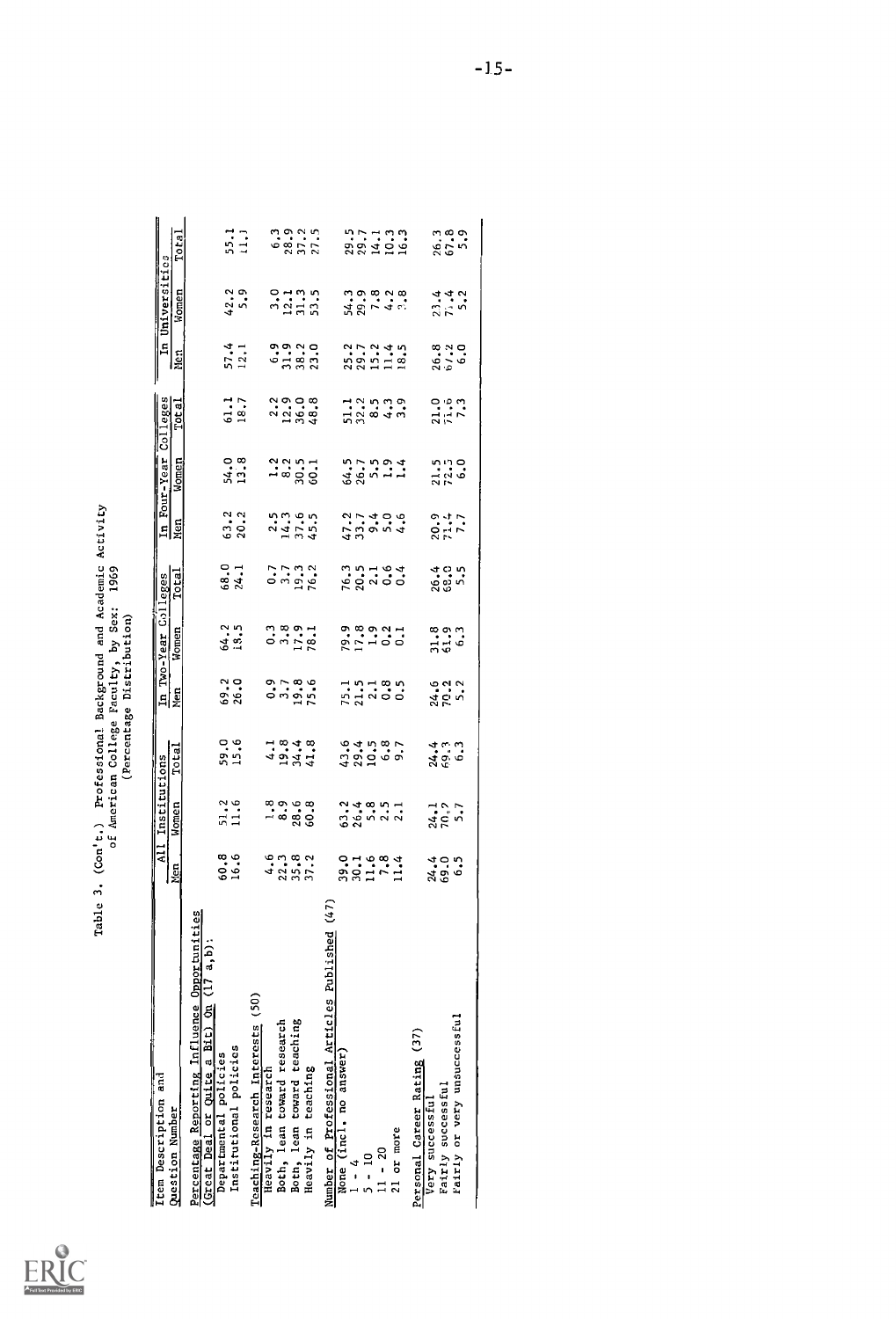

 $\hat{\mathcal{E}}$ 

## Table 4. Attitudes of American College Faculty Toward Education,<br>Faculty, and the Profession, by Sex: 1969<br>(Percentage Distribution)

| Item Description and                                                                          |                               |                           |                                                                                                                                                                                                                                |                      |                                           |                          |                                                                                                                                                                                                                                                                                                                     |                      |                  |                     |                            |                                           |
|-----------------------------------------------------------------------------------------------|-------------------------------|---------------------------|--------------------------------------------------------------------------------------------------------------------------------------------------------------------------------------------------------------------------------|----------------------|-------------------------------------------|--------------------------|---------------------------------------------------------------------------------------------------------------------------------------------------------------------------------------------------------------------------------------------------------------------------------------------------------------------|----------------------|------------------|---------------------|----------------------------|-------------------------------------------|
| Question Number                                                                               | ka<br>Ngj                     | All Institutions<br>Vomen | $\frac{1}{2}$                                                                                                                                                                                                                  | <u>n</u> en          | <b>Women</b><br>In Two-Year               | <b>Total</b><br>Colleges | Nen<br>립                                                                                                                                                                                                                                                                                                            | Four-Year<br>Women   | Colleges         | Ę<br>Įã             | Universities<br>Women      | Total                                     |
| Excellen<br>$\mathbf{a}$<br>Percentage Rating of Institution<br>or Good On (75 d-1):          |                               |                           |                                                                                                                                                                                                                                |                      |                                           |                          |                                                                                                                                                                                                                                                                                                                     |                      |                  |                     |                            |                                           |
| Intellectual environment                                                                      | $\infty$                      | 51.4                      | 1.7                                                                                                                                                                                                                            | 44.7                 | 46.7                                      | 45.2                     |                                                                                                                                                                                                                                                                                                                     | 45.5                 |                  |                     |                            |                                           |
| Faculty salary                                                                                | 47.8                          | 41.6                      | 46.6                                                                                                                                                                                                                           | 4.70                 |                                           |                          | $43.9$<br>$46.7$                                                                                                                                                                                                                                                                                                    |                      | S<br>4.          | 58.6                | 60.0                       | 58.8                                      |
| Teaching load                                                                                 |                               |                           |                                                                                                                                                                                                                                |                      | $50.5$<br>41.7                            | 47.3                     |                                                                                                                                                                                                                                                                                                                     |                      |                  | 48.8                | 37.3                       | 47.1                                      |
| Student/faculty ratio                                                                         | $3.8900$<br>$3.897$           | 45.79999924               | $1, 2, 3, 4, 6, 7, 8, 6, 7, 8, 6, 7, 8, 6, 7, 8, 6, 7, 8, 6, 7, 8, 6, 7, 8, 6, 7, 8, 6, 7, 8, 6, 7, 8, 6, 7, 8, 6, 7, 8, 6, 7, 8, 6, 7, 8, 6, 7, 8, 6, 7, 8, 6, 7, 8, 6, 7, 8, 6, 7, 8, 6, 7, 8, 6, 7, 8, 6, 7, 8, 6, 7, 8, 6$ | $40.5$<br>50.3       | $\frac{7}{3}$ $\frac{3}{9}$ $\frac{3}{9}$ | 51.0                     | $\frac{6}{4}$ $\frac{3}{4}$ $\frac{6}{4}$ $\frac{3}{4}$ $\frac{6}{4}$ $\frac{3}{4}$ $\frac{6}{4}$ $\frac{3}{4}$ $\frac{3}{4}$ $\frac{3}{4}$ $\frac{3}{4}$ $\frac{3}{4}$ $\frac{3}{4}$ $\frac{3}{4}$ $\frac{3}{4}$ $\frac{3}{4}$ $\frac{3}{4}$ $\frac{3}{4}$ $\frac{3}{4}$ $\frac{3}{4}$ $\frac{3}{4}$ $\frac{3}{4}$ | $49.997$<br>$49.004$ |                  | 59.8<br>51.1        |                            | $\begin{array}{c} 5.2 \\ 5.2 \end{array}$ |
| Administration                                                                                |                               |                           |                                                                                                                                                                                                                                | 53.6                 |                                           |                          |                                                                                                                                                                                                                                                                                                                     |                      |                  | 50.5                |                            |                                           |
| Effectiveness of campus senate<br>Research resources                                          |                               |                           |                                                                                                                                                                                                                                | 41.7                 |                                           | 54.7                     |                                                                                                                                                                                                                                                                                                                     |                      |                  | 36.1                | $45.3$<br>$52.1$<br>$43.7$ | 50.8<br>37.2                              |
|                                                                                               | 46.8                          |                           |                                                                                                                                                                                                                                | 34.0                 | 36.7                                      | 34.7                     |                                                                                                                                                                                                                                                                                                                     | 30.8                 |                  | 50.8                | 50.3                       |                                           |
| Availability of research funds                                                                | 30.6                          |                           | 29.9                                                                                                                                                                                                                           |                      | 12.9                                      |                          | 15.5                                                                                                                                                                                                                                                                                                                | 16.5                 |                  | 44.6                | 44.5                       | 60.1                                      |
| Cultural resources                                                                            | 44.5                          |                           | 44.5                                                                                                                                                                                                                           | $\frac{11.3}{29.2}$  | E<br>32.                                  | $11.6$<br>30.0           | 36.0                                                                                                                                                                                                                                                                                                                | $\mathbf{r}$<br>40.  | $30.7$<br>$37.0$ | م<br>$\overline{5}$ | 53.9                       | $44.6$<br>53.6                            |
| Percentage Agreeing Strongly or With                                                          |                               |                           |                                                                                                                                                                                                                                |                      |                                           |                          |                                                                                                                                                                                                                                                                                                                     |                      |                  |                     |                            |                                           |
| requiring<br>Reservations (9, excluding those<br>grad. dept.):                                |                               |                           |                                                                                                                                                                                                                                |                      |                                           |                          |                                                                                                                                                                                                                                                                                                                     |                      |                  |                     |                            |                                           |
|                                                                                               |                               |                           |                                                                                                                                                                                                                                |                      |                                           |                          |                                                                                                                                                                                                                                                                                                                     |                      |                  |                     |                            |                                           |
| ty for<br>daous<br>Most undergraduates are mature<br>to be given more responsibili            |                               |                           |                                                                                                                                                                                                                                |                      |                                           |                          |                                                                                                                                                                                                                                                                                                                     |                      |                  |                     |                            |                                           |
| their own education.                                                                          | 68.9                          | 72.2                      | 69.6                                                                                                                                                                                                                           | 61.5                 | 61.3                                      | 51                       |                                                                                                                                                                                                                                                                                                                     |                      |                  |                     |                            |                                           |
| best<br>å<br>Graduate students in my subject                                                  |                               |                           |                                                                                                                                                                                                                                |                      |                                           | ņ                        | 68.8                                                                                                                                                                                                                                                                                                                | 13.1                 | 69.8             | 70.7                | 76.2                       | 71.5                                      |
| was in<br>if their undergraduate major                                                        |                               |                           |                                                                                                                                                                                                                                |                      |                                           |                          |                                                                                                                                                                                                                                                                                                                     |                      |                  |                     |                            |                                           |
|                                                                                               | 76.6                          | $\ddot{9} \cdot 6$<br>r   | 77.1                                                                                                                                                                                                                           | ઼<br>85              | 87.7                                      |                          |                                                                                                                                                                                                                                                                                                                     |                      |                  |                     |                            |                                           |
| their<br>get<br>the same general field.<br>Most Ph.D. holders in my field                     |                               |                           |                                                                                                                                                                                                                                |                      |                                           | 85.8                     | 80.6                                                                                                                                                                                                                                                                                                                | 80.5                 | 80.6             | 72.8                | 76.2                       | 73.3                                      |
| scholarly<br>degrees without showing much                                                     |                               |                           |                                                                                                                                                                                                                                |                      |                                           |                          |                                                                                                                                                                                                                                                                                                                     |                      |                  |                     |                            |                                           |
| ability.                                                                                      | $\ddot{ }$<br>$\overline{29}$ | 27.2                      | 28.9                                                                                                                                                                                                                           | 25.1                 | 23.1                                      | ľ                        |                                                                                                                                                                                                                                                                                                                     |                      |                  |                     |                            |                                           |
| can<br>Many of the best graduate students                                                     |                               |                           |                                                                                                                                                                                                                                |                      |                                           | 24.                      | 29.4                                                                                                                                                                                                                                                                                                                | 27.2                 | ō<br>28.         | 29.9                | 28.7                       | 29.7                                      |
| ence and<br>no longer find meaning in sci-                                                    |                               |                           |                                                                                                                                                                                                                                |                      |                                           |                          |                                                                                                                                                                                                                                                                                                                     |                      |                  |                     |                            |                                           |
| scholarship.                                                                                  | 28.3                          | 29.4                      | 28.5                                                                                                                                                                                                                           | 32.5                 | 29.4                                      | 31.8                     |                                                                                                                                                                                                                                                                                                                     |                      |                  |                     |                            |                                           |
| doing<br>15<br>Graduate education in my subject                                               |                               |                           |                                                                                                                                                                                                                                |                      |                                           |                          | 31.2                                                                                                                                                                                                                                                                                                                | 29.8                 | 30.9             | 25.8                | 29.0                       | 26.3                                      |
| a good job of training students.                                                              | 71.8                          | 70.0                      | 71.5                                                                                                                                                                                                                           | J.<br>$\overline{6}$ | 67.8                                      | 59.0                     | 70.0                                                                                                                                                                                                                                                                                                                |                      |                  |                     |                            |                                           |
| drop<br>Some of the best graduate students                                                    |                               |                           |                                                                                                                                                                                                                                |                      |                                           |                          |                                                                                                                                                                                                                                                                                                                     | 70.5                 | 70.1             | 73.3                | 70.2                       | 72.9                                      |
| Ve <sub>Td<sub>1</sub></sub><br>ę,<br>out because they do not want                            |                               |                           |                                                                                                                                                                                                                                |                      |                                           |                          |                                                                                                                                                                                                                                                                                                                     |                      |                  |                     |                            |                                           |
|                                                                                               | 36.1                          | 39.7                      | 36.7                                                                                                                                                                                                                           | 55.3                 | 54.1                                      | 55.0                     | 42.0                                                                                                                                                                                                                                                                                                                | 42.8                 |                  |                     |                            |                                           |
| the game" or "beat the system."<br>The typical undergraduate curriculum has                   |                               |                           |                                                                                                                                                                                                                                |                      |                                           |                          |                                                                                                                                                                                                                                                                                                                     |                      | $\sim$<br>42.    | 29.2                | 32.2                       | 29.6                                      |
| suffered from the specialization of                                                           |                               |                           |                                                                                                                                                                                                                                |                      |                                           |                          |                                                                                                                                                                                                                                                                                                                     |                      |                  |                     |                            |                                           |
| faculty members.                                                                              | 53.2                          | 45.6                      | œ.<br>ິລ                                                                                                                                                                                                                       | 51.7                 | 42.4                                      | 49.4                     | 52.5                                                                                                                                                                                                                                                                                                                |                      |                  |                     |                            |                                           |
| This institution should be as concerned<br>about students' personal values as it              |                               |                           |                                                                                                                                                                                                                                |                      |                                           |                          |                                                                                                                                                                                                                                                                                                                     | ŋ.<br>44             | 50.7             | 54.0                | 48.1                       | 53.1                                      |
|                                                                                               |                               |                           |                                                                                                                                                                                                                                |                      |                                           |                          |                                                                                                                                                                                                                                                                                                                     |                      |                  |                     |                            |                                           |
| relopment.<br>is with their intellectual developmen<br>Most undergraduates here are basically | 7.3                           | 81.0                      | 76.4                                                                                                                                                                                                                           | 85.6                 | 89.1                                      | 86.5                     |                                                                                                                                                                                                                                                                                                                     |                      |                  |                     |                            |                                           |
|                                                                                               |                               |                           |                                                                                                                                                                                                                                |                      |                                           |                          | 79.4                                                                                                                                                                                                                                                                                                                | 81.8                 | 79.9             | m<br>ż,             | 76.5                       | 71.2                                      |
| satisfied with the education they are                                                         |                               |                           |                                                                                                                                                                                                                                |                      |                                           |                          |                                                                                                                                                                                                                                                                                                                     |                      |                  |                     |                            |                                           |
| getting.<br>A man can be an effective teacher                                                 | 72.7                          | 70.6                      | c<br>72.                                                                                                                                                                                                                       | 84.7                 | 84.4                                      | 84.6                     | 71.0                                                                                                                                                                                                                                                                                                                | 67.7                 | 70.3             | 70.9                |                            |                                           |
| without                                                                                       |                               |                           |                                                                                                                                                                                                                                |                      |                                           |                          |                                                                                                                                                                                                                                                                                                                     |                      |                  |                     | 67.5                       | 70.4                                      |
| personally involving himself with his<br>students.                                            |                               |                           |                                                                                                                                                                                                                                |                      |                                           |                          |                                                                                                                                                                                                                                                                                                                     |                      |                  |                     |                            |                                           |
| nterested<br>Most faculty here are strongly i                                                 | $-2.3$                        | 39.3                      | 41.7                                                                                                                                                                                                                           | 40.9                 | 36.9                                      | 39.8                     | 40.5                                                                                                                                                                                                                                                                                                                | 39.2                 | 40.2             | 43.9                | 40.4                       | 43.4                                      |
| in the academic problems of undergraduates.                                                   | 60.4                          | 69.5                      |                                                                                                                                                                                                                                |                      |                                           |                          |                                                                                                                                                                                                                                                                                                                     |                      |                  |                     |                            |                                           |
| Most American colleges reward conformity                                                      |                               |                           | 62.2                                                                                                                                                                                                                           | 77.6                 | 84.2                                      | 79.3                     | 65.6                                                                                                                                                                                                                                                                                                                | 72.2                 | 57.1             | 52.9                | 59.5                       | 53.9                                      |
| and crush student creativity.                                                                 | 51.5                          | 54.5                      | 52.1                                                                                                                                                                                                                           | 51.4                 | 53.4                                      | 51.9                     |                                                                                                                                                                                                                                                                                                                     |                      |                  |                     |                            |                                           |
| ely engaged<br>This institution should be activ                                               |                               |                           |                                                                                                                                                                                                                                |                      |                                           |                          | 53.8                                                                                                                                                                                                                                                                                                                | 53.8                 | 53.8             | 50.0                | ۰.<br>ïЯ                   | 50.9                                      |
| in solving social problems.                                                                   | 60.3                          | 63.9                      | 61.0                                                                                                                                                                                                                           | 63.9                 | 62.8                                      | 63.6                     | 59.2                                                                                                                                                                                                                                                                                                                | 63.5                 | 60.1             | 60.3                |                            |                                           |
|                                                                                               |                               |                           |                                                                                                                                                                                                                                |                      |                                           |                          |                                                                                                                                                                                                                                                                                                                     |                      |                  |                     | 64.8                       | 61.0                                      |
|                                                                                               |                               |                           |                                                                                                                                                                                                                                |                      |                                           |                          |                                                                                                                                                                                                                                                                                                                     |                      |                  |                     |                            |                                           |
|                                                                                               |                               |                           |                                                                                                                                                                                                                                |                      |                                           |                          |                                                                                                                                                                                                                                                                                                                     |                      |                  |                     |                            |                                           |
|                                                                                               |                               |                           |                                                                                                                                                                                                                                |                      |                                           |                          |                                                                                                                                                                                                                                                                                                                     |                      |                  |                     |                            |                                           |
|                                                                                               |                               |                           |                                                                                                                                                                                                                                |                      |                                           |                          |                                                                                                                                                                                                                                                                                                                     |                      |                  |                     |                            |                                           |

 $\hat{\mathcal{A}}$ 

 $\hat{\mathcal{A}}$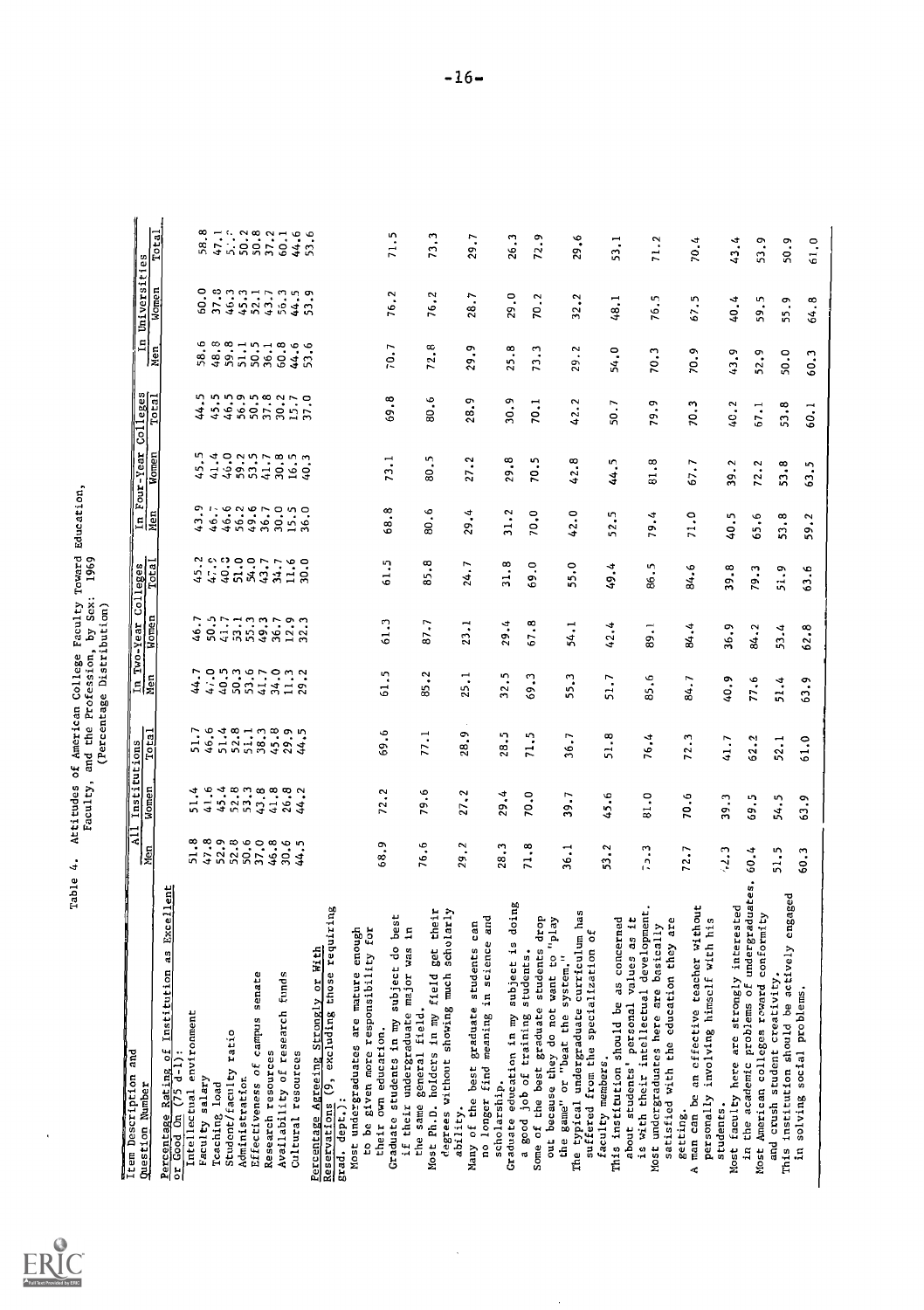E

| Le 4. (Con't.) Attitudes of American College Faculty Toward Education | 1969<br>y, and the Profession, by Sex:<br>culty | ercentage Distribution |
|-----------------------------------------------------------------------|-------------------------------------------------|------------------------|
|                                                                       |                                                 |                        |
|                                                                       |                                                 |                        |
|                                                                       |                                                 |                        |

| Item Description and<br>Question Number                                                                                                                                               | $\overline{41}$<br>as)<br>اقرا | Institutions<br>Women | Total      |                             | <u>In Two-Year Colleges</u><br>Men Women Total |                  |                     | $\begin{tabular}{cc} In Four-Year\\ \hline \textbf{Men} & \textbf{Women} \end{tabular}$ | Colleges         | ۾'<br>ڇا       |                     | In Universities<br>- Universities<br>- Unmen Total |
|---------------------------------------------------------------------------------------------------------------------------------------------------------------------------------------|--------------------------------|-----------------------|------------|-----------------------------|------------------------------------------------|------------------|---------------------|-----------------------------------------------------------------------------------------|------------------|----------------|---------------------|----------------------------------------------------|
| relax-<br>should<br>More minority group undergraduates and the admitted here even if it means<br>Reservations (9, excluding those<br>grad, dept.) (Con't.):                           |                                |                       |            |                             |                                                |                  |                     |                                                                                         | Total            |                |                     |                                                    |
| Any institution with a substantial number<br>ad-<br>$\mathfrak{h}$<br>ing normal academic standards<br>mission.                                                                       | 38.7                           | 37.8                  | 38.5       | 34.8                        | 35.0                                           | 34.8             | 39.5                | 40.6                                                                                    | °.<br>ສຸ         | 39.0           | $\infty$<br>35.     | n<br>$\frac{8}{3}$                                 |
| wish it.<br>of black students should offer a pro-<br>black<br>students should be administered and<br>Any special academic program for<br>gram of Black Studies if they                | 65.6                           | ٩.<br>76.             | 67.6       | 68.4                        | 80.4                                           | 71.5             | 66.5                | $\ddot{\cdot}$                                                                          | 68.6             | 64.3           | c<br>74.            | 65.8                                               |
| con.<br>wou <sub>ld</sub><br>Undergraduate education in America<br>trolled by black people.<br>be improved if:                                                                        | 23.2                           | 28.8                  | 24.3       | $\ddot{\phantom{0}}$<br>27. | 30.7                                           | 28.6             | 24.6                | 28.6                                                                                    | 25.5             | 21.2           | ৾<br>$\overline{a}$ | 22.2                                               |
| å<br>Course work were more relevant<br>All courses were elective<br>Grades were abolished<br>6<br>କ<br>ွ                                                                              | $20.2$<br>$31.7$               | 26.4                  | 20.3       | $\frac{3}{3}$ .8            | 20.4                                           | $21.4$<br>$37.6$ | $22.5$<br>$33.5$    | 22.2                                                                                    | $22.4$<br>$35.1$ | $18.4$<br>29.6 | $18.4$<br>41.0      | $\frac{18.4}{31.3}$                                |
| More attention were paid to the<br>contemporary life and problems<br>ခ                                                                                                                | 73.2                           | 81.1                  | 74.7       | 80.9                        | 85.9                                           | 82.2             | 75.1                | 80.1                                                                                    | 76.2             | 70.1           | 80.1                | 71.6                                               |
| œ<br>spend<br>emotional growth of students<br>Students were required to<br>စ                                                                                                          | 69.5                           | 78.0                  | 71.1       | 77.8                        | 84.5                                           | 79.5             | 72.6                | 77.4                                                                                    | 73.7             | 65.5           | 75.6                | 67.0                                               |
| or abroad<br>vere<br>Colleges and universities<br>year in community service<br>€                                                                                                      | 53.9                           | 62.8                  | 55.6       | 59.6                        | 69.2                                           | 62.0             | 57.2                | 64.5                                                                                    | 58.8             | 50.4           | 57.9                | 51.5                                               |
| governed completely by their faculty<br>on special-<br>broad<br>There were less emphasis c<br>ized training and more on<br>and students<br>್                                          | 39.9                           | m<br>$\ddot{3}$       | œ.<br>ల్లె | 34.8                        | 29.5                                           | 33.4             | 42.1                | 41.8                                                                                    | 42.0             | 39.6           | 41.4                | 39.9                                               |
| liberal education                                                                                                                                                                     | 56.1                           | 59.3                  | 56.7       | 50.7                        | 51.9                                           | 51.0             | 61.0                | 64.6                                                                                    | 61.8             | 54.2           | 56.6                | 54.5                                               |
| å,<br>of minor-<br>should<br><u>Percentage Agreeing Strongly or With</u><br>Reservations (27, first 17 only):<br>The normal academic requirements s!<br>relaxed in appointing mombers |                                |                       |            |                             |                                                |                  |                     |                                                                                         |                  |                |                     |                                                    |
| on should<br>gradu-<br>be available to all high school<br>ity groups to the faculty here<br>Opportunities for higher educati                                                          | 21.6                           | 19.8                  | 21.2       | 17.3                        | 16.2                                           | 17.0             | 21.4                | 21.0                                                                                    | 21.3             | 22.6           | 20.1                | 22.2                                               |
| Most American colleges and universities<br>ates who want it.                                                                                                                          | 70.1                           | 73.4                  | 70.7       | 85.2                        | 85.8                                           | 85.4             | ņ<br>69             | 71.9                                                                                    | 70.0             | 67.7           | 69.4                | 67.4                                               |
| ئە<br>ğ<br>must be<br>more responsive to public demands than<br>are racist whether they mean to be or<br>Public colleges and universities                                             | 37.1                           | 39.6                  | 37.6       | m<br>35.                    | 34.9                                           | 35.3             | ∾.<br>$\frac{8}{2}$ | 41.7                                                                                    | 39.4             | 36.4           | 39.4                | 36.8                                               |
| little<br>Junior faculty members have too<br>are private institutions.                                                                                                                | 68.0                           | 69.6                  | 68.3       | 72.3                        | 74.3                                           | 72.8             | 66.0                | 66.5                                                                                    | 66.1             | 68.4           | 70.9                | 68.7                                               |
| ů<br>$\ddot{a}$<br>proportionate power in decision-making<br>A small group of senior professors has<br>say in the running of my department.                                           | 32.7                           | œ<br>32.              | 32.7       | 27.3                        | 22.9                                           | 26.2             | 31.6                | 28.9                                                                                    | 31.0             | 34, 7          | 41.5                | 35.7                                               |
| vith<br>$\circ \mathbf{ff}$<br>This institution would be better<br>in this institution.                                                                                               | 42.4                           | 41.7                  | 42.3       | 30.9                        | 27.7                                           | 30.1             | 43.3                | 41.2                                                                                    | 42.9             | 44.4           | 48.5                | 45.0                                               |
| fewer administrators.                                                                                                                                                                 | 47.7                           | 40.8                  | 46.3       | 51.8                        | 39.0                                           | 48.5             | $\sim$<br>45.       | 39.3                                                                                    | 43.8             | 48.4           | 43.2                | 47.6                                               |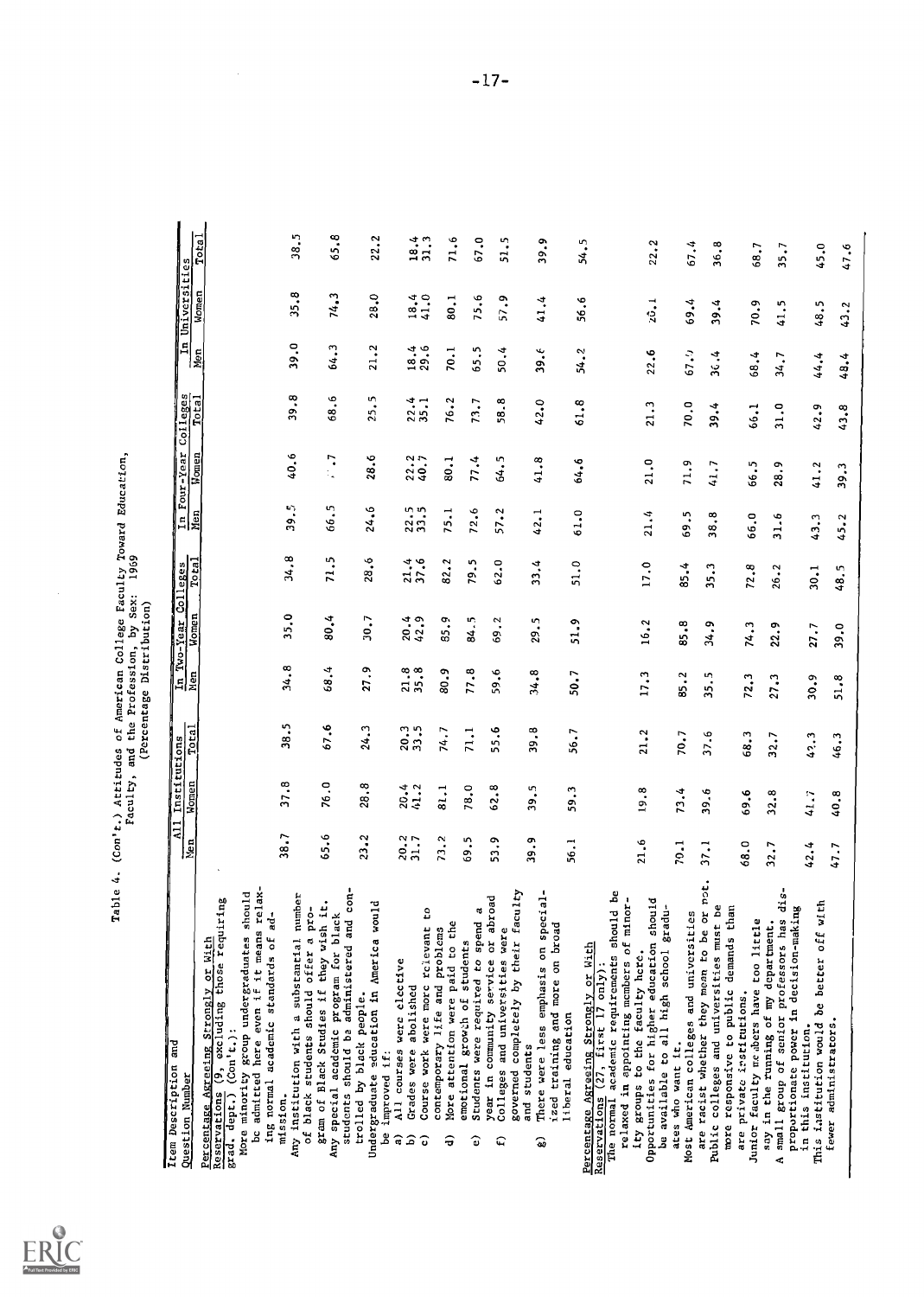

| Item Distribution and                                                                                                                       | $\overline{a}$ | Institutions  |                |                     |                                         |                |                           | In Four-Year | College            |                  |                       |              |
|---------------------------------------------------------------------------------------------------------------------------------------------|----------------|---------------|----------------|---------------------|-----------------------------------------|----------------|---------------------------|--------------|--------------------|------------------|-----------------------|--------------|
| Question Number                                                                                                                             | ∈<br>!ะี       | Women         | Tetal          |                     | In Two-Year Colleges<br>Now Women Total |                | Men                       | Vomen        | Total              | 믻<br>  <u>ទ្</u> | Universities<br>Women | Total        |
| <u>Percentage Agreeing Strongly or With</u><br>Reservation: (27, first 17 only)(Con't.):<br>There should be faculty representation on       |                |               |                |                     |                                         |                |                           |              |                    |                  |                       |              |
| t o<br>the governing board of this institution<br>should be<br>Trustees' only responsibilities                                              | 89.4           | 92.9          | $50 -$         | 88.2                | 5.06                                    | 88.9           | 5.06                      | 93.2         | 91.3               | 88.8             | 93.6                  | 89.5         |
| The administration here has taken a clear<br>support.<br>raise money and gain community                                                     | 45,1           | 49.2          | 45.9           | 39.8                | 43.0                                    | 40.6           | 47.5                      | 49.6         | 48.0               | 44.7             | 51.5                  | 45.7         |
| cffect on<br>freedom.<br>Faculty unions have a divisive<br>stand in support of academic                                                     | 74.4           | 72.7          | 74.0           | 70.4                | 72.3                                    | 70.9           | 75.6                      | 75.9         | 75.7               | 74.5             | 69.3                  | 73,7         |
| a divisive<br>ω<br>Teaching assistants' unions hav<br>academic life.                                                                        | 52.7           | 51.8          | 52.5           | 53.1                | 52.8                                    | 53.0           | 51.7                      | 50.7         | 51,5               | 53,3             | 52.4                  | 53.2         |
| in.<br>militant<br>Faculty members should be more<br>effect on academic life.                                                               | 50.6           | 49.7          | 50.4           | 48.8                | 51.8                                    | 49.6           | 49.3                      | 48.5         | 49.2               | 51.7             | 49.9                  | 5.15         |
| members<br>Collective bargaining by faculty<br>defending their interests.                                                                   | 57.2           | 46.4          | 55.2           | 58.7                | 41.1                                    | 54.2           | 59.7                      | 49.1         | 57.3               | 55.2             | 46.0                  | 53.8         |
| university<br>havior<br>has no place in a collage or<br>Most rules governing student be                                                     | 41.2           | 39.7          | 40.9           | 28.6                | 37.0                                    | 30.8           | 37.2                      | 9.65         | 37.7               | 46.8             | 41.0                  | 46.0         |
| adminis-<br>Campus rules here are generally<br>here are sensible.                                                                           | 78.3           | 79.3          | 78.5           | 84.8                | 83.3                                    | 84.4           | 76.9                      | 78.5         | 77.3               | 77.7             | 78.3                  | 77.8         |
| regu-<br>ijuana<br>Undergraduates known to use mar<br>tered in a reasonable way.                                                            | 82.5           | 83.5          | 82.7           | 85.2                | 88.6                                    | 36.1           | 81.7                      | 82.3         | 81.8               | 82.5             | 82.5                  | 82.5         |
| dismissed.<br>larly should be suspended or                                                                                                  | 51.1           | 54.8          | 51.8           | 63.2                | 66.2                                    | 63.9           | 53.1                      | 55.4         | 53.7               | 46.9             | 48,9                  | 47.2         |
| Percentage Agreeing Strongly or With<br>Rescruations (42, all):<br>Ny field is too research oriented.                                       |                |               |                |                     |                                         |                |                           |              |                    |                  |                       |              |
| 5<br>focus<br>which<br>I prefer teaching courses which<br>limited specialities to those                                                     | 25.6           | 20.8          | 24.7           | 26.3                | 17.5                                    | 24.0           | 27.3                      | m<br>22.     | 26.6               | 24.0             | 20.7                  | 23,5         |
| piece<br>cover wide varities of material.<br>consider myself an intellectual.<br>$\blacksquare$                                             | 47.8<br>70.1   | 50.0<br>67.6  | $48.2$<br>69.6 | $\frac{44.0}{57.1}$ | 47.9<br>60.4                            | $3.0$<br>$3.0$ | $45.6$<br>71.0            | 30.7         | $46.3$<br>70.3     | $50.1$<br>$72.4$ | $\frac{50.3}{67.5}$   | 50.1<br>71.6 |
| È<br>d<br>I tend to subordinate all aspects of<br>I hardly ever get the time to give a first deserves                                       | 48.8           | 52.5          | 49.5           | 51.5                | 49.0                                    | 50.9           | 50.0                      | 53.6         | 50.8               | 47.4             | 52.8                  | 48.2         |
| A man's reaching and research inevitably<br>life to my work.                                                                                | 43.5           | 44.2          | 43.6           | 41.2                | 46.8                                    | 42.6           | 42.9                      | 44.0         | 43,1               | 44.4             | 43.3                  | 44.3         |
| È<br>ð<br>job are the source of considerable<br>My commitments to different aspects<br>reflect his political values.                        | 37.1           | 44.8          | 38.5           | 43.3                | 48.8                                    | 44.7           | 40.4                      | 45.9         | 41.4               | 33.6             | 41.9                  | 34.8         |
| £,<br>people in my own academic specialty<br>I am in frequent communication with<br>personal strain.                                        | 43.0           | 42.7          | 43.0           | 38.5                | 42.5                                    | 39.6           | 41.9                      | 41.7         | 41.9               | 44.8             | 43.8                  | 44,7         |
| Many of the highest-paid university pro-<br>being<br>fessors get where they are by<br>"operators," rather than by th<br>other institutions. | 58, 8          | 54.1          | 57.9           | 47.1                | $\frac{1}{2}$                           | 48.6           | 51.8                      | 53.1         | 52.1               | 66.1             | Φ<br>ະຈ່              | 64.5         |
| $ra-$<br>scholarly or scientific contributions<br>people<br>By and large, full-time professional<br>heir<br>searchers in universities are   | 49.2           | 44.8          | 48.4           | 46.6                | 41.6                                    | 45.3           | 49.1                      | 47.0         | 48.6               | o,<br>Ģ,         | 43.8                  | 49.0         |
| the<br>who couldn't quite make it on<br>faculty.                                                                                            | 15.4           | $\frac{1}{2}$ | 15.0           | 19.2                | 12.8                                    | 17.5           | $\mathbf{\tilde{c}}$<br>ń | 13.9         | ۰.<br>$\mathbf{r}$ | 14.7             | 12.3                  | 14.4         |
|                                                                                                                                             |                |               |                |                     |                                         |                |                           |              |                    |                  |                       |              |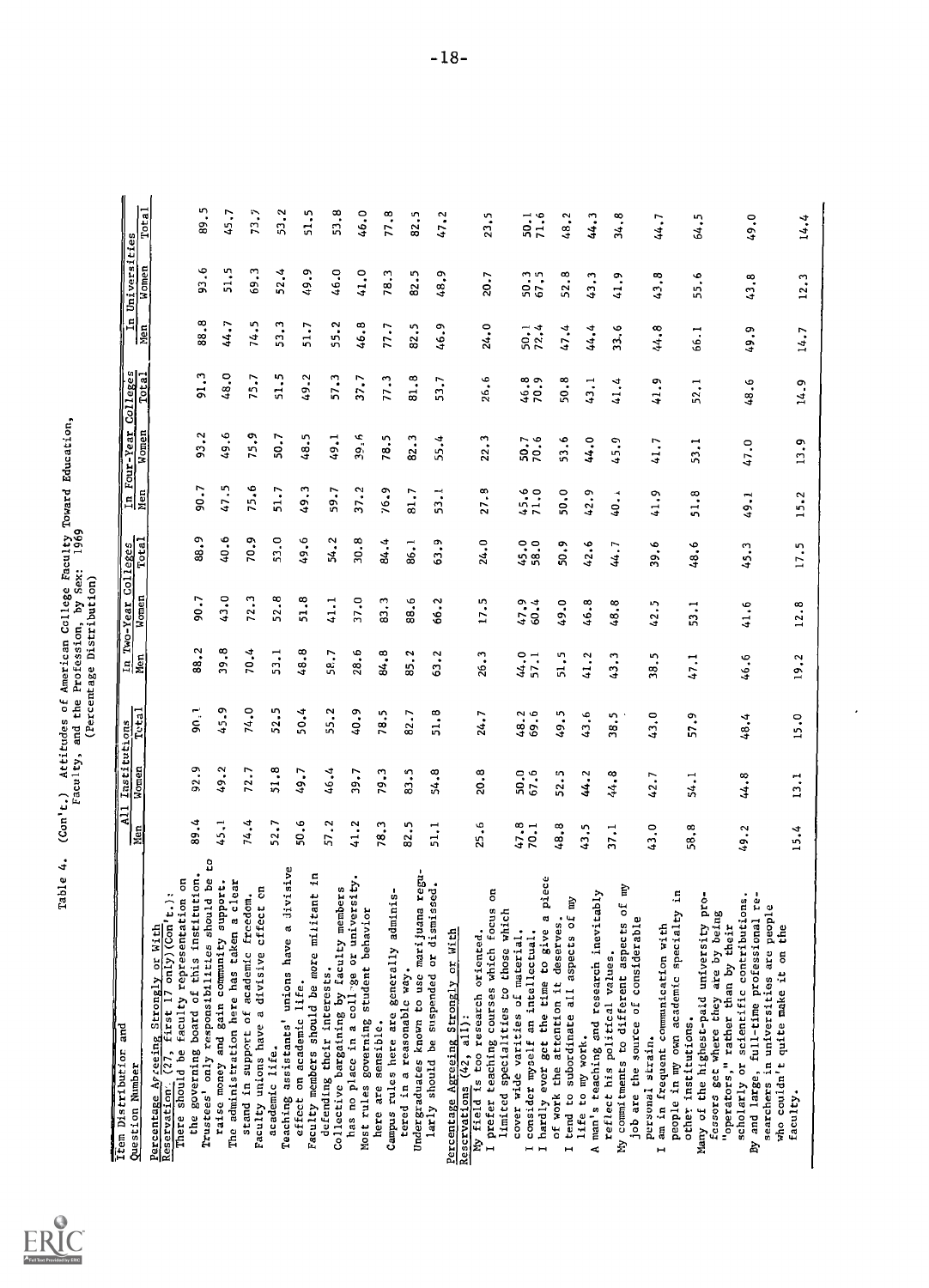

| Item Description and<br>Question Number                                                                                                                                                                     | ≍ן<br>ken<br>Nen                            | Institutions<br>Women<br>╟┉ | $\frac{1}{\sqrt{2}}$     |                            | In Two-Year Colleges<br>Men Women Total<br>Women |                                 |                                          | In Four-Year Colleges<br>Men Women Total<br><b>Women</b> |                            | <b>Ren</b>                                     | In Universities<br>Women            | <b>Total</b>         |      |
|-------------------------------------------------------------------------------------------------------------------------------------------------------------------------------------------------------------|---------------------------------------------|-----------------------------|--------------------------|----------------------------|--------------------------------------------------|---------------------------------|------------------------------------------|----------------------------------------------------------|----------------------------|------------------------------------------------|-------------------------------------|----------------------|------|
| Genuine scholarship is threatened in uni-<br>versities by the proliferation of big<br>Percentage Agreeing Strongly or With<br>Reservations $(42, 41)$ (Con't.):                                             |                                             |                             |                          |                            |                                                  |                                 |                                          |                                                          |                            |                                                |                                     |                      |      |
| The concentration of federal and founda-<br>tion research grants in the big in-<br>research centers.<br>stitutions:                                                                                         | 34.5                                        | 32.8                        | 34.2                     | 38,8                       | 33.5                                             | 37.5                            | 36.6                                     | 34.4                                                     | 36.1                       | 32.3                                           | 30.8                                | 32.0                 |      |
| is corrupting to the institutions<br>is unfair to other institutions<br>€<br>จ                                                                                                                              | 55.2                                        | 49.3                        | 54.1                     | 56.6                       | 51.9                                             | 55.4                            | m<br>$\ddot{\mathfrak{sl}}$              | 54.2                                                     | 59.9                       | 50.7                                           | 42.7                                | 49.6                 |      |
| contributes substantially to the<br>and men that get them<br>ô                                                                                                                                              | 38.9                                        | 26.2                        | 36.6                     | 38.4                       | 25.3                                             | 35.1                            | 40.6                                     | 28.1                                                     | 37.9                       | 38.0                                           | 24.6                                | 36.0                 |      |
| Many professors in graduate departments<br>exploit their students to advance<br>advancement of knowledge                                                                                                    | 83.4                                        | 85,1                        | 83.7                     | 84.4                       | 85.2                                             | 84.6                            | 81.8                                     | 84.5                                                     | 82.4                       | 84.2                                           | 85.3                                | 84.5                 |      |
| In my department it is very difficult for<br>a man to achieve tenure if he does not<br>their own research.                                                                                                  | 65.7                                        | ٠,<br>86                    | 65.9                     | 73.4                       | 70.6                                             | 72.7                            | 68.4                                     | 67.2                                                     | 68.1                       | 62.3                                           | 64.0                                | 62.6                 |      |
| Teaching effectiveness, not publications,<br>should be the primary criterion for<br>publish.                                                                                                                | 46.1                                        | 34.6                        | 43.9                     | 8.4                        | 7.2                                              | $\ddot{3}$                      | 29.2                                     | 26.7                                                     | 28.7                       | ŗ,<br>55                                       | 55.4                                | 64.0                 |      |
| Faculty promotions should be based in part<br>on formal student evaluations of their<br>promotion of faculty.                                                                                               | 75.2                                        | 90.3                        | 78.1                     | 96.6                       | 96.9                                             | 96.7                            | 85.0                                     | 91.3                                                     | 86.4                       | 64.0                                           | 86.2                                | 67.3                 | -19- |
| A professor at a junior college or state<br>college ought to get the same pay as a<br>teachers.                                                                                                             | 57.9                                        | 61.2                        | 58.5                     | 60.6                       | 60.1                                             | 60.4                            | 59.0                                     | 61.8                                                     | 59.6                       | 56.7                                           | 61.1                                | 57.2                 |      |
| Classified weapons research is a legitimate<br>university professor of equal seniority.<br>activity on college and university                                                                               | 51.8                                        | 70.3                        | 55.3                     | 84.6                       | 85.8                                             | 84.9                            | 58.5                                     | 69.6                                                     | 61.0                       | 39.8                                           | 64.0                                | 43.4                 |      |
| Big contract research has become more a<br>source of money and prestige for re-<br>searchers than an effective way of<br>campuses.                                                                          | 45.9                                        | 34.8                        | 43.9                     | °.<br>\$                   | 37.4                                             | 46.7                            | 44.0                                     | 30.5                                                     | 41.1                       | 46.4                                           | 38.3                                | 45.2                 |      |
| advancing knowledge.                                                                                                                                                                                        | 60.4                                        | 57.0                        | 59.7                     | 62.6                       | 55.8                                             | 60.9                            | 64.0                                     | 59.0                                                     | 62.9                       | 57.5                                           | 55.5                                | 57.2                 |      |
| Percentage Agreeing Undergraduates Should<br>Have Control or Voting Power On (26a):<br>Faculty hiring and promotion<br>Degree requirements<br>Curriculum content<br>Student discipline<br>Admissions policy | $\ddot{\bullet}$ .0<br>13.3<br>14.3<br>63.6 | $\frac{5}{13}$ .2<br>66.5   | $3.48$<br>$1.48$<br>64.7 | $\frac{5.6}{11.1}$<br>52.0 | $6.7300$<br>$6.7300$                             | 5.9<br>$12.1$<br>$12.7$<br>34.3 | 7.5<br>$16.3$<br>$17.3$<br>$66.9$<br>6.0 | $5.6$<br>14.7<br>$17.5$<br>$15.2$                        | $16.348$<br>$15.48$<br>7.1 | $11.3$<br>$13.3$<br>$12.7$<br>$\overline{5}$ . | $5.78$<br>$1.28$<br>$1.36$<br>$1.1$ | $-18629$<br>$-19429$ |      |
|                                                                                                                                                                                                             |                                             |                             |                          |                            |                                                  |                                 |                                          |                                                          |                            |                                                |                                     |                      |      |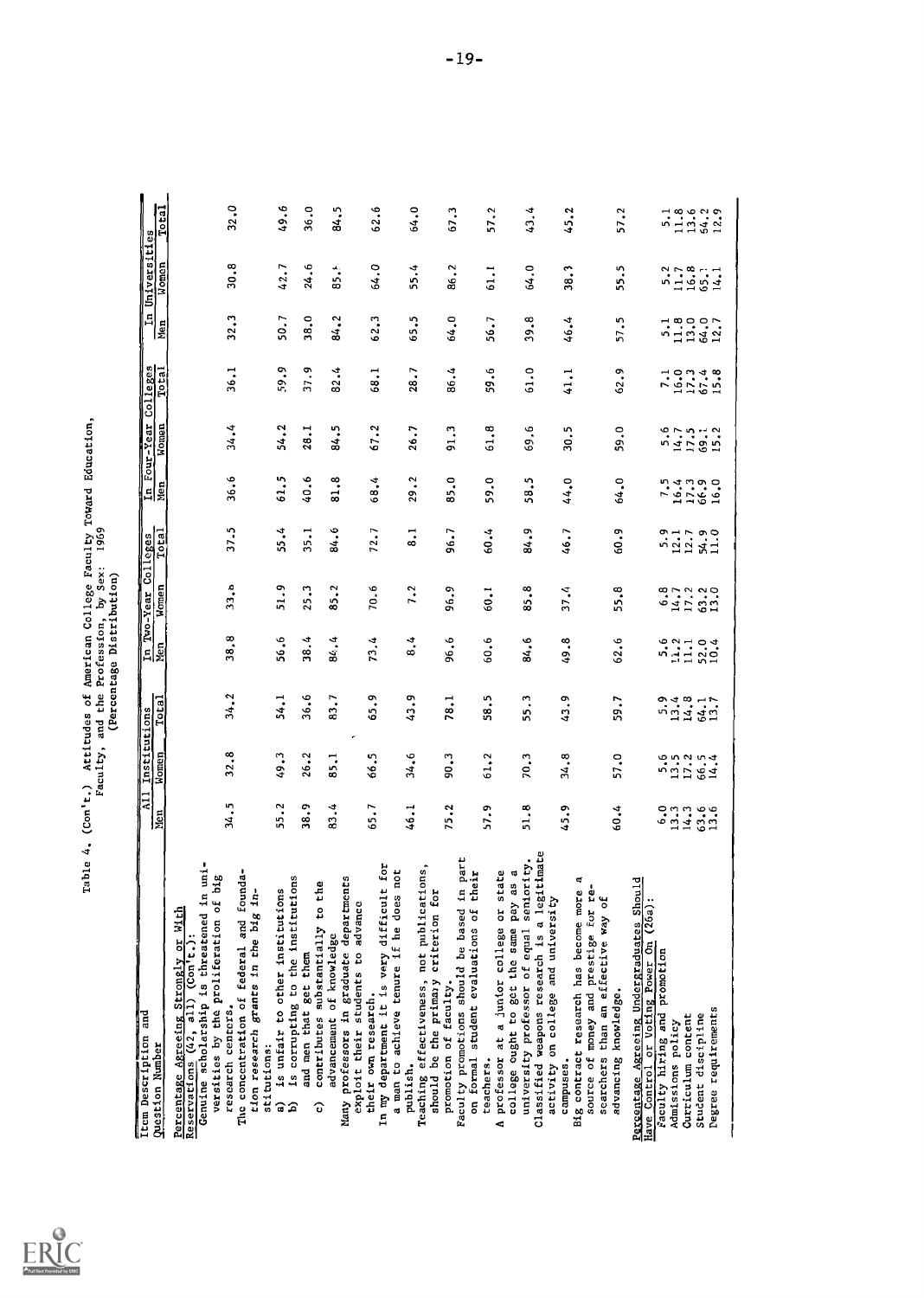

# Table 5. Political Preferences and Attitudes of American College Faculty Toward Major Social Issues, by Sex: 1969 (Percentage Distribution)

| ng<br>Sana<br>Sana<br>$47.3100$<br>$47.3100$<br>len<br>The U.S. should withdraw from Vietnam<br>Moderately conservative<br>Strongly conservative<br>(61a)<br>Middle-of-the-road<br>Current Politics<br>(63)<br>Did not vote<br>Vote in 1968<br>No answer<br>Humphrey<br>Liberal<br>Wallace<br>Nixon<br>Other<br>Left | Women<br>0.4990 | Total                                                                                                           |                                                                                                   |                                                                                                                 |                  |                                                                                                   |                                                                                                                                                                                         |                                                                       |                                                                                                                                      |                                                         |                                                          |
|----------------------------------------------------------------------------------------------------------------------------------------------------------------------------------------------------------------------------------------------------------------------------------------------------------------------|-----------------|-----------------------------------------------------------------------------------------------------------------|---------------------------------------------------------------------------------------------------|-----------------------------------------------------------------------------------------------------------------|------------------|---------------------------------------------------------------------------------------------------|-----------------------------------------------------------------------------------------------------------------------------------------------------------------------------------------|-----------------------------------------------------------------------|--------------------------------------------------------------------------------------------------------------------------------------|---------------------------------------------------------|----------------------------------------------------------|
|                                                                                                                                                                                                                                                                                                                      |                 |                                                                                                                 |                                                                                                   | In Two-Year Colleges<br>Men Women Total                                                                         |                  |                                                                                                   | In Four-Year Colleges<br>Men Women Total                                                                                                                                                |                                                                       | <b>Per</b>                                                                                                                           | In Universities<br>Women                                | <b>Total</b>                                             |
|                                                                                                                                                                                                                                                                                                                      |                 |                                                                                                                 |                                                                                                   |                                                                                                                 |                  |                                                                                                   |                                                                                                                                                                                         |                                                                       |                                                                                                                                      |                                                         |                                                          |
|                                                                                                                                                                                                                                                                                                                      |                 | $49.257$<br>$49.257$                                                                                            | $2.718996$<br>$3.79999$                                                                           |                                                                                                                 |                  | $\frac{1}{2}$ $\frac{3}{2}$ $\frac{3}{2}$ $\frac{3}{2}$ $\frac{3}{2}$ $\frac{3}{2}$ $\frac{3}{2}$ |                                                                                                                                                                                         |                                                                       |                                                                                                                                      |                                                         |                                                          |
| Position on Vietnam (59)                                                                                                                                                                                                                                                                                             |                 |                                                                                                                 |                                                                                                   |                                                                                                                 |                  |                                                                                                   |                                                                                                                                                                                         |                                                                       |                                                                                                                                      |                                                         |                                                          |
|                                                                                                                                                                                                                                                                                                                      |                 |                                                                                                                 |                                                                                                   |                                                                                                                 |                  |                                                                                                   |                                                                                                                                                                                         |                                                                       |                                                                                                                                      |                                                         |                                                          |
|                                                                                                                                                                                                                                                                                                                      |                 |                                                                                                                 |                                                                                                   |                                                                                                                 |                  |                                                                                                   |                                                                                                                                                                                         | $\frac{4}{3}$ $\frac{1}{6}$ $\frac{5}{3}$ $\frac{3}{3}$ $\frac{1}{3}$ | 5.74.98<br>5.74.98                                                                                                                   | 3.4832                                                  | $-1.5$<br>$-1.5$<br>$-1.7$<br>$-1.7$<br>$-1.7$<br>$-1.7$ |
|                                                                                                                                                                                                                                                                                                                      |                 |                                                                                                                 |                                                                                                   |                                                                                                                 |                  |                                                                                                   |                                                                                                                                                                                         |                                                                       |                                                                                                                                      |                                                         |                                                          |
|                                                                                                                                                                                                                                                                                                                      |                 |                                                                                                                 |                                                                                                   |                                                                                                                 |                  |                                                                                                   |                                                                                                                                                                                         |                                                                       |                                                                                                                                      |                                                         |                                                          |
|                                                                                                                                                                                                                                                                                                                      |                 |                                                                                                                 |                                                                                                   |                                                                                                                 |                  |                                                                                                   |                                                                                                                                                                                         |                                                                       |                                                                                                                                      |                                                         |                                                          |
|                                                                                                                                                                                                                                                                                                                      |                 |                                                                                                                 |                                                                                                   |                                                                                                                 |                  |                                                                                                   |                                                                                                                                                                                         |                                                                       |                                                                                                                                      |                                                         |                                                          |
|                                                                                                                                                                                                                                                                                                                      |                 |                                                                                                                 |                                                                                                   |                                                                                                                 |                  |                                                                                                   |                                                                                                                                                                                         |                                                                       |                                                                                                                                      |                                                         |                                                          |
|                                                                                                                                                                                                                                                                                                                      | $33 - 1$ $ -$   | $\frac{3}{4}$ $\frac{3}{2}$ $\frac{3}{4}$ $\frac{3}{4}$ $\frac{3}{4}$ $\frac{3}{4}$ $\frac{3}{4}$ $\frac{3}{4}$ | $\frac{3}{2}$ $\frac{3}{4}$ $\frac{1}{4}$ $\frac{5}{4}$ $\frac{5}{4}$ $\frac{6}{4}$ $\frac{6}{4}$ | $\frac{1}{4}$ $\frac{3}{4}$ $\frac{4}{4}$ $\frac{3}{4}$ $\frac{4}{4}$ $\frac{3}{4}$ $\frac{4}{4}$ $\frac{3}{4}$ |                  | 38.1987                                                                                           | $\frac{1}{5}$<br>$\frac{1}{5}$<br>$\frac{1}{5}$<br>$\frac{1}{5}$<br>$\frac{1}{5}$<br>$\frac{1}{5}$<br>$\frac{1}{5}$<br>$\frac{1}{5}$<br>$\frac{1}{5}$<br>$\frac{1}{5}$<br>$\frac{1}{5}$ | $28 - 29$<br>$29 - 29$                                                | $\frac{1}{2}$<br>$\frac{1}{2}$<br>$\frac{1}{2}$<br>$\frac{1}{2}$<br>$\frac{1}{2}$<br>$\frac{1}{2}$<br>$\frac{1}{6}$<br>$\frac{1}{6}$ | $340 - 94$                                              | $47.8$<br>$37 - 18.8$<br>$10.8$<br>$5.7$                 |
|                                                                                                                                                                                                                                                                                                                      |                 |                                                                                                                 |                                                                                                   |                                                                                                                 |                  |                                                                                                   |                                                                                                                                                                                         |                                                                       |                                                                                                                                      |                                                         |                                                          |
|                                                                                                                                                                                                                                                                                                                      |                 |                                                                                                                 |                                                                                                   |                                                                                                                 |                  |                                                                                                   |                                                                                                                                                                                         |                                                                       |                                                                                                                                      |                                                         |                                                          |
| 18.0<br>The U.S. should reduce its involvement,<br>immediately.                                                                                                                                                                                                                                                      | 18.6            | 18.1                                                                                                            | 11.5                                                                                              | 14.2                                                                                                            | 12.2             | 19.8                                                                                              | 20.6                                                                                                                                                                                    | ۹.<br>ይ                                                               |                                                                                                                                      |                                                         |                                                          |
| $\mathfrak{a}$                                                                                                                                                                                                                                                                                                       |                 |                                                                                                                 |                                                                                                   |                                                                                                                 |                  |                                                                                                   |                                                                                                                                                                                         |                                                                       | 18.3                                                                                                                                 | 18.3                                                    | 18.3                                                     |
| 40.6<br>Vietnam.<br>and encourage the emergence of<br>coalition government it South \                                                                                                                                                                                                                                | 39.6            |                                                                                                                 |                                                                                                   |                                                                                                                 |                  |                                                                                                   |                                                                                                                                                                                         |                                                                       |                                                                                                                                      |                                                         |                                                          |
| The U.S. should try to reduce its involve-                                                                                                                                                                                                                                                                           |                 | 40.4                                                                                                            | 34.7                                                                                              | 33.5                                                                                                            | 34.3             | 40.0                                                                                              | 40.5                                                                                                                                                                                    | 40.1                                                                  | 42.4                                                                                                                                 | 41.4                                                    | 42.3                                                     |
| C)<br>ment, while being sure to prevent                                                                                                                                                                                                                                                                              |                 |                                                                                                                 |                                                                                                   |                                                                                                                 |                  |                                                                                                   |                                                                                                                                                                                         |                                                                       |                                                                                                                                      |                                                         |                                                          |
| 33.0<br>Communist takeover in the South.                                                                                                                                                                                                                                                                             | 34.4            | 33.2                                                                                                            | 39.5                                                                                              | 42.7                                                                                                            |                  | 2.5<br>m                                                                                          |                                                                                                                                                                                         |                                                                       |                                                                                                                                      |                                                         |                                                          |
| forces<br>The U.S. should commit whatever                                                                                                                                                                                                                                                                            |                 |                                                                                                                 |                                                                                                   |                                                                                                                 | 40.3             |                                                                                                   | 31.9                                                                                                                                                                                    | 32.4                                                                  | 31.8                                                                                                                                 | 33.5                                                    | 32.0                                                     |
| $\frac{4}{3}$<br>are necessary to defeat the Communists                                                                                                                                                                                                                                                              | 7.4             | N<br>္တ                                                                                                         | 14.3                                                                                              | 9.7                                                                                                             | 13.1             | 7.7                                                                                               | 7.1                                                                                                                                                                                     | 7.6                                                                   | 7.5                                                                                                                                  | 6.7                                                     |                                                          |
| Percentage Agreeing Strongly or With<br>Reservations on Social Issues (58):                                                                                                                                                                                                                                          |                 |                                                                                                                 |                                                                                                   |                                                                                                                 |                  |                                                                                                   |                                                                                                                                                                                         |                                                                       |                                                                                                                                      |                                                         | 7.4                                                      |
|                                                                                                                                                                                                                                                                                                                      |                 |                                                                                                                 |                                                                                                   |                                                                                                                 |                  |                                                                                                   |                                                                                                                                                                                         |                                                                       |                                                                                                                                      |                                                         |                                                          |
| black<br>over<br>$5\overline{6}$<br>Where de facto segregation exist<br>people should be assured contr                                                                                                                                                                                                               |                 |                                                                                                                 |                                                                                                   |                                                                                                                 |                  |                                                                                                   |                                                                                                                                                                                         |                                                                       |                                                                                                                                      |                                                         |                                                          |
| their own schools.                                                                                                                                                                                                                                                                                                   |                 |                                                                                                                 |                                                                                                   |                                                                                                                 |                  |                                                                                                   |                                                                                                                                                                                         |                                                                       |                                                                                                                                      |                                                         |                                                          |
| 62.8<br>Racial integration of the public                                                                                                                                                                                                                                                                             | 70.7            | 64.3                                                                                                            | 60.5                                                                                              | 69.3                                                                                                            | 62.8             | 63.8                                                                                              | 71.8                                                                                                                                                                                    | 65.7                                                                  | 62.5                                                                                                                                 | 70.0                                                    | 63.6                                                     |
| elementary<br>nifit<br>schools should be achieved even                                                                                                                                                                                                                                                               |                 |                                                                                                                 |                                                                                                   |                                                                                                                 |                  |                                                                                                   |                                                                                                                                                                                         |                                                                       |                                                                                                                                      |                                                         |                                                          |
| 43.6<br>requires busing.                                                                                                                                                                                                                                                                                             | 47.1            | 4.3                                                                                                             | 35.4                                                                                              | 39.5                                                                                                            |                  |                                                                                                   |                                                                                                                                                                                         |                                                                       |                                                                                                                                      |                                                         |                                                          |
| achieved<br>through traditional American politics.<br>ر<br>م<br>Meaningful social change cannot                                                                                                                                                                                                                      |                 |                                                                                                                 |                                                                                                   |                                                                                                                 | 36.5             | 44.4                                                                                              | 51.6                                                                                                                                                                                    | 46.1                                                                  | 44.9                                                                                                                                 | 45.5                                                    | 45.0                                                     |
| 30.6                                                                                                                                                                                                                                                                                                                 | 40.3            | 32.4                                                                                                            | 34.5                                                                                              | 43.9                                                                                                            | 37.0             | 33.1                                                                                              | 42.2                                                                                                                                                                                    | 35.2                                                                  | 28.0                                                                                                                                 |                                                         |                                                          |
|                                                                                                                                                                                                                                                                                                                      |                 |                                                                                                                 |                                                                                                   |                                                                                                                 |                  |                                                                                                   |                                                                                                                                                                                         |                                                                       |                                                                                                                                      | ņ.<br>36                                                | 29.3                                                     |
| With a few exceptions, the Chicago police<br>acted reasonably in curbing the demon-<br>strations at the Democratic National                                                                                                                                                                                          |                 |                                                                                                                 |                                                                                                   |                                                                                                                 |                  |                                                                                                   |                                                                                                                                                                                         |                                                                       |                                                                                                                                      |                                                         |                                                          |
| 41.7<br>Convention.                                                                                                                                                                                                                                                                                                  | 42.4            | 41.8                                                                                                            | 57.9                                                                                              | 57.1                                                                                                            | 57.7             | 39.8                                                                                              | 38.0                                                                                                                                                                                    |                                                                       |                                                                                                                                      |                                                         |                                                          |
| Hippies represert an important criticism<br>of American culture.                                                                                                                                                                                                                                                     |                 |                                                                                                                 |                                                                                                   |                                                                                                                 |                  |                                                                                                   |                                                                                                                                                                                         | 39.4                                                                  | 39.3                                                                                                                                 | 40.5                                                    | 39.4                                                     |
| $\frac{51.8}{34.6}$<br>Marijuana should be legalized.                                                                                                                                                                                                                                                                | <br>ភន្ត        | $\frac{5}{3}$ .                                                                                                 | $48.6$<br>23.3                                                                                    | $49.3$<br>20.0                                                                                                  | $48.8$<br>$22.4$ | $\frac{3}{35}$ . 2                                                                                |                                                                                                                                                                                         |                                                                       |                                                                                                                                      |                                                         |                                                          |
| probably<br>rdeveloped<br>Some form of Communist regime is                                                                                                                                                                                                                                                           |                 |                                                                                                                 |                                                                                                   |                                                                                                                 |                  |                                                                                                   | 58.5<br>28.5                                                                                                                                                                            | $54.5$<br>33.7                                                        | 51.3                                                                                                                                 | $\begin{array}{c} 5 \\ 3 \end{array}$<br>$\mathfrak{m}$ | $52.0$<br>$35.9$                                         |
| necessary for progress in under<br>countries.                                                                                                                                                                                                                                                                        |                 |                                                                                                                 |                                                                                                   |                                                                                                                 |                  |                                                                                                   |                                                                                                                                                                                         |                                                                       |                                                                                                                                      |                                                         |                                                          |
| 18.8<br>no justi-<br>In the U.S.A. today there can be                                                                                                                                                                                                                                                                | 3.1             | 18.7                                                                                                            | 18.1                                                                                              | 13, 7                                                                                                           | 17.0             | 19.5                                                                                              | 19.1                                                                                                                                                                                    | 19.4                                                                  | m<br>18.                                                                                                                             |                                                         |                                                          |
| achieve<br>fication for using violence to                                                                                                                                                                                                                                                                            |                 |                                                                                                                 |                                                                                                   |                                                                                                                 |                  |                                                                                                   |                                                                                                                                                                                         |                                                                       |                                                                                                                                      | 18.9                                                    | 18.6                                                     |
| 72.9<br>the<br>The main cause of Negro riots in<br>political goals.                                                                                                                                                                                                                                                  | 73.5            | 73.0                                                                                                            | 75.0                                                                                              | 78.2                                                                                                            | 75.8             | 71.2                                                                                              | 68.8                                                                                                                                                                                    | 70.7                                                                  |                                                                                                                                      |                                                         |                                                          |
| cities<br>is white racism.                                                                                                                                                                                                                                                                                           |                 |                                                                                                                 |                                                                                                   |                                                                                                                 |                  |                                                                                                   |                                                                                                                                                                                         |                                                                       | 73.5                                                                                                                                 | 76.6                                                    | 73.9                                                     |
| 44.6                                                                                                                                                                                                                                                                                                                 | 43.2            | 44.3                                                                                                            | 39.2                                                                                              | 34.9                                                                                                            | 38.1             | 46.7                                                                                              | 47.7                                                                                                                                                                                    | 46.9                                                                  | 44.4                                                                                                                                 | 42.1                                                    | 44.1                                                     |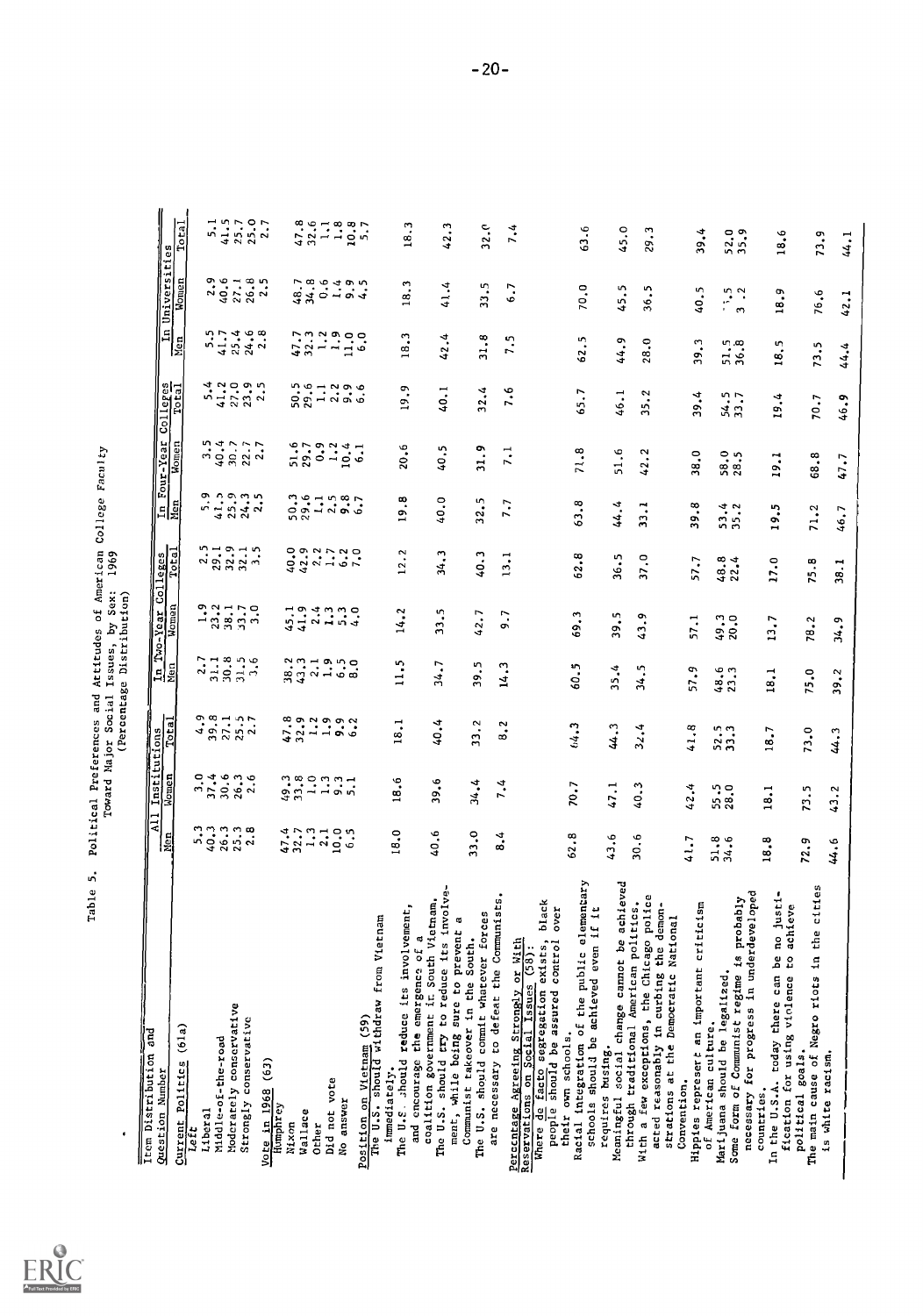

| Item Distribution and<br>Question Number                                                                                        | $\frac{11}{2}$<br>len<br>Ne | Institutions<br>Women                                                                                                                                                                                                                                                                                               | $\overline{\text{Total}}$ |                     | <u>In Two-Year Colleges</u><br>Men Women Total |                                                          |                                                                                                                                                                                                                                                                                                                     | In Four-Year Colleges<br>Nen Women Total             |                                                                                                                                                                                                                                                                                                                     |                                         | <u>. In Universities</u><br>Men Women To                                                                                                                                                                                                                                                                            | Total                                                                 |
|---------------------------------------------------------------------------------------------------------------------------------|-----------------------------|---------------------------------------------------------------------------------------------------------------------------------------------------------------------------------------------------------------------------------------------------------------------------------------------------------------------|---------------------------|---------------------|------------------------------------------------|----------------------------------------------------------|---------------------------------------------------------------------------------------------------------------------------------------------------------------------------------------------------------------------------------------------------------------------------------------------------------------------|------------------------------------------------------|---------------------------------------------------------------------------------------------------------------------------------------------------------------------------------------------------------------------------------------------------------------------------------------------------------------------|-----------------------------------------|---------------------------------------------------------------------------------------------------------------------------------------------------------------------------------------------------------------------------------------------------------------------------------------------------------------------|-----------------------------------------------------------------------|
| <u>ent</u><br><u>General Approval of National Stud</u><br>Activism (19)                                                         |                             |                                                                                                                                                                                                                                                                                                                     |                           |                     |                                                |                                                          |                                                                                                                                                                                                                                                                                                                     |                                                      |                                                                                                                                                                                                                                                                                                                     |                                         |                                                                                                                                                                                                                                                                                                                     |                                                                       |
| Unreservedly approve                                                                                                            |                             |                                                                                                                                                                                                                                                                                                                     |                           |                     |                                                |                                                          |                                                                                                                                                                                                                                                                                                                     |                                                      |                                                                                                                                                                                                                                                                                                                     |                                         |                                                                                                                                                                                                                                                                                                                     |                                                                       |
| Disapprove with reservations<br>Approve with reservations<br>Unreservedly disapprove                                            | $3.9999$<br>$7.9999$        | 3.0053                                                                                                                                                                                                                                                                                                              | ada<br>Sada               | 0.15.25             | $-3.5.2$<br>$-3.5.2$                           | $\frac{1}{3}$ $\frac{3}{4}$ $\frac{5}{3}$ $\frac{3}{4}$  | $33.7$<br>$39.7$<br>$15.7$                                                                                                                                                                                                                                                                                          | $2, 3, 5, 7$<br>$2, 3, 4$<br>$3, 5, 7$               | 3:15:3                                                                                                                                                                                                                                                                                                              | ngila<br>ngila                          | $3.13$<br>$3.41$<br>$3.1$                                                                                                                                                                                                                                                                                           | $\frac{1}{3}$ $\frac{1}{3}$ $\frac{1}{4}$ $\frac{3}{1}$ $\frac{3}{1}$ |
| Attitude Toward Most Recunt Local<br>Incident (23)                                                                              |                             |                                                                                                                                                                                                                                                                                                                     |                           |                     |                                                |                                                          |                                                                                                                                                                                                                                                                                                                     |                                                      |                                                                                                                                                                                                                                                                                                                     |                                         |                                                                                                                                                                                                                                                                                                                     |                                                                       |
| answer)<br>å<br>ä<br>No incident (per quest. 22,<br>Approve aim and method                                                      |                             |                                                                                                                                                                                                                                                                                                                     |                           |                     |                                                |                                                          |                                                                                                                                                                                                                                                                                                                     |                                                      |                                                                                                                                                                                                                                                                                                                     |                                         |                                                                                                                                                                                                                                                                                                                     |                                                                       |
| Approve aim but not method                                                                                                      |                             |                                                                                                                                                                                                                                                                                                                     |                           |                     |                                                |                                                          |                                                                                                                                                                                                                                                                                                                     |                                                      |                                                                                                                                                                                                                                                                                                                     |                                         |                                                                                                                                                                                                                                                                                                                     |                                                                       |
| Disapprove of aims<br>Uncertain                                                                                                 | 31.399901                   | $\frac{1}{5}$ $\frac{3}{5}$ $\frac{3}{5}$ $\frac{3}{5}$ $\frac{3}{5}$ $\frac{3}{5}$ $\frac{3}{5}$ $\frac{3}{5}$ $\frac{3}{5}$ $\frac{3}{5}$ $\frac{3}{5}$ $\frac{3}{5}$ $\frac{3}{5}$ $\frac{3}{5}$ $\frac{3}{5}$ $\frac{3}{5}$ $\frac{3}{5}$ $\frac{3}{5}$ $\frac{3}{5}$ $\frac{3}{5}$ $\frac{3}{5}$ $\frac{3}{5}$ | $3.4.11$<br>$3.4.11$      | 1.5.5.7.4           | 0.40474                                        | 10.87.1                                                  | $7.68$<br>$0.113$<br>$0.113$<br>$0.1$                                                                                                                                                                                                                                                                               |                                                      | $\frac{4}{3}$ $\frac{1}{1}$ $\frac{0}{2}$ $\frac{0}{2}$ $\frac{0}{2}$ $\frac{0}{2}$ $\frac{0}{2}$ $\frac{0}{2}$ $\frac{0}{2}$ $\frac{0}{2}$ $\frac{0}{2}$ $\frac{0}{2}$ $\frac{0}{2}$ $\frac{0}{2}$ $\frac{0}{2}$ $\frac{0}{2}$ $\frac{0}{2}$ $\frac{0}{2}$ $\frac{0}{2}$ $\frac{0}{2}$ $\frac{0}{2}$ $\frac{0}{2}$ | $7.5.34$<br>$7.3.31$<br>$7.31$<br>$1.4$ | $3.9.5.9.4.1$<br>$3.9.9.9.4.1$                                                                                                                                                                                                                                                                                      | 0.0001479                                                             |
| Indifferent                                                                                                                     |                             |                                                                                                                                                                                                                                                                                                                     |                           |                     |                                                |                                                          |                                                                                                                                                                                                                                                                                                                     |                                                      |                                                                                                                                                                                                                                                                                                                     |                                         |                                                                                                                                                                                                                                                                                                                     |                                                                       |
| answer)<br>å<br>Role in Most Recent Incident (24)<br>No incident (per quest. 22, or                                             |                             |                                                                                                                                                                                                                                                                                                                     |                           |                     |                                                |                                                          |                                                                                                                                                                                                                                                                                                                     |                                                      |                                                                                                                                                                                                                                                                                                                     |                                         |                                                                                                                                                                                                                                                                                                                     |                                                                       |
| or plan)<br>$_{\rm plam}$<br>Helped plan, organize, or lead<br>Joined in protest (but did not<br>Openly supported (did not join |                             |                                                                                                                                                                                                                                                                                                                     |                           |                     |                                                |                                                          |                                                                                                                                                                                                                                                                                                                     |                                                      |                                                                                                                                                                                                                                                                                                                     |                                         |                                                                                                                                                                                                                                                                                                                     |                                                                       |
| Tried to mediate<br>Openly opposed                                                                                              |                             | 1.3300777                                                                                                                                                                                                                                                                                                           | $4000042$<br>$4000042$    |                     |                                                | いっしょうこう しょうしょう しょうしょう しょうしょう                             | $\frac{1}{2}$ $\frac{1}{2}$ $\frac{1}{2}$ $\frac{1}{2}$ $\frac{1}{2}$ $\frac{1}{2}$ $\frac{1}{2}$ $\frac{1}{2}$ $\frac{1}{2}$ $\frac{1}{2}$                                                                                                                                                                         |                                                      |                                                                                                                                                                                                                                                                                                                     | an 21 - 445<br>80 - 11 22 23            | $20 - 8 - 128$                                                                                                                                                                                                                                                                                                      |                                                                       |
| Was not involved                                                                                                                |                             |                                                                                                                                                                                                                                                                                                                     |                           |                     |                                                |                                                          |                                                                                                                                                                                                                                                                                                                     |                                                      |                                                                                                                                                                                                                                                                                                                     |                                         |                                                                                                                                                                                                                                                                                                                     |                                                                       |
| Harmful<br>v, I<br>Percentage Agreeing Demonstration<br>(Fairly or Very) On (25):                                               |                             |                                                                                                                                                                                                                                                                                                                     |                           |                     |                                                |                                                          |                                                                                                                                                                                                                                                                                                                     |                                                      |                                                                                                                                                                                                                                                                                                                     |                                         |                                                                                                                                                                                                                                                                                                                     |                                                                       |
| Research<br>Teaching                                                                                                            |                             |                                                                                                                                                                                                                                                                                                                     |                           |                     |                                                |                                                          |                                                                                                                                                                                                                                                                                                                     |                                                      |                                                                                                                                                                                                                                                                                                                     |                                         |                                                                                                                                                                                                                                                                                                                     |                                                                       |
| Relations with department collcagues<br>Relations with other colleagues                                                         | 3.5000001                   |                                                                                                                                                                                                                                                                                                                     |                           | 2.309413            |                                                |                                                          |                                                                                                                                                                                                                                                                                                                     |                                                      |                                                                                                                                                                                                                                                                                                                     |                                         |                                                                                                                                                                                                                                                                                                                     |                                                                       |
| Relations with students                                                                                                         |                             |                                                                                                                                                                                                                                                                                                                     |                           |                     |                                                |                                                          |                                                                                                                                                                                                                                                                                                                     |                                                      |                                                                                                                                                                                                                                                                                                                     |                                         |                                                                                                                                                                                                                                                                                                                     |                                                                       |
| Relation with community<br>View of administrators                                                                               |                             |                                                                                                                                                                                                                                                                                                                     | 1.9999992                 |                     |                                                | $2.58$<br>$2.58$<br>$2.58$<br>$2.58$<br>$2.58$<br>$2.58$ | $\frac{1}{3}$ $\frac{1}{3}$ $\frac{1}{3}$ $\frac{1}{3}$ $\frac{1}{3}$ $\frac{1}{3}$ $\frac{1}{3}$ $\frac{1}{3}$ $\frac{1}{3}$ $\frac{1}{3}$ $\frac{1}{3}$ $\frac{1}{3}$ $\frac{1}{3}$ $\frac{1}{3}$ $\frac{1}{3}$ $\frac{1}{3}$ $\frac{1}{3}$ $\frac{1}{3}$ $\frac{1}{3}$ $\frac{1}{3}$ $\frac{1}{3}$ $\frac{1}{3}$ | $4 - 1$<br>$4 - 1$<br>$4 - 2$<br>$20$<br>$7$<br>$20$ | $\frac{1}{2}$ $\frac{1}{2}$ $\frac{1}{2}$ $\frac{1}{2}$ $\frac{1}{2}$ $\frac{1}{2}$ $\frac{1}{2}$ $\frac{1}{2}$ $\frac{1}{2}$ $\frac{1}{2}$ $\frac{1}{2}$ $\frac{1}{2}$ $\frac{1}{2}$                                                                                                                               | $10100000$<br>$10100000$                | $\frac{1}{2}$ $\frac{1}{4}$ $\frac{1}{4}$ $\frac{1}{4}$ $\frac{1}{4}$ $\frac{1}{2}$ $\frac{1}{2}$ $\frac{1}{2}$ $\frac{1}{2}$ $\frac{1}{2}$ $\frac{1}{2}$ $\frac{1}{2}$ $\frac{1}{2}$ $\frac{1}{2}$ $\frac{1}{2}$ $\frac{1}{2}$ $\frac{1}{2}$ $\frac{1}{2}$ $\frac{1}{2}$ $\frac{1}{2}$ $\frac{1}{2}$ $\frac{1}{2}$ | $4.0.0.71.20$<br>$4.0.0.71.20$                                        |
| Percentage Agreeing Strongly or With Reserva-<br>tions On Student Activism Issues (27, last 10                                  |                             |                                                                                                                                                                                                                                                                                                                     |                           |                     |                                                |                                                          |                                                                                                                                                                                                                                                                                                                     |                                                      |                                                                                                                                                                                                                                                                                                                     |                                         |                                                                                                                                                                                                                                                                                                                     |                                                                       |
| $min(y)$ :                                                                                                                      |                             |                                                                                                                                                                                                                                                                                                                     |                           |                     |                                                |                                                          |                                                                                                                                                                                                                                                                                                                     |                                                      |                                                                                                                                                                                                                                                                                                                     |                                         |                                                                                                                                                                                                                                                                                                                     |                                                                       |
| å<br>have<br><b>in</b><br>Political activities by student<br>place on a college campus.                                         | 5.6                         | 17.9                                                                                                                                                                                                                                                                                                                | 6.0                       | 22.4                | 26.1                                           | 23.3                                                     | s.5                                                                                                                                                                                                                                                                                                                 | 18.4                                                 | 16.2                                                                                                                                                                                                                                                                                                                | 14.0                                    | $\frac{6}{1}$                                                                                                                                                                                                                                                                                                       | 13.9                                                                  |
| œ<br>place on<br>Student demonstrations have no<br>college campus.                                                              | 28.8                        | 33.4                                                                                                                                                                                                                                                                                                                | 29.7                      | 40.4                | 44.2                                           |                                                          |                                                                                                                                                                                                                                                                                                                     | 33.1                                                 |                                                                                                                                                                                                                                                                                                                     |                                         |                                                                                                                                                                                                                                                                                                                     |                                                                       |
| ď<br>oning<br>Students who disrupt the functi                                                                                   |                             |                                                                                                                                                                                                                                                                                                                     |                           |                     |                                                | 41.4                                                     | 29.2                                                                                                                                                                                                                                                                                                                |                                                      | $\frac{1}{20}$                                                                                                                                                                                                                                                                                                      | 25.8                                    | 28.8                                                                                                                                                                                                                                                                                                                | 26.2                                                                  |
| oning of a<br>suspended.<br>created by<br>college should be expelled or<br>Most campus demonstrations are                       | $\ddot{3}$                  | 78.9                                                                                                                                                                                                                                                                                                                | 50.1                      | 86.9                | 86.3                                           | S6.7                                                     | 78.6                                                                                                                                                                                                                                                                                                                | 77.9                                                 | 78.4                                                                                                                                                                                                                                                                                                                | 80.0                                    | $\frac{6}{9}$                                                                                                                                                                                                                                                                                                       | 79.5                                                                  |
| trouble<br>regu-<br>£<br>far left groups trying to cause<br>College officials have the right                                    | 50,6                        | 54.2                                                                                                                                                                                                                                                                                                                | 51.3                      | 6.19                | 66.3                                           | 63.0                                                     | 48.7                                                                                                                                                                                                                                                                                                                | 50.4                                                 | 49.1                                                                                                                                                                                                                                                                                                                | 49.3                                    | $\frac{0}{2}$                                                                                                                                                                                                                                                                                                       | 50,0                                                                  |
| late student behavior off campus.                                                                                               | 18.3                        | 16.8                                                                                                                                                                                                                                                                                                                | $\overline{\phantom{0}}$  | 20.7                | 9.4                                            | 20.4                                                     | 19.5                                                                                                                                                                                                                                                                                                                | 17.2                                                 | 19.0                                                                                                                                                                                                                                                                                                                | 17,1                                    | $\frac{1}{2}$                                                                                                                                                                                                                                                                                                       | 16.8                                                                  |
| has<br>Respect for the academic profession<br>declined over the past 20 years.                                                  | 59.6                        | 64.8                                                                                                                                                                                                                                                                                                                | 60.6                      | 65.8                | 66.6                                           | 66.0                                                     | 61.0                                                                                                                                                                                                                                                                                                                | 65.4                                                 | 62.0                                                                                                                                                                                                                                                                                                                | 57.3                                    | ෑ<br>$\ddot{3}$ .                                                                                                                                                                                                                                                                                                   | 58.2                                                                  |
| consent.<br>revealed<br>his<br>A student's grades should not be<br>to anyone off campus without                                 | $\ddot{5}$                  | 85.1                                                                                                                                                                                                                                                                                                                | 81.7                      | $\frac{1}{2}$       | $\frac{3}{5}$                                  | $\frac{6}{16}$                                           | 2.7                                                                                                                                                                                                                                                                                                                 | 86.4                                                 | 83.5                                                                                                                                                                                                                                                                                                                | ؋<br>o,                                 | <br>ი                                                                                                                                                                                                                                                                                                               | 80.5                                                                  |
| $\mathbf{r}$<br>campus<br>public<br>ã<br>advocate violent resistance to<br>Faculty members should be tree                       |                             |                                                                                                                                                                                                                                                                                                                     |                           |                     |                                                |                                                          |                                                                                                                                                                                                                                                                                                                     |                                                      |                                                                                                                                                                                                                                                                                                                     |                                         |                                                                                                                                                                                                                                                                                                                     |                                                                       |
| authority.                                                                                                                      | 21.4                        | 19.8                                                                                                                                                                                                                                                                                                                | 21.1                      | 14.7                | 3.8                                            | 14.4                                                     | 22.6                                                                                                                                                                                                                                                                                                                | 22.0                                                 | 22.4                                                                                                                                                                                                                                                                                                                | 22.2                                    | 20.2                                                                                                                                                                                                                                                                                                                | 21.9                                                                  |
| present<br>in class any idea that they consider<br>ğ<br>Faculty members should be free                                          |                             |                                                                                                                                                                                                                                                                                                                     |                           |                     |                                                |                                                          |                                                                                                                                                                                                                                                                                                                     |                                                      |                                                                                                                                                                                                                                                                                                                     |                                         |                                                                                                                                                                                                                                                                                                                     |                                                                       |
| Φ<br>đ<br>tudents<br>Campus disruptions by militant s<br>relevant.                                                              | 82.3                        | 85.3                                                                                                                                                                                                                                                                                                                | 82.9                      | 76.5                | 6.08                                           | 77.4                                                     | 2.9                                                                                                                                                                                                                                                                                                                 | ≓<br>55                                              | 83.8                                                                                                                                                                                                                                                                                                                | 83.2                                    | 85.8                                                                                                                                                                                                                                                                                                                | 83,6                                                                  |
| a threat to academic freedom.                                                                                                   | 83.4                        | 81.3                                                                                                                                                                                                                                                                                                                | 83,0                      | ņ<br>$\overline{a}$ | 86.4                                           | ^.<br>5                                                  | 82.5                                                                                                                                                                                                                                                                                                                | 80.2                                                 | 81.9                                                                                                                                                                                                                                                                                                                | 83.1                                    | 80.3                                                                                                                                                                                                                                                                                                                | 82.6                                                                  |
|                                                                                                                                 |                             |                                                                                                                                                                                                                                                                                                                     |                           |                     |                                                |                                                          |                                                                                                                                                                                                                                                                                                                     |                                                      |                                                                                                                                                                                                                                                                                                                     |                                         |                                                                                                                                                                                                                                                                                                                     |                                                                       |
|                                                                                                                                 |                             |                                                                                                                                                                                                                                                                                                                     |                           |                     |                                                |                                                          |                                                                                                                                                                                                                                                                                                                     |                                                      |                                                                                                                                                                                                                                                                                                                     |                                         |                                                                                                                                                                                                                                                                                                                     |                                                                       |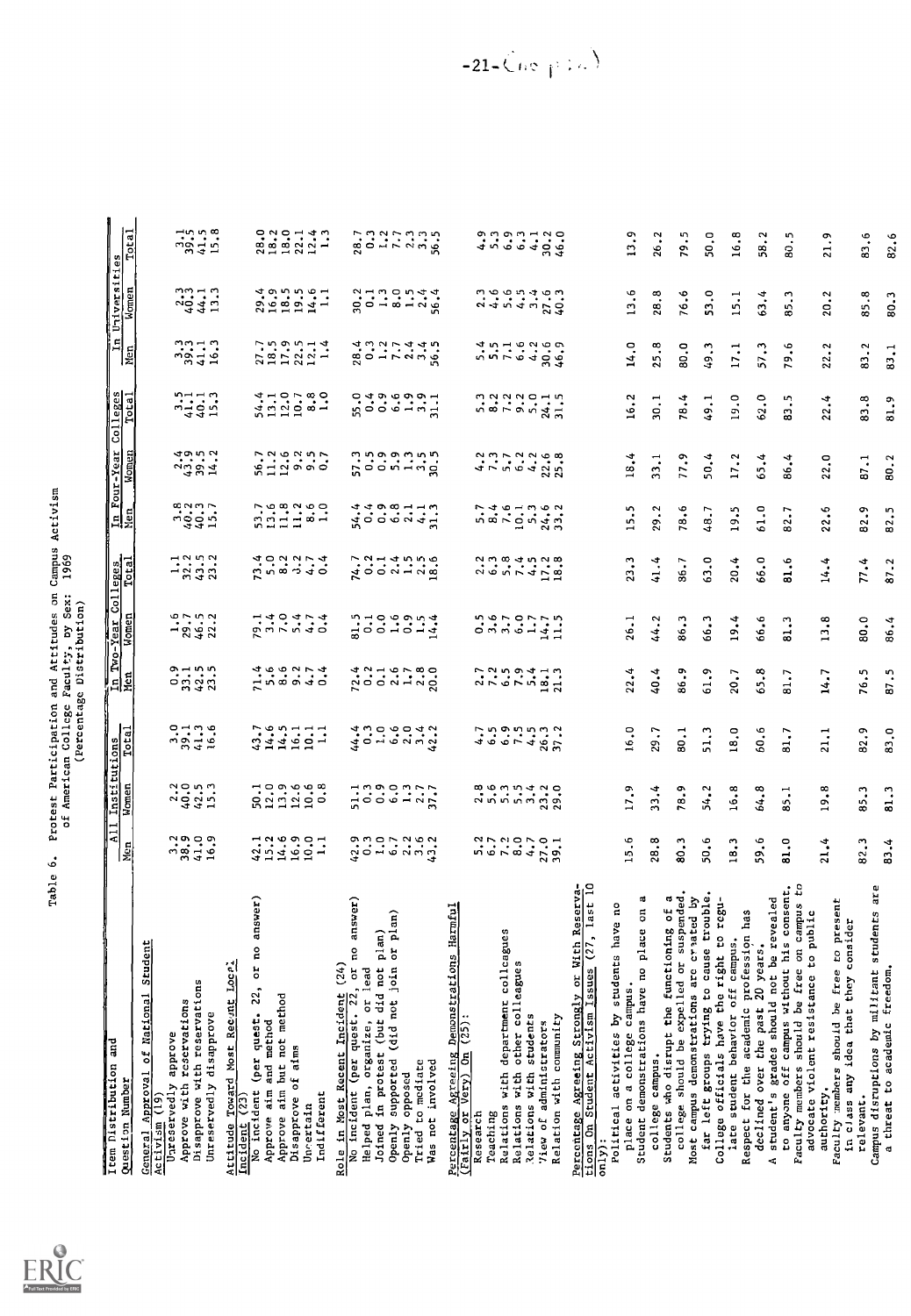APPENDIX A

Faculty Questionnaire



 $\sim$   $\sim$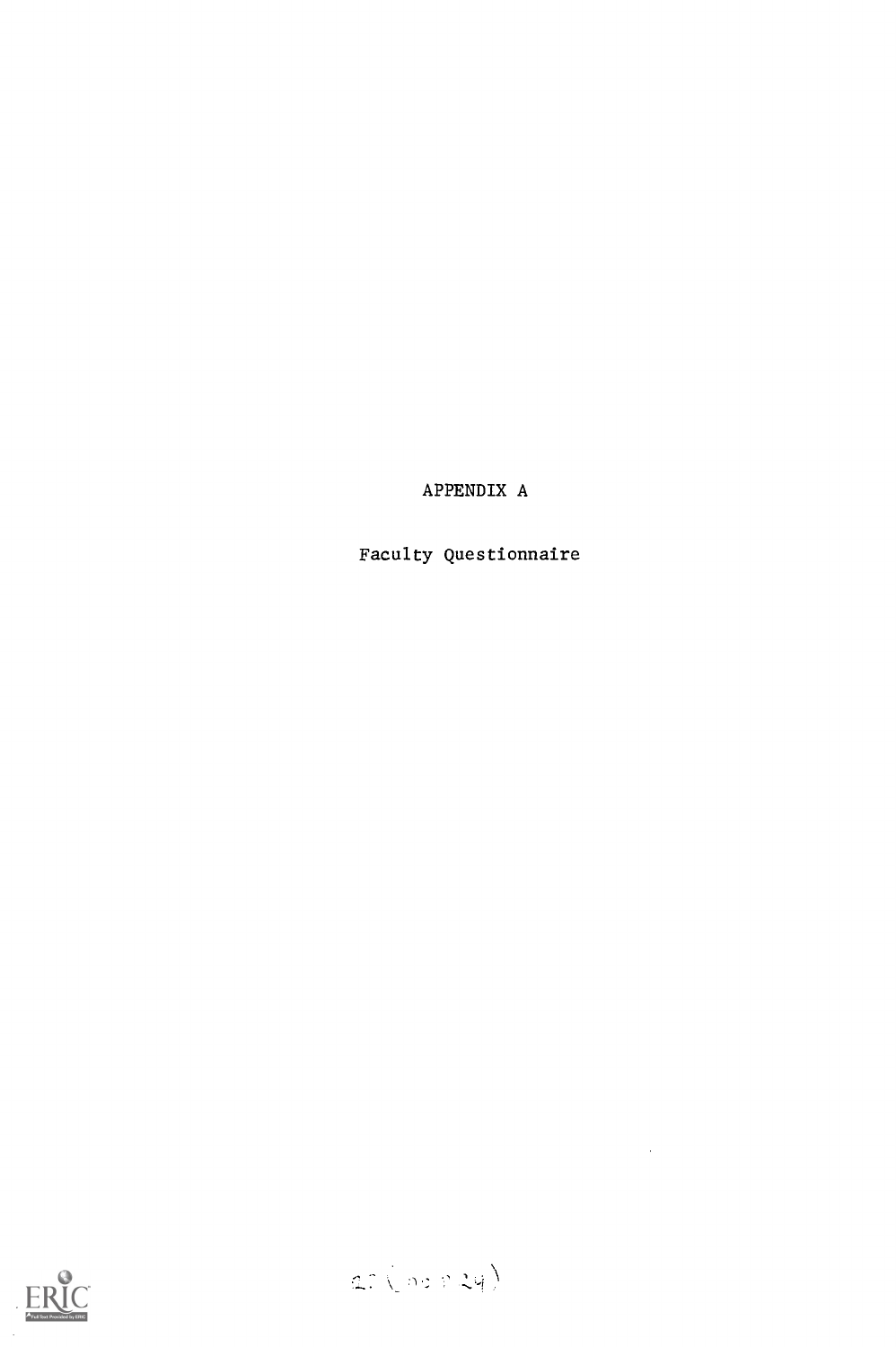## THE CARNEGIE COMMISSION ON HIGHER EDUCATION

THE AMERICAN COUNCIL ON EDUCATION

## Dear Colleague:

American higher education is currently undergoing its greatest changes in a hundred years. The extent and rapidity of these changes are causing severe strains and grave problems in our colleges and universities. But while we can see the broad outlines of these problems in overcrowded classrooms, rising costs, student rebellions, and threats to academic feeedom from several quarters, there is very little detailed information on the form they take in different kinds of institutions, or in different disciplines and professions. Nor do we have firm knowledge of how the people most directly affected, the students and faculty, feel about these problems and issues.

To meet this need for more and better knowledge, the Carnegie Commission on Higher Education, in cooperation with the American Council on Education, is conducting a national survey of students and faculty in a broad sample of colleges and universities. The information we are gathering will be of help to the Carnegie Commission and to other bodies concerned with public policy in this area, as well as to scholars who are studying current problems and developments in American higher education. Our findings will be published in books and reports; the data we collect will be made available in an anonymous form to other scholars and students of higher education.

We have no illusion that even a broad survey of this kind will answer all our questions. We know the limits of questionnaires, and are conducting other studies, in other ways, to supplement this survey. Nevertheless, a broad survey such as this provides information that can be obtained in no other way. We know how busy faculty members and administrators are. And we know also that other surveys may have made similar demands on your time. But the present survey is unique in its scope and purposes: it is the first to ask similar questions of students and faculty in the same institutions, and it is the first to explore a variety of these issues on a national scale. The accuracy of the survey and the worth of its findings are dependent on your willingness to answer our questions. We believe the importance of the study will justify the time you give it.

One other matter. It is impossible to frame questions all of which are equally relevant to faculty members in many different fields and kinds of institutions; you may find some that seem inappropriate to your situation. We urge you to answer all the questions as well as you can; in our analysis we will be able to take into account special circumstances that affect replies to some questions.

Finally, we assure you that your answers will be held in strictest confidence. We are interested only in statistical relationships and will under no circumstances report responses on an individual or departmental basis. Any special markings on your form are used solely for internal data processing.

We hope you will find the questionnatre interesting to answer, and that you will complete and return it to us while you have it at hand.

With our thanks for your cooperation.

Sincerely,

Loyan Wilson 10 lash Ken

Logan Wilson C.ark Kerr President Chairman

American Council Carnegie Commission on Education on Higher Education

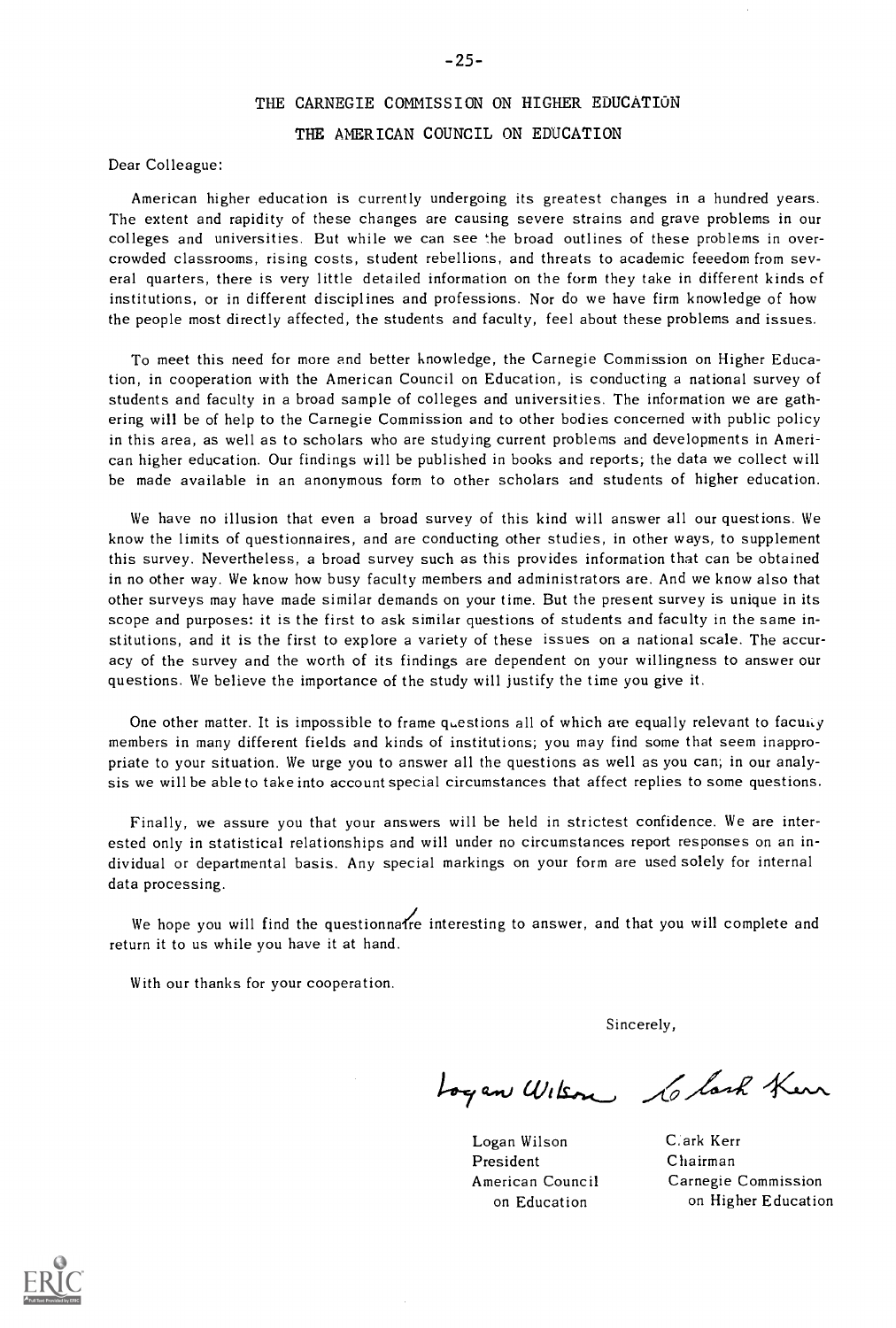-26-

## MARKING INSTRUCTIONS:

This questionnaire will be read by an automatic scanning device. Certain marking requirements are essential to this process. Your careful observance of these few simple rules will be most appreciated. Use soft black lead pencil only. (No.  $2\frac{1}{2}$ or softer) Make heavy black marks that completely fill the circle. Erase completely any answers you wish to change. Avoid making any stray marks in this booklet.

1.What is your present rank?

|                                                                                     | 111               |
|-------------------------------------------------------------------------------------|-------------------|
|                                                                                     | $(1)$ $(2)$ $(3)$ |
|                                                                                     |                   |
|                                                                                     | Most unde         |
| Lecturer $\ldots \ldots \ldots \ldots \ldots \ldots \ldots \ldots \ldots \l\bigcap$ | enough t          |
| No ranks designated $\dots\dots\dots\dots\dots\dots\dots$                           | bility for        |
|                                                                                     | Graduate          |

## 2. What kind of appointment do you have here?

|                                                                                         | Most gradu      |
|-----------------------------------------------------------------------------------------|-----------------|
|                                                                                         | partment*       |
| $\mathsf{Acting}\ldots\ldots\ldots\ldots\ldots\ldots\ldots\ldots\ldots\ldots\mathsf{O}$ | with the e      |
|                                                                                         | $ting \ldots$ . |
|                                                                                         |                 |

3. During the spring term\*, how many hours per week are you spending in formal instruction in class? (Give actual, not credit hours)

|  |                                                                                   | $1117 - 999 - 999$ |
|--|-----------------------------------------------------------------------------------|--------------------|
|  | None. . $\bigcirc$ 7-8 $\bigcirc$ 13-16 $\bigcirc$                                | increase g         |
|  |                                                                                   | pation in i        |
|  | $5.6 \ldots \bigcap \quad 11.12 \ldots \bigcap \quad 21 \text{ or more } \bigcap$ | The gradua         |

4. Are your teaching responsibilities this academic year Entirely undergraduate  $\dots\dots\dots\dots\bigcirc$ Some undergraduate, some graduate  $\overline{O}$  reskip to Entirely graduate 0 No. 7 Not teaching this year  $\dots\dots\dots\dots\bigcirc$  + Skip to No. 8 5. How much do you control the content of your undergraduate courses? Almost completely 0 Somewhat

| Almost completely Somewhat  O                            |       |
|----------------------------------------------------------|-------|
| Substantially $\ldots \ldots$ Hardly at all . $\bigcirc$ | syste |
|                                                          | ma c  |

6. In about how many of the endergraduate courses you teach do you use the following? which is a code the thing of the season of thing of the season of the seas<br>The season of the season of the season of the season of the season of the season of the season of the season o

|                                                               | $\blacksquare$ |
|---------------------------------------------------------------|----------------|
| Term papers $Q \cdot . Q \cdot . Q$                           | lum has suf    |
|                                                               | ization of f   |
| Graduate teaching assistants $\bigcirc$ $\bigcirc$ $\bigcirc$ | This institut  |
|                                                               | cerned abou    |
| Computer or machine-aided                                     | values as it   |
|                                                               | lectual devi   |
|                                                               |                |

| Quorter, semester, trimester, etc. |  |
|------------------------------------|--|
|------------------------------------|--|

|                 | 7. About how many students, at all levels,                                          |  |
|-----------------|-------------------------------------------------------------------------------------|--|
|                 | are enrolled in your courses this term?                                             |  |
|                 | NoneO Under 25 O 100-249 O                                                          |  |
|                 | $25-49$ O $250-399$ O                                                               |  |
|                 | 50-99  O 400 or more O                                                              |  |
|                 |                                                                                     |  |
|                 |                                                                                     |  |
|                 | 8. Do you discourage undergraduates from seeing                                     |  |
|                 | you outside your regular office hours?                                              |  |
|                 | Yes, almost always $\dots\dots\dots\dots\dots\dots\dots\bigcirc$                    |  |
|                 |                                                                                     |  |
|                 |                                                                                     |  |
|                 |                                                                                     |  |
|                 | 9. Please indicate your agreement or disagree-                                      |  |
|                 | ment with each of the following statements.                                         |  |
|                 | — 1. Strongly Agree                                                                 |  |
|                 | $-$ 2. Agree With Reservations                                                      |  |
|                 | - 3. Disagree With Reservations                                                     |  |
|                 | - 4. Strongly Disogree                                                              |  |
|                 | 0000                                                                                |  |
|                 |                                                                                     |  |
|                 | Most undergraduates are mature                                                      |  |
|                 | enough to be given more responsi-                                                   |  |
|                 |                                                                                     |  |
| JOOOOOC         | bility for their own education $\mathbb{O} \mathfrak{O} \mathfrak{O} \Phi$          |  |
|                 | Graduate students in my subject do                                                  |  |
|                 | best if their undergraduate major                                                   |  |
|                 | was in the same general field $\mathfrak{O} \mathfrak{O} \mathfrak{O} \mathfrak{O}$ |  |
|                 | Most graduate students in my de-                                                    |  |
|                 | partment* are basically satisfied                                                   |  |
| UOO<br>O        | with the education they are get-                                                    |  |
|                 |                                                                                     |  |
|                 | Most Ph.D. holders in my field get                                                  |  |
|                 | their degrees without showing                                                       |  |
| n               | much real scholarly ability $0@@@$                                                  |  |
|                 | My department*has taken steps to                                                    |  |
|                 |                                                                                     |  |
|                 | increase graduate student partici-                                                  |  |
| O<br>O<br>O     |                                                                                     |  |
|                 | The graduate program in my depart-                                                  |  |
|                 | ment*favors the bright, imaginative                                                 |  |
|                 | .0@@@                                                                               |  |
|                 | Many of the best graduate students                                                  |  |
|                 | can no longer find meaning in                                                       |  |
| Skip to         | science and scholarship $0@@@$                                                      |  |
| No. 7           | Graduate education in my subject                                                    |  |
| Skip to         | is doing a good job of training                                                     |  |
| √ه. 8           | ಄಄಄                                                                                 |  |
|                 | Some of the best graduate students                                                  |  |
|                 | drop out because they do not want                                                   |  |
|                 | to "play the game" or "beat the                                                     |  |
| $\bigcirc$<br>O |                                                                                     |  |
|                 | The female graduate students in my                                                  |  |
|                 |                                                                                     |  |
| ses             | department*are not as dedicated as                                                  |  |
|                 |                                                                                     |  |
|                 | The typical undergraduate curricu-                                                  |  |
|                 | lum has suffered from the special-                                                  |  |
| <b>Hone</b>     | ization of faculty members $\ldots \ldots \oplus \textcircled{3} \textcircled{4}$   |  |
|                 | This institution should be as con-                                                  |  |
|                 | cerned about students' personal                                                     |  |
|                 | values as it is with their intel-                                                   |  |
| $\circ$         | lectual development $\ldots \ldots \ldots \oplus \textcircled{3} \textcircled{4}$   |  |
|                 | If no graduate program in your department, leave blank.                             |  |
|                 |                                                                                     |  |

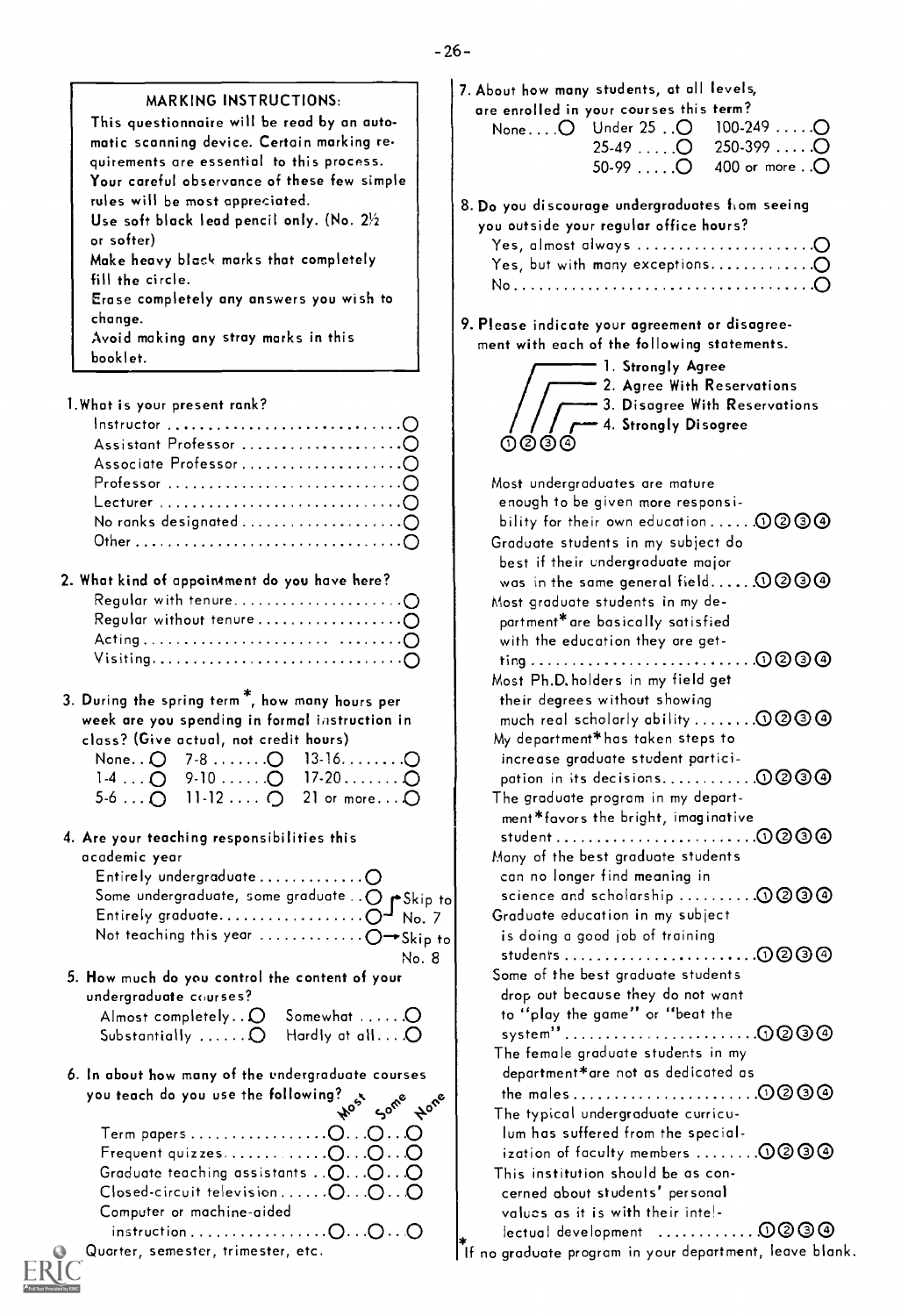|  | 9 Continued. |  |
|--|--------------|--|
|--|--------------|--|

d by ERIC

| Continued.                                                                            |                     |
|---------------------------------------------------------------------------------------|---------------------|
| Most undergraduates here are basi-                                                    |                     |
| cally satisfied with the education                                                    | 11. Do you feel the |
| they are getting $\ldots \ldots \ldots \ldots \oplus \textcircled{3} \textcircled{4}$ | department*is       |
| A man can be an effective teacher                                                     | Very autocra        |
| without personally involving him-                                                     | Somewhat au         |
|                                                                                       | Somewhat de         |
|                                                                                       |                     |
| Most faculty here are strongly inter-                                                 | Very democre        |
| ested in the academic problems of                                                     |                     |
| undergraduates $\mathbb{O} \textcircled{3} \textcircled{4}$                           | *Here and her       |
| Most American colleges reward                                                         | ment, answe         |
| conformity and crush student                                                          | institution h       |
|                                                                                       | equivalent a        |
| This institution should be actively                                                   | for junior co       |
| engaged in solving social prob-                                                       |                     |
|                                                                                       | 12. Is the chairma  |
|                                                                                       | for a fixed sho     |
| More minority group undergraduates                                                    |                     |
| should be admitted here even if                                                       | long or indefin     |
| it means relaxing normal aca-                                                         | Lang/Indefir        |
| demic standards of admission  . $0@@@$                                                |                     |
| Any institution with a substantial                                                    | 13. Roughly how n   |
| number of black students should                                                       | of instructor o     |
| offer a program of Black Studies                                                      | hove this yeor      |
|                                                                                       | 3 or fewer          |
| Any special academic program for                                                      | $4 - 5 $            |
| black students should be admin-                                                       | $6 - 7 $            |
| istered and controlled by black                                                       | $8 - 10 $           |
|                                                                                       | $11 - 15 $          |
|                                                                                       |                     |
| Undergraduate education in Amer-                                                      |                     |
| ica would be improved if:                                                             | 14. How much has    |
| a) All courses were elective $\ldots . \mathbb{O} \mathbb{Q} \mathbb{Q} \mathbb{Q}$   | in the last 3 y     |
| b) Grades were abolished $\ldots \ldots \oplus \textcircled{3} \, \textcircled{4}$    | Much larger         |
| c) Course work were more relevant                                                     | Somewhat Iai        |
| to contemporary life and prob-                                                        | About the sa        |
|                                                                                       | Smaller             |
| d) More attention were paid to the                                                    |                     |
| emotional growth of students $\mathbb{O} \mathbb{O} \mathbb{O} \mathbb{O}$            | 15a Do you think y  |
| e) Students were required to                                                          | Too big             |
| spend a year in community                                                             | About right.        |
| service at home or $c$ broad $\mathbb{O} \mathfrak{O} \mathfrak{O} \mathfrak{O}$      |                     |
|                                                                                       | Too small. .        |
| f) Colleges and universities were                                                     | b Do you think y    |
| governed completely by their                                                          | Too big             |
| faculty and students $0@@@$                                                           | About right.        |
| g) There were less emphasis on                                                        | Too small           |
| specialized training and more                                                         |                     |
| on broad libera! education 0000                                                       |                     |
|                                                                                       |                     |
| 10. For eoch of these areas, should present academic                                  | 16. How active are  |
| standards in your institution (a,b) and your grad-                                    | ment's offoirs?     |
| uate department (c,d) be--                                                            | of your institut    |
| (Mark one in each row)                                                                | (Mark one in e      |
| – 1. Much higher                                                                      |                     |
|                                                                                       |                     |
| 2. Somewhot higher                                                                    |                     |
| - 3. Left as they ore                                                                 |                     |
| 4. Somewhot lower                                                                     |                     |
| - 5. Much lower                                                                       |                     |
| 000066-6. No groduote department                                                      | Much more tl        |
| a) Undergraduate admissions $\mathbb{O} \mathfrak{O} \mathfrak{O} \mathfrak{O}$       | Somewhat mo         |

| as i -<br>tion<br>$\ldots 0$ ©಄                                              | 11. Do you feel thot the administrotion of your<br>department*is:                                                                                     |
|------------------------------------------------------------------------------|-------------------------------------------------------------------------------------------------------------------------------------------------------|
| her<br>im-<br>….O@@@<br>nter-<br>s of                                        |                                                                                                                                                       |
| $\dots$ ①②③④                                                                 | *Here and hereafter, if you have a joint appoint-<br>ment, answer for your main department. If your<br>institution has no departments, answer for the |
| $\ldots$ 0000<br>ely:                                                        | equivalent administrative unit (e.g., division<br>for junior colleges).                                                                               |
| j.<br>$\ldots @ @ @ @$<br>ates<br>if                                         | 12. Is the chairman of your department appointed<br>for a fixed short term (3 years or less) or for a<br>long or indefinite period?                   |
| ၜၜၜၜ<br>$\ddotsc$<br>۱a                                                      | $Lang/Indefinite$ $\bigcirc$<br>Short term. $\ldots$ . O<br>13. Roughly how many regulor members (at the rank                                         |
| ld<br>e s                                                                    | of instructor or above) does your deportment<br>hove this yeor?                                                                                       |
| 0000<br>.<br>≀or<br>n-<br>¢<br>$\mathbb{O} \mathbb{O} \mathbb{O} \mathbb{O}$ | $3$ or fewer $O$<br>$4 - 5    0$<br>$6 - 7 - \dots - \dots - Q$<br>$8 - 10$ O<br>$31 - 40$ $\Omega$<br>$11 - 15    Q$<br>41 or more $\mathcal{F}_{J}$ |
| er -                                                                         | 14. How much has your deportment chonged in size                                                                                                      |
| $\ldots 0$ 000<br>$\dots @ @ @ @$<br>vant<br>- dc                            | in the last 3 years? Is it:                                                                                                                           |
| $\ldots 0$ @@@<br>the                                                        |                                                                                                                                                       |
| \$0@@@<br>$\mathbb{O} \mathbb{O} \mathbb{O} \mathbb{O}$                      | 15a Do you think your deportment is now                                                                                                               |
| ere<br>ir                                                                    | b Do you think your institution is now                                                                                                                |
| 0000<br>n<br>re<br>ၜၜၜၜ                                                      |                                                                                                                                                       |
| esent academic                                                               | 16. How active are you (a) in your own depart-                                                                                                        |
| and your grad-                                                               | ment's offoirs? (b) in the foculty government<br>of your institution (committee memberships, etc,)?<br>(Mark one in each column)                      |
| iigher<br>hot higher<br>s they ore<br>hot lower                              | <sup>) Deportment</sup><br>O <sup>Institution</sup>                                                                                                   |
| ower<br>duote department<br>いのののの                                            | Much more than average $O$ .                                                                                                                          |

b) Bachelor's degrees 00000 c) Graduate admissions ........ 00000000 Somewhat le d) Advanced degrees 000000 Somewhat more than average..0-0 About average 0-0 Somewhat less than average . .O. . .C<br>Much less than average . . . . . .O . . .O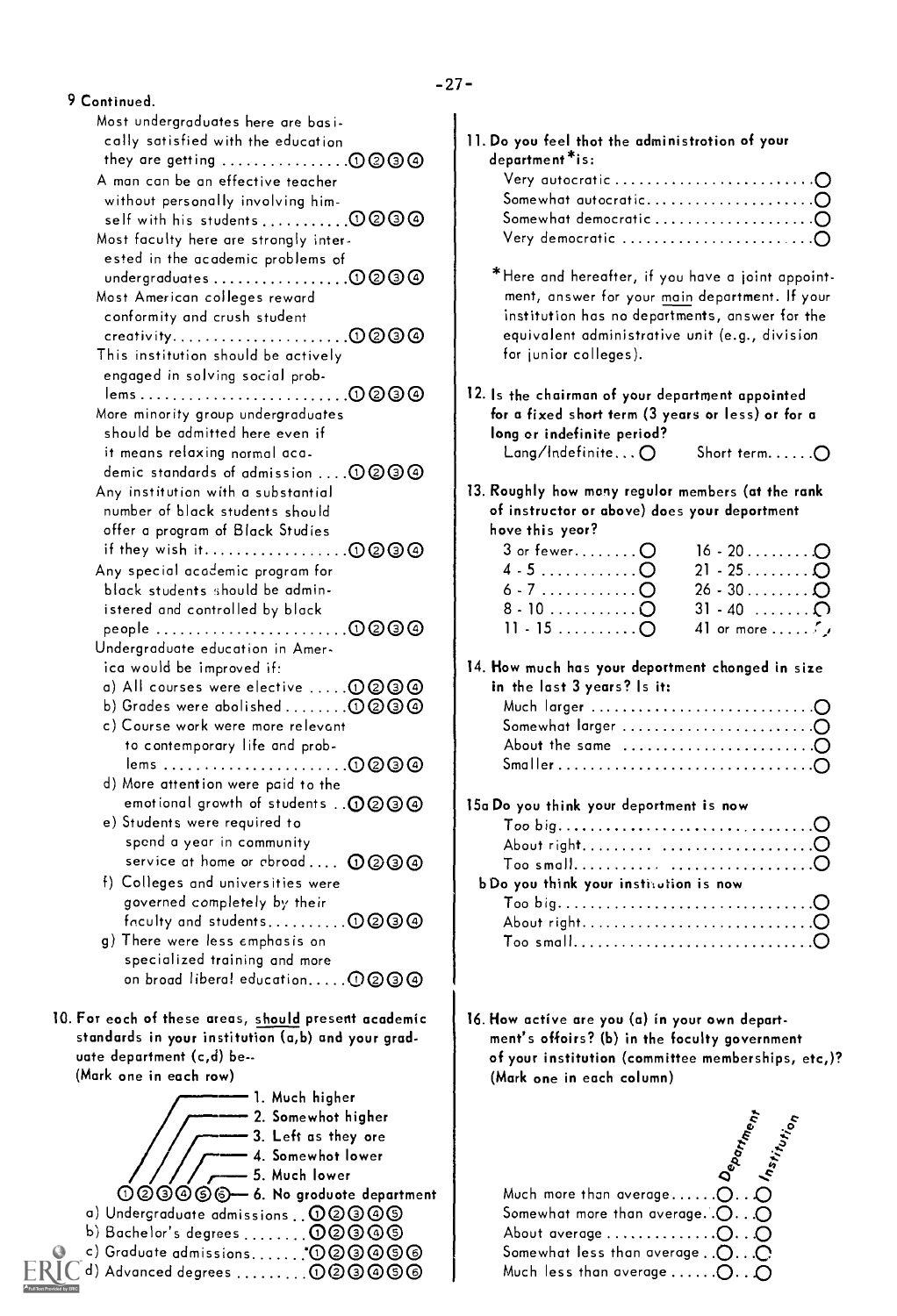- 17. How much opportunity do you feel you have to influence the policies (a) of your department? (b) of your institution? (Mark one in each column) A great deal 0...0 0...0 Quite a bit Some None  $\delta$  .  $\delta$  . 18. How many of the people you see socially are (a) members of the faculty here? Almost all 0 Some 0  $Most \ldots \ldots \ldots \ldots$ About half ......O (b) members of your department? Almost all .......O Some ...........O<br>Most ...............O Almost none ...O  $M$ ost  $\dots \dots \dots$  .  $O$ About half  $\dots \dots$ 19. What do you think of the emergence of radical student activism in recent years? Unreservedly approve Approve with reservations Disapprove with reservations . . . . . . . . . .  $\bigcirc$ Unreservedly disapprove 20, With respect to the student revolt at Columbia last year, were you in sympathy with the students' aims and their methods  $\dots$  .  $\bigcirc$ their aims but not their methods......... $\bigcirc$ neither their aims nor their methods ..... O I don't know enough about it to judge  $\dots$  0 21. Have any of your children been active in civil rights, anti-Vietnam, or other demonstrations? Yes None active  $\dots\dots\dots\dots\dots\dots\dots\bigcirc$ None of that age 22. Has your campus experienced any student protests or demonstrations during the current academic year?  $Yes...O$  No.  $\dots$  O (if no, skip to No. 25) 23. How would you characterize your attitude toward the most recent demonstration? Approved of the demonstrators aims and methods  $\dots \dots \dots \dots \dots \dots \dots \dots \dots \dots \dots \dots \dots$ 
	- Approved of their aims but not their methods Disapproved of their aims Uncertain or mixed feelings .............. O indifferent
- 24. What was your role in this demonstration? (Mark all that apply) Helped to plan, organize, or lead the protest Joined in active protest with the demonstrators 0 Openly supported the goals of the protestors 0 Openly opposed the goals of the protestors... $O$ Tried to mediate in the protest  $\dots \dots \dots \dots \dots$ Was not involved actively in any way  $\dots \dots$  O  $\overline{O}$
- 25. What effect have student demonstrations (on your campus or elsewhere) had on each of the

|                  | your campus or elsewhere) had on each of the                                             |
|------------------|------------------------------------------------------------------------------------------|
| O<br>O           | following? (Mark one in each row)                                                        |
|                  |                                                                                          |
|                  | 1. Very favorable                                                                        |
|                  | = 2. Fairly favorable                                                                    |
|                  | - 3. Fairly harmful                                                                      |
|                  | - 4. Very harmful                                                                        |
| $\rm\frac{O}{O}$ | ①②③④⑤--5. No effect                                                                      |
|                  |                                                                                          |
|                  |                                                                                          |
| ıl               | Your relations with departmental                                                         |
|                  |                                                                                          |
|                  | Your relations with other col-                                                           |
| 0000             |                                                                                          |
|                  | Your relations with students  . $\mathbb{O} \mathbb{Q} \mathbb{Q} \mathbb{Q} \mathbb{G}$ |
|                  | Your view of your campus admin-                                                          |
|                  |                                                                                          |
| ia               | Your institution's relations with                                                        |
|                  | the local community $0@@@@$                                                              |
|                  |                                                                                          |

 $\mathsf{Q}$   $\left($  26a. What role do you believe <u>undergraduates</u> should play in decisions on the following?



Faculty appointment and promo-

| <b>Tacony appointment and promo-</b>                                         |
|------------------------------------------------------------------------------|
|                                                                              |
| Undergraduate admissions policy . 00000                                      |
| Provision and content of courses .00000                                      |
|                                                                              |
| Bachelor's degree requirements $\bigcirc$ 2 $\bigcirc$ $\bigcirc$ $\bigcirc$ |
|                                                                              |

0 motion 00004 0 policy 00004 O Provision and content of graduate 0 courses 00000  $\overline{O}$  Student discipline  $\overline{O}$   $\overline{O}$   $\overline{O}$   $\overline{O}$   $\overline{O}$ b. What role do you believe graduate students should play in decisions on the following? Faculty appointment and pro-Departmental graduate admissions Advanced degree requirements ... 000000

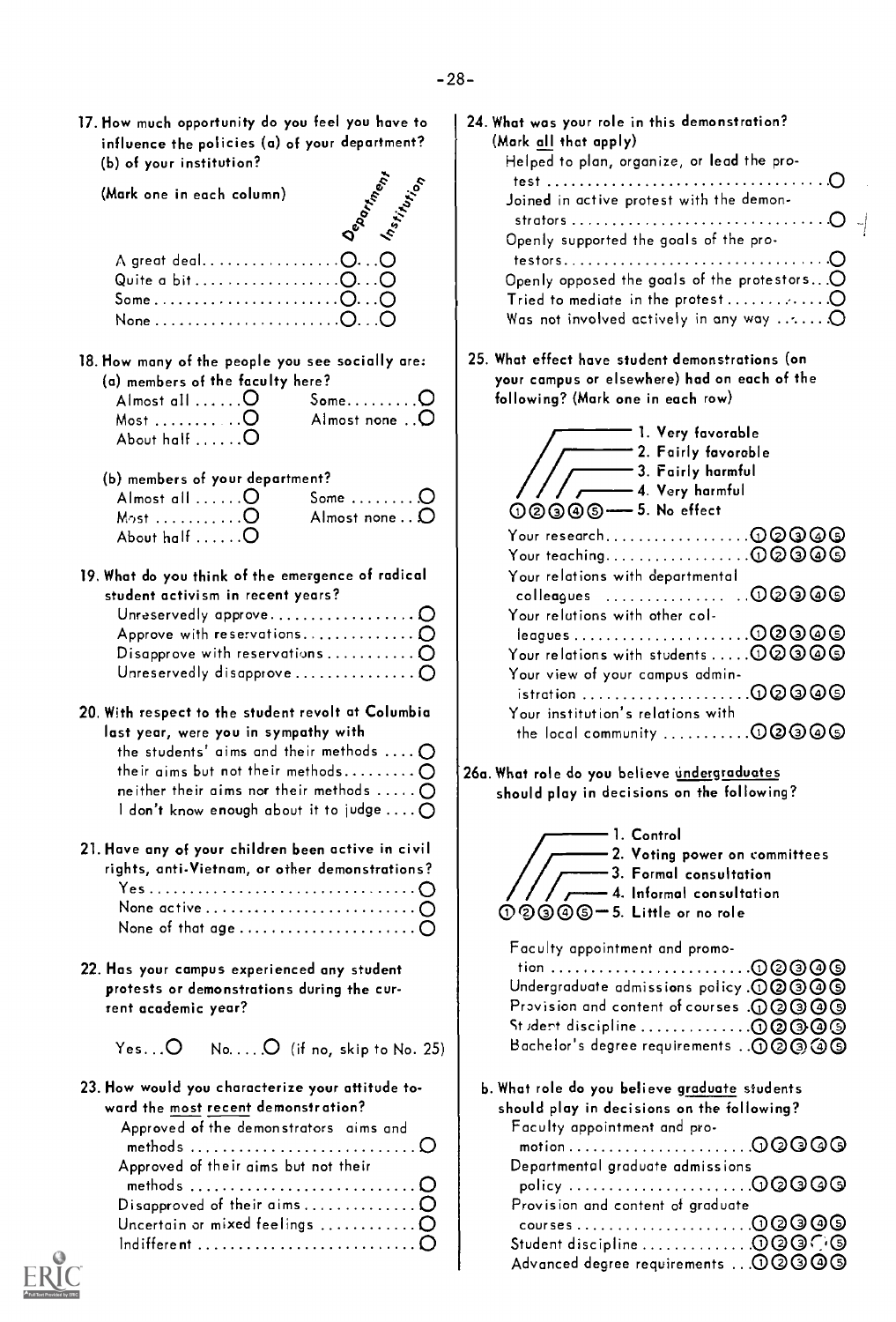27. Please indicate your agreement or disagreement with each of the following statements.

| 1. Strongly agree                                                   |  |
|---------------------------------------------------------------------|--|
| 2. Agree with reservations                                          |  |
| 3. Disagree with reservations                                       |  |
| $\mathbb{O} \textcircled{3} \textcircled{4}$ - 4. Strongly disagree |  |

The normal academic requirements should be relaxed in appointing members Of minority groups to the faculty here  $\dots\dots\dots\dots\oplus$  200 Opportunities for higher education should be available to all high school graduates who want it ....  $0@@@$ Most American colleges and universities are racist whether they mean to be or not.  $\dots\dots\dots\dots\oplus$  200 Public colleges and universities must be more responsive to public demands than are private institutions Junior faculty members have too little say in the running of my department  $\dots\dots\dots\dots\dots\dots\oplus$ A small group of seniar professors has disproportionate power in decision-making in this institution  $0@@@$ This institution would be better off with fewer administrators.........  $\Omega$   $\Omega$   $\Omega$ There should be faculty representation on the governing board of this institution Trustees' only responsibilities should be to raise money and gain community support 0000 The administration here has taken a clear stand in support of academic freedom 000() Faculty unions have a divisive effect on academic life Teaching assistants' unions have a divisive effect on academic life  $\ldots$   $\mathbb{O} \circledcirc \circledcirc$  | 1928 or before  $\ldots$  O Faculty members should be more militant in defending their interests 0000 Collective bargaining by faculty members has no place in a college or university.  $\dots\dots\dots\dots\dots\oplus$  @ @ @ Most rules governing student behavior here are sensible...........  $0@@@$ Campus rules here are generally administered in a reasonable way.  $0@@@$ Undergraduates known to use marijuana regularly should be suspended or dismissed................. $\odot$   $\odot$   $\odot$   $\odot$ Political activities by students have na place on a college campus. $0@@@$ 

0000 campus 0000 0000 A student's grades should not be re-OOOO Faculty members should be free on 0000 present in class any idea that OOOO dents are a threat to academic OOOO his chances for retention or promotion?  $\overline{0}$   $\overline{0}$   $\overline{0}$   $\overline{0}$   $\overline{0}$   $\overline{0}$   $\overline{0}$   $\overline{0}$   $\overline{1}$  don't know of a case ..........  $\mathbb{O} \mathfrak{O} \mathfrak{O} \mathfrak{O} \quad \Big| \,$  30. In what year did you obtain your highest degree? 0000 No degree higher than bachelor's 27 Continued. Student demonstrations have no place on a college campus  $\ldots \ldots \oplus \textcircled{0}$ Students who disrupt the functioning of a college should be expelled or suspended  $\dots\dots\dots\dots\dots\dots\oplus$  @ @ @ Most campus demonstrations are created by far left groups trying to cause trouble 0000 College officials have the right to regulate student behavior off Respect for the academic prafession has declined over the past 20 years.  $0@@@$ vealed to anyone off campus withvealed to anyone ott campus with-<br>out his consent................................ ①②③④ campus to advocate violent resiscampus to advocate violent resis-<br>tance to public authority . . . . . . . . . . . . 0000 Faculty members should be free to present in class any idea that<br>they consider relevant . . . . . . . . . . . . . . 0 © © © Campus disruptions by militant stufreedom. 0000 28. Have you known of a case here within the past two years in which a man's politics affected I know definitely of a case  $\dots\dots\dots\dots\bigcirc$ l've heard of a case  $\dots\dots\dots\dots\dots\dots\dots$ I'm sure it hasn't happened 29. In recent years, have you ever felt intimidated in your classes by students with strong political or racial views?  $Yes... O$  No  $... O$ 1949-1953 . . . . . . .O<br>1954-1958 . . . . . . .O 1929-1933.......O 1954-1958.......O<br>1934-1938.......O 1959-1963.......O 1934-1938 1959-1963  $1964 - 1966 \ldots$  . 1944-1948....... $O$  1967 or later..... $O$ 31. How many years elapsed between your obtaining your bachelor's degree and your highest degree? I am still working for a higher degree  $\dots \dots \text{O}$  $\overline{Q}$ <sup>1</sup> - 2 years 0 3 - 4 years

> 5 - 7 years 0 8 - 10 years 11- 1.5 years Over '15 years

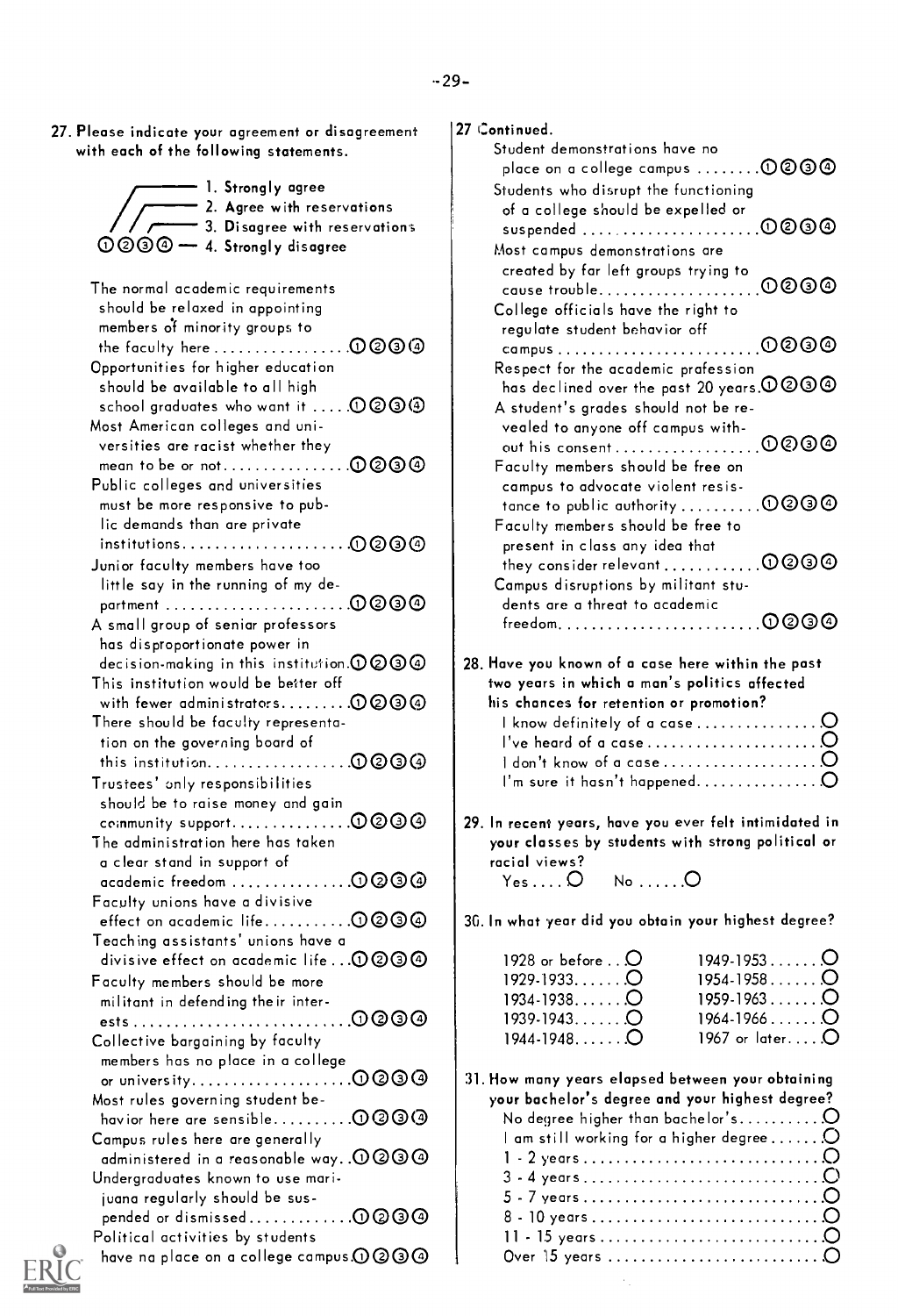| 32. On the following list, please mark                                                             |                                       |
|----------------------------------------------------------------------------------------------------|---------------------------------------|
| 1. (If any) the degree(s) for which you are                                                        | Engineering.                          |
| currently working                                                                                  | Chemical                              |
| 2. All degrees that you have earned                                                                | $Civil$                               |
| 3. All degrees you have earned at this                                                             | Electrical                            |
| JWorking Toward<br>∪© Now hold<br>institution<br>$J$ Earned here                                   | Mechanical                            |
|                                                                                                    | Other Engine                          |
|                                                                                                    | Fine Arts                             |
|                                                                                                    | Art                                   |
|                                                                                                    | Dramatics an                          |
| Less than Bachelor's $(A.A., etc.) \dots \oplus \textcircled{3}$<br>Undergraduate Bachelor's  0000 | $M$ usic<br>Other Fine A              |
| First professional law degree $0@@$                                                                |                                       |
| First professional medical degree (e.g.                                                            | $Geography. \ldots$<br>Health Fields. |
|                                                                                                    | Medicine                              |
| Other first professional beyond under-                                                             | Nursing                               |
| graduate bachelor's $\ldots \ldots \ldots \ldots \oplus \textcircled{3}$                           | Other Health                          |
| Master's (except first professional) 1000                                                          | Home Economi                          |
| Doctor of Arts or equivalent for doc-                                                              | Humanities                            |
| torate degree without dissertation 10 2 3                                                          | English lange                         |
|                                                                                                    | Foreign lange                         |
|                                                                                                    | French                                |
| Other doctorate (except first profes-                                                              | German                                |
|                                                                                                    | Spanish<br>Other foreig               |
| None $\ldots \ldots \ldots \ldots \ldots \ldots \ldots \ldots \oplus \textcircled{3}$              | cluding lin                           |
| 33. From the following list, mark <u>one</u> subject in each                                       | History                               |
| column; mark the most appropriate fine categories,                                                 | Philosophy.                           |
| if applicable; where your precise field does not                                                   | Religion & T!                         |
| appear, mark the most similar category.                                                            | Other Humani                          |
| — 1. Undergraduate major                                                                           | Industrial Arts                       |
| -2. Highest postgraduate degree                                                                    | Journalism                            |
| 3. Present principal teaching field                                                                | Law                                   |
| .4. Present primary field of research ہم                                                           | Librory Scienc                        |
| scholarship, creativity                                                                            | Mathematics a                         |
| r 5. Department*of teaching appointment<br>00000                                                   | Physical & He                         |
| 00006<br><b>NONE</b>                                                                               | <b>Physical Scier</b><br>Chemistry    |
| . <i>.</i><br>Agriculture and/or Forestry $\mathbb{O} \mathbb{O} \mathbb{O} \mathbb{O}$            | Earth Science                         |
| Architecture and/or Design $\mathbb{O} \textcircled{3} \textcircled{4} \textcircled{5}$            | Physics                               |
| <b>Biological Sciences (General</b>                                                                | Other Physic                          |
|                                                                                                    | Psychology                            |
| Bacteriology, Molecular                                                                            | Clinical                              |
| biology, Virology, Micro-                                                                          | Experimental                          |
|                                                                                                    | Social $\ldots$                       |
|                                                                                                    | Counseling a                          |
|                                                                                                    |                                       |
| General Dotany  000005                                                                             | Other Psycho                          |
| Physiolagy, Anatomy $\ldots \ldots \ldots \mathbb{O} \mathbb{O} \mathbb{O} \mathbb{O}$             | Social Science                        |
| General Zoology $\ldots \ldots \ldots \oplus \textcircled{0} \textcircled{0}$                      | Anthropology                          |
| 00000<br>Other Biological Sciences                                                                 | Economics                             |
| Business, Commerce and                                                                             | Political Sci<br>Sociology            |
| $M$ anagement $\ldots \ldots \ldots \ldots \ldots \oplus \textcircled{0} \oplus \textcircled{0}$   | Other Social                          |
| ${\sf Education}\ldots\ldots\ldots\ldots\ldots\ldots\oplus$<br>Elementary and/or Secondary $0@@@@$ | Social Work, S                        |
| $\mathsf{Foundations}\dots\dots\dots\dots\dots\mathsf{OQQQQ}$                                      | ALL OTHER                             |
| Educational Dsychology and                                                                         |                                       |
| $\mathsf{C}$ ounseling $\ldots\ldots\ldots\ldots\ldots\mathbb{O}$ @ ③ ④ ⑤                          | * Mark main de                        |
| Educational Administration  . 00000                                                                | appointment.                          |
| 0<br>Other Education fields $\ldots \ldots \oplus \textcircled{1} \oplus \textcircled{5}$          |                                       |

32. On the following list, please mark

| Engineering $\ldots\ldots\ldots\ldots\ldots\ldots\oplus$ @ @ @ @                               |  |
|------------------------------------------------------------------------------------------------|--|
|                                                                                                |  |
|                                                                                                |  |
|                                                                                                |  |
|                                                                                                |  |
| Other Engineering fields  000005                                                               |  |
|                                                                                                |  |
|                                                                                                |  |
| Dramatics and Speech $\ldots \ldots \oplus \textcircled{0} \oplus \textcircled{0}$             |  |
|                                                                                                |  |
|                                                                                                |  |
| ${\sf Geography.}\dots\dots\dots\dots\dots\dots\oplus\mathbb{Q}\,\mathsf{O}\,\mathsf{O}$       |  |
|                                                                                                |  |
|                                                                                                |  |
|                                                                                                |  |
| Other Health fields $\dots \dots \dots \oplus \textcircled{0} \oplus \textcircled{6}$          |  |
| Home Economics $\ldots\ldots\ldots\ldots\cup\mathbb{O}$ ③③④⑤                                   |  |
|                                                                                                |  |
| English language & literature $\mathbb{O} \mathfrak{O} \mathfrak{O} \mathfrak{O} \mathfrak{O}$ |  |
| Foreign languages & literature000005                                                           |  |
|                                                                                                |  |
|                                                                                                |  |
|                                                                                                |  |
| Other foreign languages (in-                                                                   |  |
|                                                                                                |  |
|                                                                                                |  |
|                                                                                                |  |
|                                                                                                |  |
| Other Humanities fields $\mathbb{O} \mathfrak{D} \mathfrak{D} \mathfrak{D}$                    |  |
| Industrial Arts $\ldots\ldots\ldots\ldots\ldots\mathbb{O}$ @@@G                                |  |
|                                                                                                |  |
| Law…………………………O②③④⑤                                                                             |  |
|                                                                                                |  |
| Mathematics and Statistics $\ldots \ldots \mathbb{O} \textcircled{9} \textcircled{9}$          |  |
| Physical & Health Education $\ldots$ $\mathbb{O} \mathbb{O} \mathbb{O} \mathbb{O} \mathbb{O}$  |  |
| Physical Sciences. 00000                                                                       |  |
|                                                                                                |  |
| Earth Sciences (incl. Geology). . 00000                                                        |  |
|                                                                                                |  |
| Other Physical Sciences  000006                                                                |  |
|                                                                                                |  |
|                                                                                                |  |
|                                                                                                |  |
|                                                                                                |  |
| Counseling and Guidance 000006                                                                 |  |
| Other Psychology fields  1000005                                                               |  |
|                                                                                                |  |
| Anthropology & Archaeology 000005                                                              |  |
| $\mathsf{E}\mathsf{conomics}\dots\mathsf{S}\dots\mathsf{S}\mathsf{S}\mathsf{S}\mathsf{S}$      |  |
| Political Science, Government. . 00000                                                         |  |
|                                                                                                |  |
| Other Social Sciences 00000                                                                    |  |
| Social Work, Social Welfare $\,\dots\,$ .(D ② ③ ④ ⑤                                            |  |
|                                                                                                |  |
|                                                                                                |  |

00000 \* Mark main department, if you have a joint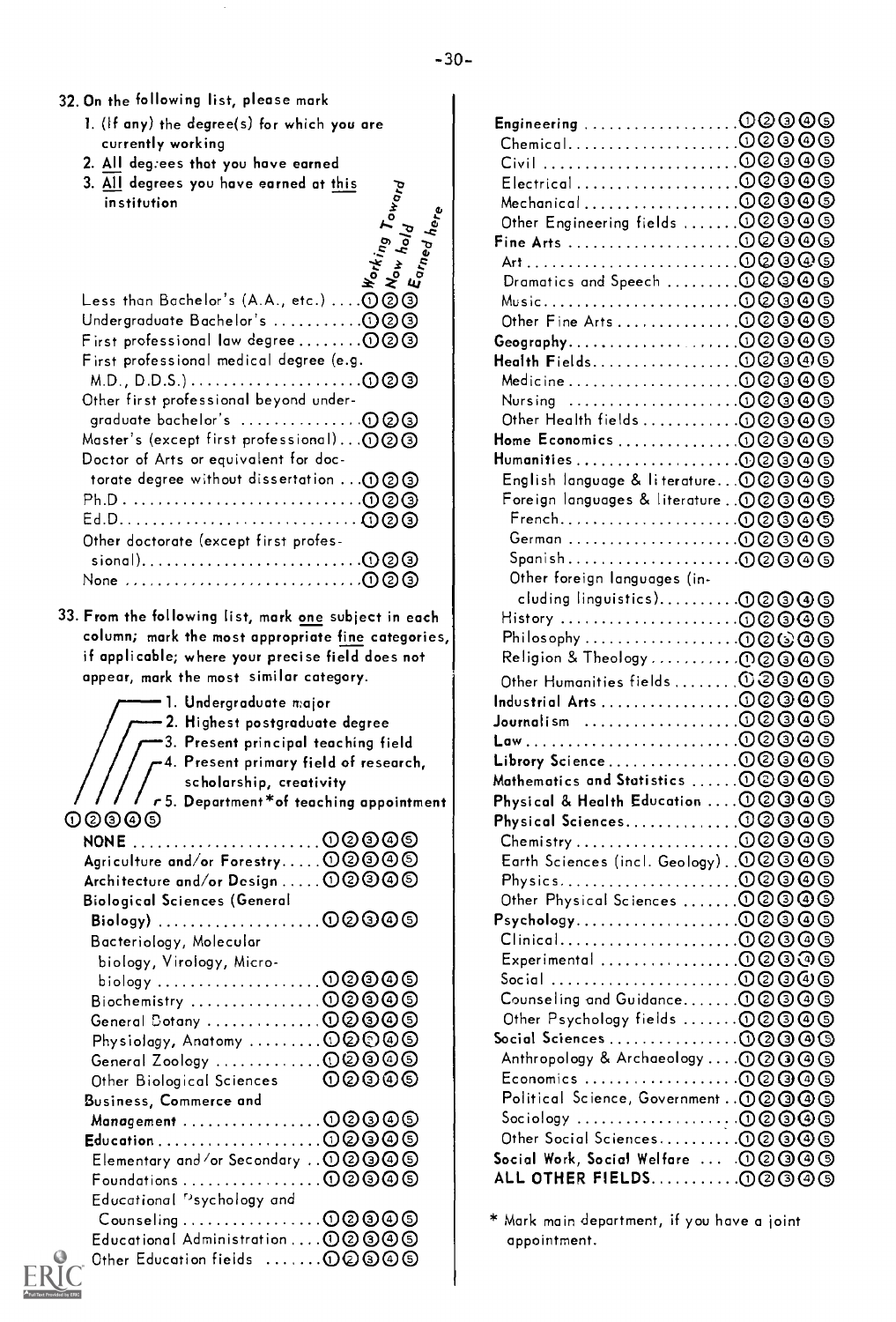34. On the following list of large American universities, mark one in each column; if the names of your institutions do not appear, mark appropriate "other" categories.

> <mark>– 1. Bachelor'</mark>s degree<br><del>–</del> 2. Highest degree C)OC) 3. First regular teaching job

| NONE or not appropriate 000                                                             | Yale University, Conn                            |  |
|-----------------------------------------------------------------------------------------|--------------------------------------------------|--|
|                                                                                         | Other private Ph.D. granting univer-             |  |
| Brown University, R.I.  000                                                             |                                                  |  |
| California Institute of Technology $\mathbb{O} \circledcirc$                            | Other state Ph.D.-granting universit             |  |
| California, University of, at Berkeley $\mathbb{O} \, \mathbb{O} \, \mathbb{O}$         | Cther private college (no Ph.D.                  |  |
| California, University of, at Los                                                       |                                                  |  |
|                                                                                         | Other public college (no Ph.D.                   |  |
| Carnegie Institute of Technology, Pa. $\mathbb{O} \, \mathbb{O} \, \mathbb{O}$          |                                                  |  |
| Catholic University of America, D.C. O 23                                               | A foreign institution                            |  |
| Chicago, University of $\ldots \ldots \ldots \oplus \mathcal{Q} \circledS$              | A junior or community college                    |  |
|                                                                                         |                                                  |  |
| Colorado, University of. $\mathbb{O} \mathfrak{D} \mathfrak{D}$                         | 35. How long have you been employed (be          |  |
| Columbia University Teachers'                                                           | the level of teaching or research assi           |  |
| College, $N, Y, \ldots, \ldots, \ldots, \ldots, \ldots$ . $\mathbb{O} \circledcirc$     | a. in colleges or universities?                  |  |
| Columbia University, N.Y. $\ldots \ldots \oplus \textcircled{3}$                        | $10-14$ yeo<br>1 year or less $\bigcirc$         |  |
| Cornell University, N.Y. $\ldots \ldots \ldots \oplus \textcircled{3}$                  | $15-19$ yeo                                      |  |
|                                                                                         | $2-3$ years $\bigcirc$                           |  |
| Florida, University of $\ldots \ldots \ldots \ldots \mathbb{O} \circledcirc \mathbb{O}$ | 20-29 yea<br>4-6 years $\bigcirc$                |  |
| Fordham University, N.Y $\ldots \ldots \ldots \oplus \textcircled{3}$                   | 7-9 years $\dots\dots\odot$<br>30 years          |  |
|                                                                                         |                                                  |  |
|                                                                                         | b. at this institution?                          |  |
| Indiana University at Bloomington $\ldots$ 000                                          | $10-14$ yes<br>$1$ year or less $O$              |  |
| lowa State University $\ldots \ldots \ldots \ldots \oplus \textcircled{3}$              | 15-19 ye<br>$2-3$ years $O$                      |  |
| lowa, University of $\dots\dots\dots\dots\oplus \textcircled{3}$                        | 20-29 ye<br>4-6 years $\bigcirc$                 |  |
|                                                                                         | 30 years<br>7-9 years $\dots\dots\dots$          |  |
| Kansas, University of  ①②③                                                              |                                                  |  |
| Louisiana State University 0000                                                         | 36. At how many different colleges or uni        |  |
|                                                                                         | have you been employed full-time (be             |  |
| Massachusetts Instutute of Technology $\odot$ $\odot$ $\odot$                           | level of teaching or research assistar           |  |
| Michigan State University $0@@$                                                         |                                                  |  |
|                                                                                         | None $\dots\dots\dots\dots\odot$<br>Four $\dots$ |  |
| Minnesota, University of $0@@$                                                          | One $\dots\dots\dots\dots\dots$<br>Five          |  |
| Missouri, University of, at Columbia $.000$                                             | $Two \ldots  \ldots O$<br>Six.                   |  |
| Nebraska, University of $\ldots \ldots \ldots \oplus \textcircled{3}$                   | Seven or<br>Three $\dots\dots\dots\dots\bigcirc$ |  |
|                                                                                         |                                                  |  |
| North Carolina, University of. $0@@$                                                    | 37. Comparing yourself with other academ         |  |
| Northwestern University, $1    \ldots \ldots \ldots \oplus \textcircled{3}$             | your age and qualifications, how suck            |  |
| Notre Dame University, Ind  000                                                         | you consider yourself in your career?            |  |
| Ohio State University  000                                                              | Very successful $\ldots$ $\bigcirc$              |  |
| Oklahoma, University of $\mathbb{O} \circ \mathbb{S}$                                   | Fairly successful $O$                            |  |
| Oregon State University $0@@$                                                           | Fairly unsuccessful.O                            |  |
| Oregon, University of $\ldots \ldots \ldots \ldots \oplus \textcircled{3}$              | Very unsuccessfulO                               |  |
| Pennsylvania State University $0@@$                                                     |                                                  |  |
|                                                                                         | 38. In general, how do you feel about thi        |  |
| Pennsylvania, University of. $\mathbb{O} \circledcirc$                                  | institution?                                     |  |
| Pittsburgh, University of $\ldots \ldots \ldots \mathbb{O} \circledcirc \mathbb{O}$     |                                                  |  |
| Princeton University, N.J. $\mathbb{O} \, \textcircled{3}$                              | It is a very good place for me                   |  |
| Purdue University $\ldots \ldots \ldots \ldots \oplus \textcircled{3}$                  | It is fairly good for me                         |  |
| Rochester, University of $\dots\dots\dots\oplus\textcircled{3}$                         | It is not the place for me                       |  |
| Rutgers University, N.J. $\ldots \ldots \ldots \oplus \textcircled{3}$                  |                                                  |  |
| Southern California, University of. $\bigcirc$ 23                                       |                                                  |  |
| Stanford University, Calif.  . 000                                                      |                                                  |  |

-31-

Syracuse University, N.Y. 00® Texas, University of  $\dots\dots\dots\dots\ldots\oplus$  20 Utah, University of  $\dots\dots\dots\dots\dots\cdots\oplus\textcircled{3}$ Virginia, University of  $\dots\dots\dots\ldots\oplus\textcircled{3}$ Washington University, Mo............. $0@@$ Washington, University of, Wash  $\ldots \ldots \mathbb{O} \circledcirc \mathbb{O}$ Western Reserve University, Ohio..... $\mathbb{O} \mathfrak{O}$   $\mathbb{O}$ Wisconsin, University of . . . . . . . . . . . .  $0@@$ Yale University, Conn 000 Other private Ph.D.-granting university 000 Other state Ph.D.-granting university . .  $\bigcirc \mathcal{O} \bigcirc$ Other private college (no Ph.D. program) 000 program) 00® A foreign institution 000 A junior or community college  $\ldots \ldots \oplus \textcircled{3}$ 

## 35. How long have you been employed (beyond the level of teaching or research assistant):

|                                       | <u>ss. How folly have you been employed (beyond</u> |                                   |  |
|---------------------------------------|-----------------------------------------------------|-----------------------------------|--|
| . .೦೦೦                                | the level of teaching or research assistant):       |                                   |  |
| . .೦೦೦                                | a. in colleges or universities?                     |                                   |  |
| .೦೦೦                                  | 1 year or less $\bigcirc$                           | 10-14 years $\dots$ . O           |  |
| . .೦೦೦                                | $2-3$ years $\bigcirc$                              | 15-19 years $\ldots$ . $\bigcirc$ |  |
| . .O@@                                | $4-6$ years $\bigcirc$                              | $20-29$ years $O$                 |  |
| . .000                                | $7-9$ years $\bigcirc$                              | 30 years or more. $\Omega$        |  |
| . .೦೦೦                                |                                                     |                                   |  |
| . .000                                | b. at this institution?                             |                                   |  |
| . .①②③                                | $1$ year or less $O$                                | $10-14$ years  O                  |  |
| . .①②③                                | $2-3$ years $\bigcirc$                              | $15-19$ years $O$                 |  |
| . .O@@                                | 4-6 years $O$                                       | $20-29$ years  O                  |  |
| . .000                                | $7-9$ years $\bigcirc$                              | $30$ years or more. . $O$         |  |
| $\mathcal{A} \mathcal{A} \mathcal{A}$ |                                                     |                                   |  |

 $\bigcirc \circ \circ$  36. At how many different colleges or universities<br> $\bigcirc \circ \circ$  have you been employed <u>full-time</u> (beyond the have you been employed full-time (beyond the level of teaching or research assistant)?

| $\sim$ $\sim$ $\sim$ |                                                                           |  |
|----------------------|---------------------------------------------------------------------------|--|
| $O$ ©                | None $\bigcirc$ Four $\bigcirc$                                           |  |
| .000                 | One $O$ Five $O$                                                          |  |
| .000                 | $Two$ $O$ $Six$ $O$                                                       |  |
| .000                 | Three $\dots \dots \dots \dots$ $\bigcirc$ Seven or more $\dots \bigcirc$ |  |
| $\sim$ $\sim$ $\sim$ |                                                                           |  |

- 37. Comparing yourself with other academic men of your age and qualifications, how successful do you consider yoursel f in your career?
	- Very successful  $\ldots$  O Fairly successful... $O$ Fairly unsuccessful.<sup>O</sup> Very unsuccessful ..0
- 38. In general, how do you feel about this institution?
	- It is a very good place for me 0 It is fairly good for me 0 It is not the place for me .0

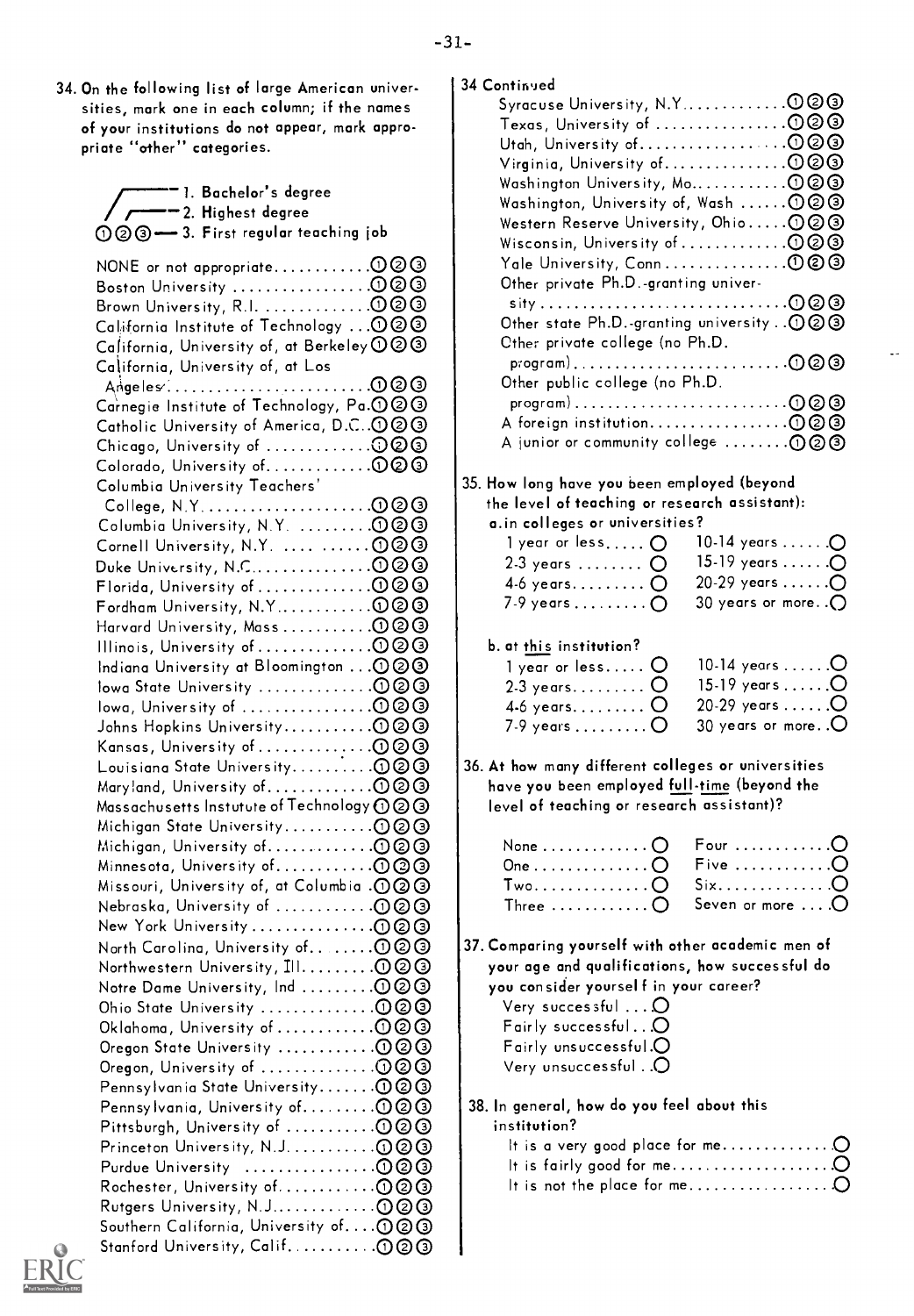39. Do you think you could be equally or more satisfied with life in any other college or university?

|                                                               | piece of wor   |
|---------------------------------------------------------------|----------------|
|                                                               | deserves       |
| Probably no $\dots \dots \dots \dots \dots \dots \dots \dots$ | I tend to subc |
| Definitely no $\dots\dots\dots\dots\dots\dots\dots\dots\dots$ | life to my wo  |

40. If you were to begin your career again, would you still want to be a college professor?

|                                                                    | I am in freque |
|--------------------------------------------------------------------|----------------|
|                                                                    | people in m    |
| Probably no $\dots\dots\dots\dots\dots\dots\dots\dots\dots\dots$   | cialty in oth  |
| Definitely no $\dots\dots\dots\dots\dots\dots\dots\dots\dots\dots$ | Many of the h  |
|                                                                    |                |

41. (a) Mark all types of work that you have engaged in for a year or more since earning your bachelor's degree (not counting part-time work while in graduate school). (6) What were you doing immediately prior to taking a job at this institution? (Mark one)

|                                                                                                 |                    | G.      |
|-------------------------------------------------------------------------------------------------|--------------------|---------|
| Have Do                                                                                         | Did                | l<br>Ŀ  |
| Teaching in a university $\ldots \ldots \ldots$                                                 | $\circ$            | Τ۱      |
| Teaching in a 4-year college $O$                                                                |                    | f       |
| Teaching in a junior or community                                                               | ີ                  | j<br>ļ  |
| Full-time non-teaching research                                                                 |                    |         |
| position in a college or university $\bigcirc$                                                  | ∩                  |         |
| Post-doctoral fellowship or trainee-<br>ship in a university. $\dots\dots\dots\dots\mathcal{O}$ | ( )                | 3       |
| Full-time college or university                                                                 |                    | M٥      |
| administration $\ldots \ldots \ldots \ldots \ldots \cup$                                        | $\left( \ \right)$ | r       |
| Teaching or administration in an ele-<br>mentary or secondary school $O$                        | ∩                  | ÿ<br>In |
| Research and development outside                                                                |                    | f       |
| educational institutions $O$                                                                    | O                  | r       |
| Executive or administrative post<br>outside educational institutions $\dots$ . $\bigcirc$       |                    | T,<br>t |
| Other professional position $\dots\dots\dots$                                                   | Ō                  |         |
|                                                                                                 |                    | F۰      |
|                                                                                                 |                    | ŗ       |



My field is too research oriented .  $\mathcal{O} \mathcal{O} \mathcal{O}$ <sup>I</sup> prefer teaching courses which focus on limited specialties to those which cover wide varieties of material  $\dots\dots\dots\dots\dots\dots\oplus$ 

## 42 Continued

| iy or more satis-                                             | 42 Continuea                                                                                                                                     |
|---------------------------------------------------------------|--------------------------------------------------------------------------------------------------------------------------------------------------|
| e or university?                                              | I consider myself an intellectual $\ldots$ . $\mathbb{O} \mathfrak{O} \mathfrak{O}$                                                              |
|                                                               | I hardly ever get the time to give a                                                                                                             |
| . 0                                                           | piece of work the attention it                                                                                                                   |
| . 0                                                           |                                                                                                                                                  |
| . 0                                                           | I tend to subordinate all aspects of my                                                                                                          |
| . 0                                                           |                                                                                                                                                  |
|                                                               | A man's teaching and research inevit-                                                                                                            |
| again,                                                        | ably reflect his political values $\ldots$ . $\mathop{\textcircled{\footnotesize{1}}\mathbb{Q}}\mathop{\textcircled{\footnotesize{1}}\mathbb{Q}$ |
| eg e                                                          | My commitments to different aspects                                                                                                              |
|                                                               | of my job are the source of consider-                                                                                                            |
|                                                               | able personal strain $\mathbb{O} \mathsf{Q} \mathsf{Q} \mathsf{Q}$                                                                               |
| . 0                                                           | I am in frequent communication with                                                                                                              |
| . 0                                                           | people in my own academic spe-                                                                                                                   |
| . 0                                                           | cialty in other institutions. $\mathbb{O} \mathfrak{O} \mathfrak{O}$                                                                             |
| . 0                                                           | Many of the highest-paid university                                                                                                              |
|                                                               | professors get where they are by                                                                                                                 |
| ou have engaged                                               | being "operators", rather than by                                                                                                                |
| ng your bachelor's                                            | their scholarly or scientific con-                                                                                                               |
| ork while in grad-                                            | tributions                                                                                                                                       |
| doing immediately                                             | By and large, full-time professional                                                                                                             |
| itution? (Mark. one)                                          | researchers in universities are people                                                                                                           |
|                                                               | who couldn't quite make it on the                                                                                                                |
| ) O Ha <sub>ve Done</sub>                                     |                                                                                                                                                  |
|                                                               | Genuine scholarship is threatened in                                                                                                             |
|                                                               | universities by the proliferation of                                                                                                             |
| $O$ $O$ $\mathcal{D}_{id}$ $\mathcal{L}_{\mathfrak{a}_{S_f}}$ | big research centers<br>0000                                                                                                                     |
|                                                               | The concentration of federal and                                                                                                                 |
|                                                               | foundation research grants in the big                                                                                                            |
| nity                                                          | institutions (Mark each line)                                                                                                                    |
| .O<br>O                                                       | 1) is unfair to other institutions $0@@@$                                                                                                        |
| :h                                                            | 2) is corrupting to the institutions                                                                                                             |
| rsity $\bigcirc$<br>Ő                                         | .0@@@<br>and men that get them                                                                                                                   |
| inee-                                                         | 3) contributes substantially to the                                                                                                              |
| .O<br>O                                                       | advancement of knowledge $\ldots \ldots \oplus \textcircled{3} \oplus \textcircled{4}$                                                           |
|                                                               | Many professors in graduate depart-                                                                                                              |
|                                                               | ments exploit their students to ad-                                                                                                              |
| ( )                                                           |                                                                                                                                                  |
| an ele-                                                       | vance their own research $\ldots \ldots \ldots \oplus \mathcal{Q} \mathcal{Q} \mathcal{Q}$<br>In my department it is very difficult              |
| . 0                                                           |                                                                                                                                                  |
| side                                                          | for a man to achieve tenure if he does                                                                                                           |
| .                                                             |                                                                                                                                                  |
| ıst                                                           | Teaching effectiveness, not publica-                                                                                                             |
| ns $\rm O$                                                    | tions, should be the primary criterion                                                                                                           |
| $\frac{0}{0}$<br>.O                                           | for promotion of faculty $\ldots \ldots \ldots \oplus \textcircled{3} \textcircled{4}$                                                           |
| .O                                                            | Faculty promotions should be based in                                                                                                            |
|                                                               | part on formal student evaluations of                                                                                                            |
|                                                               |                                                                                                                                                  |
| or disagreement                                               | A professor at a junior college or state                                                                                                         |
| nents.                                                        | college ought to get the same pay as                                                                                                             |
| e                                                             | a university professor of equal                                                                                                                  |
| eservations                                                   |                                                                                                                                                  |
| h reservations:                                               | Classified weapons research is a legit-                                                                                                          |
| ıgree                                                         | imate activity on college and university                                                                                                         |
|                                                               |                                                                                                                                                  |
|                                                               | Big contract research has become more                                                                                                            |
| h fo-                                                         | a source of money and prestige for                                                                                                               |
|                                                               | researchers than an effective way of                                                                                                             |
| ties.                                                         | advancing knowledge $\ldots \ldots \ldots \ldots \mathbb{O} \textcircled{3} \textcircled{4}$                                                     |
| $\ldots 0$ 000                                                |                                                                                                                                                  |



GO ON TO PAGE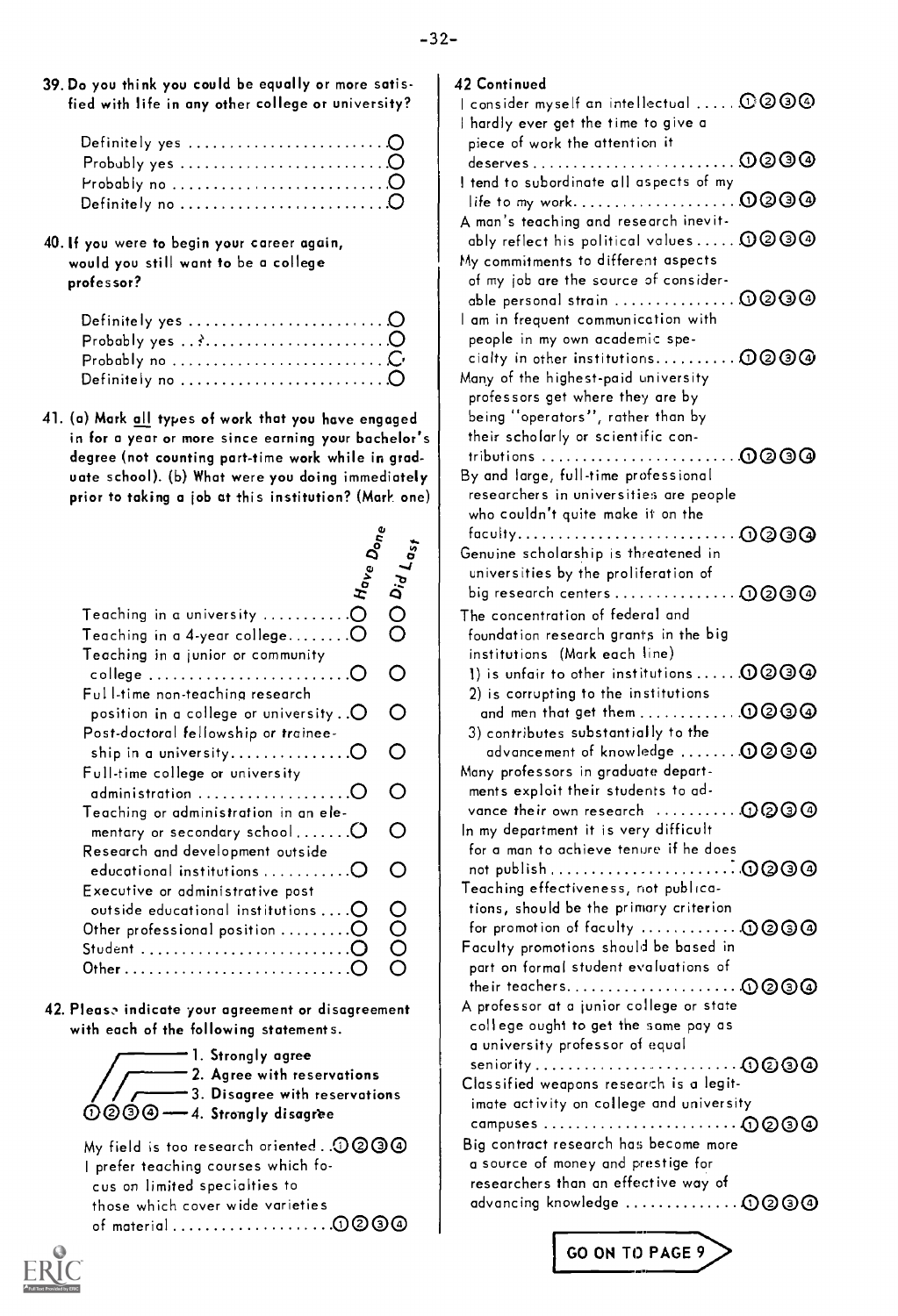- 43. Given the following four possible activities of academic men, please mark the first three in order: 1. According to their importance to you personally
	- 2. According to your understonding of what your institution expects of you

| (Mark one in each column)                                                                                                                                                                                                                                                                | Importance to Me                                                                                                                                                                                | Institution's<br><b>Expectation</b>                                                                                                                                                |
|------------------------------------------------------------------------------------------------------------------------------------------------------------------------------------------------------------------------------------------------------------------------------------------|-------------------------------------------------------------------------------------------------------------------------------------------------------------------------------------------------|------------------------------------------------------------------------------------------------------------------------------------------------------------------------------------|
| Provide undergraduates with a broad liberal<br>Prepare undergraduates for their chosen occupation $\mathsf{O}$ $\mathsf{O}$ $\mathsf{O}$ $\mathsf{O}$ $\mathsf{O}$                                                                                                                       | Third<br>First<br>Second                                                                                                                                                                        | First Second<br>Third                                                                                                                                                              |
| 44. Within the past two years have you received an<br>offer of onother job or a serious inquiry about<br>your availability for another position?<br>Not-an offer, but a serious inquiry $O$                                                                                              | 50. Do your interests lie primarily in teaching or<br>in research?                                                                                                                              | In both, but leaning toward research $O$<br>In both, but leaning toward teaching $O$                                                                                               |
| 45. In a normal week, what proportion of your work<br>time is devoted to the following activities:<br>a. Administration (departmental or institutional,<br>including committee work)                                                                                                     | 51. Are you currently engaged in any scholarly or re-<br>search work which you expect to lead to publi-<br>cation?                                                                              | $Yes$ O $No$ O $(If no, skip to No. 55)$                                                                                                                                           |
| None $O 1-10$ $O$<br>$41.60\% \dots .0$<br>$11 - 20\% \dots$ O<br>61-80% O<br>$21 - 40\% \dots$ O<br>$81-100\% \dots$ . O<br>b. Cansulting (with or without pay)                                                                                                                         | 52. Which of these statements applies to your cur-<br>rent major piece of research or scholarship?                                                                                              | I am essentially working alone $\,\dots\ldots\ldots\ldots$<br>I am working with one or two colleagues $\dots$ . $O$<br>I am a member of a larger group. $\ldots \ldots \ldots$     |
| None $\dots$ . O 1-10% $\dots$ O<br>$41.60\% \dots$ . O<br>$11-20\%$ O<br>61-80% O<br>$21-40\%$ O<br>$81-100\%$ O<br>c. Outside professional practice<br>None $O$ 1-10% $O$ 41-60% $O$<br>$11 - 20%$ O<br>61-80% O<br>$21 - 40\%$ O<br>81-100% O                                         | 53. Are any of the following working with you on any<br>research project? (Mark all that apply)<br>Full-time professional level research<br>54. In the past 12 months, did you receive research | Graduate research assistants $O$<br>Post-doctoral fellows or trainees $\ldots \ldots \ldots$<br>$personnel. \ldots \ldots \ldots \ldots \ldots \ldots \ldots \ldots \ldots \ldots$ |
| 46. To how many academic or professional journals<br>do you subscribe?<br>None  O 3-4  O<br>$1.2 \ldots \ldots$ . O 5-10 $\ldots$ . O<br>More than $20$ . $O$<br>47. How many articles have you published in aca-<br>demic or professional journals?<br>None $\dots$ . O 3-4 $\dots$ . O | sepport from: (Mark all sources that apply)                                                                                                                                                     | Institutional or departmental funds $O$                                                                                                                                            |
| $1.2$ O 5-10  O<br>More than 20 .O<br>48. How many books or monographs have you pub-<br>lished or edited, alone or in collaboration?<br>None $\dots \dots \dots$ . O<br>$3-4$ O<br>$1.2$ O<br>$5$ or more $O$                                                                            | 55. During the past two years, have you served as a<br><u>paid</u> consultant to: (Mark <u>all</u> that apply)                                                                                  | Local business, jovernment or chools $\dots$ . O<br>A non-profit foundation $\bigcirc$<br>Federal or foreign government 0                                                          |
| 49. How many of your professional writings have been<br>published or accepted for publication in the last<br>two years?<br>More than $10 \cdot O$<br>None $\ldots$ $\bigcirc$<br>$3.4 \ldots 0$<br>$1.2 \ldots$ . O $5.10 \ldots$ . O                                                    |                                                                                                                                                                                                 | A research project $\dots\dots\dots\dots\dots\dots\dots\dots$                                                                                                                      |

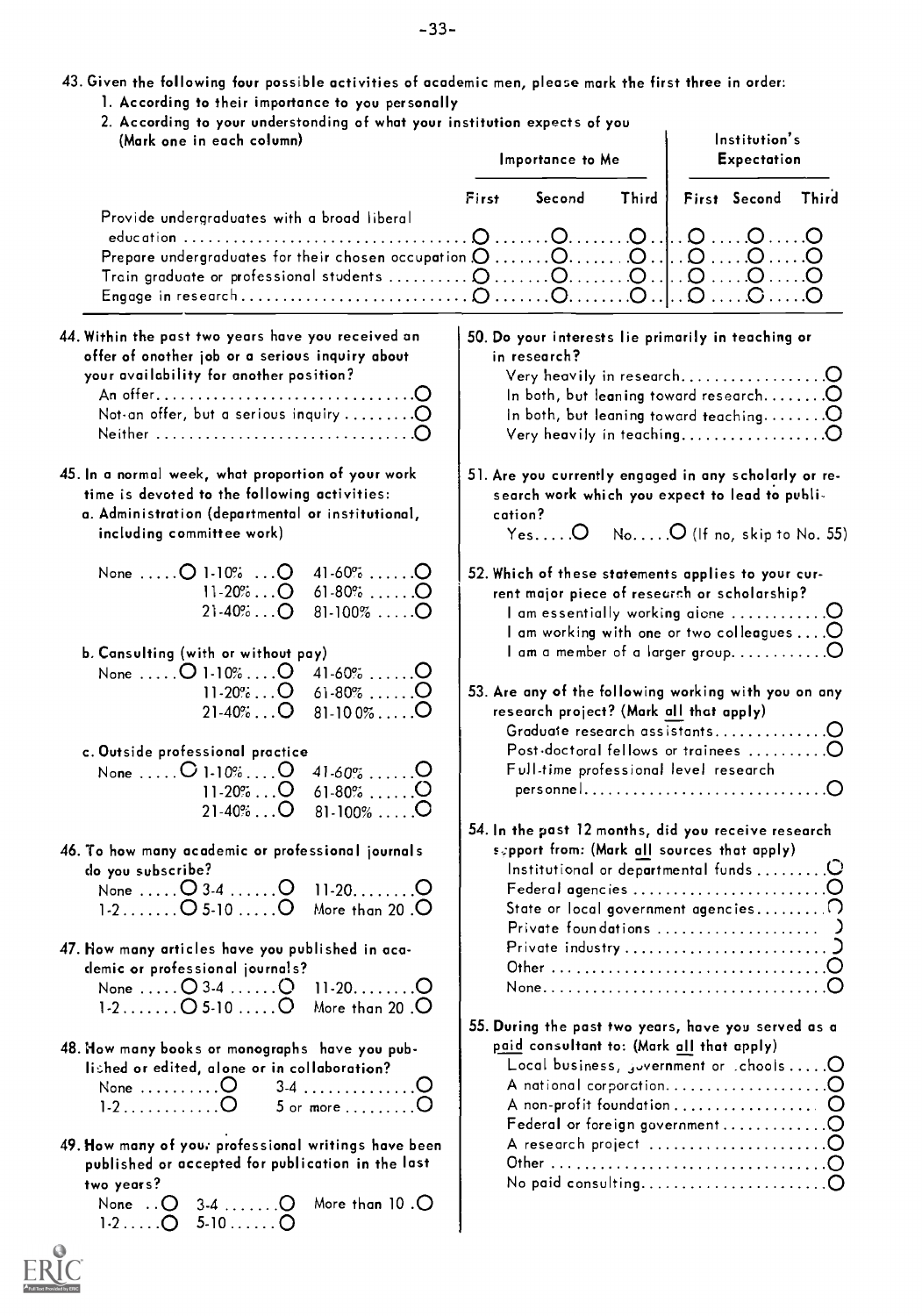$\frac{1}{2}$  .

| 56. Are you a member of any of the following organi-<br>sations? (Mark all that apply)<br>Americon Association of University<br>$Professor: \ldots, \ldots, \ldots, \ldots, \ldots, \ldots, \ldots, O$<br>Americon Federation of Teochers O<br>A Notional Education Association<br>A locol or state ossociation or union of<br>A state, county or city employees' ossocia- | 58 Continued<br>Some form of Communist regime is<br>probably necessary for progress<br>$\odot$ $\odot$ $\odot$ $\odot$<br>in underdeveloped countries<br>In the USA today there can be no<br>justification for using violence to<br>$O$ $O$ $O$ $O$<br>ochieve political gools<br>The moin cause of Negro riots in<br>಄಄಄<br>the cities is white rocism |
|----------------------------------------------------------------------------------------------------------------------------------------------------------------------------------------------------------------------------------------------------------------------------------------------------------------------------------------------------------------------------|---------------------------------------------------------------------------------------------------------------------------------------------------------------------------------------------------------------------------------------------------------------------------------------------------------------------------------------------------------|
| tion or other ossociation not confined to                                                                                                                                                                                                                                                                                                                                  | 59. Which of these positions on Vietnam is clasest to                                                                                                                                                                                                                                                                                                   |
|                                                                                                                                                                                                                                                                                                                                                                            | your own?                                                                                                                                                                                                                                                                                                                                               |
| An ossociotion limited to teochers at your                                                                                                                                                                                                                                                                                                                                 | The U.S. should withdrow from Vietnom                                                                                                                                                                                                                                                                                                                   |
| institution (other thon the Acodemic                                                                                                                                                                                                                                                                                                                                       | The U.S. should reduce its involvement,                                                                                                                                                                                                                                                                                                                 |
|                                                                                                                                                                                                                                                                                                                                                                            | ond encourage the emergence of a cooli-                                                                                                                                                                                                                                                                                                                 |
| 57. Do you feel that there are circumstances in                                                                                                                                                                                                                                                                                                                            | tion government in South VietnomO                                                                                                                                                                                                                                                                                                                       |
| which a strike would be a legitimate means                                                                                                                                                                                                                                                                                                                                 | The U.S. should try to reduce its involve-                                                                                                                                                                                                                                                                                                              |
| of collective action:                                                                                                                                                                                                                                                                                                                                                      | ment, while being sure to prevent o<br>Communist tokeover in the SouthO                                                                                                                                                                                                                                                                                 |
| a. for faculty members                                                                                                                                                                                                                                                                                                                                                     | The U.S. should commit whotever forces                                                                                                                                                                                                                                                                                                                  |
|                                                                                                                                                                                                                                                                                                                                                                            | ore necessory to defect the Communists .Q                                                                                                                                                                                                                                                                                                               |
| $Probability yes \ldots \ldots \ldots \ldots \ldots \ldots \ldots \ldots \ldots \ldots$                                                                                                                                                                                                                                                                                    |                                                                                                                                                                                                                                                                                                                                                         |
| Probobly not $\dots \dots \dots \dots \dots \dots \dots \dots \dots$                                                                                                                                                                                                                                                                                                       | 60. How active were you in last year's political                                                                                                                                                                                                                                                                                                        |
|                                                                                                                                                                                                                                                                                                                                                                            | campaigns:                                                                                                                                                                                                                                                                                                                                              |
| b. for teaching assistants                                                                                                                                                                                                                                                                                                                                                 | a. before the conventions?                                                                                                                                                                                                                                                                                                                              |
|                                                                                                                                                                                                                                                                                                                                                                            |                                                                                                                                                                                                                                                                                                                                                         |
| Probably yes $\ldots \ldots \ldots \ldots \ldots \ldots \ldots$                                                                                                                                                                                                                                                                                                            | Foirly octive $\ldots \ldots \ldots \ldots \ldots \ldots \ldots$                                                                                                                                                                                                                                                                                        |
| Probobly not $\dots\dots\dots\dots\dots\dots\dots\dots\dots\bigcirc$<br>Definitely not $\ldots \ldots \ldots \ldots \ldots \ldots \ldots$                                                                                                                                                                                                                                  | Not octive at $0$ ! $1, \ldots, \ldots, \ldots, \ldots, \ldots, \ldots$                                                                                                                                                                                                                                                                                 |
|                                                                                                                                                                                                                                                                                                                                                                            |                                                                                                                                                                                                                                                                                                                                                         |
| 58. Please indicate your ogreement or disagreement<br>with each of the following statements.                                                                                                                                                                                                                                                                               | b. after the conventions?                                                                                                                                                                                                                                                                                                                               |
|                                                                                                                                                                                                                                                                                                                                                                            |                                                                                                                                                                                                                                                                                                                                                         |
| -- 1. Strongly agree                                                                                                                                                                                                                                                                                                                                                       |                                                                                                                                                                                                                                                                                                                                                         |
| - 2. Agree with reservations                                                                                                                                                                                                                                                                                                                                               |                                                                                                                                                                                                                                                                                                                                                         |
| -- 3. Disagree with reservations<br>$\textcircled{12} \oplus \textcircled{4}$ - 4. Strongly disagree                                                                                                                                                                                                                                                                       |                                                                                                                                                                                                                                                                                                                                                         |
|                                                                                                                                                                                                                                                                                                                                                                            | 61.<br>1. Left<br>2. Liberal                                                                                                                                                                                                                                                                                                                            |
| Where de focto segregotion exists,                                                                                                                                                                                                                                                                                                                                         | 3. Middle-of-the-road                                                                                                                                                                                                                                                                                                                                   |
| block people should be ossured                                                                                                                                                                                                                                                                                                                                             | 4. Moderately conservative                                                                                                                                                                                                                                                                                                                              |
| control over their own schools $0000$                                                                                                                                                                                                                                                                                                                                      | 00000- 5. Strongly conservative                                                                                                                                                                                                                                                                                                                         |
| Rociol integration of the public<br>elementory schools should be                                                                                                                                                                                                                                                                                                           | a. How would you characterize                                                                                                                                                                                                                                                                                                                           |
| ochieved even if it requires                                                                                                                                                                                                                                                                                                                                               | yourself politically at the                                                                                                                                                                                                                                                                                                                             |
| busing                                                                                                                                                                                                                                                                                                                                                                     | .00000<br>present time?                                                                                                                                                                                                                                                                                                                                 |
| Meaningful social change cannot be                                                                                                                                                                                                                                                                                                                                         |                                                                                                                                                                                                                                                                                                                                                         |
| ochieved through troditional<br>Americon politics 00000                                                                                                                                                                                                                                                                                                                    | b. What were your politics as a                                                                                                                                                                                                                                                                                                                         |
| With o few exceptions, the Chicogo                                                                                                                                                                                                                                                                                                                                         |                                                                                                                                                                                                                                                                                                                                                         |
| police octed reosonobly in curbing                                                                                                                                                                                                                                                                                                                                         | c. Whot were your fother's politics                                                                                                                                                                                                                                                                                                                     |
| the demonstrations at the Demo-                                                                                                                                                                                                                                                                                                                                            | while you were growing up? $0@@@@$                                                                                                                                                                                                                                                                                                                      |
| cratic Notional Convention<br>OOO<br>Hippies represent on important                                                                                                                                                                                                                                                                                                        |                                                                                                                                                                                                                                                                                                                                                         |
| criticism of Americon culture<br>$\mathbb{O} \mathbb{O} \mathbb{O} \mathbb{O}$                                                                                                                                                                                                                                                                                             | d. How would you describe the pre-<br>voiling political sentiments of                                                                                                                                                                                                                                                                                   |
|                                                                                                                                                                                                                                                                                                                                                                            |                                                                                                                                                                                                                                                                                                                                                         |
| Morijuano should be legolized $\mathbb{O} \mathfrak{O} \mathfrak{O} \mathfrak{O}$                                                                                                                                                                                                                                                                                          | ಄಄಄಄<br>undergroduotes here?                                                                                                                                                                                                                                                                                                                            |

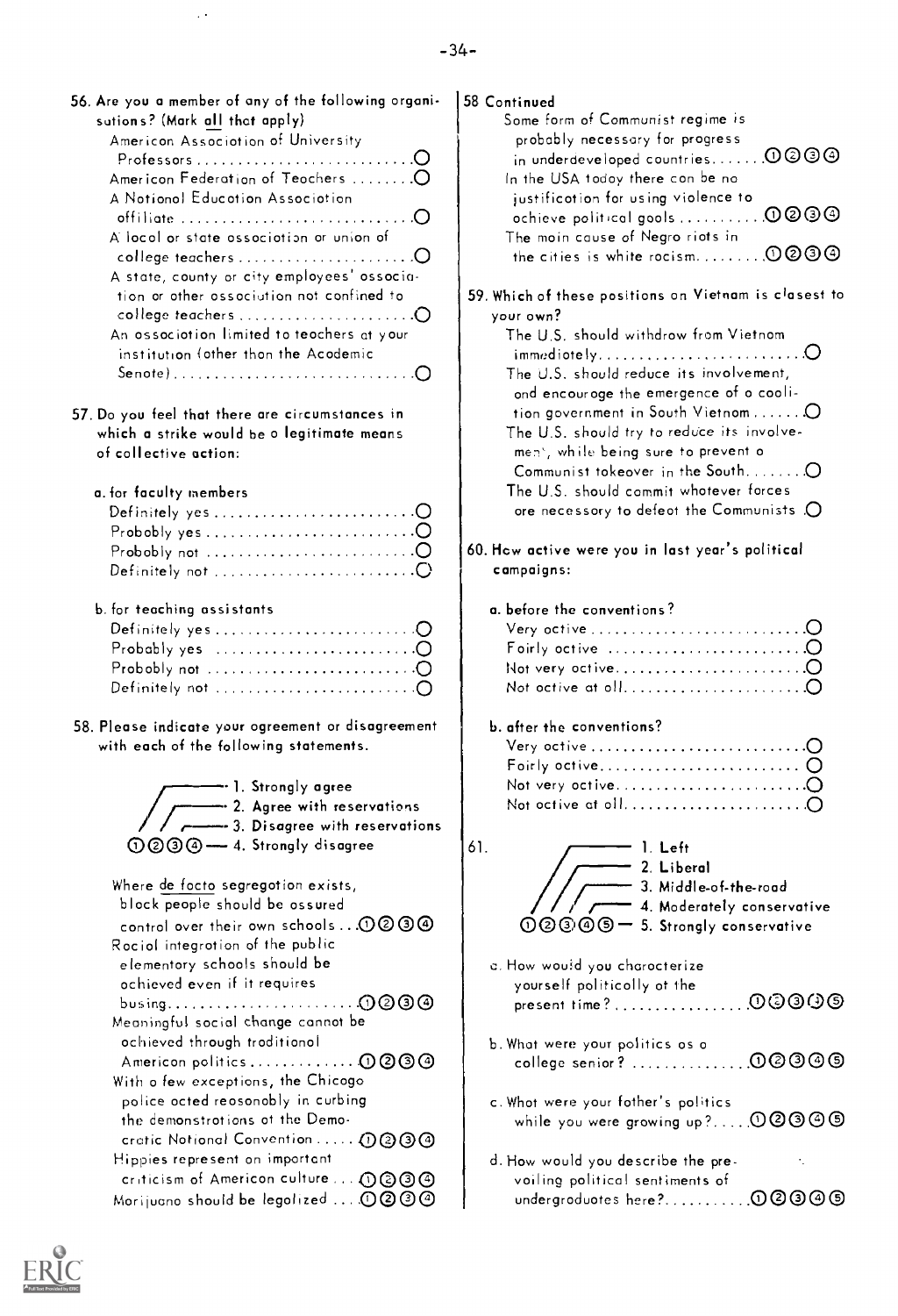| 62. Whom would you have favored:<br>o. At the Republican convention:<br>$N$ ixon. $O$ Rockefeller. $O$<br>b. At the Democratic convention:<br>Humphrey $O$ McCarthy $O$<br>63. Whom did you vote for in November?<br>$H$ umphrey $Q$<br>Another candidateO<br>Did not vote $O$<br>$N$ ixon $\dots$ $\overline{O}$<br>Wallace $\ldots$ . $\bigcirc$<br>No answer $\dots\dots\dots\dots$<br>64. Whom did you vote for in 1964? | 73.<br>a. Are you now n<br>have you alrea<br>cepted, anothe<br>the fall of 1969<br>b. IF NO: Are yo<br>another positic<br>c. IF NO: Would<br>consider a rea-<br>enother positic<br>74. Would you describe<br>servative in your re<br>75. How would you rate |
|------------------------------------------------------------------------------------------------------------------------------------------------------------------------------------------------------------------------------------------------------------------------------------------------------------------------------------------------------------------------------------------------------------------------------|-------------------------------------------------------------------------------------------------------------------------------------------------------------------------------------------------------------------------------------------------------------|
| Johnson $\dots$ . $O$<br>Another candidate $O$<br>Goldwater $\ldots$ O<br>Did not vote $O$<br>No answer $\dots\dots\dots\dots$<br>Yes<br>No                                                                                                                                                                                                                                                                                  | 0000 -<br>Your own salary.                                                                                                                                                                                                                                  |
| 65.<br>a. Are you a United States citizen? O<br>O<br>b. IF YES: Have you ever been a<br>Yes<br>No<br>citizen of another country? $\bigcirc$<br>O                                                                                                                                                                                                                                                                             | Your own graduat<br>The academic rep<br>partment outside<br>At your institution-<br>The intellectual                                                                                                                                                        |
| 66. Have you ever been a member of a Yes<br>Nο<br>student political club or group? $O$<br>O                                                                                                                                                                                                                                                                                                                                  | Faculty salary le<br>Teaching load<br>Ratio of teaching                                                                                                                                                                                                     |
| 67. Have you ever attended a junior or Yes<br>No<br>community college as a student?  O<br>Ő                                                                                                                                                                                                                                                                                                                                  | The administratio<br>The effectivenes:<br>senate or facult                                                                                                                                                                                                  |
| 68. During your career as a graduate student:<br>Were you ever a teaching assis. Yes<br>'No<br>O<br>Were you ever a research Yes<br>No<br>O<br>Were you ever awarded o fellow-<br>ship or scholarship worth \$1,000 Yes<br>No<br>O<br>Was there a faculty member who acted<br>as your "sponsor" when you were Yes<br>No<br>looking for your first $\mathsf{job?}\dots\dots\mathsf{.}\mathsf{.}\mathsf{0}$<br>$\bigcirc$      | General research<br>library, labs, co<br>$etc.)$<br>Availability of re<br>all sources<br>Cultural resource<br>In your department-<br>The intellectual<br>Personal relation<br>Faculty/student                                                               |
| 69. Do you have a working association<br>No<br>with any research institute or center<br>Yes<br>( )                                                                                                                                                                                                                                                                                                                           | 76. How often, on aver                                                                                                                                                                                                                                      |
| 70. In your department, are decisions other<br>than personnel matters normally made<br>by the vote of the whole department, Yes<br>No<br>including junior members? $\bigcirc$<br>Ő                                                                                                                                                                                                                                           | See undergraduate<br>(for meals, partie                                                                                                                                                                                                                     |
| 71.<br>No<br>a. Are you now chairman or head of Yes<br>O<br>b. IF NO: Have you ever been chair-<br>No<br>man or head of a university or<br>Yes<br>$\mathsf{college}\ \mathsf{department?}\dots\dots\dots\bigcirc$<br>O                                                                                                                                                                                                       | $g$ atherings)? $\ldots$ .<br>Spend 4 hours unit<br>pr <b>o</b> fessional read<br>research?<br>Attend:                                                                                                                                                      |
| 72.<br>a. Do you hold a full-time adminis-<br>trative position outside your own Yes<br>No<br>$\mathsf{department?}\dots\dots\dots\dots\dots\dots\mathsf{O}$<br>O<br>b. IF NO: Do you hold a part-time<br>No<br>administrative position outside Yes                                                                                                                                                                           | 1. A religious se<br>$2.$ A concert $\dots$<br>3. An "art" film<br>4. A play<br>5. An art exhibit                                                                                                                                                           |
| O                                                                                                                                                                                                                                                                                                                                                                                                                            | 6. An athletic ev                                                                                                                                                                                                                                           |

| Full Text Provided by ERIC |
|----------------------------|

|   | 73. | a. Are you now negotiating for, or             |      |
|---|-----|------------------------------------------------|------|
|   |     | have you already found or ac-                  |      |
|   |     | cepted, another position for<br>Yes            | - No |
|   |     |                                                |      |
|   |     | b. IF NO: Are you looking for<br>Yes           | No   |
|   |     |                                                |      |
|   |     | c. IF NO: Would you seriously                  |      |
|   |     | consider a reasonable offer of<br>Yes          | - No |
| O |     |                                                |      |
| O |     | 74. Would you describe yourself as con- Yes No |      |
| O |     | servative in your religious beliefs? O         |      |
|   |     |                                                |      |

## 75. How would you rate each of the following?

| . 0                    | - 1. Excellent                                                                              |
|------------------------|---------------------------------------------------------------------------------------------|
| .O                     | 2. Good                                                                                     |
| $\ldots$ . $\Omega$    | - 3. Fair                                                                                   |
|                        | $\mathbb{O} \textcircled{s} \textcircled{s} \rightarrow 4$ . Poor                           |
| Yes<br>No              | Your own salary $\ldots \ldots \ldots \ldots \ldots \oplus \textcircled{3} \textcircled{4}$ |
| $\Omega$<br>O          | Your own graduate education $\ldots \ldots \mathbb{O} \mathbb{O} \mathbb{O} \mathbb{O}$     |
| Yes<br>No              | The academic reputation of your de-                                                         |
| .O                     | partment outside your institution $\mathbb{O} \mathbb{O} \mathbb{O}$                        |
|                        | At your institution --                                                                      |
| Yes<br>Nο              | The intellectual environment $\ldots \ldots \mathbb{O} \otimes \mathbb{O} \otimes$          |
| Ω                      | Faculty salary levels. $\dots\dots\dots\oplus \textcircled{3}\textcircled{4}$               |
|                        | Teaching load $\ldots \ldots \ldots \ldots \ldots \oplus \textcircled{3} \textcircled{9}$   |
| Yes<br>No              | Ratio of teaching faculty to students 10000                                                 |
|                        |                                                                                             |
|                        | The effectiveness of your campus                                                            |
| nt:                    | senate or faculty council $0@@@$                                                            |
| Yes<br>*lo             | General research resources (e.g.,                                                           |
| .O<br>$\left( \right)$ | library, labs, computers, space,                                                            |
| No<br>Yes              |                                                                                             |
| . O<br>O               | Availability of research funds from                                                         |
|                        |                                                                                             |
| $Y_{es}$<br>No         |                                                                                             |
| . O<br>( )             | In your department --                                                                       |
| H                      | The intellectual environment  0000                                                          |
| Yes<br>No              | Personal relations among faculty 0000                                                       |
| . O<br>O               | Faculty/student relations $0@@@$                                                            |
|                        |                                                                                             |

## 76. How often, on average, do you

| Yes. | No  |                                                                            |
|------|-----|----------------------------------------------------------------------------|
|      |     | ———— 1. Once a week or more                                                |
|      |     | --- 2. Two or three times a month                                          |
|      |     | ---- 3. About once a month                                                 |
|      |     | $\sqrt{$ $\rightarrow$ $\rightarrow$ 4. A few times a year                 |
| Yes  | No  | ①②③④9-5. Once a year or less                                               |
|      |     | See undergraduates informally                                              |
|      |     | (for meals, parties, informal                                              |
| Yes  | No  |                                                                            |
|      |     | Spend 4 hours uninterruptedly on                                           |
|      |     | professional reading, writing or                                           |
| Yes  | No. |                                                                            |
|      |     | Attend :                                                                   |
|      |     | 1. A religious service  000906                                             |
| Yes  | No  |                                                                            |
|      |     |                                                                            |
|      |     |                                                                            |
| Yes  | No  | 5. An art exhibition $\mathcal{0} \otimes \mathcal{0} \otimes \mathcal{C}$ |
|      |     |                                                                            |
|      |     |                                                                            |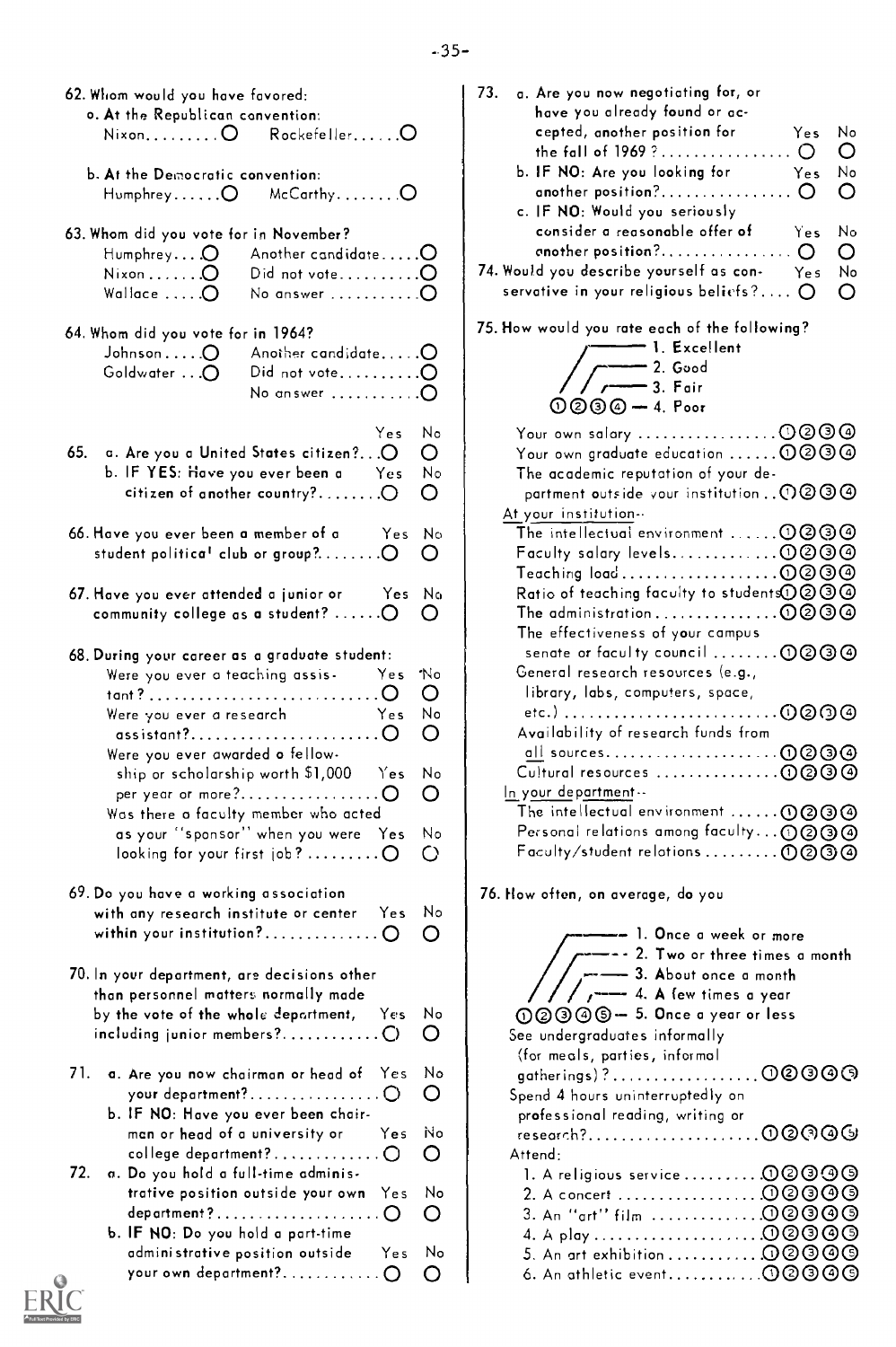$\bar{z}$ 

|     |                                                                     | 82. Is this based on                                                   |
|-----|---------------------------------------------------------------------|------------------------------------------------------------------------|
|     | 77. Do you consider yourself                                        | $9/10$ months $O$ 11/12 months $O$                                     |
|     | Deeply religious $\ldots \ldots \ldots \ldots \ldots \ldots \ldots$ |                                                                        |
|     | Moderately religious $\ldots \ldots \ldots \ldots \ldots \ldots$    | 83. In recent years, roughly how much have you earned                  |
|     |                                                                     |                                                                        |
|     |                                                                     | over and above your basic salary? (Please esti-                        |
|     | Basically opposed to religion $\mathsf{O}$                          | mate as a percentage of your basic salary.)                            |
|     |                                                                     | $0\%$ O Under 10% O 30%-39%O                                           |
| 78. | a. In what religion were you raised?                                | $10\% - 19\%$ . 0 $40\% - 49\%$ . O                                    |
|     | $Protestant$ $O$                                                    | 20%-29% O 50% and over . O                                             |
|     | Catholic $\ldots \ldots \ldots$                                     |                                                                        |
|     | $J$ ewish $O$<br>No answer $\dots$                                  | 84 What are the two largest sources of your supple-                    |
|     |                                                                     |                                                                        |
|     |                                                                     | mentary earnings? (Mark one in each<br>Second                          |
|     | b. What is your present religion?                                   | Largest<br>$column$ )<br>Largest                                       |
|     | $Protestant. \ldots. Q$<br>Other $O$                                | Summer teaching  OO                                                    |
|     | Catholic $\ldots \ldots \ldots$<br>None $\dots \dots \dots$         | Teaching elsewhere (extension,                                         |
|     | Jewish $\mathsf{O}$<br>No answer $\dots \dots$                      | etc.) other than summer teaching $\mathsf{O}\dots\ldots\mathsf{O}$     |
|     |                                                                     |                                                                        |
|     | 79. What is the highest level of formal education                   | Private practice $\ldots \ldots \ldots \ldots \ldots$                  |
|     | reached by your spouse? Your father? Your                           | Royalties (from publications,                                          |
|     |                                                                     |                                                                        |
|     | mother? (Mark one in each column)<br>Spou <sub>lse</sub><br>Fortier |                                                                        |
|     |                                                                     |                                                                        |
|     |                                                                     | Research salaries and payments $, \bigcirc, \ldots, \ldots$            |
|     |                                                                     |                                                                        |
|     |                                                                     |                                                                        |
|     |                                                                     |                                                                        |
|     | $Completed$ high school $OOO$                                       | 85. What is your marital status?                                       |
|     |                                                                     |                                                                        |
|     | Some college $\ldots \ldots \ldots \ldots \ldots \ldots \text{OOO}$ |                                                                        |
|     | Graduated from collegeOOO                                           | Married (remarried) $\ldots \ldots \ldots \ldots \ldots \ldots \ldots$ |
|     | Attended graduate or professional                                   |                                                                        |
|     |                                                                     | Single (never married) $\dots\dots\dots\dots\dots\dots\dots$           |
|     | Attained advanced degree OOO                                        |                                                                        |
|     |                                                                     |                                                                        |
|     | 80. What is (was) your father's principal                           |                                                                        |
|     |                                                                     |                                                                        |
|     | occupation? (Mark one)                                              | 86. How many dependent children do you have?                           |
|     | College or university teaching, research or                         | None $O$ Two 0                                                         |
|     |                                                                     | One $\dots \dots \dots \dots$ O Three or more $\dots \dots$ O          |
|     | Elementary or secondary school teaching                             |                                                                        |
|     |                                                                     | 87. What is your date of birth?                                        |
|     |                                                                     | $1924 - 1928$<br>1903 or before $\ldots$ . O                           |
|     | Managerial, administrative, semiprofes-                             | $1904 - 1908 \ldots$                                                   |
|     |                                                                     |                                                                        |
|     |                                                                     | $1909 - 1913 \ldots$<br>$1934 - 1938$ O                                |
|     |                                                                     | $1939 - 1943$                                                          |
|     |                                                                     | 1919.19230<br>1944 or later $\dots$ . O                                |
|     | Other white collar: clerical, retail sales $O$                      |                                                                        |
|     | Skilled wage worker $\dots\dots\dots\dots\dots\dots\dots$           | 88. Your sex: Male  O Female  O                                        |
|     | Semi- and unskilled wage worker, farm                               |                                                                        |
|     |                                                                     | 89. Your race:                                                         |
|     |                                                                     |                                                                        |
|     |                                                                     |                                                                        |
|     |                                                                     | Black/Negro/Afro-AmericanO                                             |
|     |                                                                     |                                                                        |
|     |                                                                     |                                                                        |
|     | 81. What is your basic institutional salary, before                 | If you have comments on any of the issues                              |
|     | tax and deductions, for the current academic year?                  | covered in this questionnaire please send                              |
|     | $$17,000 - $19,999$ . . O<br>Below $$7,000$ $O$                     |                                                                        |
|     |                                                                     | them under separate cover to:                                          |
|     | $$7,000-$9,999$<br>$$20,000-S24,999.$ O                             | Survey of Higher Educction                                             |
|     | $$25,000 - $29,999$ . O<br>$$10,000 - $11,999$ O                    |                                                                        |
|     | $$12,000 - $13,999$<br>\$30,000 and over . $\bigcirc$               | The Carnegie Commission on Higher Education                            |
|     | $$14,000-16,999$ O                                                  | National Computer Systems Processing Center                            |
|     |                                                                     |                                                                        |
|     |                                                                     | 1015 South Sixth Street<br>Minneapolis, Minnesota 55415                |

 $\overline{\phantom{a}}$ 

THANK YOU FOR YOUR COOPERATION

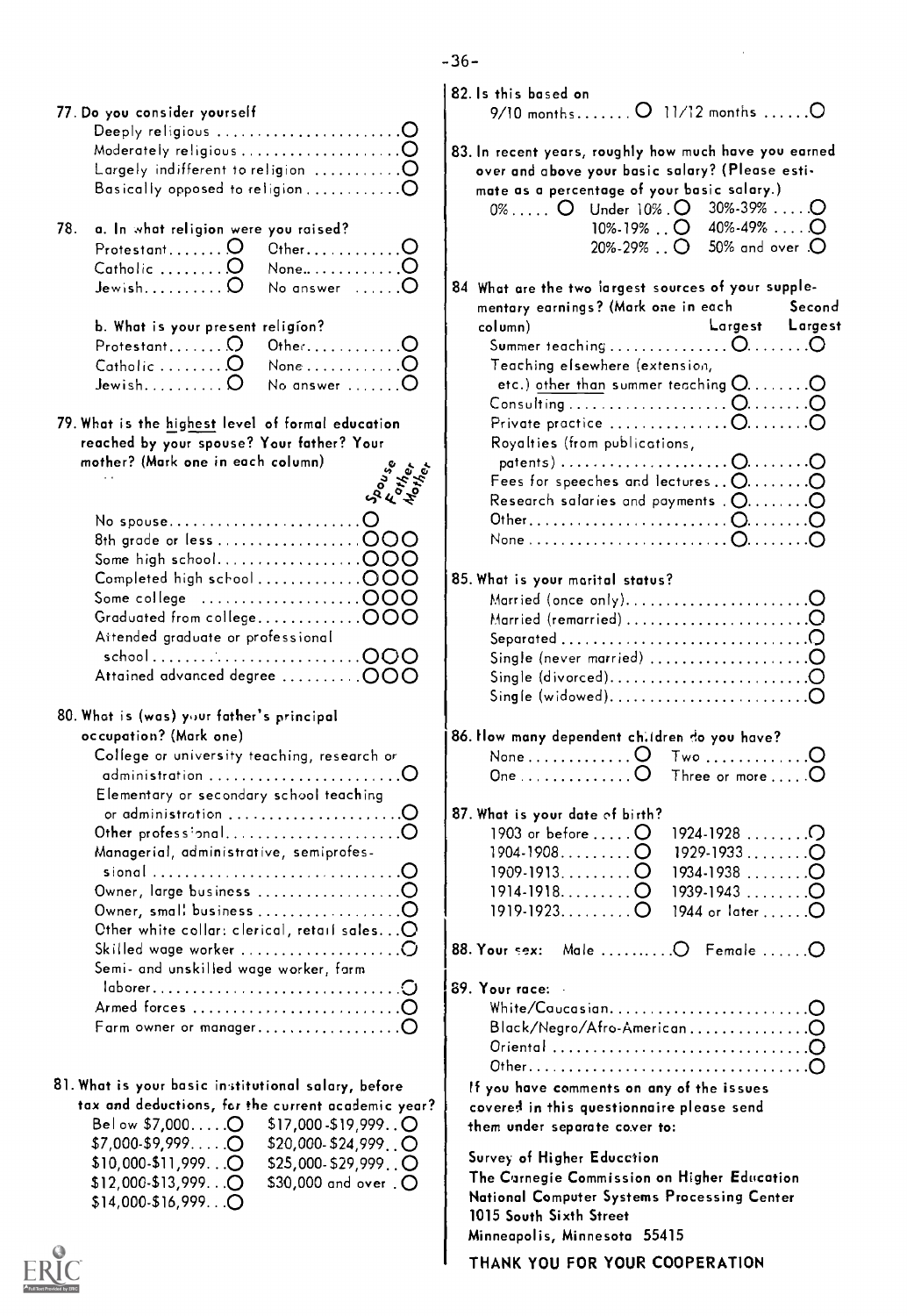APPENDIX B

Institutions Represented by Faculty Respondents

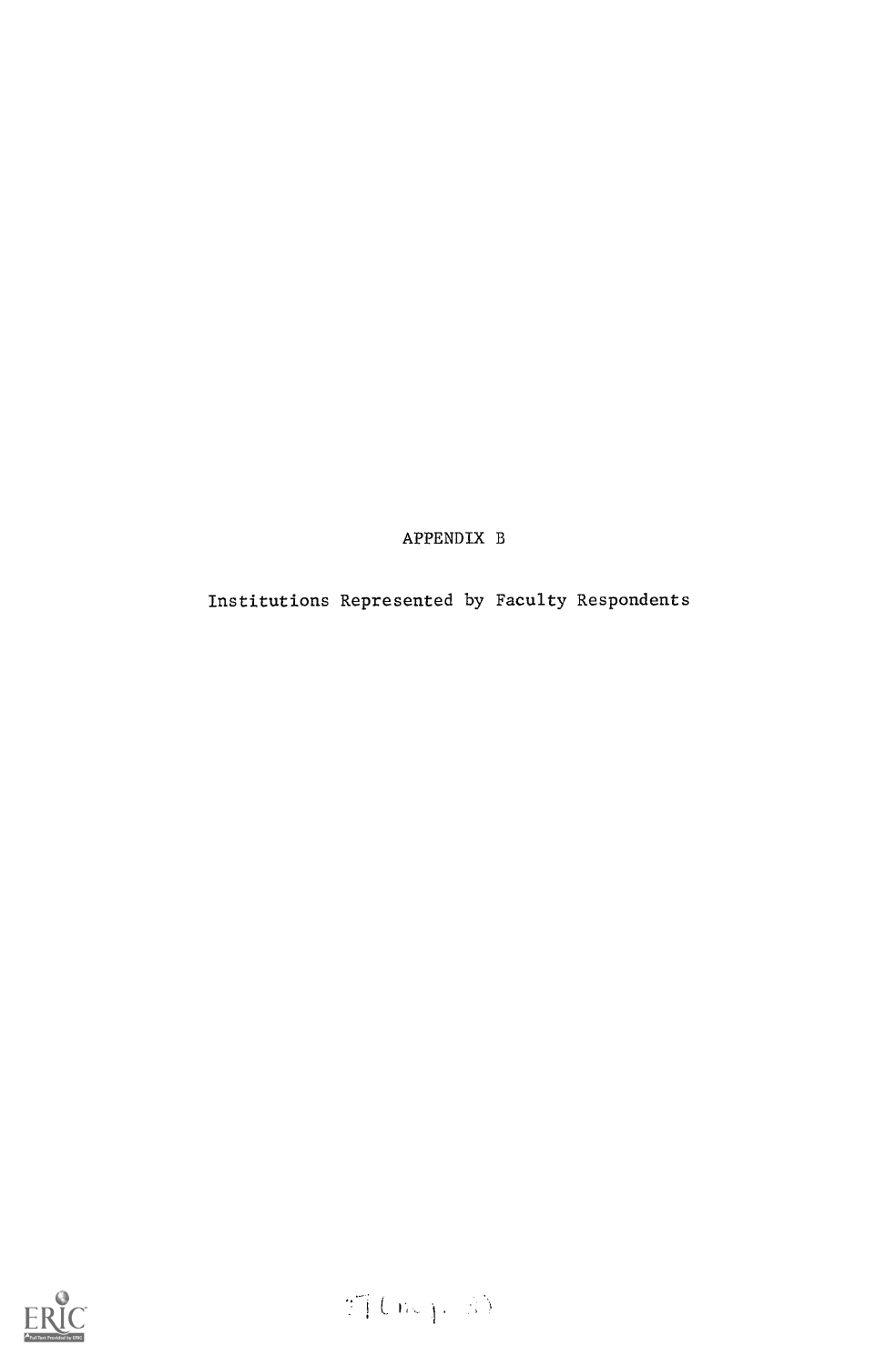## APPENDIX B

## Institutions Represented by Faculty Respondents

Adelphi University - Main Campus Adrian College Agricultural Mechanical and Normal College Alabama A & M College Alfred University - Main Campus Allegheny College American University Amherst College Aquinas College Arizona State University Athens College Augsburg College Austin College Averett College Bates College Baylor University - Main Campus Bay Path Junior College Bellarmine-Ursuline College Beloit College Bennington College Berea College Bethany Lutheran College and Theo. Sem. Black Hcwk College Boston Ccllege - Main Campus Bowdoin College Bowie State College Bradley University Brandeis University Briarcliff College Buena Vista College California Institute of Technology California State College at Fullerton Calvin College Cardinal Stritch College Carleton College Carroll College Case-Western Reserve University Centerville Community College Cerritos College Chapman College Chatham College Citrus Junior College City College of San Francisco Clarion State Coller: - Main Campus Colby College College of Charleston College of Mount St. Vincent College of New Rochelle College of Notre Dame College of the Sequoias Columbia University - Main Division Compton College

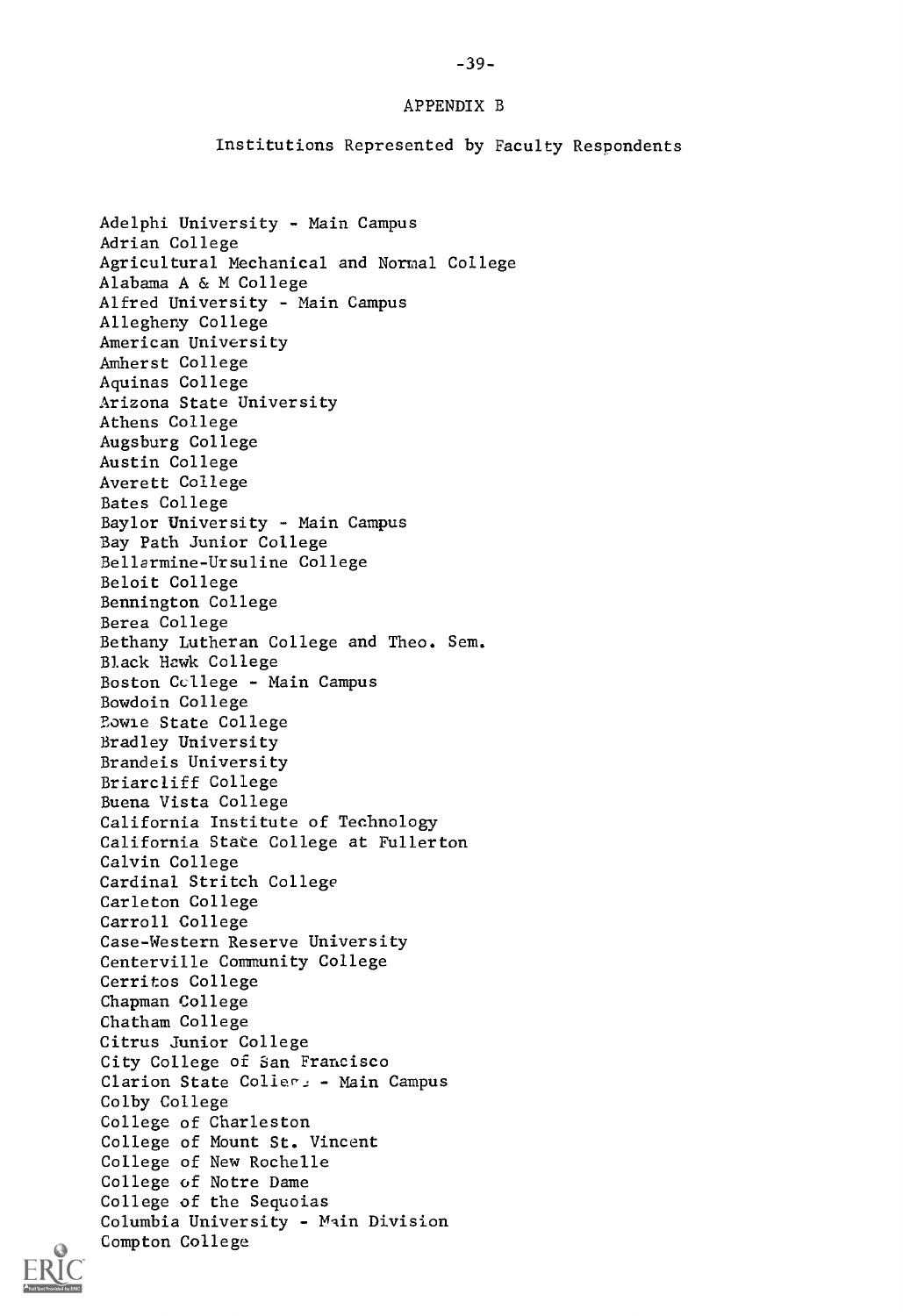Connecticut College Cowley County Community Junior College CUNY - Baruch College CUNY - City College CUNY - Hunter College Dartmouth College Davis & Elkins College Delaware State College Delaware Valley College of Science and Agriculture DePauw University Dickinson College Dominican College of Blauvelt Dominican College of San Rafael Donnelly College Earlham College Eastern Iowa Community College - Muscatine Eastern Mennonite College Emory & Henry College Fairmont State College Fisk University Florida State University Florissant Valley College Fort Hays Kansas State College Franklin & Marshall College Freed Hardeman College Fresno State College - Main Campus Gallaudet College General Motors Institute George Peabody College for Teachers George Williams College Georgia Institute of Technology - Main Campus Gettysburg College Gonzaga University Grinnell College Guilford College Hamline University Harding College - Main Campus Harvard University Harvey Mudd College Haverford College Henry Ford Community College Highland Community College Hollins College Howard University Idaho State University Illinois Institute of Technology Immaculate Heart College Indian River Junior College Iowa Wesleyan College Itasca State Junior College Johns Hopkins University - Main Campus Johnson C. Smith University Kansas Wesle an University Kentucky State College Keystone Junior College Knoxville College Lake City Junior College and Forest Ranger School

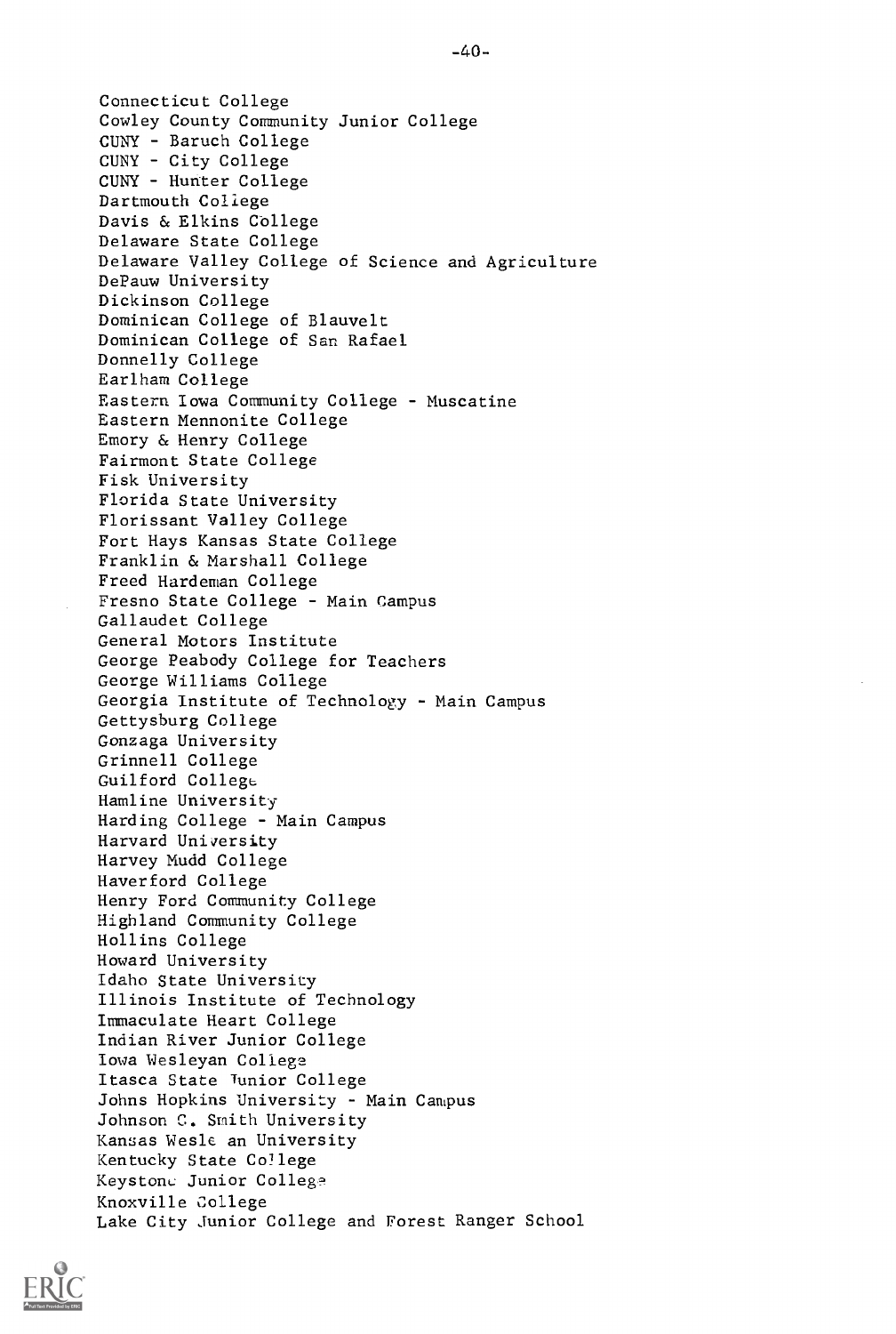Lake Forest College Lakeland College Lebanon Valley College Le Moyne College Loretto Heights College Los Angeles Baptist College and Theo. Sem. Louisiana Poly Institute Louisiana State University - Main Campus Loyola University of Los Angeles - Main Campus MacMurray College Madonna College Manhattanville College Marian College of Fond Du Lac Marietta College Marlboro College Mary Baldwin College Marymount College McPherson College Medaille College Mercer County Community College Mercyllurst College Mesa College - Main Campus Miami University - Oxford Campus Michigan State University - Main Campus Middlebury College Mills College Mira Costa College Missouri Baptist College Modesto Junior College Monmouth College Montana State University Montclair State College Monticello College Morehouse College Morris Brown College Morris Harvey College Mount Holyoke College Mount San Antonio College Napa College Nazareth College Nazareth College of Rochester Newark College of Engineering New Mexico State University - University Park Branch Newton College of the Sacred Heart New York University Niagara County Community College Northeastern Christian Junior College Northeastern University North Greenville Junior College Northland college Northwestern University Northwest Missouri State College Oakland City College Oakland University

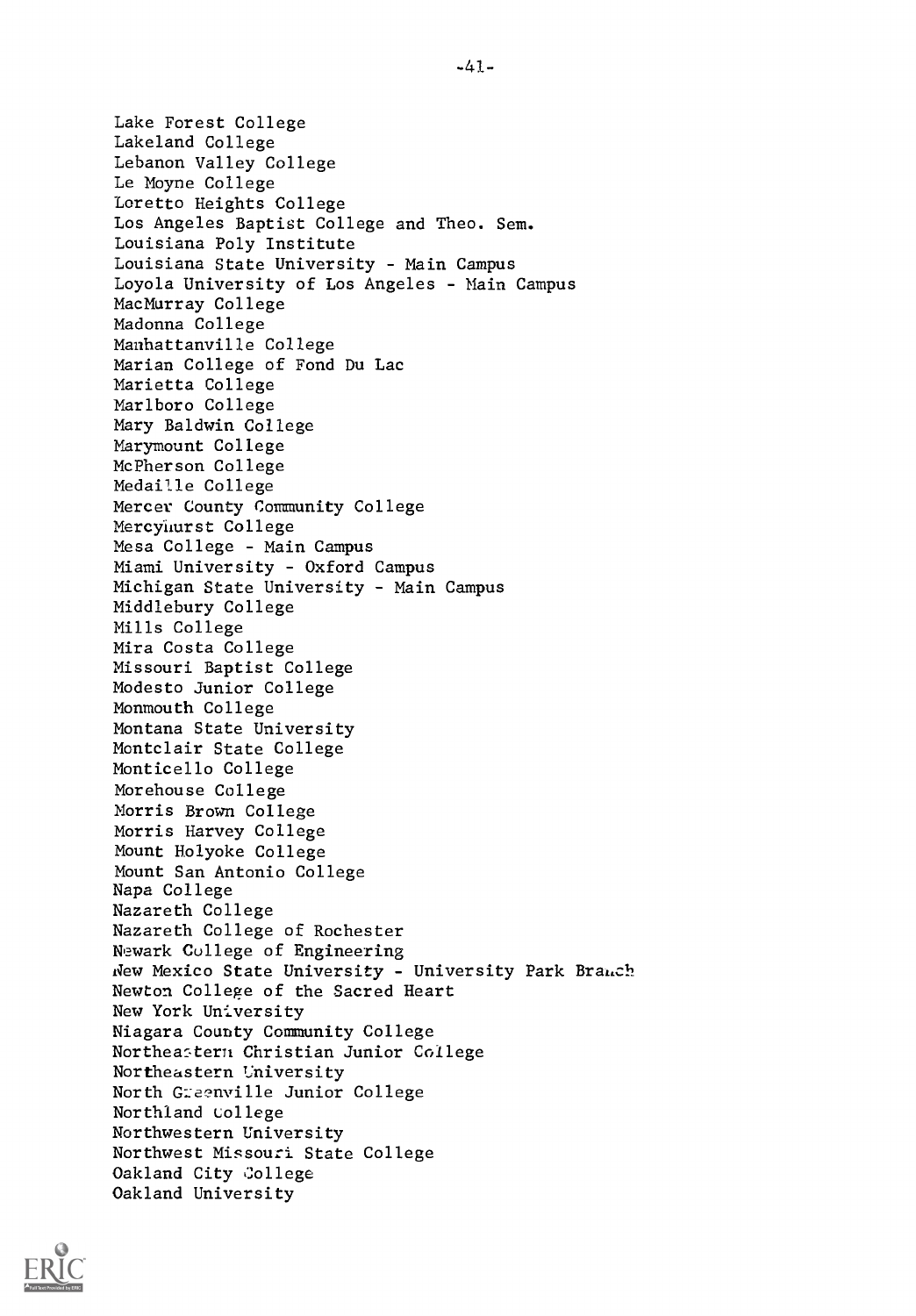Oberlin College Occidental College Ohio Dominican College Ohio State University - Main Campus Oklahoma State University - Main Campus Orange Coast College Oregon State University Our Lady of the Lake College Pace College - Main Campus Park College Parsons College Pennsylvania State University - Main Campus Peru State College Polytechnic Institute of Brooklyn Prairie State College Pratt Institute Princeton University Purdue University - Main Campus Ranger College Reed College Rhode Island College Rhode Island School of Design Rider College Rockford College Rollins College - Main Campus St. Edwards University St. John College of Cleveland St. John Fisher College, Inc. St. Joseph College - Main Campus St. Lawrence Seminary St. Louis University - Main Campus St. Mary's College of California St. Mary's College of Maryland St. Mary's Dominican College St. Meinrad Seminary St. Norbert College Salem College San Luis Rey College Santa Barbara City College Seattle University Sinclair Community College Southern Illinois University Southern Methodist University Spalding College Springfield College Spring Hill College Stanford University Stanislaus State College Stephens College Stevens Institute of Technology Swarthmore College Sweet Briar College SUNY - Agriculture and Technical College at Alfred SUNY - Agriculture and Technical College at Delhi

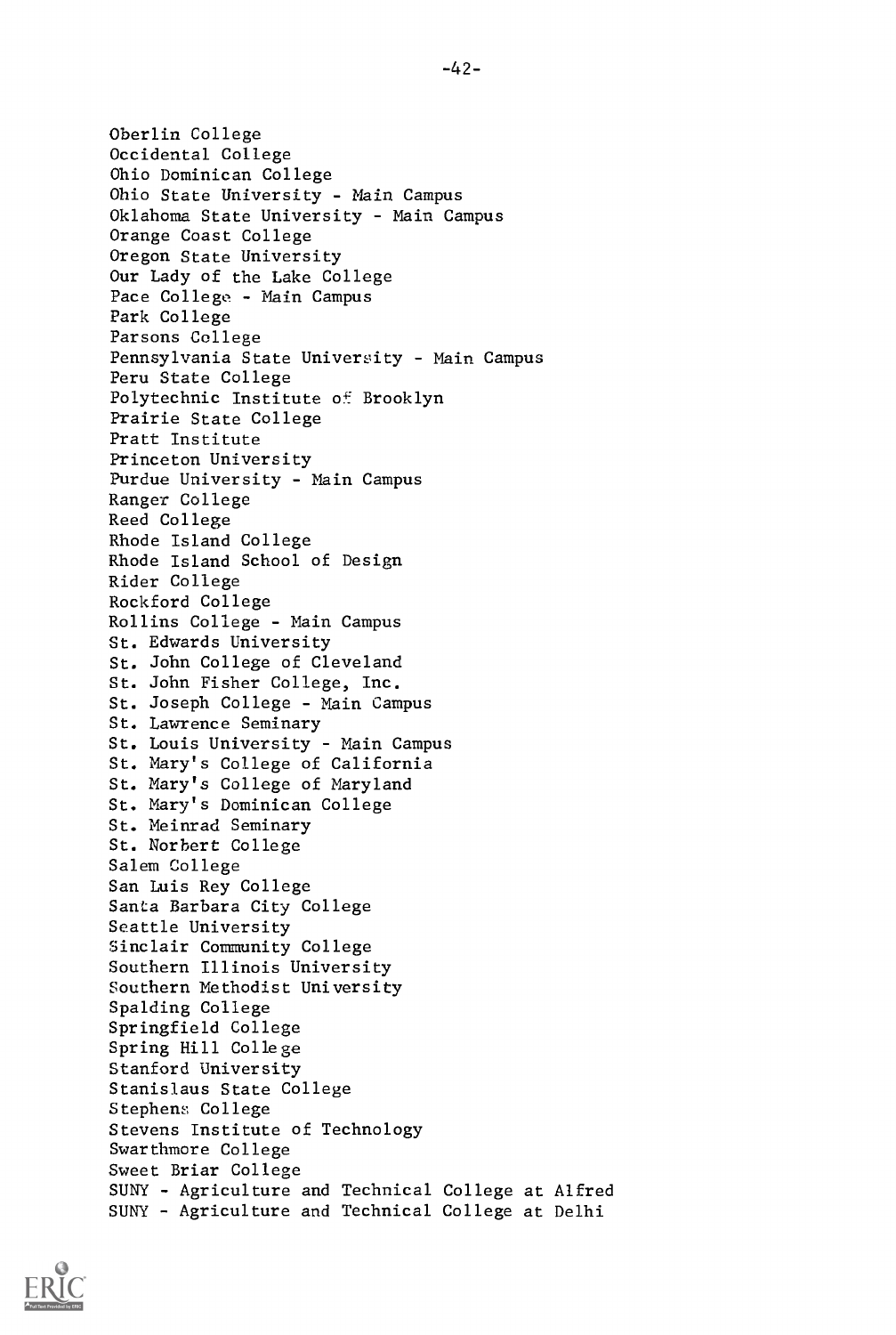SUNI - College at Cortland SUN/ - College at Oswego SUNY - College at Potsdam SUNY - State University at Stonybrook Talladega College Tarkio College Texas Christian University Texas Technological University Tufts University Trinity College Tulane University of Louisiana U.S. Coast Guard Academy U.S. Military Academy University of Akron University of Alaska - Main Campus University of California - Berkeley University of California - Davis University of California - Irvine University of California - Los Angeles University of California - Riverside University of California - Santa Barbara University of California - Santa Cruz University of Colorado - Main Campus University of Dallas University of Delaware University of Denver University of Detroit University of Georgia University of Hartford University of Idaho University of Illinois - Main Campus University of Iowa University of Kansas University of Kentucky - Main Campus University of Louisville University of Massachusetts - Amherst Campus University of Michigan University of Mississippi - Main Campus University of Missouri at Columbia University of Nebraska - Main Campus University of New Hampshire University of New Mexico University of North Carolina at Chapel Hill University of the Pacific University of Pennsylvania University of the Redlands University of Rhode Island University of Rochester University of San Diego College for Men Universit: of South Carolina - Main Campus University of Tampa University of Tennessee - Knoxville Campus University of Tulsa

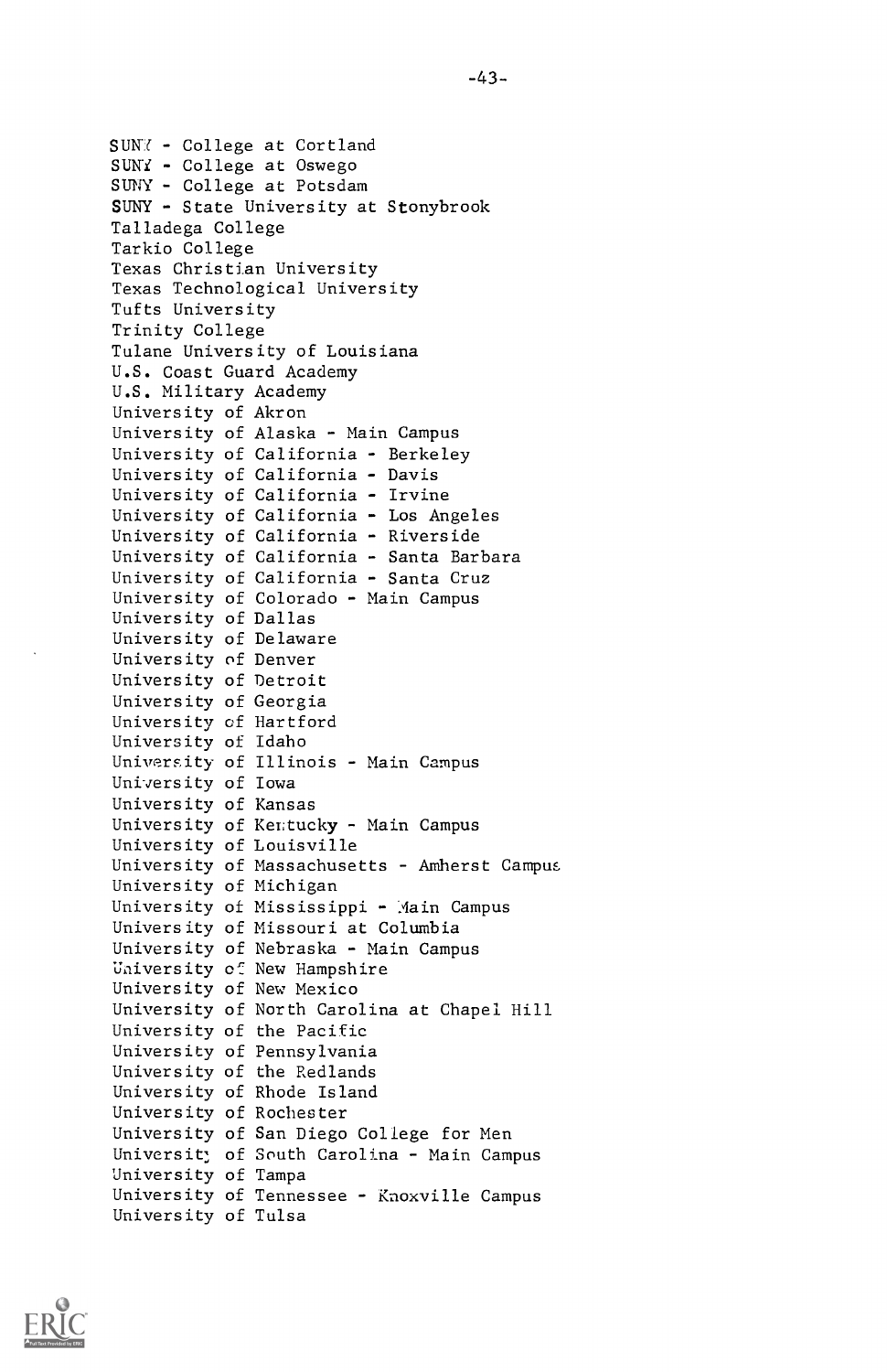University of Virginia - Main Campus University of Vermont and State Agricultural College University of Washington University of Wyoming Valparaiso University Vanderbilt University Vassar College Villa Maria College of Buffalo Virginia Military Institute Virginia Poly Institute - Main Campus Virginia State College - Main Campus Virginia Union University Washington College Washington & Lee University Washington State University Washington University Webb Institute of Naval Architecture Wellesley College Wentworth Institute Wesleyan College Western Illinois University Western New England College West Virginia State College Wharton County Junior College Wheaton College Whitman College William Carey College Williams College Wisconsin State University - La Crosse Wittenberg University Wofford College Worcester Junior College Yankton College

 $\mathbf{r}$ 

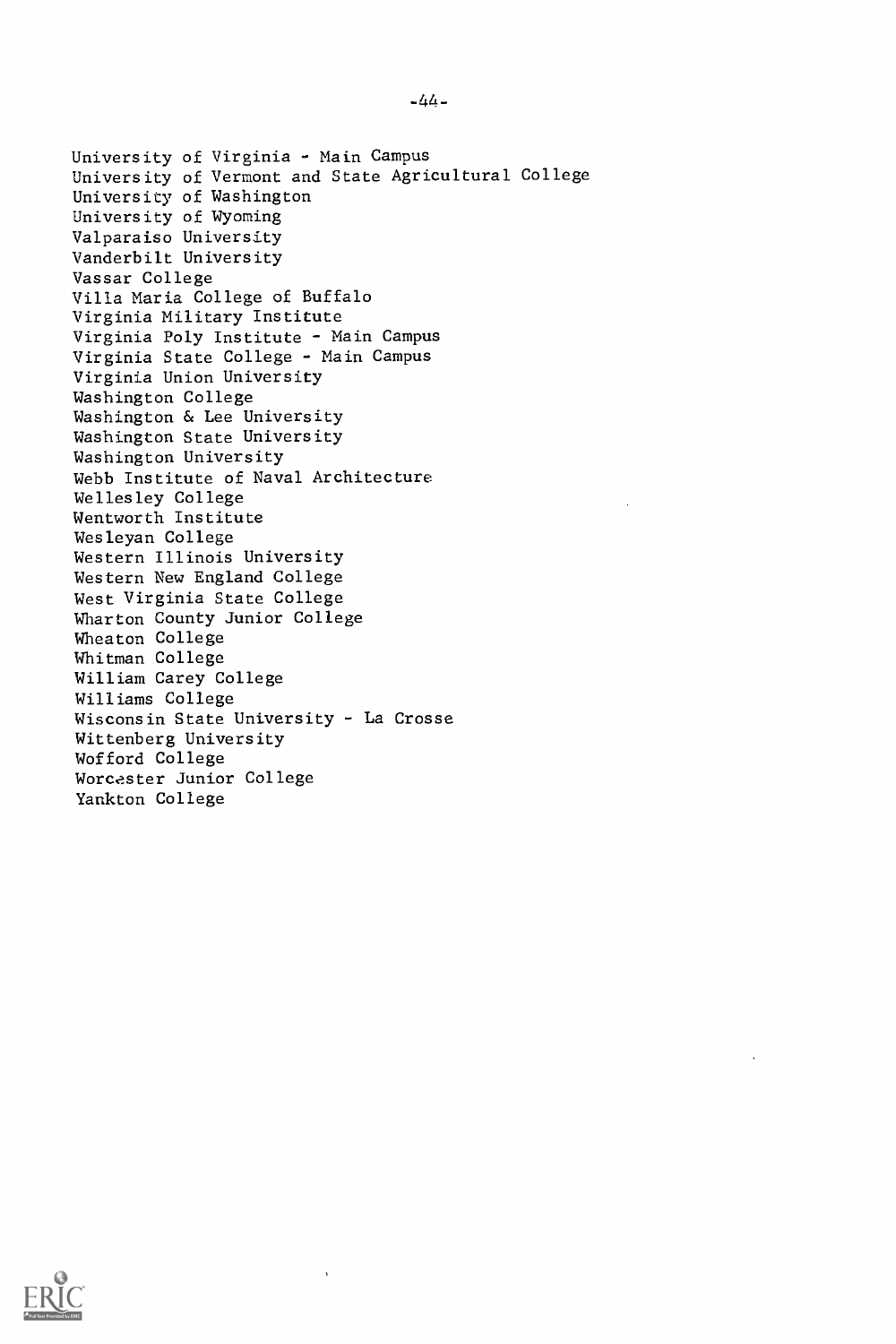## APPENDIX C

 $\sim 10^{-1}$ 

Letter of Request to ACE Representative for Faculty Rosters

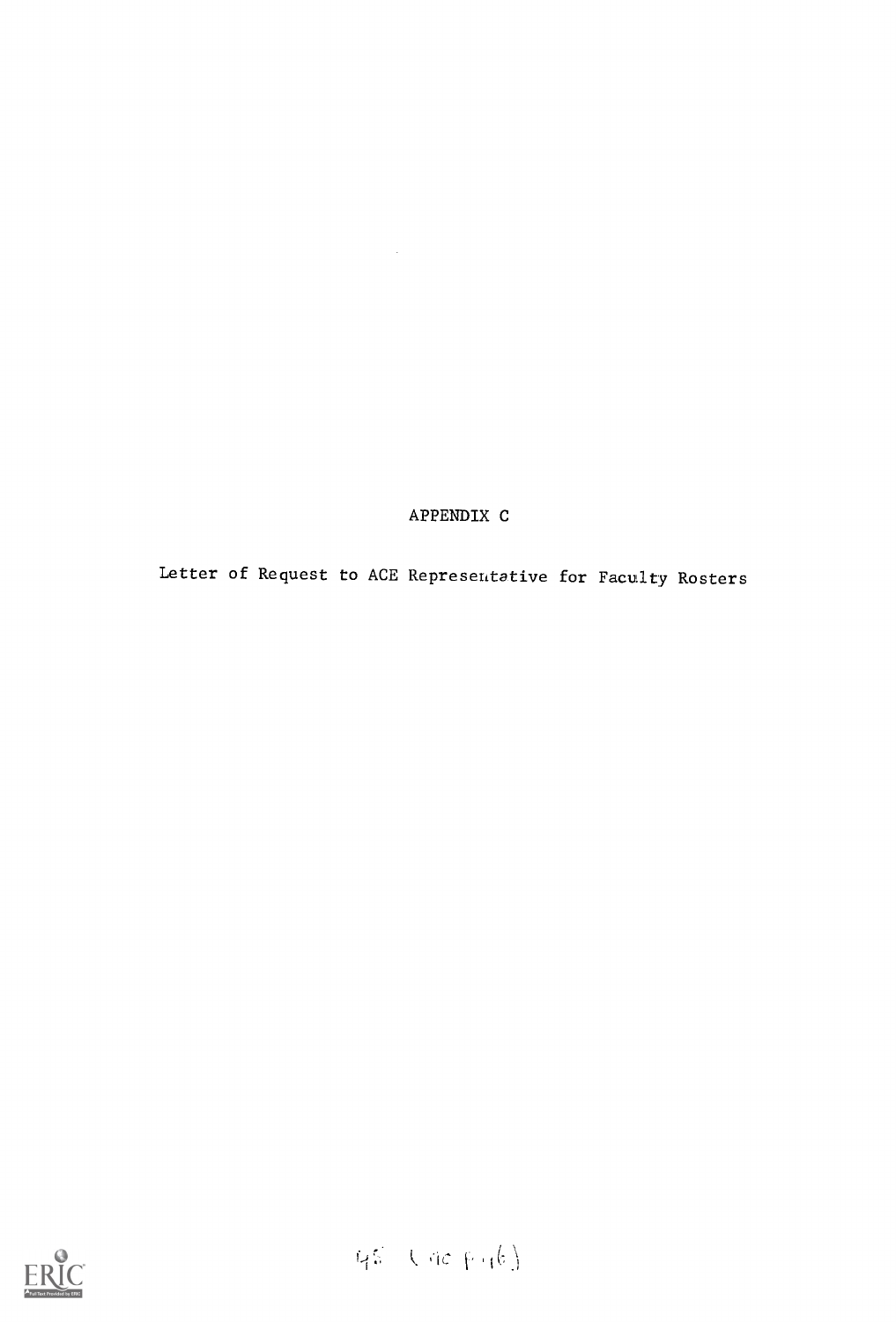OFFICE OF RESEARCH

October 23, 1968

COOPERATIVE INSTITUTIONAL RESEARCH PROGRAM

> The American Council on Education, in collaboration with the Carnegie Commission on the Future of Higher Education, is undertaking a broad survey of American colleges and universities. The study is being developed as an extension of our Cooperative Institutional Research Program, for which you are your institution's representative. As a part of our collaborative survey, the Carnegie Commission is making a study of faculty and graduate students in American higher education. Among the problems we wish to explore is the extent to which faculty members orient themselves toward their discipline and institution, their sentiments regarding the faculty's role in college governance, attitudes toward administrators and governing bodies, and the effects on faculty of institutional size, rate of growth, and internal substructuring. The aim of the study of graduate students is to provide a more detailed description of the variety and range of post-graduate education in the United States, including geographic, social and undergraduate backgrounds of students in different categories of graduate schools and departments, conceptions of advanced education held by students, and educational and career plans of graduate students.

We are addressing our request for assistance in this study to you in your role as institutional representative to our Program, and should appreciate any help you can provide in obtaining the following lists:

- a. A list of the names and departmental addresses of the regular faculty of the academic departments and professional schools of your institution. This list should include any staff member who is in charge of courses: including visiting professors, visiting lecturers, and any lecturers, instructors, etc., whether "acting" or not, who are responsible for the teaching of any course during the '68-'69 academic year creditable towards a degree (associate, bachelors, or higher). If possible, this list should not include graduate students acting as teaching assistants. If any question arises as to whether or not to include an individual, please include him.
- b. A list of names and local, but not departmental, addresses of graduate and professional students enrolled in the departments and schools of your institution in degree programs beyond the

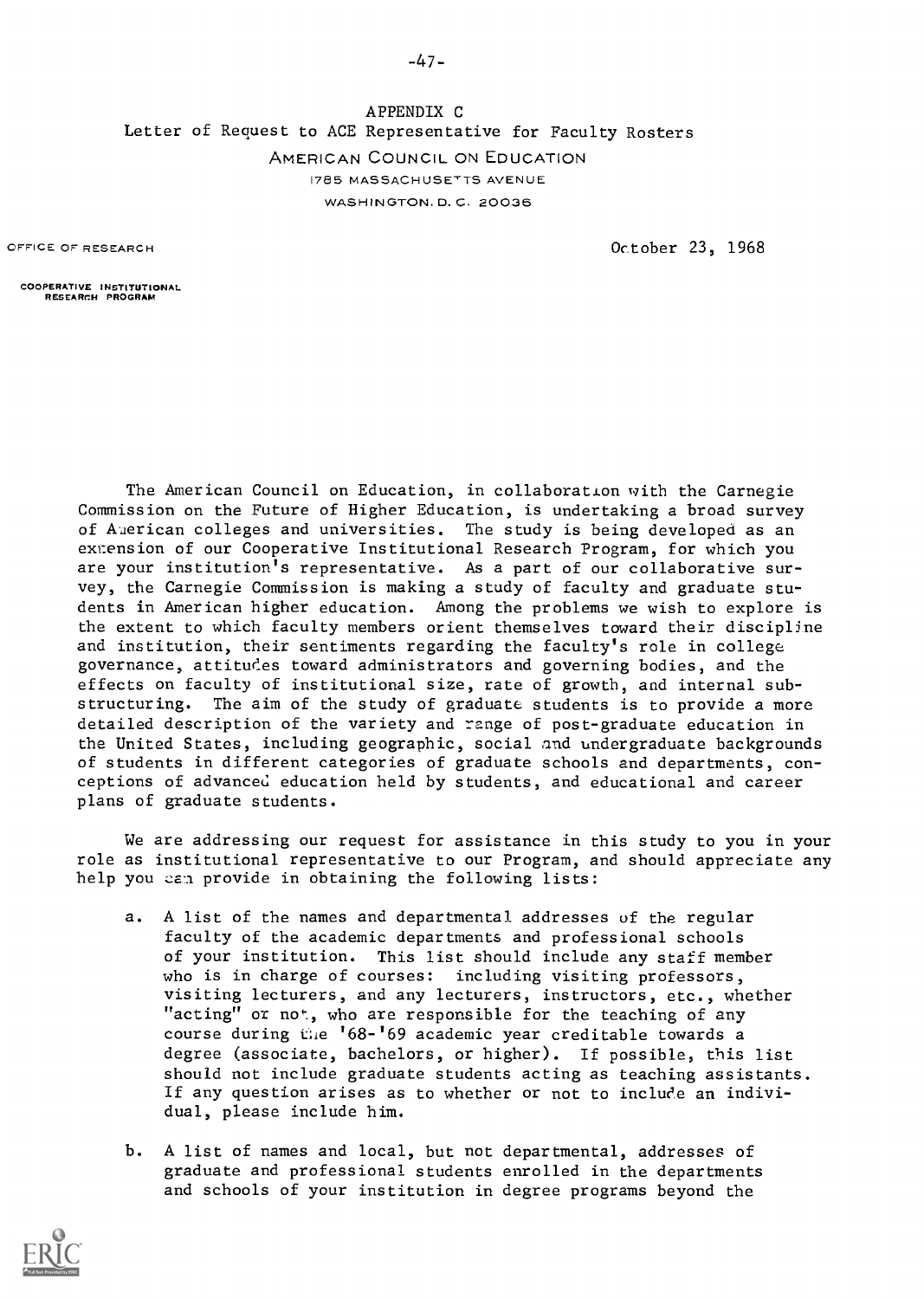undergraduate bachelor's degree. If the student is not in residence and does not have a local address, a home address would be appreciated. In order that we may arrive, for our own definitional purposes, at an accurate description of the kinds of students included in our sample, we would appreciate your attaching a note of the sources you have used to obtain these lists.

We realize you may not have direct access to lists of this nature, but we would appreciate your assistance in gathering this material and forwarding it. These lists can be on data cards, computer print-out, magnetic tape, or any form available and should be current lists of the faculty and graduate students during this term. If you have any questions about this request, call Glenn Edwards, collect  $(415)$  642-6585. The material should be sent to:  $Mr$ . Glenn Edwards, Project Coordinator, Carnegie Commission Study on the Future of Higher Education, Survey Research Center, University of California, Berkeley, California, 94720. Please forward the lists to this address by no later than December 1, 1968.

As always, any information received will be held in the strictest confi-Cence, findings will be used only in group analyses and no institution or person will be identified by name. On request, summary data will be provided to your institution.

We thank you for your assistance and appreciate your continued participation in our Program.

Sincerely yours,

Alexander W. Astin Director